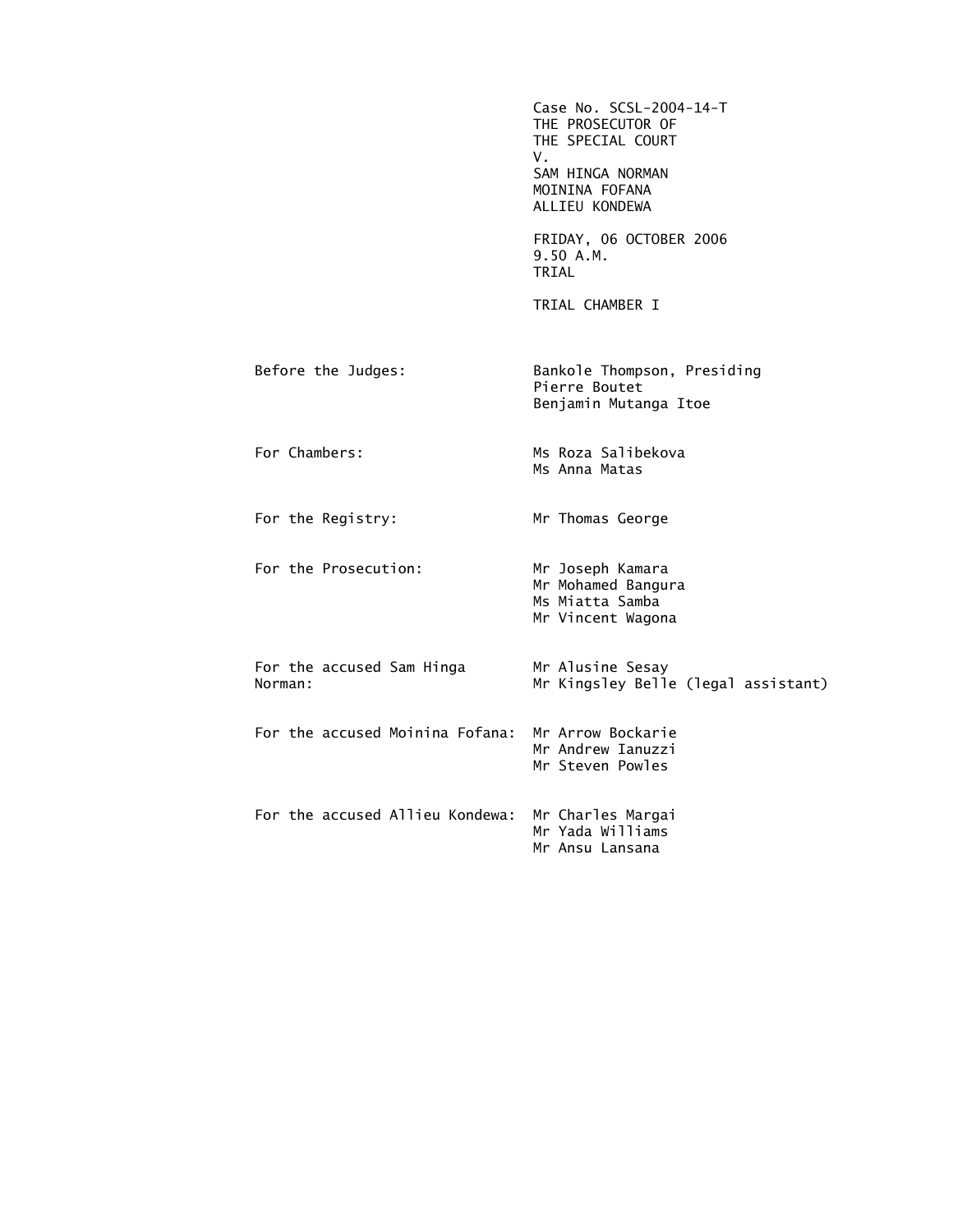1 [CDF06OCDF06A-RK] 2 Friday, 6 October 2006 3 **Example 2** [The witness entered court] 4 **A EXECUSE [The accused present]**  5 [Open session] 6 [Upon commencing at 9.50 a.m.] 7 WITNESS: BRIMA TARAWALLY [Continued] 8 PRESIDING JUDGE: Morning counsel. We will continue where 9 we left off yesterday. The Prosecution was cross-examining the 10 witness, and I recall that we got to a point where some objection 11 was taken to the line of cross-inquiry and submissions were being 12 canvassed. Our disposition this morning is to hear some more or 13 less summary of the positions that you have taken, if you have 14 not abandoned your original position, and the same will apply to 15 the Prosecution. And once we have heard your summary, on both 16 sides, and any useful additions that you want to advance, we 17 will, in fact, take a short break and deliberate on what should 18 be the appropriate ruling in the circumstances. So, Mr Powles. 19 MR POWLES: I'm very grateful, Your Honour. May I inquire 20 as to whether Your Honours have received the short document 21 entitled further argument on the scope of Prosecution 22 cross-examination, which contains seven points. 23 PRESIDING JUDGE: I received it. I think the learned -- 24 JUDGE ITOE: I have just received it. I have not read it. 25 MR POWLES: Your Honour, it really amplifies and puts in 26 context of the various statutory provisions and rules, the 27 arguments that I set out yesterday. And it really puts those 28 arguments within the framework of the Rules, as they exist at the 29 present time. There are seven submissions contained on the first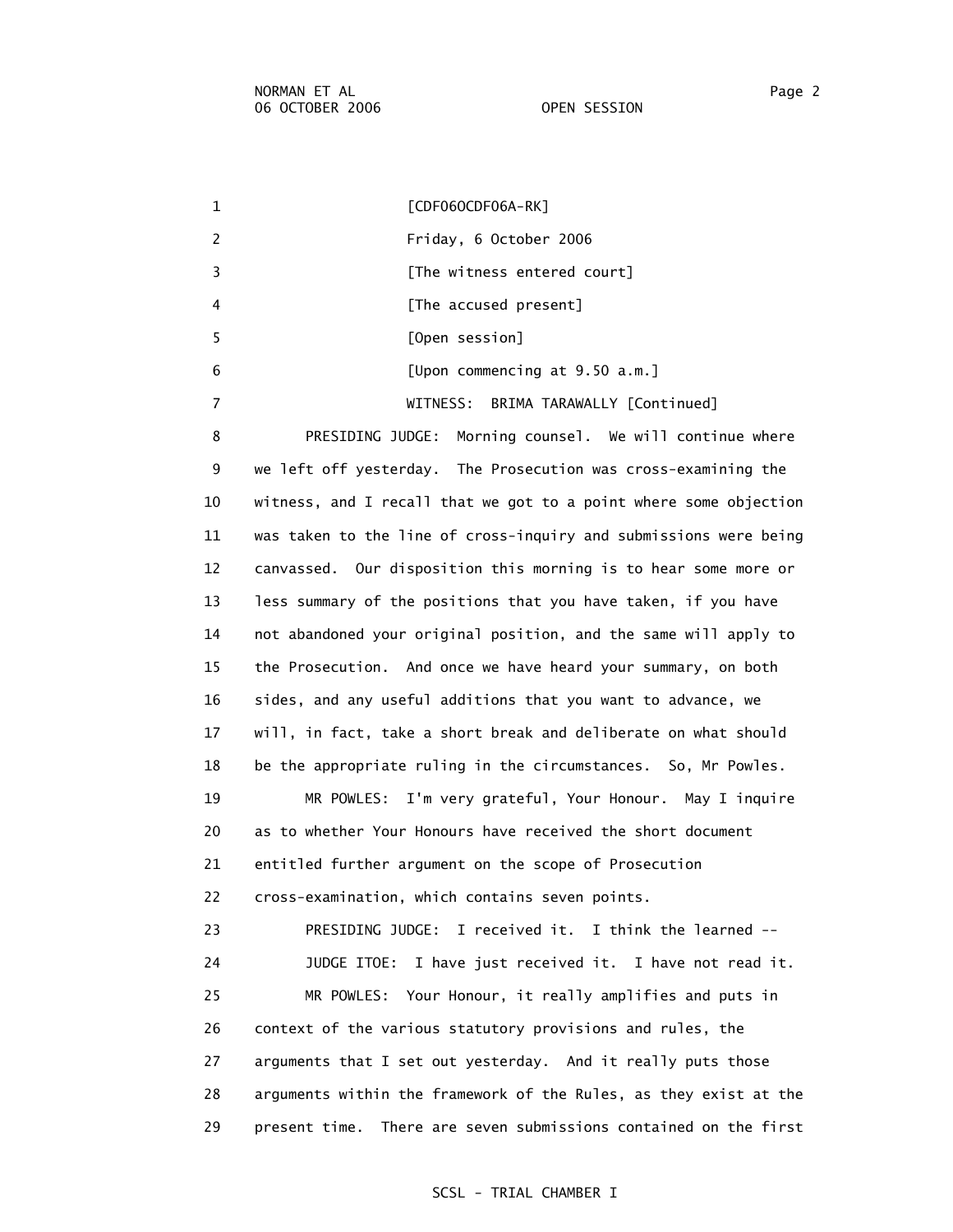1 page, and on the second page is really set out, for assistance, 2 the various rules of the Statute of the Special Court of Sierra 3 Leone and the various provisions from the Rules of Procedure and 4 Evidence that, we would submit, are relevant.

 5 PRESIDING JUDGE: At this point in time, perhaps it would 6 not be necessary to have the witness stay in court. We can have 7 him escorted, for a brief while, out. Will the representative of 8 the Victims and Witness Unit escort him out of court, so that he 9 can be comfortable somewhere whilst we go through this exercise. 10 Continued, Mr Powles.

 11 MT POWLES: I'm grateful, Your Honour. The first three 12 submissions are really predicated upon Article 17(4) of the 13 Statute of the Special Court for Sierra Leone. Of course, 14 Article 17 is, in essence, taken from the principles set out in 15 Article 14 of the International Covenant on Civil and Political 16 Rights, and Article 6 of the European Convention on Human Rights. 17 The first principle that we wish to articulate, is that in 18 subsection B of subsection 4 of Article 17; namely, in the

 19 determination of any charge against the accused pursuant to the 20 present Statute, the accused is entitled to the following minimum 21 guarantees. And B states: "To have adequate time and facilities 22 for the preparation of his or her defence..."

 23 We would submit, that for the Prosecution to attempt to 24 elicit information pertaining to an accused who has not called 25 the relevant witness through the witness of another accused -- 26 PRESIDING JUDGE: Just slowly repeat that. It is being put 27 as a proposition of law, isn't it. Repeat it for us. For the 28 Prosecution to seek to call --

29 MR POWLES: We would submit that for the Prosecution to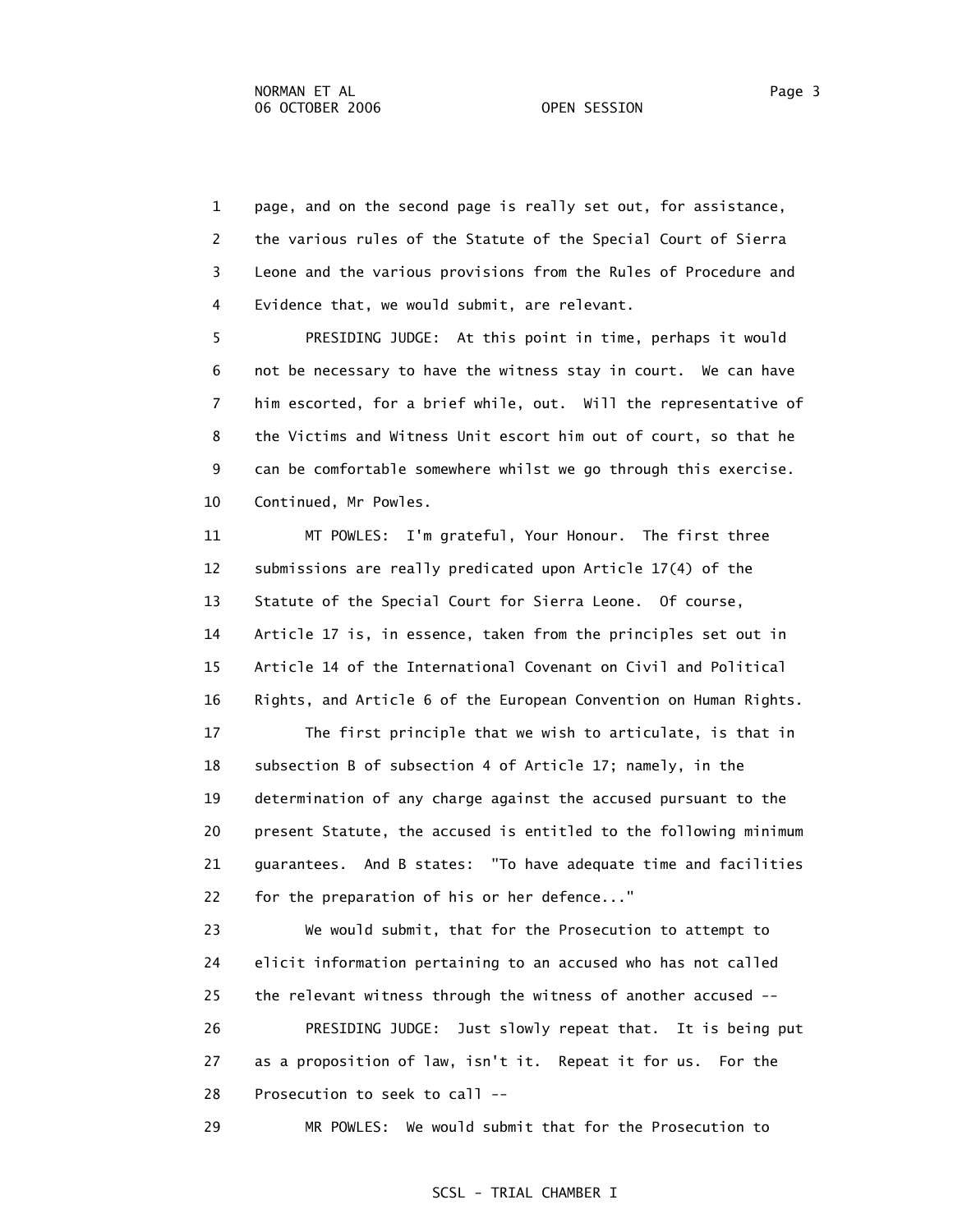1 seek to elicit information --

 2 PRESIDING JUDGE: Is it information or evidence? 3 MR POWLES: Information and/or evidence potentially 4 pertaining to another accused to the one who has called the 5 particular witness, effectively denies that accused, namely the 6 accused against whom the Prosecution seek to elicit the evidence 7 and/or information. The guarantee contained in Article 17(4)(b), 8 we submit that, because, of course, the accused will have no 9 indication of the evidence or information that the Prosecution is 10 likely to seek to elicited from that witness, unlike, for 11 example, a witness who is called by the Prosecution for whom they 12 must provide a statement in advance of so calling that witness. 13 The absence of any indication --

 14 PRESIDING JUDGE: In other words, that particular accused, 15 who is now the target of the cross-inquiry, would not have had 16 the opportunity of access to that statement, the information 17 being elicited. The prior access, is that what you are saying?

 18 MR POWLES: The accused would not have prior access or 19 notice of the areas upon which the Prosecution would seek to 20 elicit evidence and information. As a result of that, we would 21 submit, that the accused is denied adequate time and facilities 22 for the preparation of his defence. Counsel for the accused are 23 unable to take, for example, to take instructions from the 24 accused; they are not able to carry out investigations in 25 relation to that evidence. And potentially, in relation to the 26 witness against whom the Defence may seek to put various things 27 in relation to his or her credibility, were it to know, that the 28 Prosecution were going to be seeking evidence that potentially 29 incriminates him, an accused, who is not the accused, has called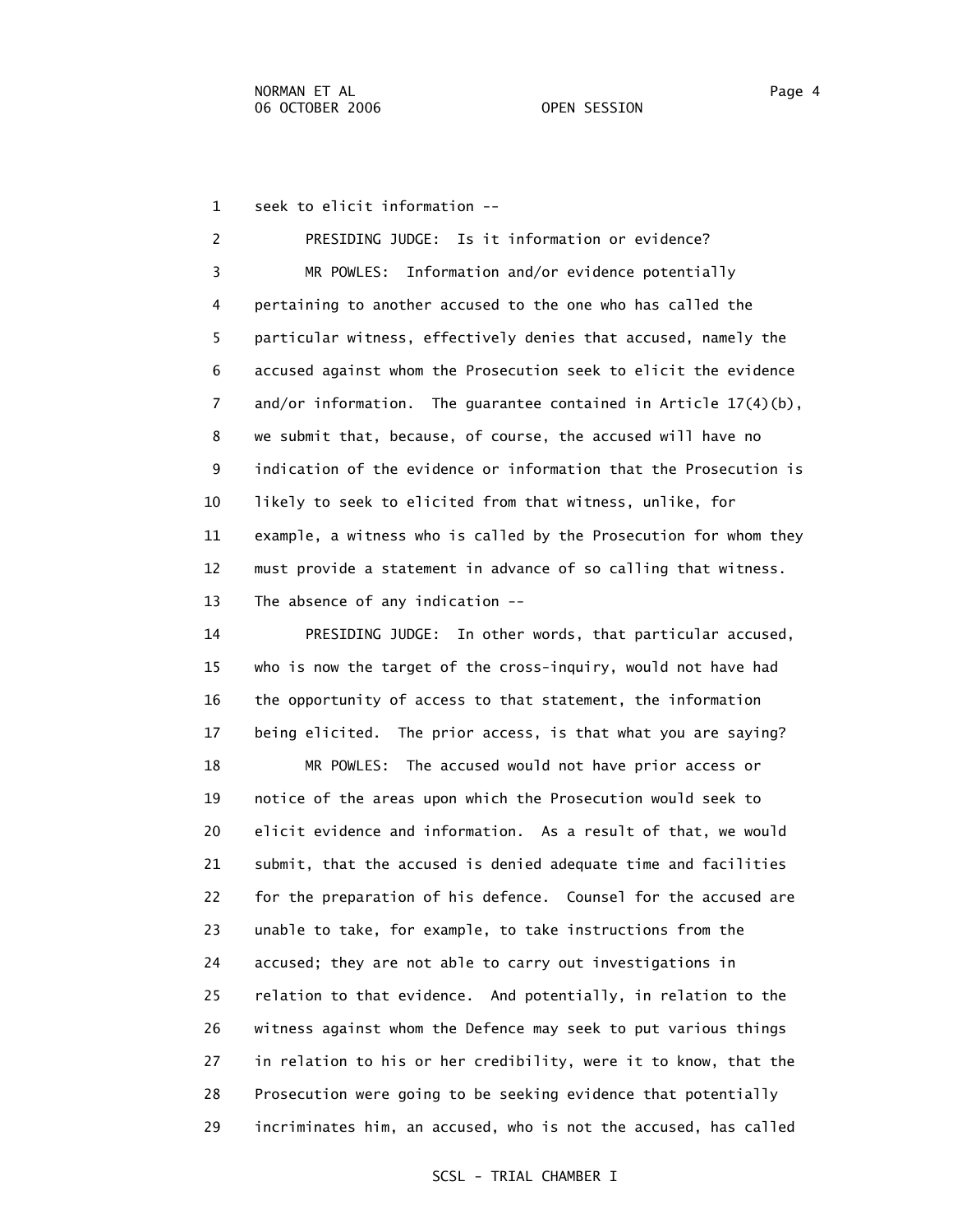1 that particular witness.

 2 PRESIDING JUDGE: In other words, your short submission is 3 that there is, in fact, in law a violation of Article 17(4)(b). 4 MR POWLES: Your Honour, yes.

 5 PRESIDING JUDGE: Right. Okay, let's move on to the other 6 submission.

 7 MR POWLES: The second submission is similarly contained in 8 Article 17(4) of the Special Court Statute, which stipulates that 9 an accused must be in a position to examine or have examined a 10 potential witness against him. Now, Rule 85(B) sets out the 11 order in which evidence is to be elicited. The party calling him 12 takes him through evidence-in-chief, it is then for the parties 13 for the other accused to have an opportunity to cross-examine 14 him, it is then for the Prosecution to cross-examine him, and 15 then it is for the party who called him to re-examine him. That, 16 of course, is after -- the cross-examination by the Prosecution 17 is after the counsel for the other accused who have not called 18 the witness have had an opportunity to cross-examine him. As an 19 as a result of that, when the witness testifies, and if the 20 Prosecution elicits information potentially against an accused 21 who has not called him, that party is effectively denied the 22 right contained this Article 17(4) to examine that witness, or 23 the witness against him, as he would have done, had that witness 24 been called by the Prosecution, and the Defence been in a 25 position to cross-examine him accordingly.

 26 When the Prosecution elicits information from a witness 27 called by a co-accused, the other accused against whom the 28 Prosecution may seek to elicit evidence against, do not have that 29 right to cross-examine him. Unless, of course, the issue is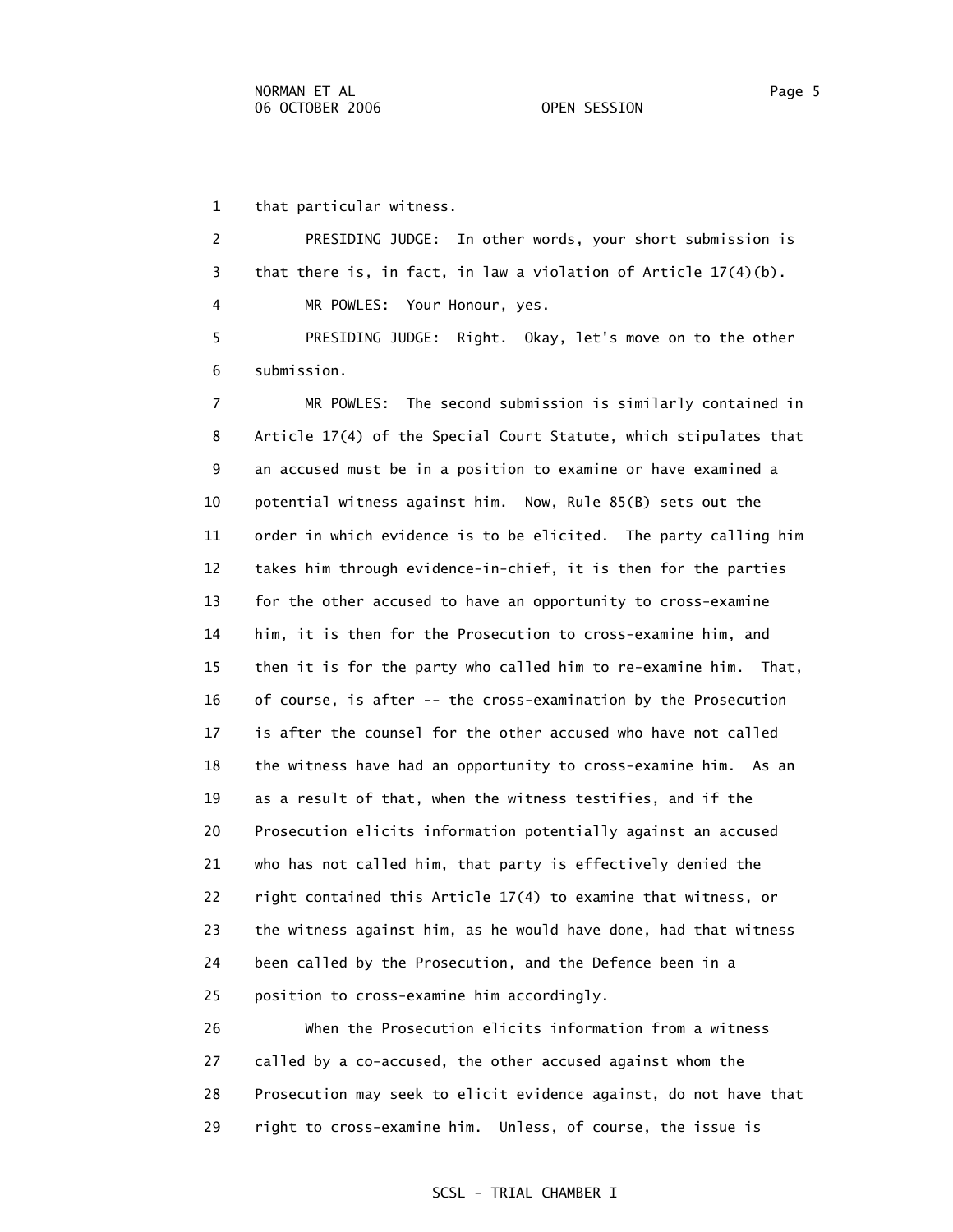1 raised by the Defence -- unless, of course, the evidence is 2 elicited by the party calling him, that potentially incriminates 3 him, then the Defence will be in a position to cross-examine him, 4 because that would have been established prior to the 5 cross-examination by the counsel for the other co-accused, but 6 that is not what occurred.

 7 JUDGE BOUTET: Mr Powles, can you just repeat that last 8 part. I'm not sure I follow you on this. I just want to make 9 sure I understand clearly what you said. The very last part.

 10 MR POWLES: The very last part, Your Honour, is this: When 11 the Prosecution seek to elicit potential evidence against an 12 accused who has not called the witness, the Defence does not have 13 the ability to cross-examine the witness, because it is after the 14 point at which the Defence had an opportunity to cross-examine 15 him. It is different from the situation where the party that has 16 called the witness elicits evidence that potentially affects or 17 incriminates a co-accused, because a cross-examination by the 18 co-defendants occurs after the examination-in-chief. Now, in 19 this case, there was no reference or journey into any material or 20 information that in any way effected the second accused. And it 21 was on that basis that the --

 22 JUDGE BOUTET: By the examination-in-chief by counsel for 23 the third accused?

24 MR POWLES: Your Honour, yes.

25 JUDGE BOUTET: Okay, thanks.

 26 PRESIDING JUDGE: In other words, you say, again, there is 27 a violation of Article 17(4)(d), the right to cross-examination 28 in those circumstances is for closed?

29 MR POWLES: Your Honour, yes. And there is a secondary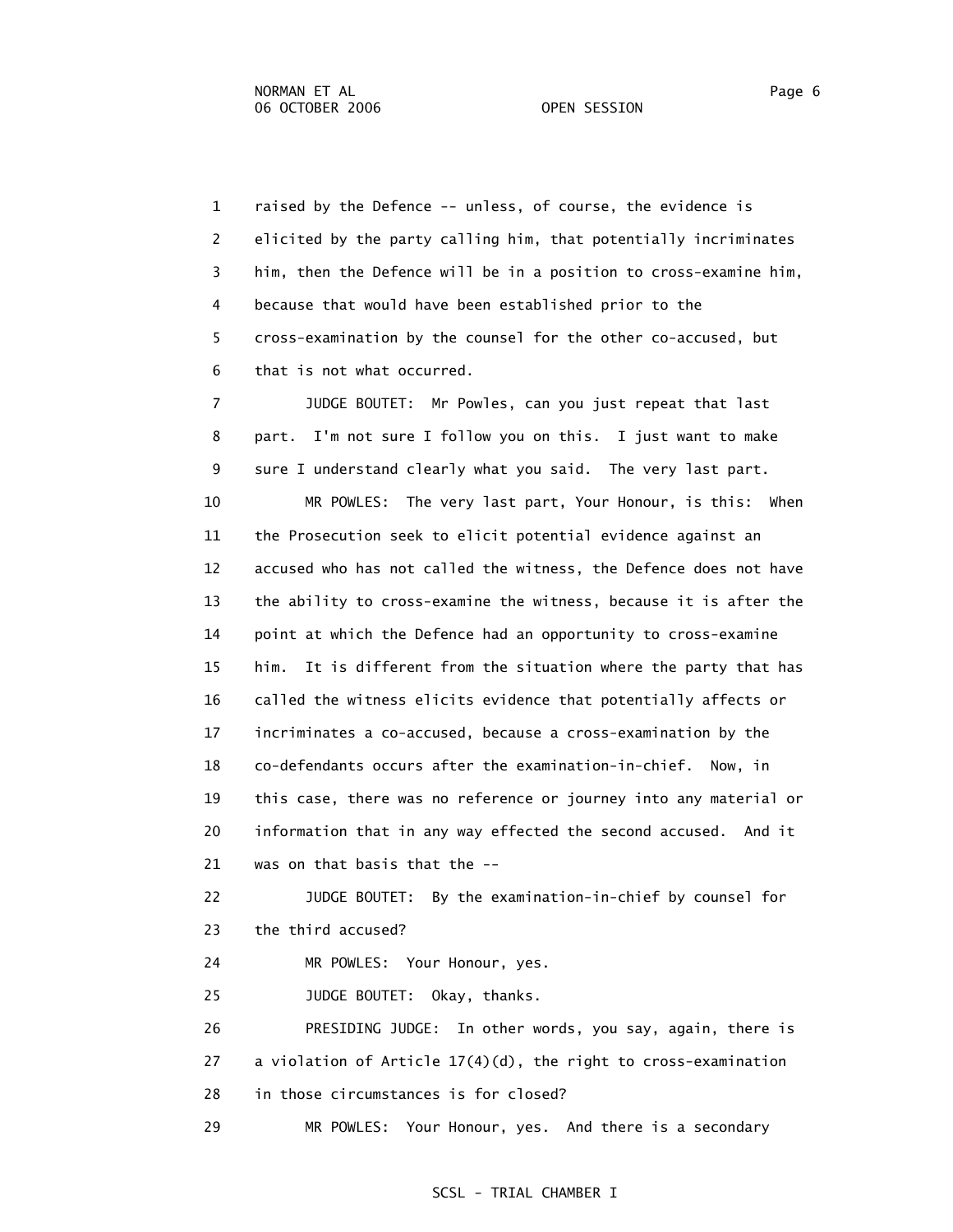1 argument arising from that subsection.

 2 PRESIDING JUDGE: What is it? 3 MR POWLES: That is that, where the Defence have -- the 4 subsection provides that the Defence must have not only the 5 ability to examine witnesses against him, but must have the right 6 to obtain the attendance and examination of witnesses on his or 7 her behalf under the same conditions as witnesses against him. 8 Now, that is a different and distinct right, in that the Defence 9 must have a right to call witnesses on their behalf. Now, at 10 this stage in the proceedings, after evidence has been called on 11  $\neq$  behalf  $\leftarrow$ 

 12 PRESIDING JUDGE: Are you on three now, or -- 13 MR POWLES: Your Honour, yes. Where evidence is elicited 14 by the Prosecution during the course of their case, to 15 incriminate an accused, the accused is in a position to carry out 16 investigations and call witnesses to rebut and challenge the 17 evidence so elicited from Prosecution witnesses. However, where 18 evidence is obtained by the Prosecution via a witness for another 19 accused, the accused is not -- the accused, against whom such 20 evidence and information is elicited, is not in position to carry 21 out investigations and to potentially bring witnesses to Court 22 rebut and undermine the evidence of that witness, and the 23 credibility of that witness.

 24 The fourth point, I'm very helpfully assisted my learned 25 legal assistant, Mr Ianuzzi, who points out that it is not 26 Article  $17(4)(d)$  but, in fact,  $17(4)(e)$ . My apologies for that. 27 PRESIDING JUDGE: You mean, is that an amendment to 28 submission 3? 29 MR POWLES: To submission 3 and the 2 that the d should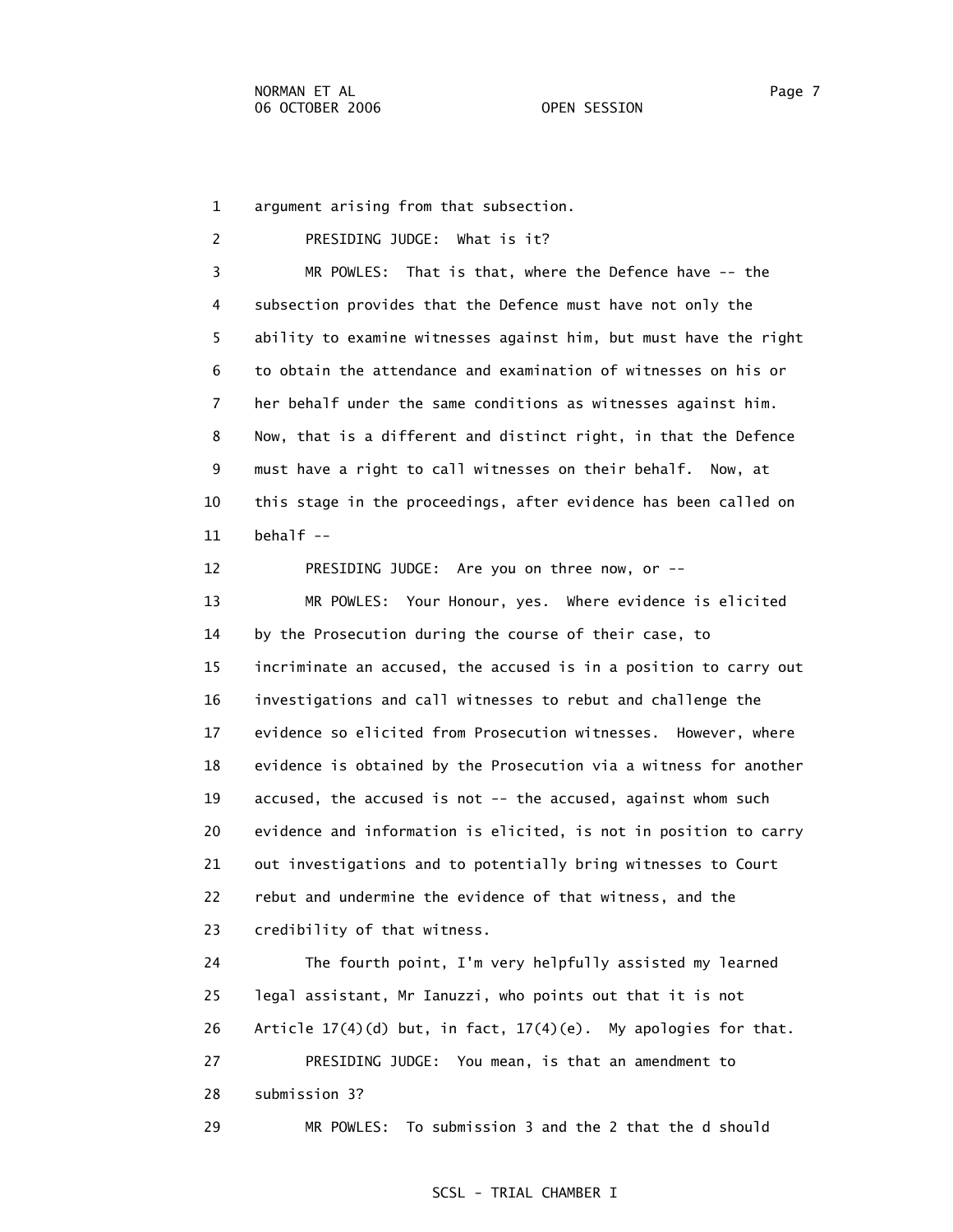1 read e. And again in the notes accompanying the page -- well, it 2 is correctly stated in the notes accompanying the -- 3 PRESIDING JUDGE: So read d for e? 4 MR POWLES: Well, read d for e in relation to those two 5 points. My apologies for that, Your Honours. 6 PRESIDING JUDGE: Or, rather, the other way. Read e for d? 7 Yes, thanks. 8 MR POWLES: The fourth point relates to the disclosure of 9 exculpatory evidence. When the Prosecution call a witness, 10 against an accused, they are, of course, under a duty under that 11 Rule 68(B) to disclose evidence to the accused that may undermine 12 the credibility of that witness and that would include 13 information such as previous convictions, any inconsistent 14 previous statement, any demand for payment by that witness, any 15 psychiatric history and any medical problems and, particularly 16 psychiatric problems, that the witness may have, so on and so 17 forth. 18 When an accused or defendant calls a Witness, of course,

 19 they are not under a similar obligation, so, of course, unlike a 20 witness called by the Prosecution, when they are eliciting 21 evidence against an accused, they are under a duty to provide 22 evidence against that accused -- evidence to assist the accused 23 against whom the evidence is sought. When a co-defendant calls a 24 witness, they are not under a similar and corresponding duty. 25 Accordingly, the defendant against whom such evidence may be 26 elicited, is left in the unenviable position of the possibility, 27 and I put it no higher than that, of the possibility that there 28 may be exculpatory evidence and material in the possession of a 29 co-accused that has not been disclosed to any of the parties,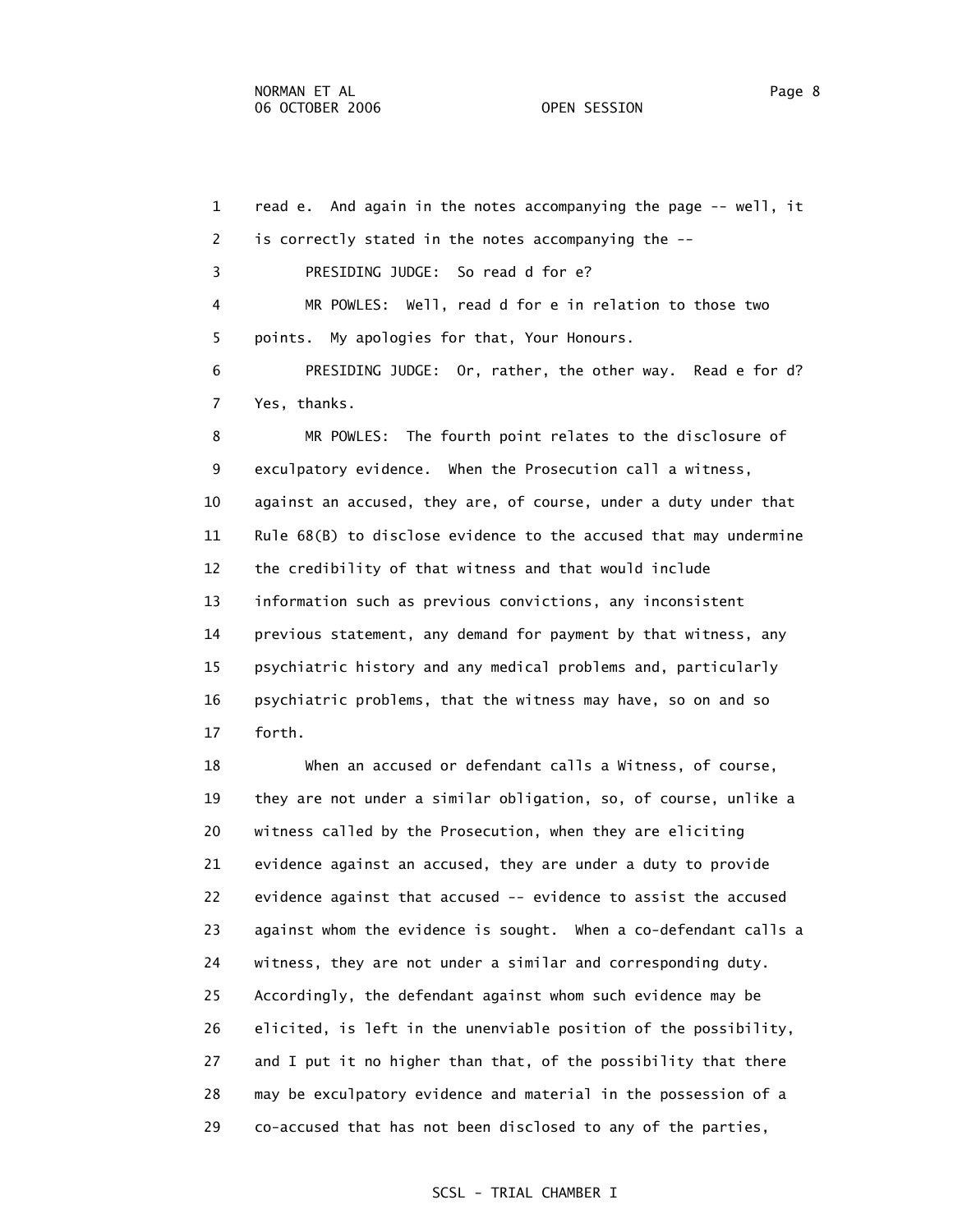1 because they are under no obligation, necessarily, to do so and 2 thereby have that evidence elicited against them by the 3 Prosecution. So the Prosecution, in a sense, are gaining an 4 unfair advantage when they would, in those circumstances, have 5 had to disclose possible exculpatory evidence to the Defence. 6 JUDGE BOUTET: You are raising a scenario, that is not here

 7 today, from what I understand the evidence that I heard today is, 8 and the Prosecution has not made any reference to that. I'm just 9 trying to see where that leads us given the situation we have 10 today. You seem to be expanding, quite extensively, the issue on  $11$  this  $-$ 

 12 PRESIDING JUDGE: I join my colleague in seeking some 13 further enlightenment on that subject, because, as he rightly 14 says, it is not on all fours with what we are dealing here. The 15 evidence being challenged is one which is, again, potentially 16 incriminating and not exculpatory, so aren't you, with the 17 greatest respect, muddying the legal waters to bring us to that, 18 unless there is some analogical advantage in helping to advance 19 our reasoning on that. You can answer both of those.

 20 MR POWLES: I can. What may assist, is that -- I can 21 answer that question by moving on to the fifth point and thereby 22 trying to encapsulate the concerns raised by Your Honours, when 23 articulating the fifth point. Of course, under Rule 82(A) of the 24 Rules of Procedure and Evidence, the following is stated: "In 25 joint trials each accused shall be accorded the same rights as if 26 he were being tried separately."

 27 Now using the example of the disclosure of exculpatory 28 evidence and material, were the Prosecution to call a witness to 29 attempt to incriminate a defendant, they would be under a duty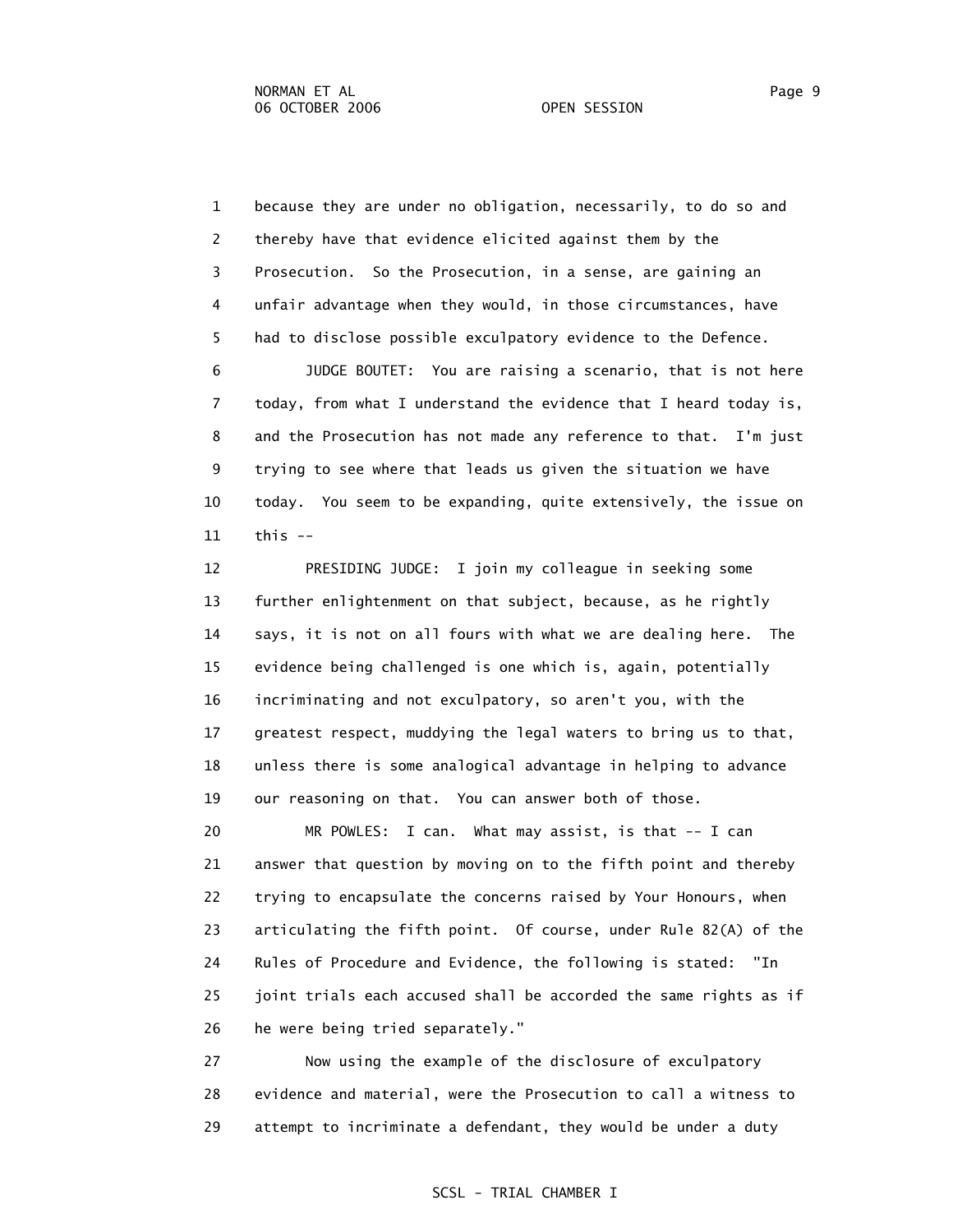1 under Rule 68(B) to disclose exculpatory material in relation to 2 that witness. And being the party that had found the witness, 3 taken a statement and obtained various materials, one would 4 suspect that they may be in position of such material. However, 5 when a witness is called by a co-defendant, they are not under 6 any corresponding duty in the same way that the Prosecution are 7 and, accordingly, the Defence are denied the provision of 8 potentially exculpatory material from the party who has taken the 9 statement from the witness, who has met the witness, who has 10 carried out potentially extensive investigations into the 11 witness, and thereafter the Prosecution can seek to obtain 12 evidence from that witness without there necessarily being the 13 same checks and balances that exist when the Prosecution call the 14 witness themselves.

 15 JUDGE BOUTET: Leaving that issue aside, if it were not a 16 joint trial, and we are sitting today in this trial as a result 17 of applications made by the Prosecution to have joint trials, but 18 if we were not in a joint trial, what would be the situation in 19 that scenario? In other words, would you be facing -- if this 20 was a trial of one accused, Kondewa, what would be the impact? 21 In other words, how would you relate the scenario we have today 22 if your client was tried separately from the third accused and 23 this would be, let's say, the trial of the third accused.

 24 MR POWLES: Your Honour, of course, makes an excellent 25 point. Of course, if it were a trial of one accused alone, there 26 are only two sources, essentially, of evidence: Either from the 27 Prosecution or the Defence.

 28 Now, if the Prosecution call the evidence, they have a duty 29 of exculpatory disclosure. If the Defence call the witness, they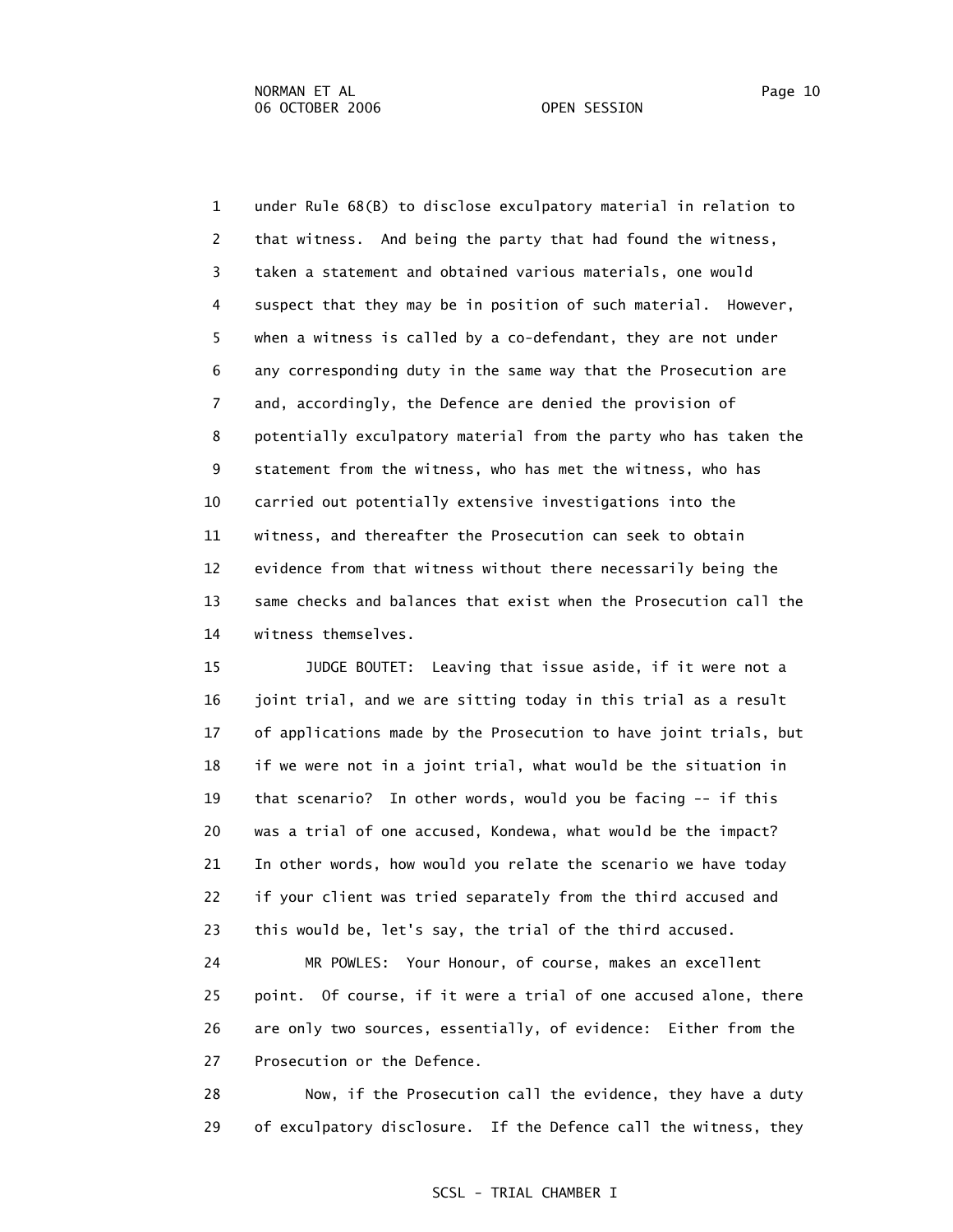1 do so at their own risk and at the risk that the witness may give 2 evidence both for and/or against that accused. However, in a 3 situation of a joint trial where a co-accused called a witness, 4 the defendant who does not call that witness is left unprotected 5 and does not have the same safeguards and guarantees that exist 6 under Rule 68 when the Prosecution calls the witness. And in 7 this situation, where the Prosecution are seeking to, for the 8 first time in re-examination, elicit information from a witness 9 against an accused who has not called that evidence, then the 10 accused is denied the guarantee set out in Rule 68. We submit 11 that the same principles are applied to the denial of the same 12 rights as if he were being tried separately, that the guarantees 13 of those rights being provided under Rule 82(A). The point I 14 have just made in relation to Rule 68(B) similarly applies to 15 Article 17(4)(b) (e), as well as the points made previously. So, 16 in effect, Rule 82(A) reinforces the submissions already made in 17 relation to Article 17(4)(b) (e) and, of course, Rule 68.

 18 JUDGE ITOE: Mr Powles, in the context of the arguments you 19 are making, would you like to address the Court on your position 20 as far as evidence of a co-accused that, on the position, you 21 know, [indiscernible] the value of the evidence of a co-accused 22 or its witness that implicates another co-accused who does not 23 have the opportunity of responding to that?

 24 MR POWLES: In the situation where an accused has not got 25 an opportunity to respond to it, I would submit that the evidence 26 is extremely limited evidential value in weight, because if it 27 has not tested by the party against whom it is elicited, then, of 28 course, its weight is severely undermined, because it has not 29 been tested by the other party. If the evidence was being called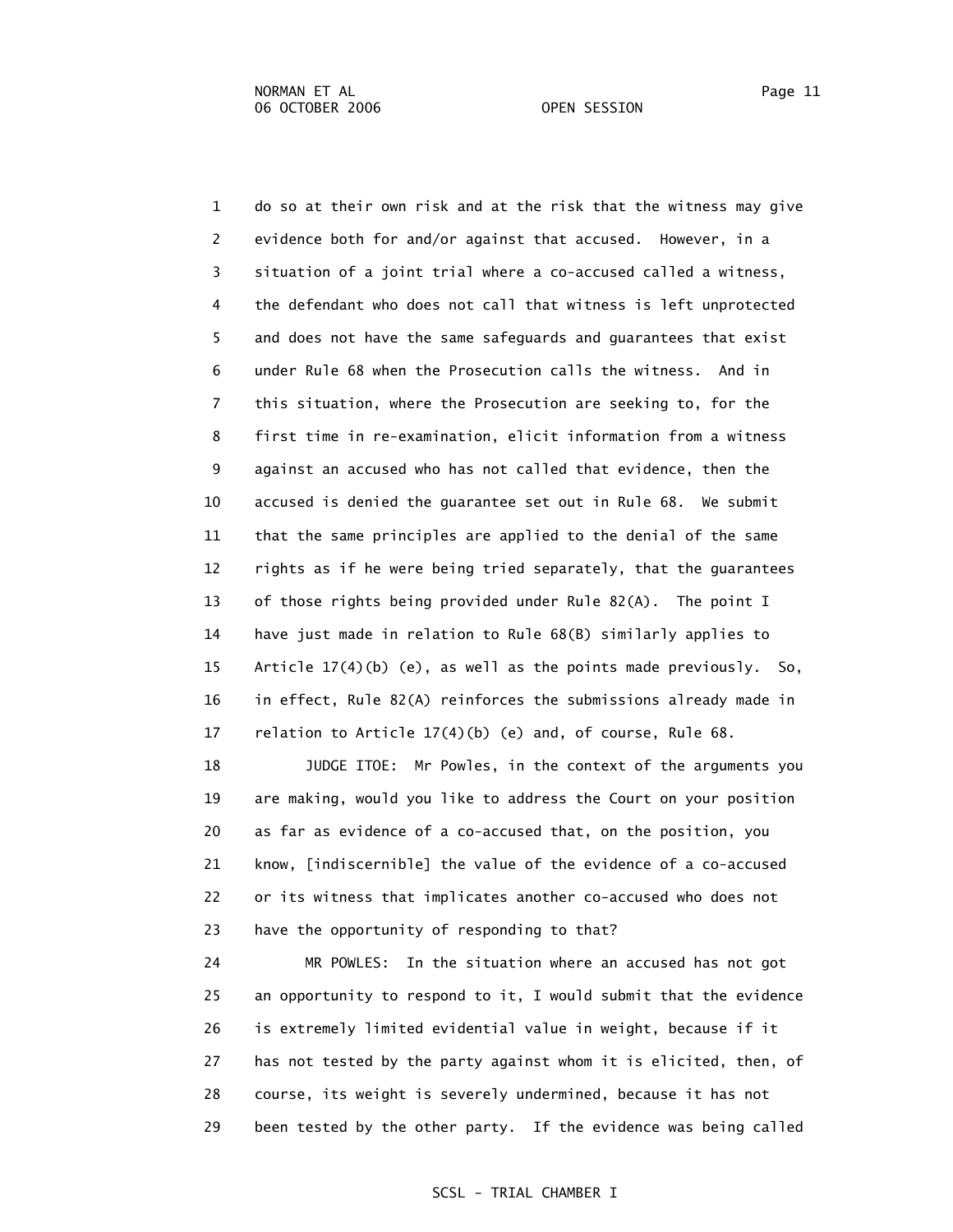1 by the party calling the witness, we would be in a totally 2 different situation. If, for example, this were a case where 3 each accused were seeking to say: "It wasn't me, it was the 4 other accused. I did not do it. It was him." We would be in a 5 different situation, because the accused against whom such 6 evidence is elicited would be in a position to cross-examine 7 those witnesses and challenge the evidence being called by that 8 other party against him. In this scenario, the accused is denied 9 that right because the Prosecution, of course, cross-examine 10 last, and the defendant, against whom such evidence is elicited 11 and sought, does not have the right to come back and 12 cross-examine in that way.

 13 PRESIDING JUDGE: Developed further, is the Prosecution 14 precluded by any rule of impermissibility of leading evidence, 15 whether from a co-accused or not, of matters or acts and 16 declarations, allegedly in pursuance of a joint criminal 17 enterprise? Allegedly in pursuance of a joint criminal 18 enterprise.

 19 MR POWLES: Your Honour, for all the reasons articulate in 20 points, 1, 2, 3, 4 and 5 of the submissions advanced, we would 21 submit that it is incredibly prejudicial to the accused for the 22 Prosecution to be allowed to do so. In particular, where the 23 matter has not been raised by the party calling the witness, 24 thereby giving the Prosecution a platform to come back and 25 challenge the evidence given by that witness. These are issues 26 that are being raised for the first time by the Prosecution 27 during their cross-examination. They do not relate to issues 28 that were raised in examination-in-chief by the party calling the 29 witness.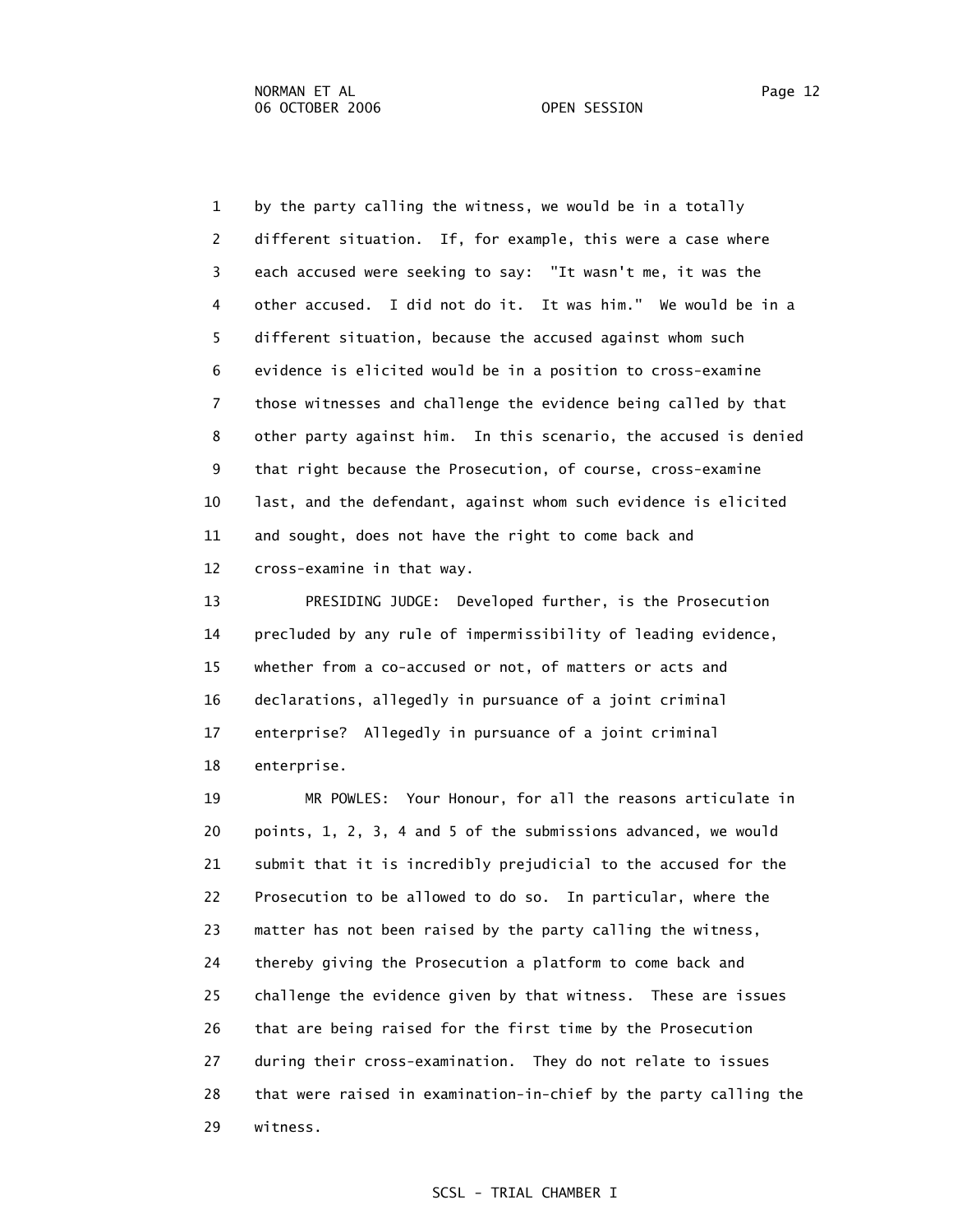1 PRESIDING JUDGE: But allowing for the open-ended system of 2 cross-examination, would they be so limited? Remember there are 3 two systems, the open system and the closed system. At least 4 here, what we have done is to allow the closed system -- the open 5 system, would therefore the cross-examination have to be limited 6 to matters only arising in examination-in-chief? I thought they 7 have a right to cross-examine as to credibility. Even if it has 8 nothing to do with matters that have already been unfolded 9 through the machinery of the examination-in-chief.

 10 MR POWLES: Your Honour makes an excellent point. Of 11 course, in addition to challenging the evidence called by the 12 party calling the witness, the Prosecution, of course, are 13 entitled to rebut and meet that evidence as so given by the 14 witness. And in addition to that, of course, as Your Honour 15 states, the Prosecution are entitled to examine and explore 16 issues pertaining to credibility. However, what I would submit, 17 is that they are not allowed to go a step further, and all the 18 reasons articulated in the submissions set out, to seek to elicit 19 potentially incriminating evidence against another accused, for 20 all those reasons, because the accused is not in a position to 21 meet or challenge the evidence that has been elicited.

 22 JUDGE ITOE: That is the point. To what extent can the 23 Prosecution be allowed to go to elicit incriminating evidence 24 from one accused against another in the conduct of the case of a 25 particular accused person? This is the crux of the problem, and 26 I think I would be asking the Prosecution, at a later stage, to 27 clarify the Chamber on this. Because it is very crucial. 28 PRESIDING JUDGE: Clearly, it goes to the heart of the

29 distinction between cross-examination as to the substantive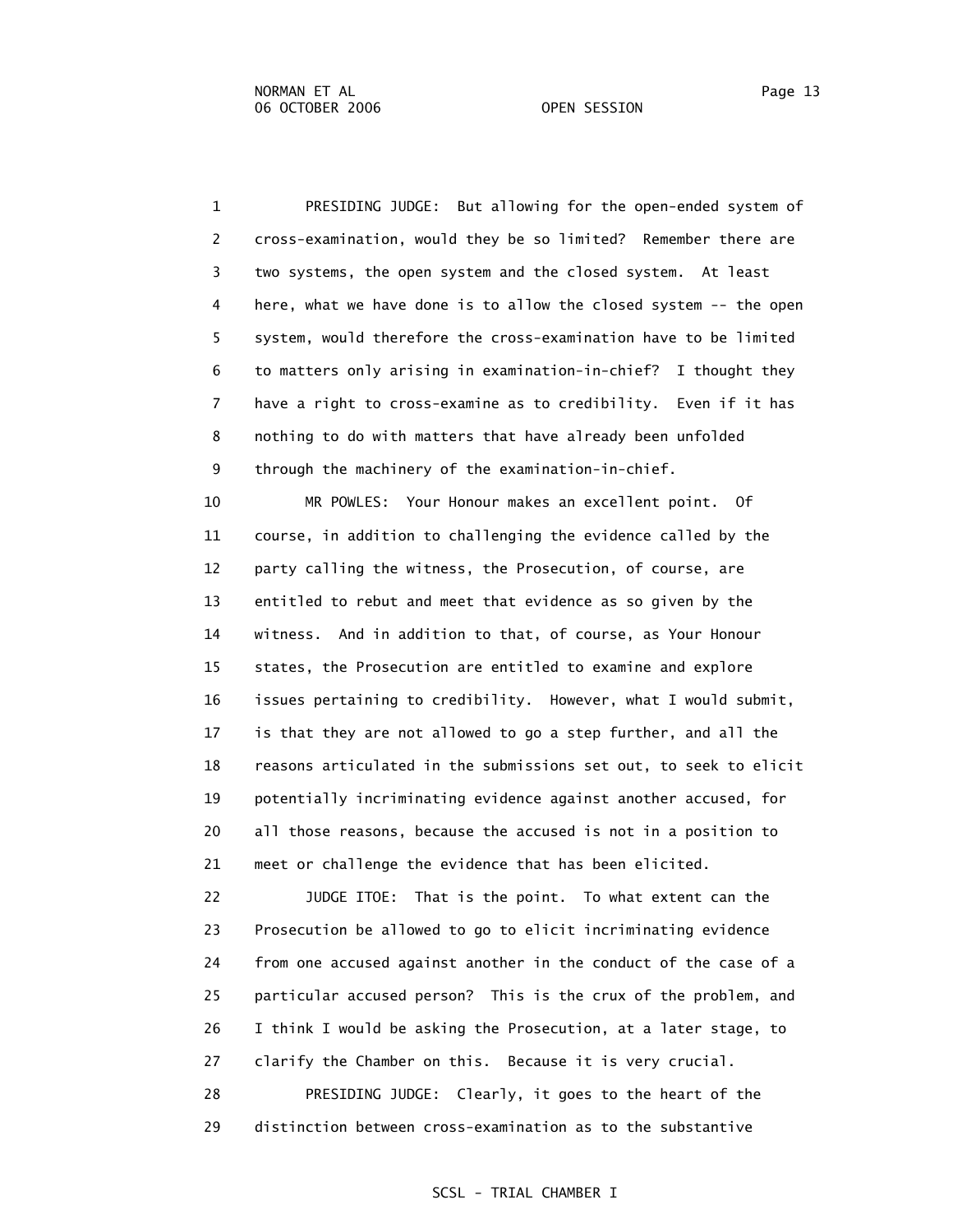1 issues and cross-examination as a credit. Clearly, you can see 2 my way judicially clear to accepting the right of the Prosecution 3 to cross-examine, even in respect of the joint criminal 4 enterprise on matters relating to credibility or credit, but not 5 necessarily -- I have grave doubts, unless my mind is still 6 opened, whether, in fact, there is a rule of permissible allowing 7 them to go that far, as my brother Justice Itoe has just said. 8 MR POWLES: The only question is, and perhaps premature to 9 get into it, is whether a question in relation to joint criminal 10 enterprise does actually go to the credit of the witness. 11 PRESIDING JUDGE: That is an open question. 12 MR POWLES: [Overlapping speakers]. 13 PRESIDING JUDGE: I'm not prepared to enter into any 14 jurisprudential exchange with you on that. I have not really 15 organised my thoughts along those lines yet. 16 MR POWLES: Your Honour, the sixth point, and potentially 17 and perhaps one of the most significant in the instant case, is 18 it appears, and I put it no higher than that, pursuant to the 19 clear and unambiguous obligations that the Prosecution has, 20 pursuant to Rule 68(B) of the Rules, it appears, and I put it no 21 higher than that, that there has been a failure, in this case, to 22 disclose potentially exculpatory evidence to the second accused 23 if, and I stress if, and when the Prosecution formed a decision 24 and state of mind that they wish to seek to elicit, through this 25 witness, evidence that potentially impacted upon and dealt with 26 the second accused.

 27 There was reference made yesterday to my learned friend for 28 the Prosecution to materials obtained by the Prosecution that 29 emanated from the witness that is before Your Honours today.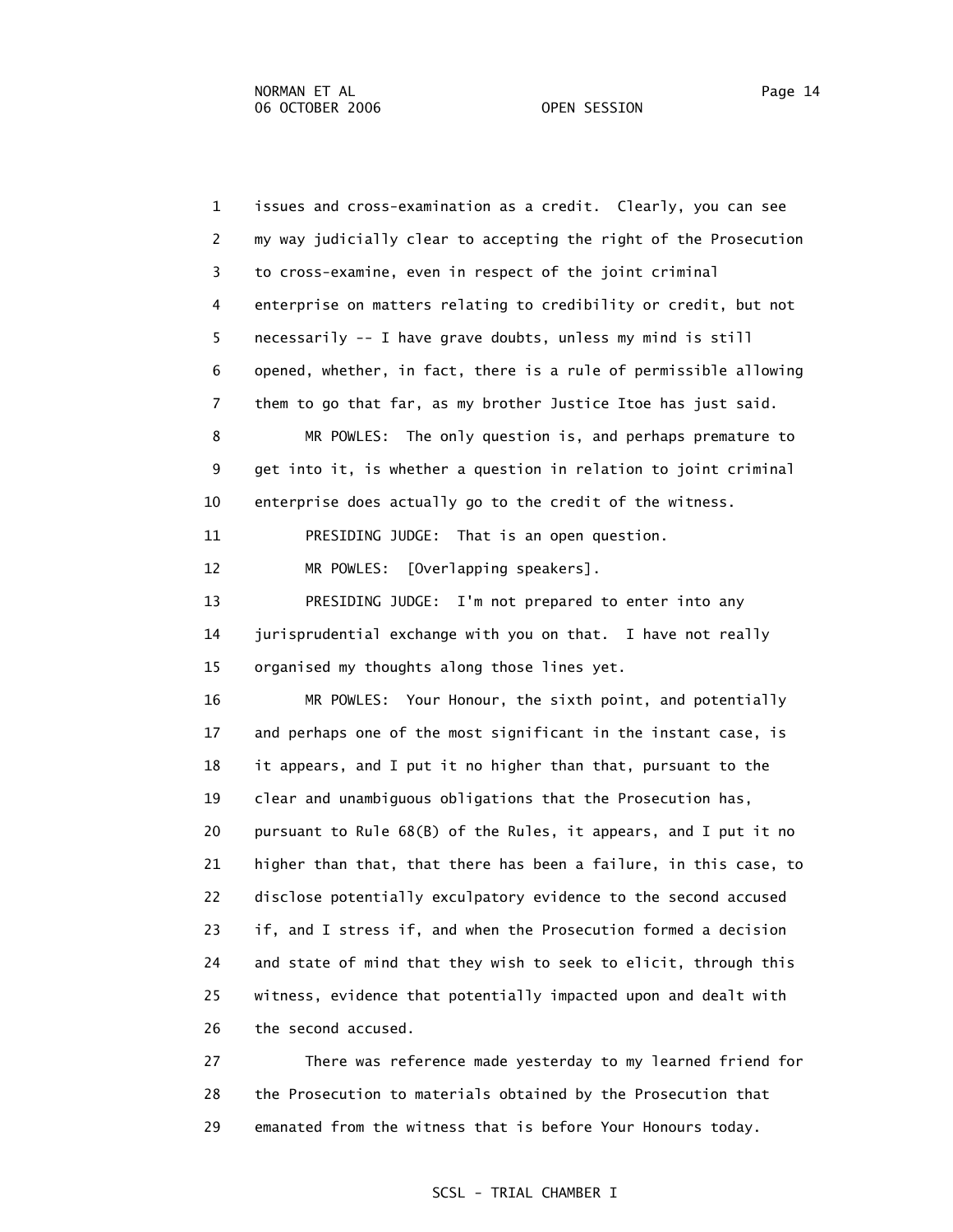1 Before exit, I wonder whether you like me to deal with this in 2 closed session, given that part of the issue was dealt with in 3 closed session yesterday. I'm content with either course, but I 4 raise it just as a matter of caution with Your Honours, whether 5 you would like me to go into closed session or not. 6 PRESIDING JUDGE: If the language that you intend to use 7 can be so disguised as to keep it within, more or less, legal 8 verbiage, that will not necessarily be intelligible to the 9 public, but I'm not sure [Microphone not activated]. 10 JUDGE ITOE: If you do not delve into the details of the 11 documents which we have. 12 JUDGE BOUTET: That's right. 13 PRESIDING JUDGE: [Microphone not activated]. 14 JUDGE ITOE: Remain within the context, instead of taking 15 all the time to go into closed session. 16 Mr POWLES: And I don't need to go into the details of the 17 documents. 18 PRESIDING JUDGE: Fine. So confine yourself to -- 19 MR POWLES: In sum, it seems that there was evidence in 20 possession of the Prosecution, as long ago as 2005 and certainly 21 at the beginning of this year, material that -- from the 22 Prosecution's point of view, undermines the credibility of this 23 witness. Now, the Prosecution have been in possession of that 24 material, certainly for some time, it seems, certainly since the 25 beginning of this year and it hasn't been -- it certainly wasn't 26 disclosed to the Defence until this morning. 27 Now -- 28 JUDGE BOUTET: Well, you say, based on what the statement 29 is made, because I don't recall the evidence, even in a closed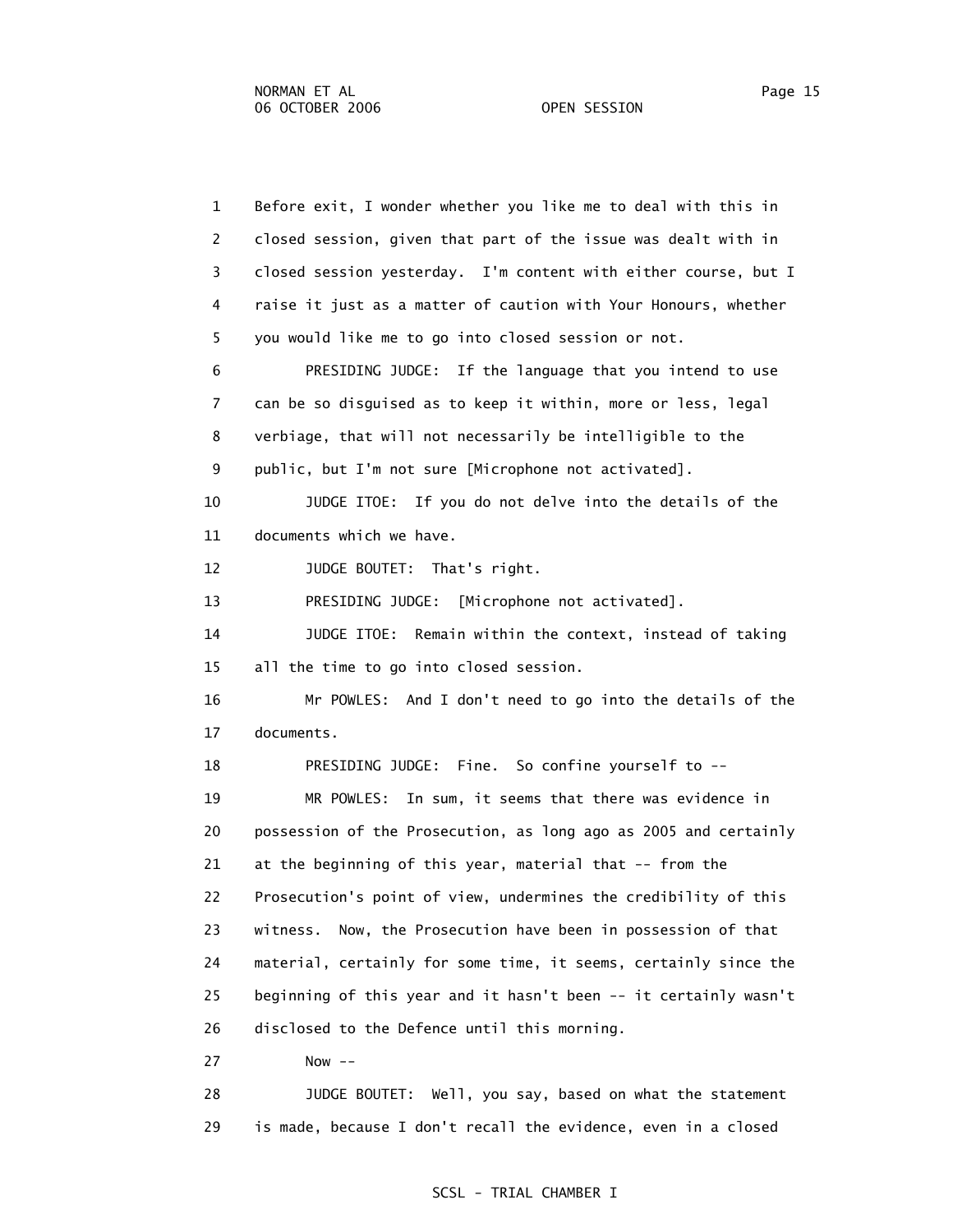1 session, to be to that effect. It maybe that you have some 2 additional information that I am not aware of. I don't know. If 3 it is to be an argument, and this is in support of some of your 4 argument, I just -- I do not want to cause difficulties to you 5 here. I'm just trying to make sure that what you are telling us 6 is supported somewhere in the evidence.

 7 MR POWLES: I can put it as highly as this: The materials 8 we have been given this morning, which was alluded yesterday but 9 given to us today, indicates, quite clearly, in my submission, 10 that there is evidence, in the possession of the Prosecution that 11 may, and this is the wording of Rule 68(B), that may affect the 12 credibility of Prosecution evidence. Now, the question then is: 13 Were the Prosecution under a duty to disclose it to the Defence, 14 and if so, when? Now, of course, the Prosecution may not be, and 15 I do not put it higher than that.

 16 PRESIDING JUDGE: Is it just affecting the credibility of a 17 Prosecution witness or did you earlier on say of an exculpatory 18 nature?

19 MR POWLES: I can read out the rule.

 20 PRESIDING JUDGE: I know what the rule says, but what your 21 specific submission here is, in relation to the documents, that 22 you say or the information in the possession of the Prosecution, 23 is it simply, or simpliciter, material that may affect the 24 credibility of Prosecution witnesses or is it also exculpatory? 25 It is entirely your judgment call. I do not know what your 26 submission is.

 27 MR POWLES: It is about 50 pages that we have been given. 28 JUDGE ITOE: And you have not had the time to read it. 29 PRESIDING JUDGE: Right. Then I take back the question.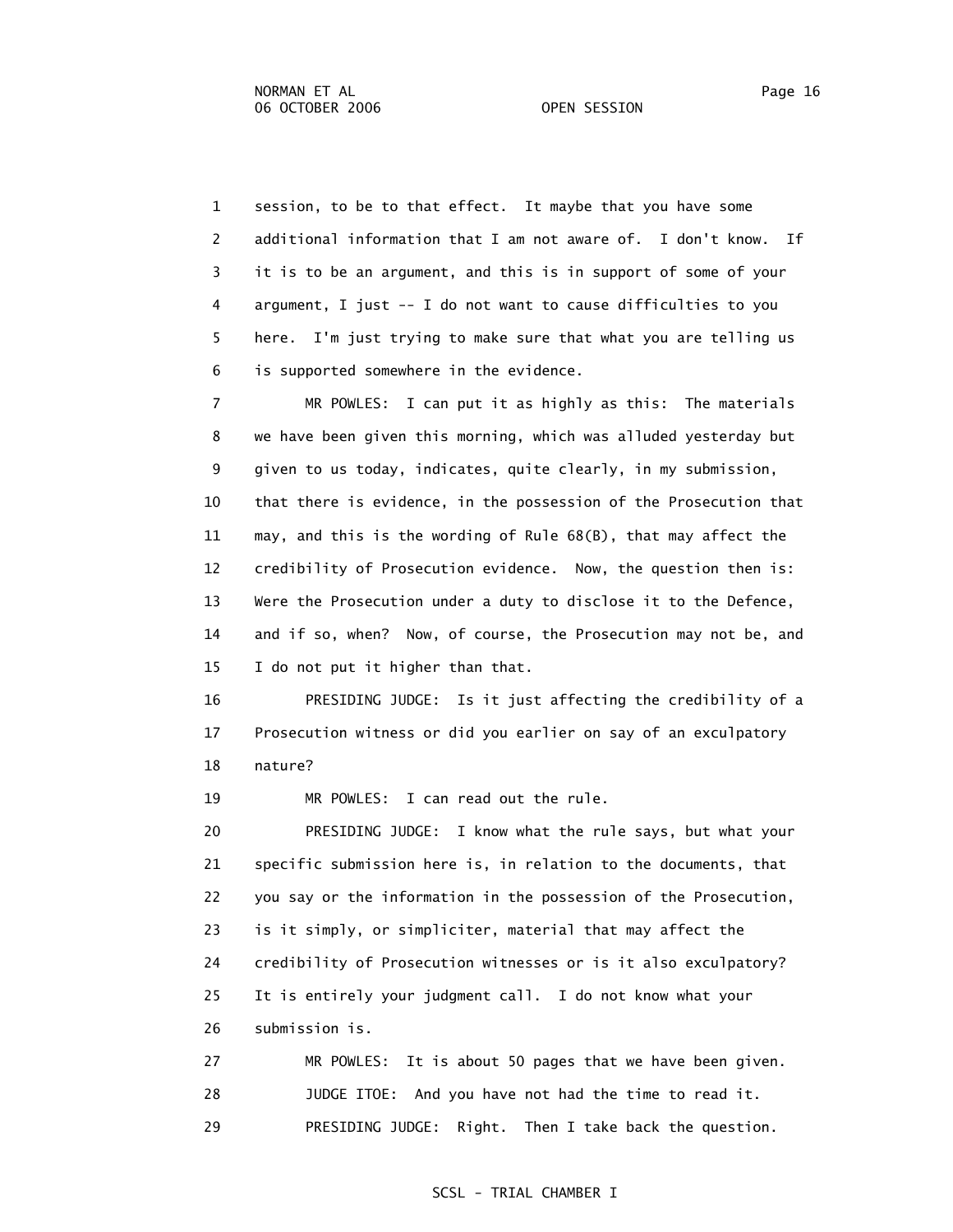1 MR POWLES: Certainly what I can say, in the short time 2 that I have had to review it, there is certainly information 3 contained within those documents that may effected credibility. 4 PRESIDING JUDGE: You will leave it at that. 5 MR POWLES: I will leave it at that at this time. 6 PRESIDING JUDGE: Okay. 7 JUDGE ITOE: What of the exculpatory aspect of it, which 8 you mentioned, did you, at that quick glance, see anything in it 9 that would suggest that there might be exculpatory evidence 10 contained in those documents? 11 MR POWLES: It might be exculpatory to this extent: If the 12 witness had been called by the Prosecution and the Prosecution 13 were in possession of this information, I would submit, that it 14 would be potentially exculpatory because it would be information 15 upon which the Defence could rely to carry out investigations and 16 potentially there after severely cross-examine the witness to 17 undermine his credibility. And in that way could be exculpatory. 18 JUDGE ITOE: Which you could not do, of course, when you 19 were asked to cross-examine at that stage, and which you would 20 have done if this material were available to you. 21 MR POWLES: I cannot necessarily say that I would have done 22 it without having had an opportunity to fully review it. 23 JUDGE ITOE: That's what I am saying, if this material, 24 which you say was available since 2005, were it available to you 25 now, long before now, you might have visited some of the material 26 for purposes of your cross-examination. 27 MR POWLES: Might have, if the witness had given evidence, 28 or the Prosecution sought to elicited from witness, evidence 29 potentially affecting my client. Now, the crucial question is: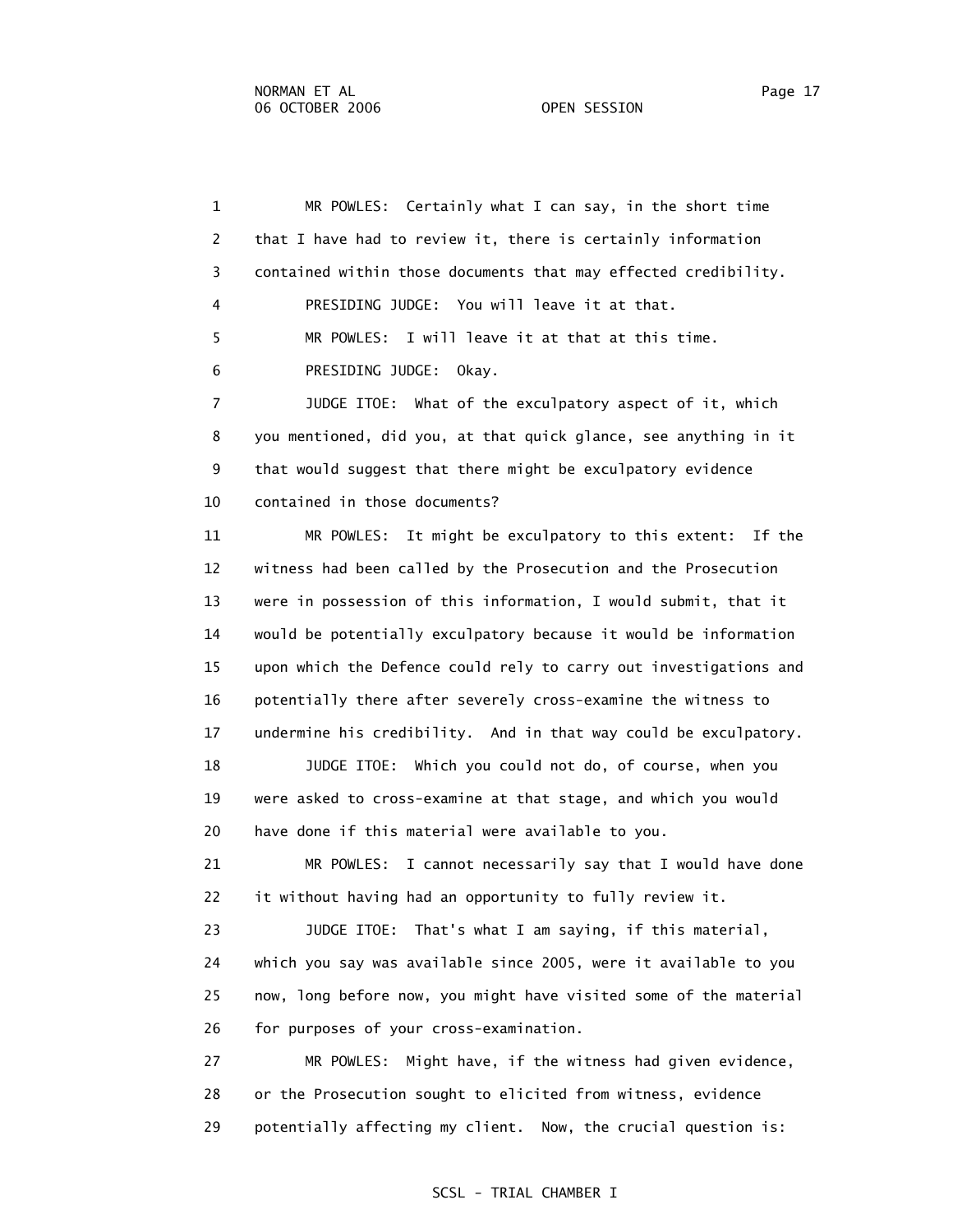1 When was this material disclosable by the Prosecution and -- 2 PRESIDING JUDGE: Before you go on with that, could you 3 tell us, in your view, as a matter of law, could the issue of 4 whether a particular piece of evidence in the Prosecution's 5 possession could be exculpatory or not, a matter of difference of 6 opinion in terms of judgment, a prosecutorial judgment vis-a-vis 7 the judgment of the Defence. Is it possible that both sides can 8 differ as to whether a piece of evidence is exculpatory or not 9 exculpatory and, of course, in the alternative, whether it 10 impairs or has the potential of impairing the credibility of a 11 Prosecution witness?

 12 MR POWLES: Your Honour, again, makes an excellent point. 13 History has taught us that the Defence and Prosecution often do 14 have very different ideas as to what is potentially exculpatory 15 evidence and what is not. And Your Honours are, no doubt, aware 16 of many of the miscarriages of justice cases that have occurred, 17 certainly in my jurisdiction and also in other jurisdictions 18 around the world. One of the principle and fundamental causes of 19 miscarriages of justice has arisen in cases where there has been 20 difference in opinion as to what is exculpatory material. Not 21 surprisingly, the Prosecution normally take a somewhat more 22 restrictive view than the Defence as to what is exculpatory. And 23 as result of that --

 24 PRESIDING JUDGE: The matter becomes one for the 25 determination of the tribunal, at end of day.

 26 MR POWLES: Your Honours, what sometimes happens is that as 27 a result of that opinion, the Prosecution withhold information 28 that is, in their view, not exculpatory, but on another view 29 clearly is, and it is only discovered some years later down the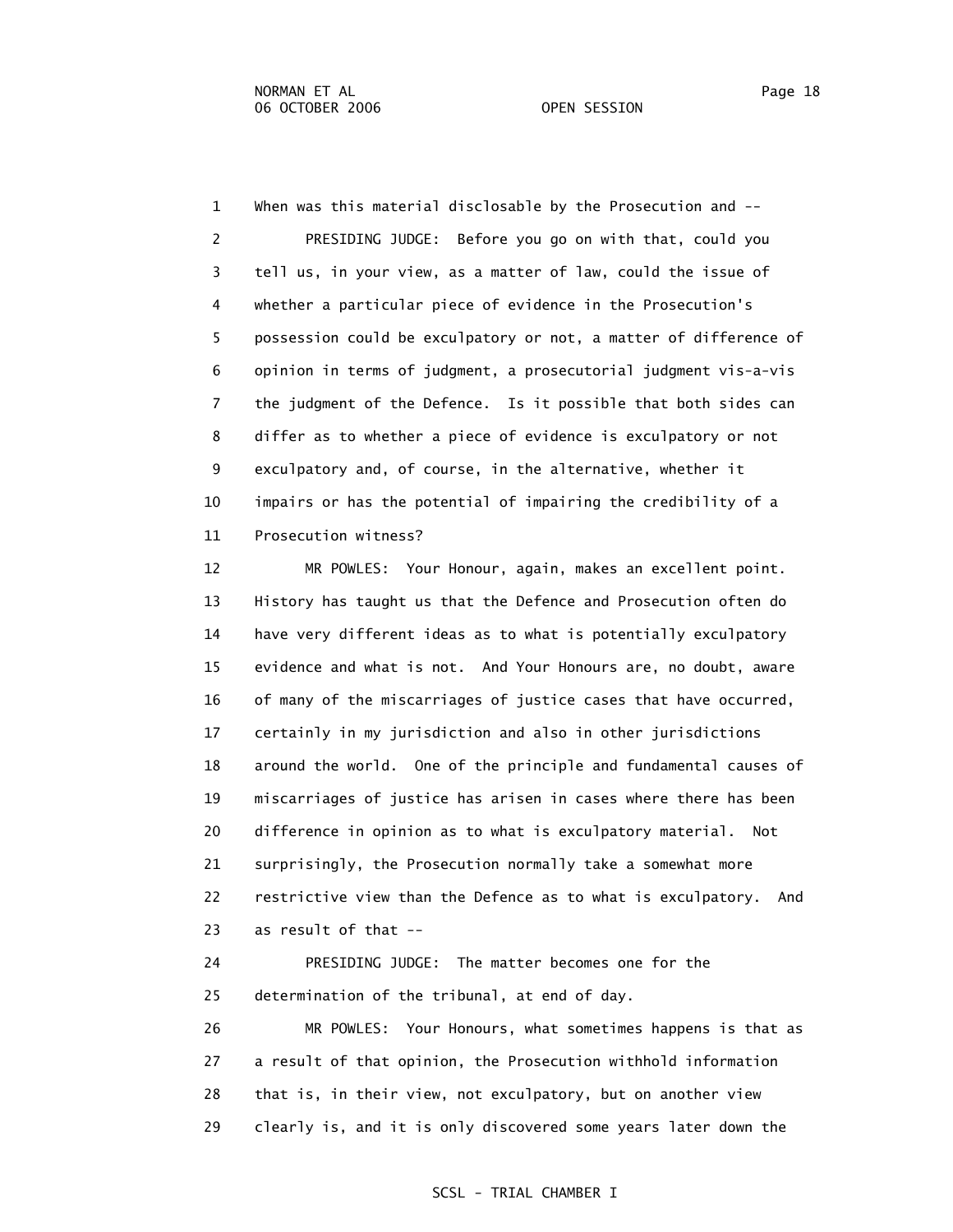1 road that information and evidence existed and is then disclosed 2 and thereafter leads to a quashing of a conviction.

 3 PRESIDING JUDGE: At the appellate level. Quite right. 4 I'm satisfied with your exposition on that. You can pursue your 5 other arguments.

 6 JUDGE BOUTET: If I may on that last line of exchange of 7 discussions, but Rule 68 deals with that issue of disclosure, and 8 that is the portion you are making reference to that may affect 9 the credibility of Prosecution evidence shall be disclosed within 10 30 days. I'm quoting from 68(B). I'm just trying to see how 11 that particular portion here -- obviously, this witness, as we 12 know, has not been called by the Prosecution and he was not part 13 of the Prosecution's case. It is a witness called now on behave 14 the third accused. How do you equate that to that particular 15 obligation on the Prosecution if they had this evidence, and let 16 us assume just for the sake of discussion, that they had this 17 information in their files about this particular witness, who is 18 not their witness, are you suggesting that they had that 19 obligation, in spite of the fact that this witness was not being 20 called to disclose that information?

 21 MR POWLES: Yes, Your Honour. Because under Rule 68(B) the 22 Prosecution shall be under a continuing obligation to disclose 23 any such exculpatory evidence. It is a continuing obligation. 24 Now, they have had this potentially exculpatory, and certainly 25 evidence that undermines the evidence of this witness, as long 26 ago as the beginning of this year. My learned friend for the 27 Prosecution indicated to me that he decided to seek to elicit 28 evidence from this witness that could affect and impact upon, 29 certainly, my client. The words of my learned friend were "a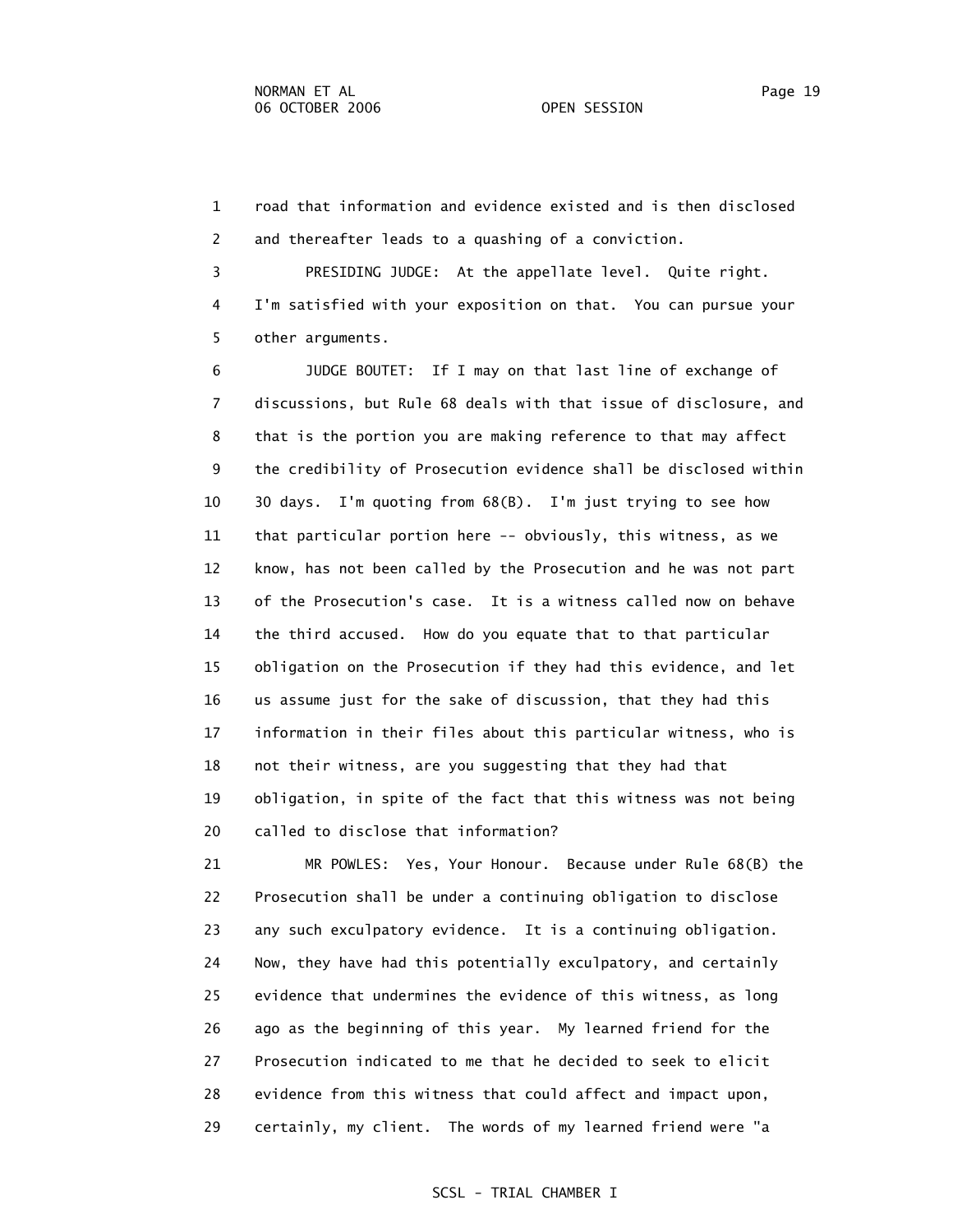1 long time ago." Now, I would submit, that at that point, a long 2 time ago -- 3 MR KAMARA: Objection My Lord. That is not a true 4 reflection of the discussions we had a few minutes ago. 5 MR POWLES: Perhaps I will sit down and allow my learned 6 friend -- 7 PRESIDING JUDGE: Yes, could you make the correction. 8 MR KAMARA: Yes, My Lord. The question was: When did you 9 decide to cross-examine my client on the issues? I said I have 10 decided. I prepared my script a long time ago. A long time ago 11 there meant, that the moment I received notice of the witness 12 list. 13 PRESIDING JUDGE: Right. Learned counsel, do you accept 14 that clarification? 15 MR POWLES: I, of course, apologise to any 16 misclarification. I asked my learned friend to expand upon what 17 "a long time ago" meant. At that stage -- I'm now assisted by my 18 learned friend by giving a somewhat fuller answer as to what a 19 long time ago meant. If a long time ago meant when counsel for 20 the third accused indicated they sought to call this witness, 21 which I understand was certainly sometime in August, as I 22 understand 30 August, an indication was given that this witness 23 was called. If at that point it was decided by the Prosecution, 24 that through this witness they were going to try and elicit 25 evidence that impacted upon my client, I would submit that if 26 they wanted to rely on this witness to provide information and 27 evidence against the other accused, they had an obligation to 28 disclose to that accused evidence that could undermine the 29 credibility of that witness, and undermine the evidence with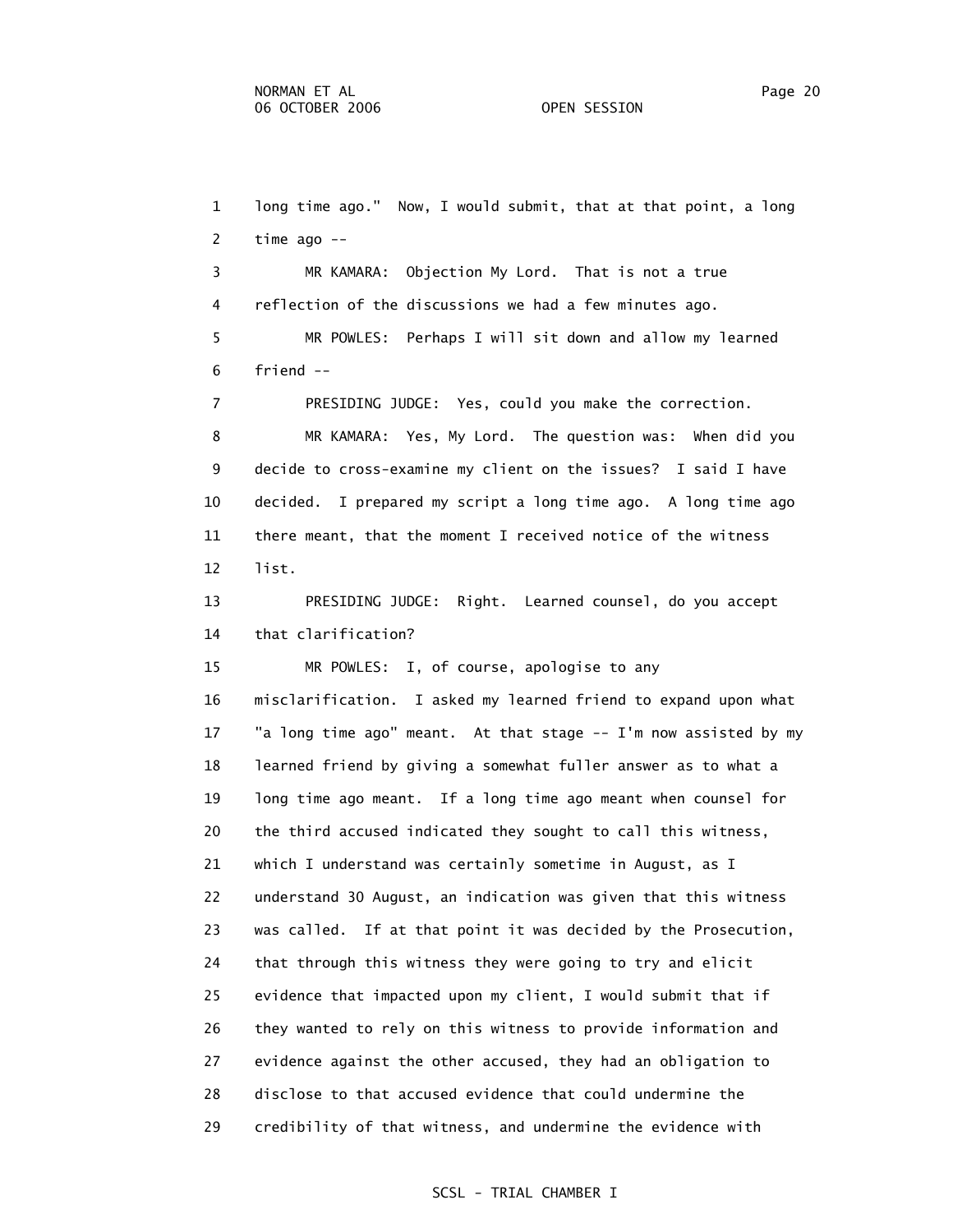1 which -- undermine the evidence which they sought to elicit from 2 that witness.

 3 JUDGE BOUTET: Your submission is that Rule 68(B) came into 4 action, sort of, and should -- and should have been apparent from 5 the moment the Prosecution decided to use this information or 6 evidence or whatever it is in relation to your client, which was 7 through -- [Overlapping speakers].

 8 JUDGE ITOE: That is when they saw the witness list. 9 JUDGE BOUTET: That is right. If the witness list was 10 disclosed in August 2006, whenever that list was disclosed to 11 them?

 12 MR POWLES: Your Honours, yes. Just as an aside, of 13 course, the Prosecution are in a curious position in that, on the 14 one hand, they are seeking, through this witness, to elicit 15 information and evidence that they apparently seek to rely upon. 16 And, on the other hand, through this evidence, they thereafter 17 seek to undermine and attack the credibility of the witness and 18 say to Your Honours, this isn't a witness that you can believe. 19 Now, of course, that leaves, in a pretty unsatisfactory state, 20 what Your Honours, may make of that, but that is an aside and not 21 necessarily --

 22 PRESIDING JUDGE: Could you repeat that part for emphasis? 23 MR POWLES: Your Honours, yes.

 24 PRESIDING JUDGE: On the one hand they are doing what? 25 MR POWLES: They are in a curious position, on the one hand 26 they are seeking to elicit, it seems, from the witness, evidence 27 that they want to potentially rely upon and invite Your Honours 28 to place some emphasis on. Yet at the same time --

29 PRESIDING JUDGE: In other words, to accept as credible and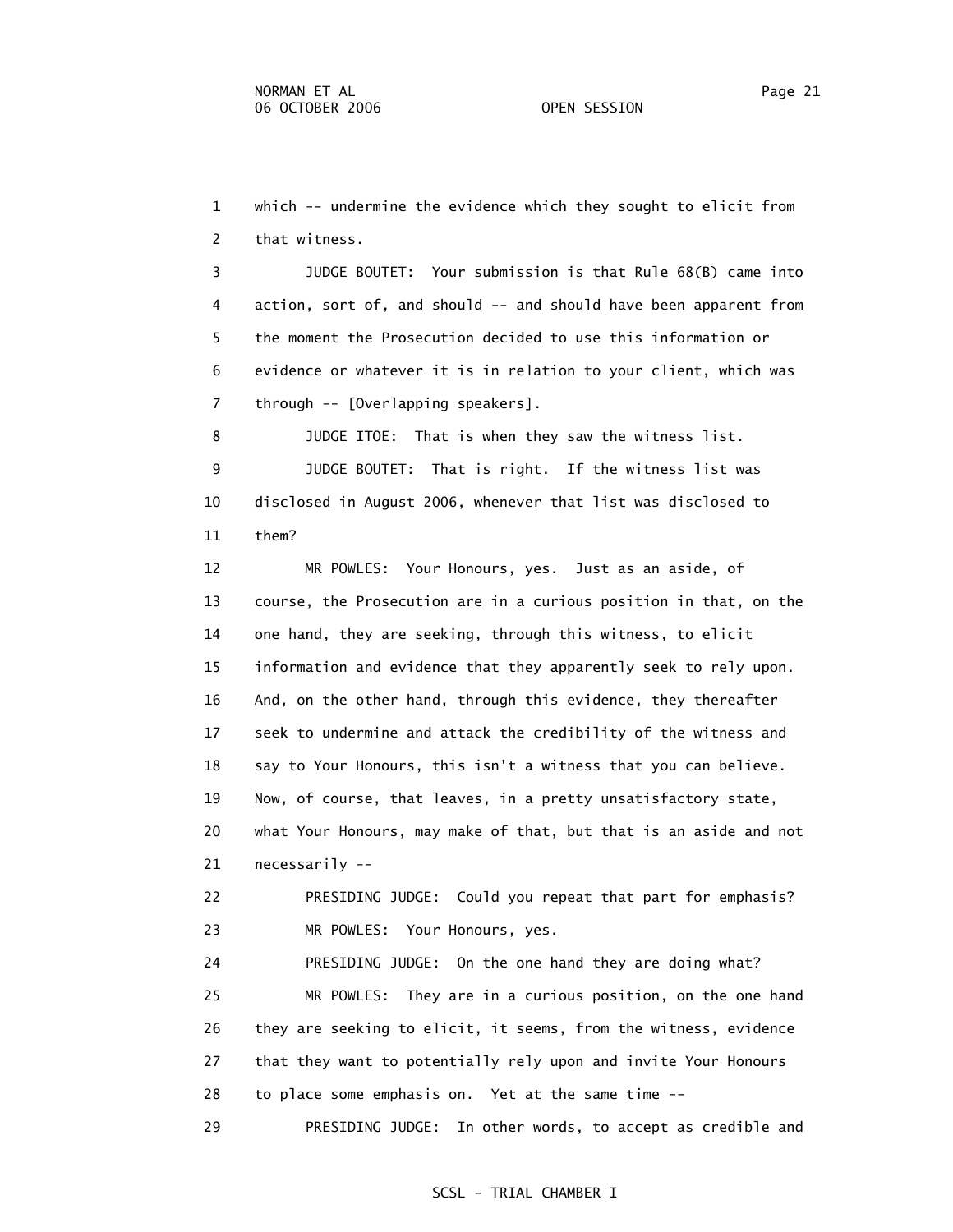1 at the same time --

 2 MR POWLES: They are seeking to potentially undermine the 3 credibility of the witness through presenting to him these 4 statements which they provided to us earlier. And, of course,  $5$  some of  $-$ 

 6 PRESIDING JUDGE: Your allegation is virtually in familiar 7 legal vocabulary --

8 MR POWLES: To an extent, Your Honour, yes.

 9 Your Honours, in sum, those really conclude our submissions 10 and submission 7 is really setting out the sorts of issues that 11 Your Honours will undertake when determining this issue. Of 12 course, under Rule 95 of the Rules of Procedure and Evidence: "A 13 Trial Chamber should not admit evidence, the admission of which 14 would bring the administration of justice into disrepute."

 15 We would submit that admitting evidence against an accused, 16 which that accused has not had an opportunity to investigate 17 and/or challenge, potentially could bring the administration of 18 justice into disrepute, because it is so far removed from the 19 protections enshrined in Article 17 of the Special Court Statue.

 20 PRESIDING JUDGE: Could it be as high as that? Could it 21 not be, perhaps, characterised, if that is correct, as evidence 22 whose prejudicial effect might outweigh its probative value? I 23 do not use bringing the administration of justice into disrepute 24 as a concept which is synonymous with evidence that -- whose 25 probative effect is outweighed by the prejudicial value.

 26 MR POWLES: Your Honour, I only put it in those terms 27 because of the fundamental rights that are contained in Article 28 17(4) that are being denied to the accused if this evidence is 29 admitted. I would submit, that a denial of such fundamental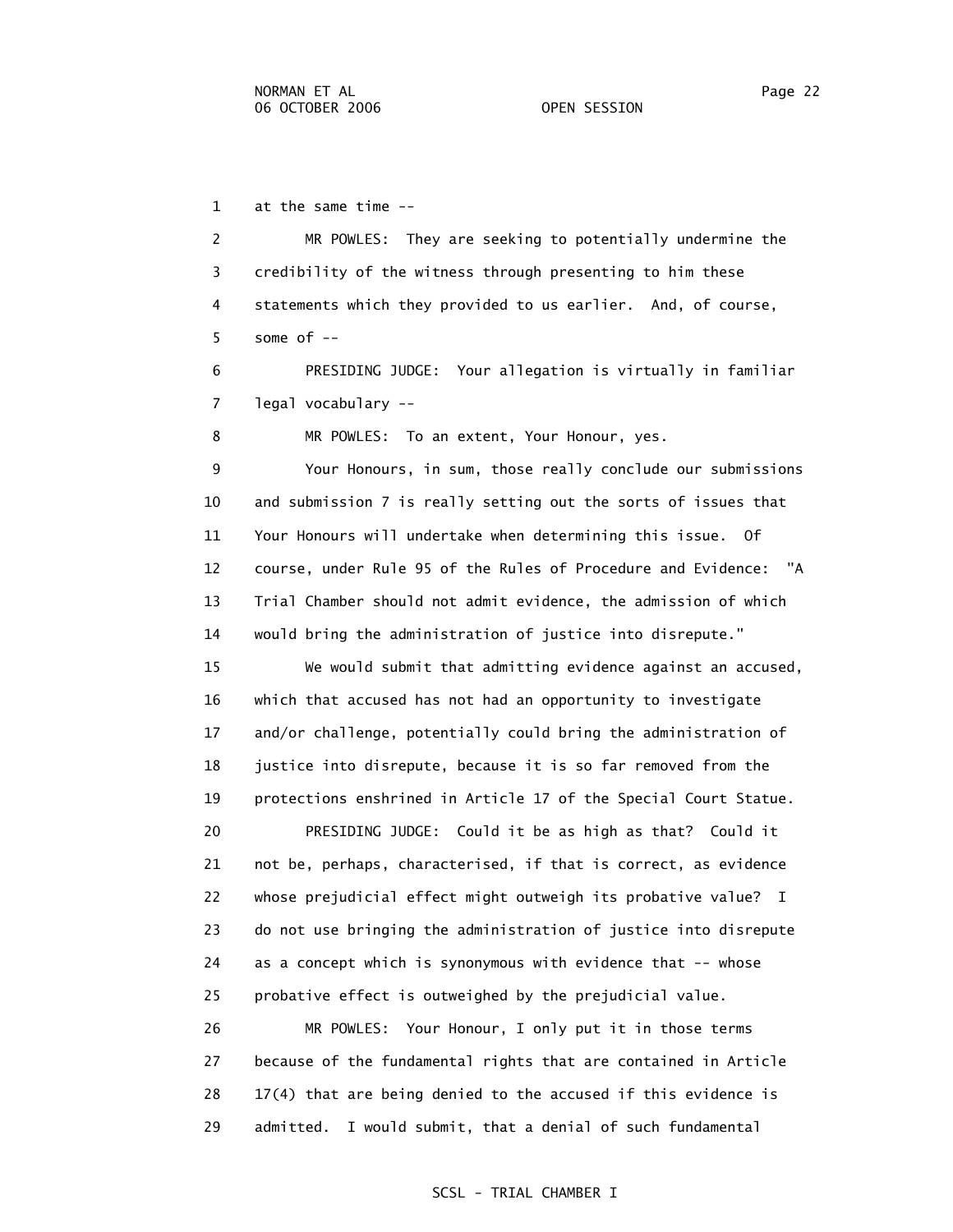1 rights could -- [Overlapping speakers].

 2 PRESIDING JUDGE: Could bring the administration of justice 3 into disrepute.

 4 MR POWLES: That's why I put it no higher than that. My 5 fallback position, of course, is reliance on Rule 89(B) whereupon 6 it is stated: In cases not provided for in the Rules, the Trial 7 Chamber should apply rules of evidence which best favour a fair 8 determination of the matter before it. And I would submit that a 9 fair determination of this matter requires the Prosecution to be 10 prohibited from eliciting evidence and information that could 11 impact upon another accused when that accused has not had an 12 equal opportunity to -- and had the safeguards contained in 13 Article 17 and/or Rule 68.

14 PRESIDING JUDGE: Thank you.

 15 JUDGE BOUTET: Would there be, in your view, another 16 appropriate remedy, such as allowing re-cross-examination of that 17 witness on behalf of the second accused? I'm asking your views 18 on that. Would that cure that problem?

 19 MR POWLES: Your Honours, there is that aspect of it, but 20 of course, the more crucial aspect of it is investigation and, of 21 course, under Rule 66, when the Prosecution seek to rely on the 22 evidence of the witness, ordinarily a pretty substantial amount 23 of time is provided to the accused to carry out investigations 24 before that witness is called, so that witness can be sought that 25 would undermine and attack the credibility of that witness and 26 those witnesses can be called on behalf of the Defence. And of 27 course, in this situation, it would lead inordinate delays if the 28 Defence were to be provided that opportunity.

29 PRESIDING JUDGE: So your preference would be to rule this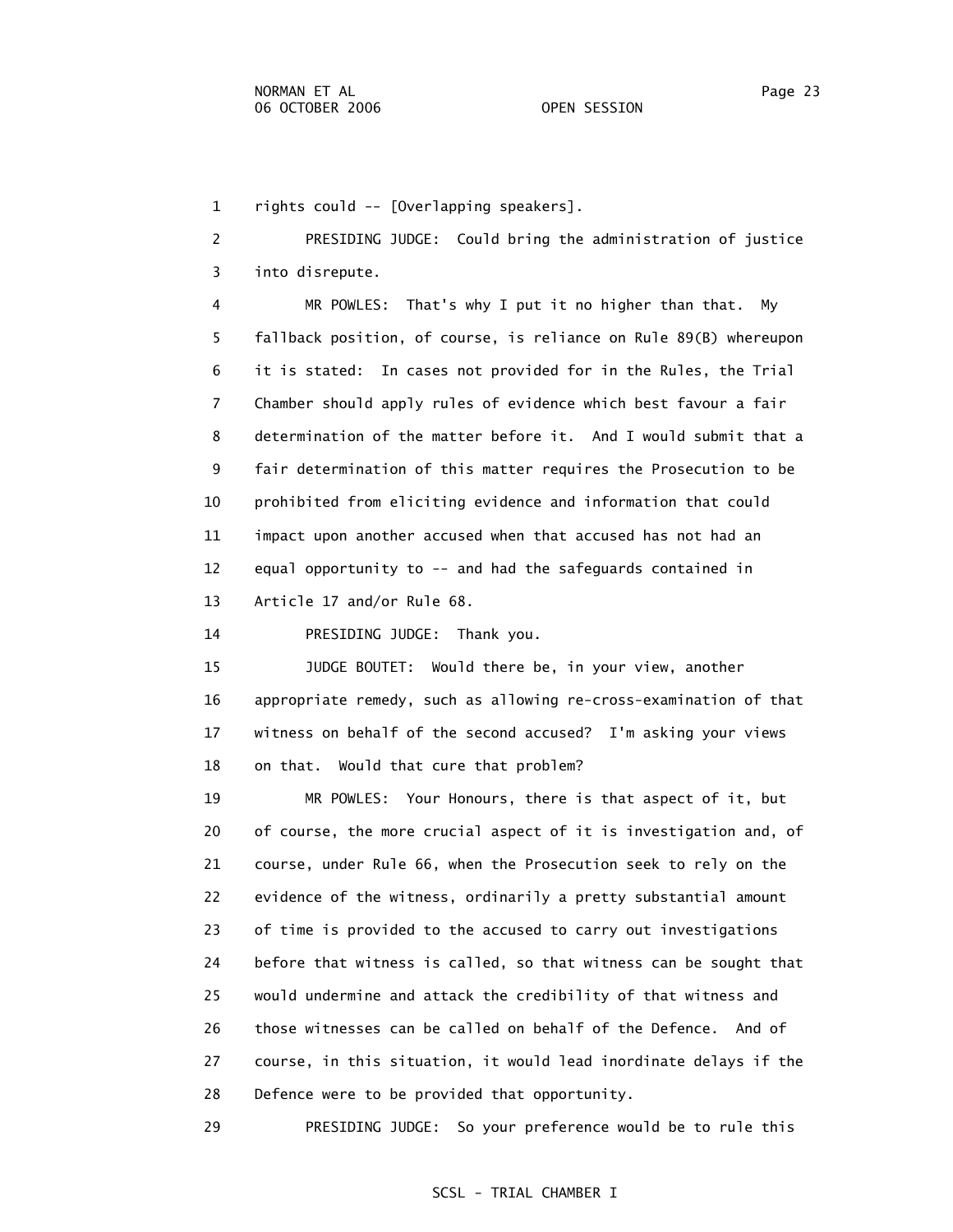1 line of cross-inquiry as impermissible and the evidence as 2 inadmissible?

3 MR POWLES: Your Honours, yes.

 4 PRESIDING JUDGE: All right. Learned counsel for the 5 Prosecution your response.

 6 MR KAMARA: Good morning, My Lords. The Prosecution gave 7 its position yesterday. We will take and compound paragraph 1, 8 2, 3 together; that is, the issue relating to Article 17(4)(b) 9 and (e), as amended.

 10 My Lord, the general statement is that the postulates of 11 the Defence, with regards to those paragraphs, are bare 12 statements of the law without particular reference to how they 13 apply to the specifics in the very case before this Chamber.

 14 My Lord, the issue before the Court is a question posed by 15 the Prosecution, to wit, whether the second accused is a person 16 known to settled disputes. My Lord, that is an issue all too 17 familiar to the Defence of the second accused. It formed part of 18 their --

 19 JUDGE BOUTET: I would like you to address the issue which 20 is not the question, per se, because I asked you that very 21 specific question yesterday. What is it you are intending to do 22 with this evidence? I mean, whether it is that question or the 23 question before or the question after, was your purpose and the 24 purpose of your cross-examination intended to undermine or attack 25 the credibility of the witness, or is it intended to use this 26 evidence, in this case, against accused number two or accused 27 number one? My understanding of your answer to my question was 28 you intend to use that evidence as against the second accused, or 29 the first accused, as the case may be. This is the issue that I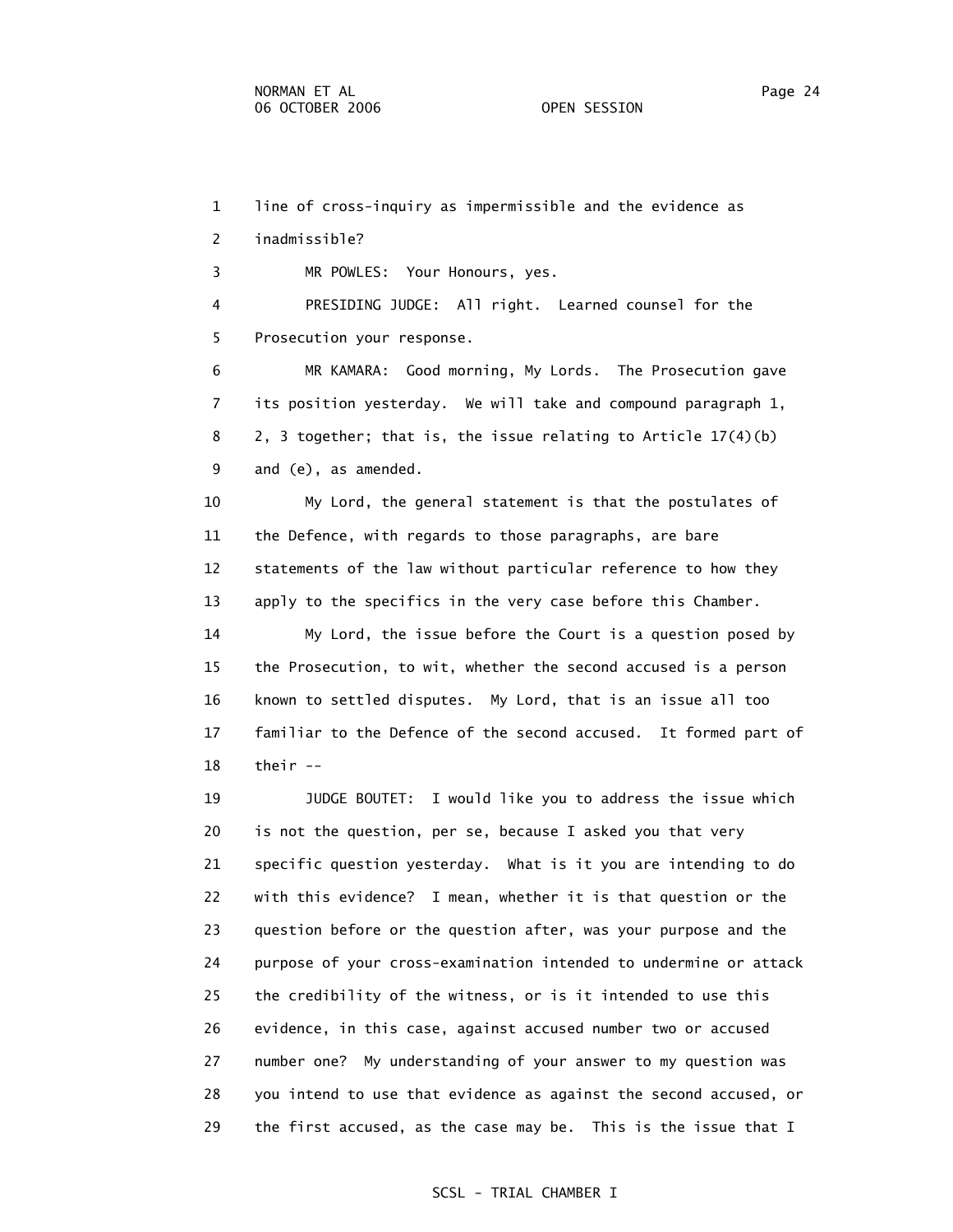1 would like you to address.

| 2  | PRESIDING JUDGE: Let us give you a methodology here.<br>You       |  |
|----|-------------------------------------------------------------------|--|
| 3  | will answer learned Justice Boutet's question again for the       |  |
| 4  | purpose of the record, and restate it as amply as you can, and    |  |
| 5  | then you will answer the positions put forward by counsel for the |  |
| 6  | Defence, so that $I - - I$ think the Bench, would like to be      |  |
| 7  | enlightened as to what your answers are to some of the very       |  |
| 8  | important issues that he has raised. That would be the            |  |
| 9  | methodology.                                                      |  |
| 10 | Thank you My Lord.<br>MR KAMARA:                                  |  |
| 11 | JUDGE ITOE: Particularly in relation to his submission            |  |
| 12 | that that evidence [indiscernible] should be excluded. You are    |  |
| 13 | not entitled to, in a way, taking the benefit of that evidence    |  |
| 14 | adduced in those circumstances.                                   |  |
| 15 | MR KAMARA: Yes, My Lord.                                          |  |
| 16 | PRESIDING JUDGE: So proceed as I have directed.                   |  |
| 17 | MR KAMARA: I will take the question from Justice Boutet,          |  |
| 18 | and I recall yesterday that I said the purpose of that question   |  |
| 19 | was to set out the theory of the Prosecution in a joint criminal  |  |
| 20 | enterprise, as it effects the second accused. My Lord, it is the  |  |
| 21 | Prosecution's position that we are entitled to do so in           |  |
| 22 | cross-examination, not only to contradict the evidence of a       |  |
| 23 | witness and not only to impeach the witness by way of             |  |
| 24 | discrediting him.                                                 |  |
| 25 | PRESIDING JUDGE: Slowly, counsel. Let's get this. You             |  |
| 26 | are entitled to do so not only to contradict the evidence of the  |  |
| 27 | witness?                                                          |  |
| 28 | MR KAMARA: Yes, My Lord.                                          |  |
| 29 | PRESIDING JUDGE: What else?                                       |  |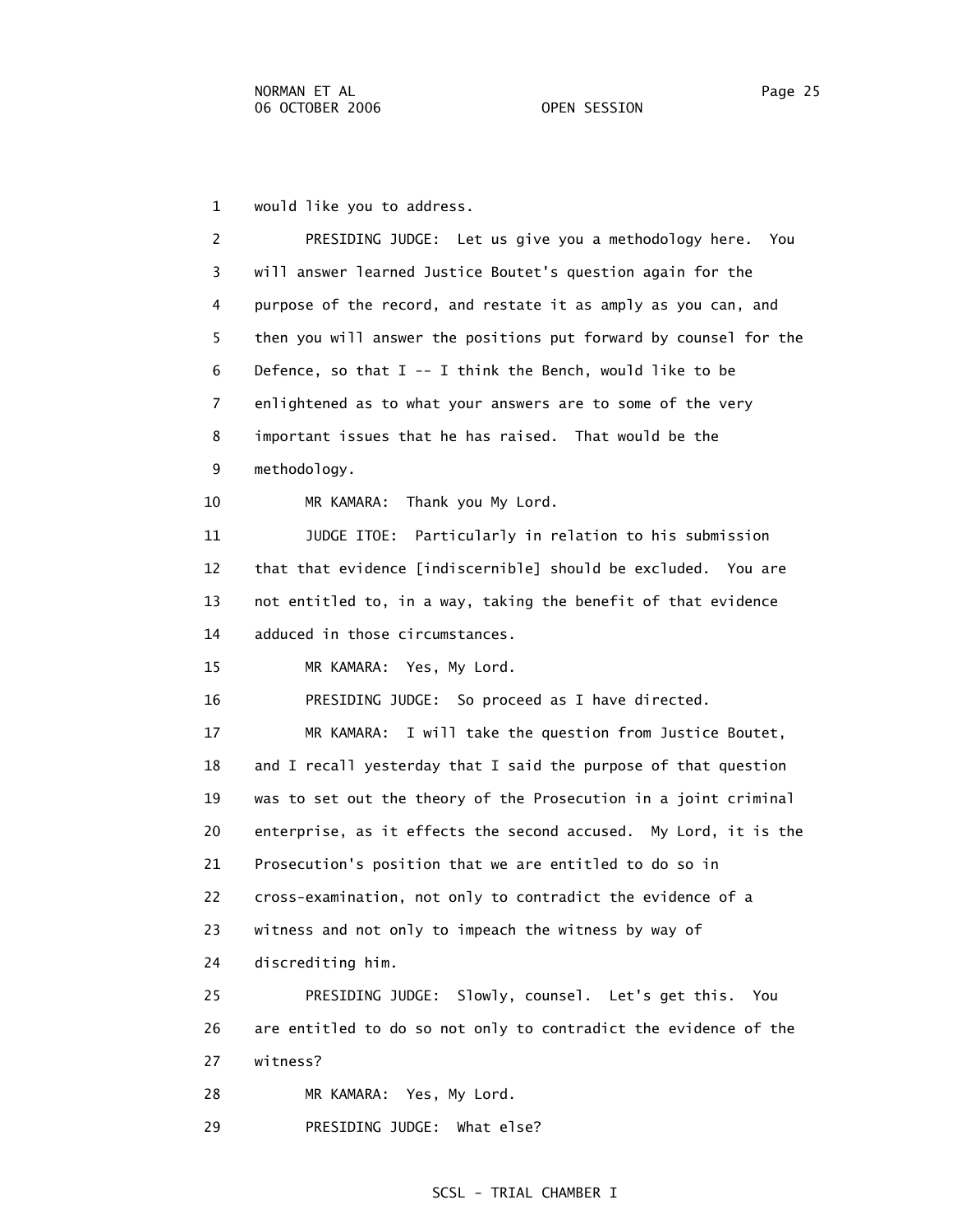1 MR KAMARA: And also to impeach the witness as to credit. 2 PRESIDING JUDGE: Also to impeach the witness. 3 MR KAMARA: Also impeach the witness as to credit. But we 4 ae allowed, in law, My Lord, I submit, to raise issues that are 5 relevant to the Prosecution's theory, as it affects the subject 6 matter of the case. 7 PRESIDING JUDGE: When you say to raise, I mean, raise 8 issues with this witness as to the Prosecution's theory? 9 MR KAMARA: Yes, as it affects the Prosecution's case. 10 JUDGE BOUTET: Would you please expand on this, in the 11 scenario that we have where it is the third accused's witness 12 being called and you are trying to expand that to the first 13 accused and second accused? I would like to hear what law you 14 are using to support that view, and given that it is a joint 15 trial where each accused is entitled to his fundamental rights, 16 as we have said, as if they were tried separately. I would like 17 to hear you on this. 18 MR KAMARA: Yes, My Lord. 19 PRESIDING JUDGE: Develop that proposition, the second 20 part. It sounds very novel. 21 Mr KAMARA: It may sound novel but -- 22 PRESIDING JUDGE: No, I'm not suggesting that it is not 23 supportable. 24 MR KAMARA: Thank you, My Lord. I appreciate that, My 25 Lord. The position here is that a witness has been called by the 26 third accused. And, My Lord, the Prosecution's theory in this 27 joint trial is that the three accused persons are charged with a 28 joint criminal enterprise. My Lord, in sum, that they planned, 29 instigated unlawful acts against ordinary citizens of this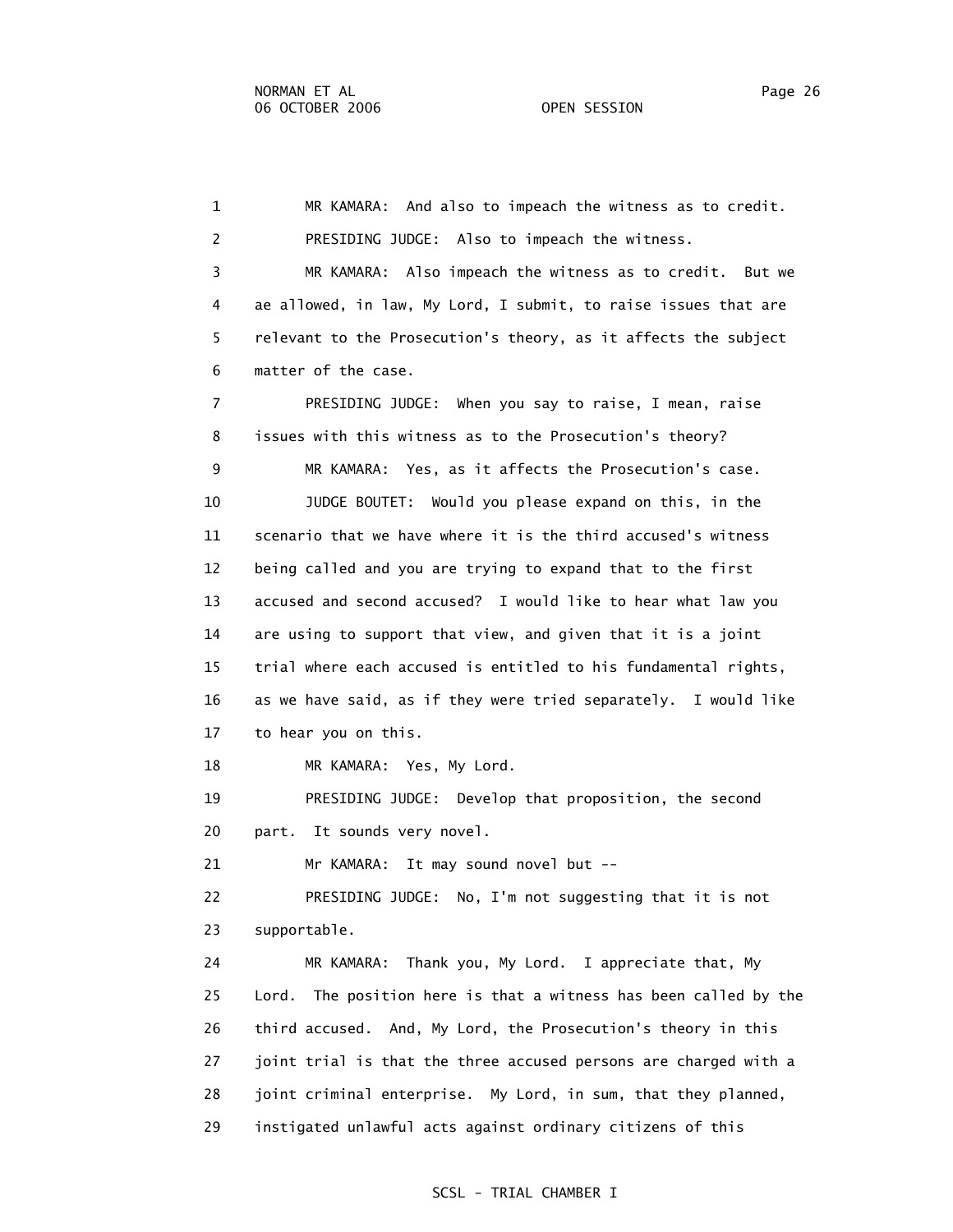1 country. My Lord, in pursuance of that theory, a witness of this 2 Court can have questions properly put to him.

 3 JUDGE ITOE: A witness of this Court called by one or more 4 accused persons --

 5 MR KAMARA: [Overlapping speakers] -- a witness before this 6 Court, called by one of the accused persons, can properly have 7 questions put to him to establish or substantiate the charge of 8 the joint criminal enterprise.

 9 JUDGE BOUTET: Against this particular accused who is 10 calling that witness, I agree with you. How do you expand? In 11 other words, tell me how, if we were not in a joint trial, in a 12 single trial here, how this evidence could ever come in through a 13 witness and try to get evidence against another accused who is 14 not even there. I would like you to explain to me, how evidence 15 called by a witness now for the third accused -- what you are 16 saying, I have no absolutely no problem with it, if it is to be 17 put against the third accused who is calling this witness. My 18 difficulty to understand your position has to do with use you are 19 tending to do of that evidence against accused number one or 20 number two. If it were a trial of accused number three, what use 21 could you make ever of that evidence against second accused? I 22 mean, the fundamental right here is they are entitled, each and 23 every one of them, even though tried jointly, to be afforded the 24 same rights as if they were tried separately. Now, if they were 25 tried separately, how would you do this? I am just curious to 26 see how you would achieve this? If the witness now called on 27 behave of the third accused and in the trial of the third 28 accused, how would you do that to impeach or to go and prove your 29 joint criminal enterprise about accused number two? I am not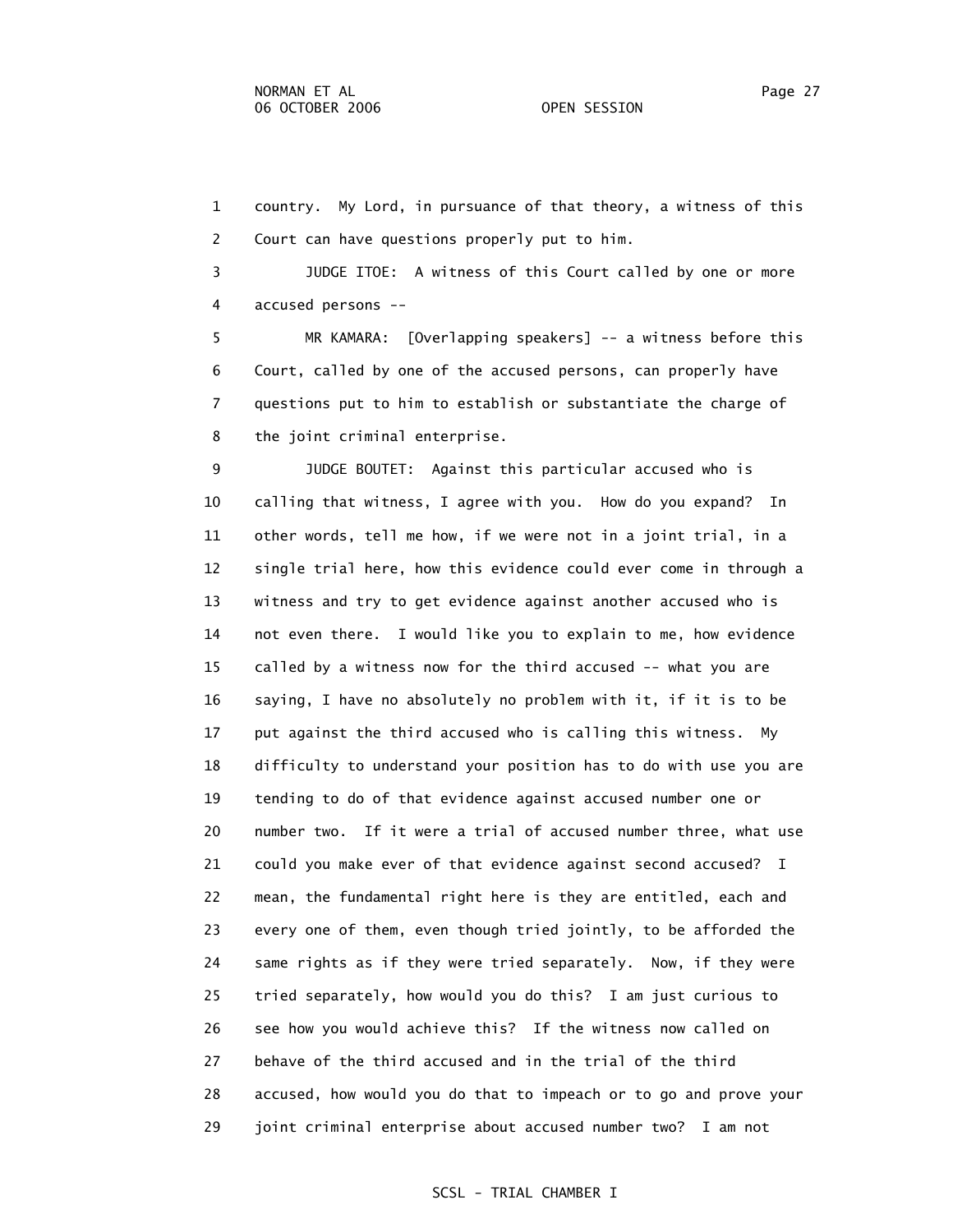1 saying you cannot do that vis-a-vis the third accused. And 2 again, I want that to be clear, I'm talking here of your intent 3 to use this evidence against other co-accused, not the third 4 accused.

 5 PRESIDING JUDGE: Perhaps you should have the opportunity 6 of expanding or expounding your theory, your proposition, then 7 proceed. Do it as carefully as possible, because you really 8 are -- as you can see from the exchange you are having with the 9 Bench, you are really on very delicate ground. It is absolutely 10 important that we understand the nuances and the intricacies of 11 your position so that we will be able to deliberate 12 appropriately. So take your time. I mean, if you -- I expect 13 somewhere you might, in fact, be guiding us with some 14 authorities, case law authorities on the subject and I am 15 prepared to listen.

 16 JUDGE BOUTET: And Mr Kamara, I will try to remain silent 17 and let you develop your position.

 18 MR KAMARA: My Lord, I was not going to say it, but I would 19 appreciate it.

20 PRESIDING JUDGE: Let's go on.

 21 MR KAMARA: Thank you, My Lord. My Lord, in such a 22 scenario, in a charge of conspiracy, the Prosecution is at 23 liberty to bring in evidence of the conspiracy to any particular 24 charge and to any particular witness.

 25 My Lord, the joint criminal enterprise we have in this, our 26 situation in Court, affects the three accused persons jointly. 27 And, My Lord, the Prosecution would submit it's not restricted to 28 elicit evidence of that joint criminal enterprise only to one 29 particular witness called by an accused.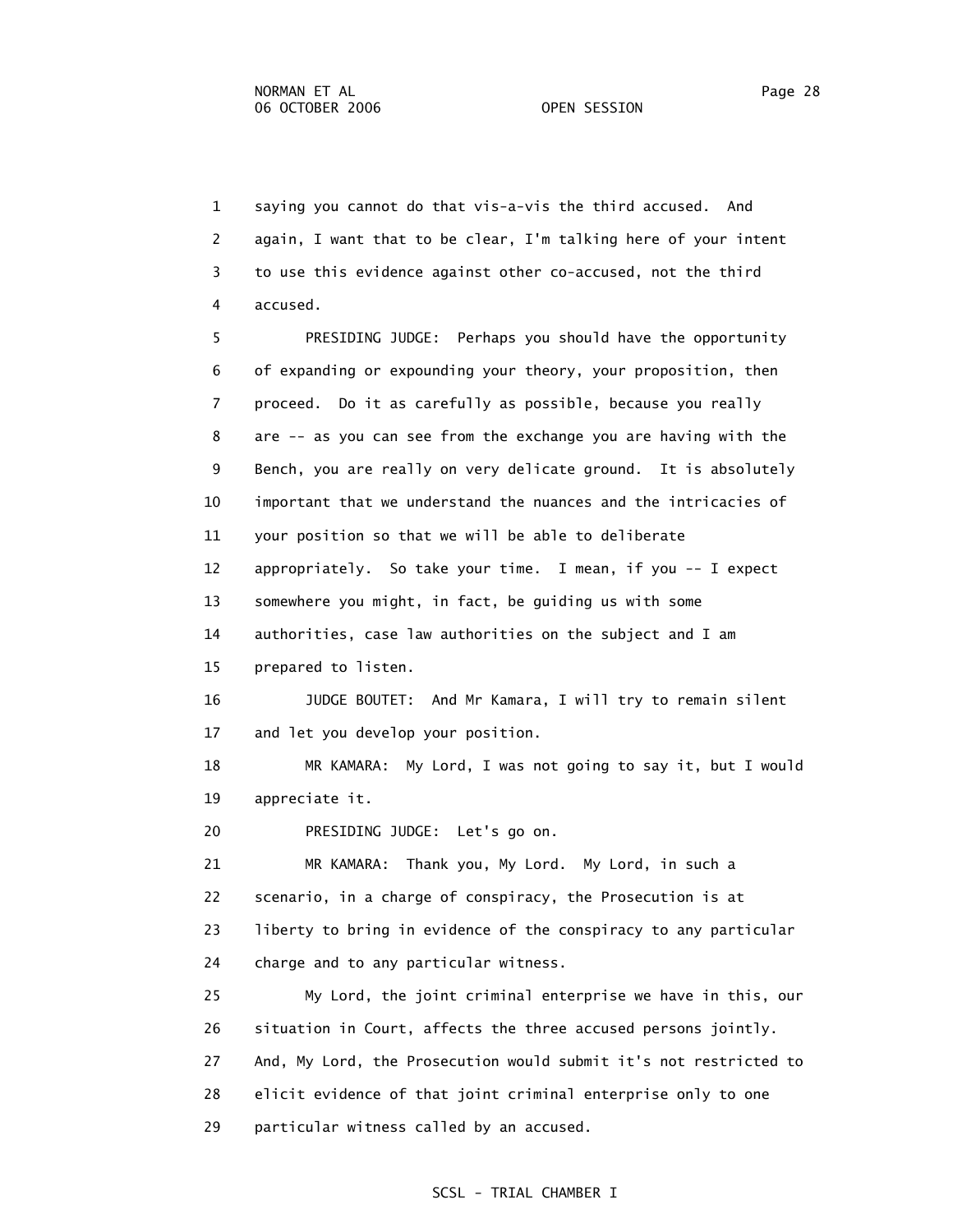1 My Lord, at the end of the day, it is for the Bench to make 2 an inquiry as to the probative value as against the prejudicial 3 effect of the admission of such evidence. My Lord, the issue of 4 breach of Article 17 does not arise at all. The Defence had an 5 opportunity to cross-examine this witness and I do recall that my 6 learned friend, Mr Powles, said he has the benefit of not having 7 to call -- to cross-examine the witness yesterday. 8 JUDGE ITOE: Learned counsel. 9 MR KAMARA: Yes, My Lord. 10 JUDGE ITOE: Supposing Mr Powles was seized of this pile of 12 have taken the same position? 13 MR KAMARA: My Lord, I want to believe that, honestly -- 18 MR KAMARA: My Lord, I believe that he would want to 21 JUDGE ITOE: Without having been seized of these facts, 22 which I would imagine were not to his knowledge before they were 24 MR KAMARA: Yes, My Lord. I want to separate the two 28 JUDGE ITOE: Put that also in the context of what we had 29 also yesterday in the closed session.

11 documents before he was called upon to cross-examine, would he

 14 JUDGE ITOE: Let me go further, even before what was 15 disclosed in the closed session yesterday. If you were aware of 16 all that, would you think that he would have just said no, he has 17 no cause to cross-examine that particular witness?

 19 cross-examine. As a prudent counsel, I believe he would want to 20 cross-examine.

23 revealed yesterday.

 25 issues of what was served to him this morning and as to the right 26 of the Prosecution to elicit information, and then I will come to 27 the issue of what he has in his possession.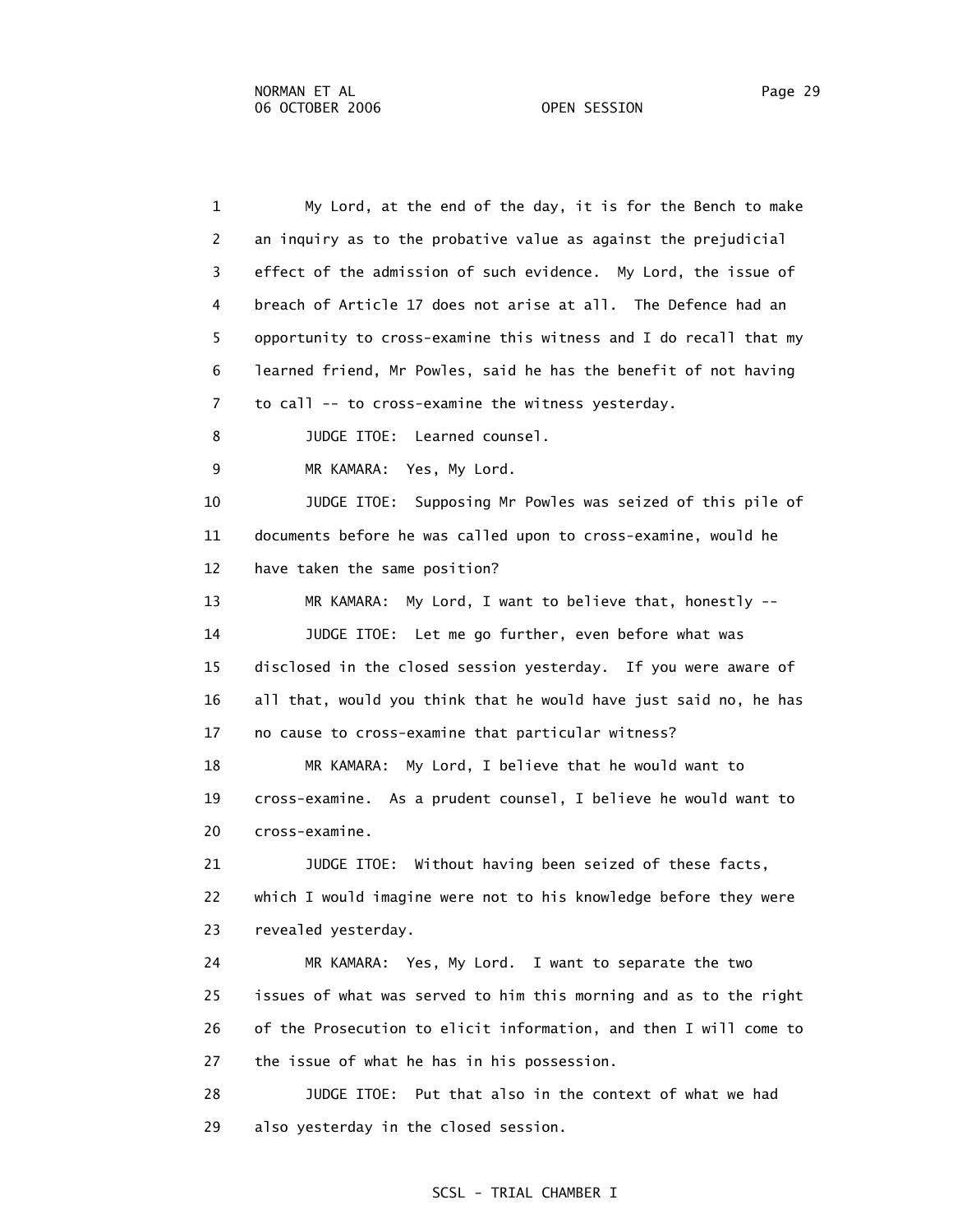1 MR KAMARA: Yes, My Lord.

 2 JUDGE ITOE: Because it is part of the proceedings. 3 MR KAMARA: Yes, My Lord. In the context of yesterday's 4 proceedings, now that the Prosecution is in possession of this 5 information -- My Lord, we rightfully disclosed this information 6 to the Defence. My Lord, as the learned Justice Boutet 7 mentioned, that even in the event of any lapse on the side of the 8 Prosecution having to disclose this information yesterday, even 9 though we got it yesterday, the meaningful redress could be an 10 opportunity for the Defence to do a re-cross, as they say in the 11 United States, but not and expunge or make the evidence 12 inadmissible. 13 PRESIDING JUDGE: The question really would not be whether 14 it's meaningful for not. It's a question of what the legal 15 options are available to the Prosecution and the Defence. 16 Suppose there's a legal option available for the exclusion of the 17 evidence, why would you make a judgment that it would only be 18 meaningful for them to opt for the second option? 19 MR KAMARA: My Lord, I'm taking it that, at the worst, 20 because I'm saying there is no case for exclusion of the 21 evidence. 22 PRESIDING JUDGE: Well, that's your submission. 23 MR KAMARA: Yes, My Lord, that's our submission. 24 PRESIDING JUDGE: But you cannot say that this would be 25 meaningful or not meaningful. I would have thought that the 26 legal option is there, either to seek exclusion or, in fact, to 27 ask for the possibility of an adjournment to investigate or to 28 re-cross or rebut, as the case may be. 29 MR KAMARA: Yes, My Lord. I appreciate your comment, My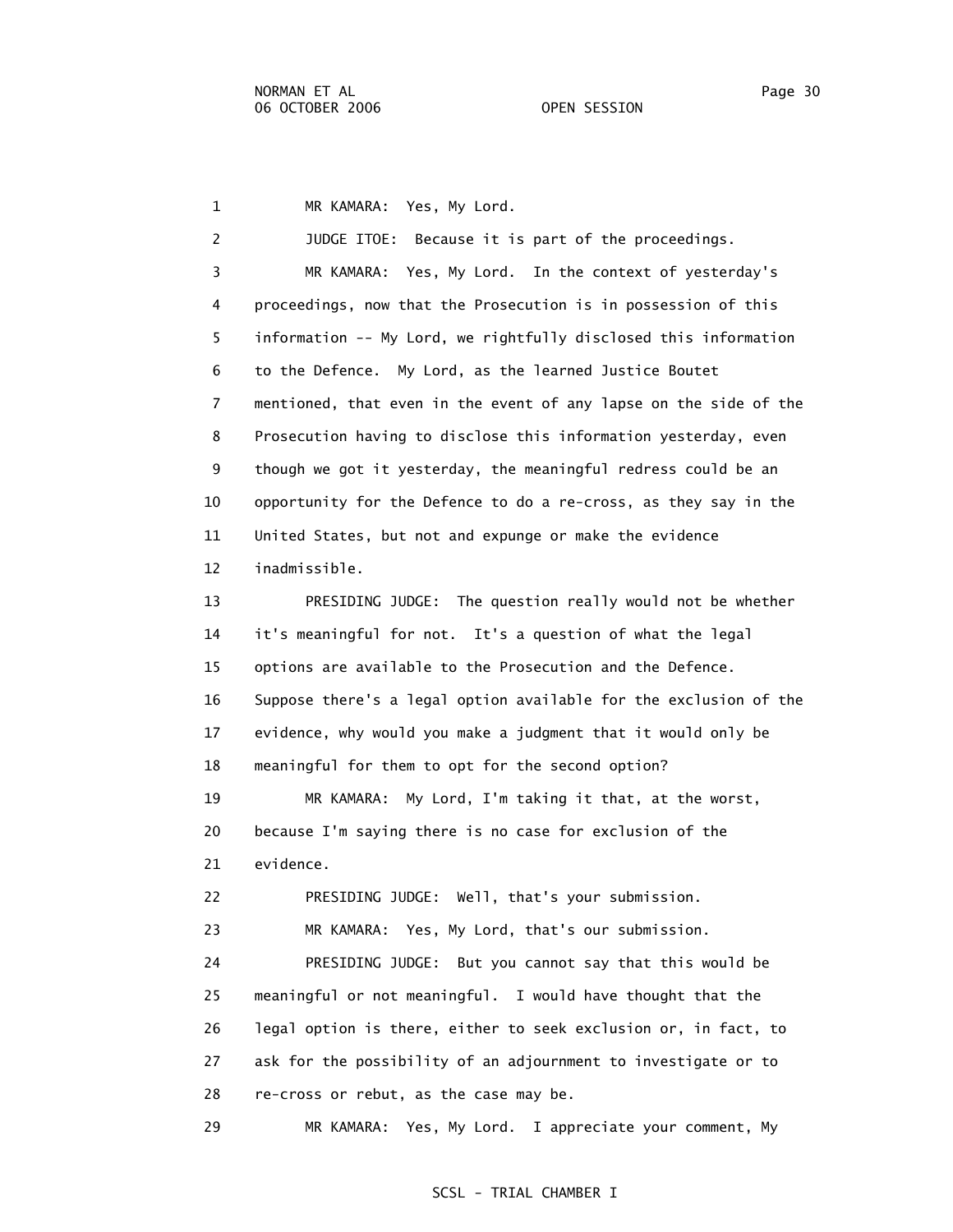1 Lord.

| 2  | PRESIDING JUDGE: Go ahead, yes.                                     |
|----|---------------------------------------------------------------------|
| 3  | In response to Justice Itoe's issue about a<br>MR KAMARA:           |
| 4  | disclosure of the matter, My Lord, Rule 68, the Prosecution         |
| 5. | submits, does not affect the matters in issue before this Court     |
| 6  | The materials that have been disclosed, the Prosecution has<br>now. |
| 7  | conceded not to be exculpatory material, My Lord, and does not      |
| 8  | fall within Rule 68.                                                |
| 9  | PRESIDING JUDGE: In your submission?                                |
| 10 | MR KAMARA: Yes, My Lord.                                            |
| 11 | PRESIDING JUDGE: But would it also -- what is your                  |
| 12 | position, then, on whether the material would have the potential    |
| 13 | of impairing the credibility of a Prosecution witness? Do you       |
| 14 | have anything --                                                    |
| 15 | MR KAMARA: My Lord --                                               |
| 16 | PRESIDING JUDGE: Because remember they have actually                |
| 17 | submitted on both limbs.                                            |
| 18 | MR KAMARA: Yes, My Lord. That will not arise.                       |
| 19 | PRESIDING JUDGE: That will not arise. Yes, okay.                    |
| 20 | MR KAMARA: Yes, My Lord. Therefore, My Lord, references             |
| 21 | to a breach of Rule 68 or Rule 17(D) are superfluous and are of     |
| 22 | no consequence.                                                     |
| 23 | My Lord, I would like to make reference to the case of              |
| 24 | Bagosora, My Lord. It is an ICTR case, dated 26 April 2005.<br>Ιt   |
| 25 | is titled "Decision on Modalities For Examination of Defence        |
| 26 | Witnesses." My Lord, the Special Court does not have the            |
| 27 | equivalent of Rule $90(G)(i)$ as in the ICTR, but it would equally  |
| 28 | throw light on this issue before us, My Lord.                       |
| 29 | At page 4 of that decision, the second paragraph reads, My          |
|    |                                                                     |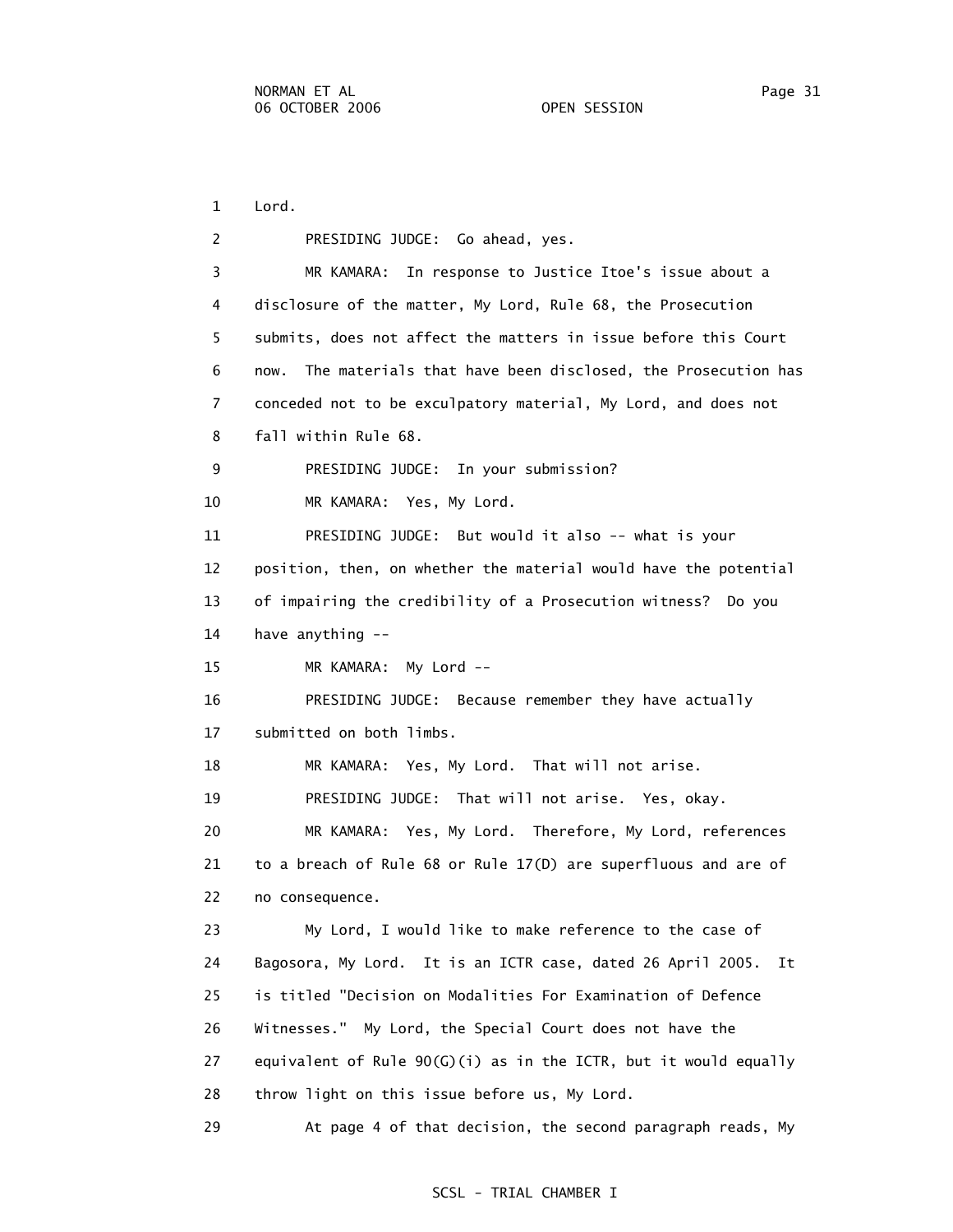1 Lord: "The requirement in Rule 90(G)(ii) that cross-examining 2 counsel identify the proposition which is in contradiction of the 3 evidence given by the witness. It's not a [indiscernible]. Rule 4 90(G)(i) does not limit cross-examination to contradictory 5 matters and authorises questions relevant to the subject matter 6 of the case of the cross-examining party."

 7 JUDGE ITOE: The case of the cross-examining party? 8 MR KAMARA: Yes, My Lord.

 9 JUDGE BOUTET: Is this a scenario that we have? I don't 10 take an issue with that statement, as such. I agree with this. 11 This is not the question. The question here is you're trying to 12 elicit evidence in support of your position through a witness 13 called by the third accused to ascribe that evidence against the 14 second or the first accused. This is quite different. This 15 is -- if you're trying to use the cross-examination to bring this 16 evidence against the third accused, I have -- this is not the 17 issue I have. I have no problem, and this is squarely on line 18 with that case that you are putting. But you're going beyond 19 that. As I say, if that evidence you're trying to use was to be 20 used against the accused Kondewa, we wouldn't be in that 21 discussion. Your position, you want to use that against the 22 second or the first accused and that's why we're having this 23 discussion. That case you're quoting has no bearing on that 24 issue.

 25 MR KAMARA: My Lord, I beg to differ. What we're trying to 26 seek to do here, My Lord, the second defence stated that we could 27 only do -- elicit information if it affects the credit, but if it 28 goes to the substance, we can't. My Lord, here is a case that 29 matters, that shows that if the cross-examination is relevant, it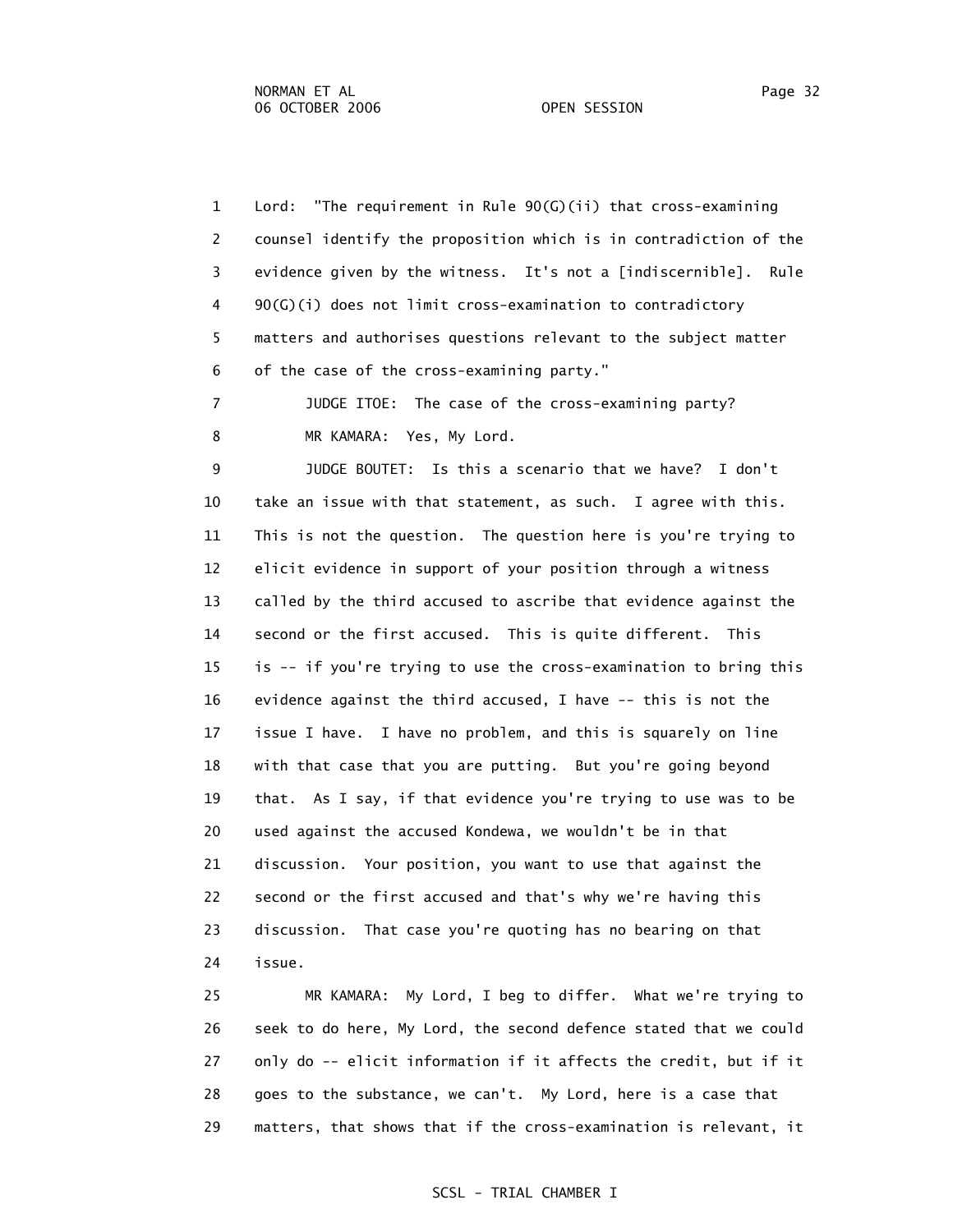1 goes to the subject matter of the case of the cross-examining 2 party; it is permissible. My Lord, that is why I brought this 3 case in Court. 4 PRESIDING JUDGE: In other words, your citation of Bagosora 5 is merely for that limited part of the proposition? 6 MR KAMARA: Yes, My Lord. 7 PRESIDING JUDGE: But a question of whether this can be 8 extrapolated in terms of where you are seeking to elicit, in 9 cross-examination, potentially incriminating evidence from a 10 witness called by, say, accused A against accused B, Bagosora 11 does not seem to help you; would you concede that? 12 MR KAMARA: Yes, My Lord. We're on the same radar screen. 13 PRESIDING JUDGE: That is a proposition I described earlier 14 on as novel. The fact that it is novel does not mean that it 15 cannot be supportable if there's some kind of persuasive 16 argument, but do you have any case law authorities to support 17 this particular proposition which is of a narrow one. Can you, 18 in law, be allowed to elicit potentially incriminating evidence 19 from a witness called by one of the accused persons in a bid to 20 incriminate another accused person who did not proffer that 21 witness, is not a common witness, either. I think that issue 22 seems to crystallise itself to that. 23 MR KAMARA: I'll take the first part of the issue. That 24 the Prosecution, at the point in cross-examination was not 25 seeking to incriminate the second accused -- was not seeking to 26 incriminate the second accused. And, moving further, My Lord to 27 answer your question -- 28 PRESIDING JUDGE: What were you doing then?

29 JUDGE ITOE: Yes.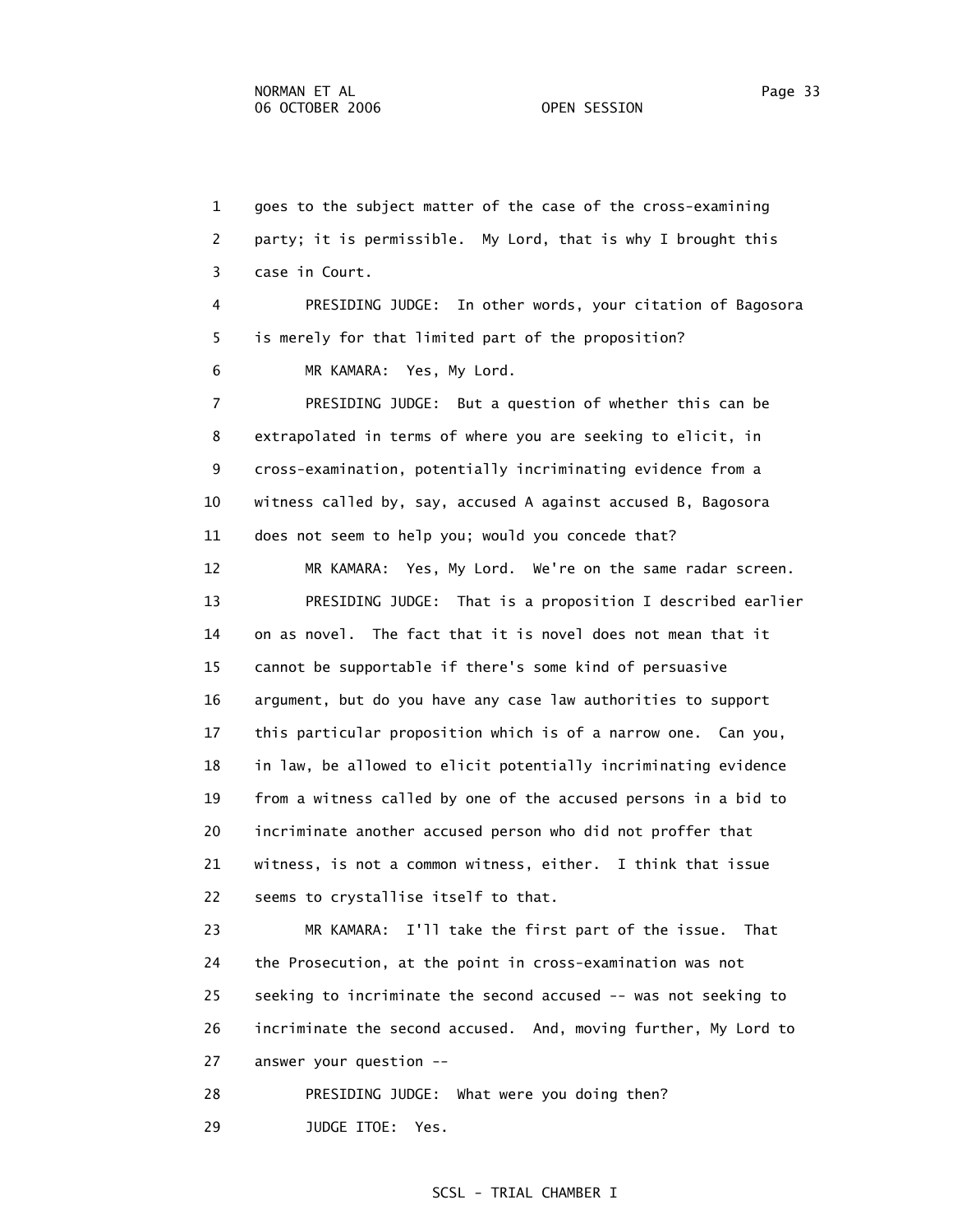1 PRESIDING JUDGE: It's important that you don't leave it in 2 a state of uncertainty. You were not seeking to incriminate; 3 what were you seeking to do? 4 MR KAMARA: To present contradictory information over what 5 the Defence theory is. 6 PRESIDING JUDGE: In other words, to contradict the witness 7 on matters going to the issues. 8 MR KAMARA: My Lord, not the witness to be contradicted, 9 it's contradict the theory of the Defence case. 10 JUDGE BOUTET: About the second accused. 11 MR KAMARA: Yes, My Lord. 12 PRESIDING JUDGE: Yes, quite frankly, that's what it is. 13 MR KAMARA: Yes, My Lord. 14 PRESIDING JUDGE: When you say theory, you take us into a 15 kind of theorial atmosphere. Remember, it's cross-examination, 16 you're eliciting facts. 17 MR KAMARA: Yes, My Lord. 18 PRESIDING JUDGE: And it's facts that you are eliciting. 19 You're not eliciting theories, as such. It would seem to me, 20 really, there's a nuancy which I'm not following. What you are 21 seeking to do is contradict -- 22 MR KAMARA: The case of the Defence. 23 PRESIDING JUDGE: Yes. 24 MR KAMARA: My Lord, it is the Defence case that the second 25 accused -- 26 JUDGE ITOE: And to some extent, would you admit -- to some 27 extent, not just to contradict, to some extent, you know, to also 28 use that evidence in incrimination of the second accused; would 29 that not be a fair conclusion to arrive at?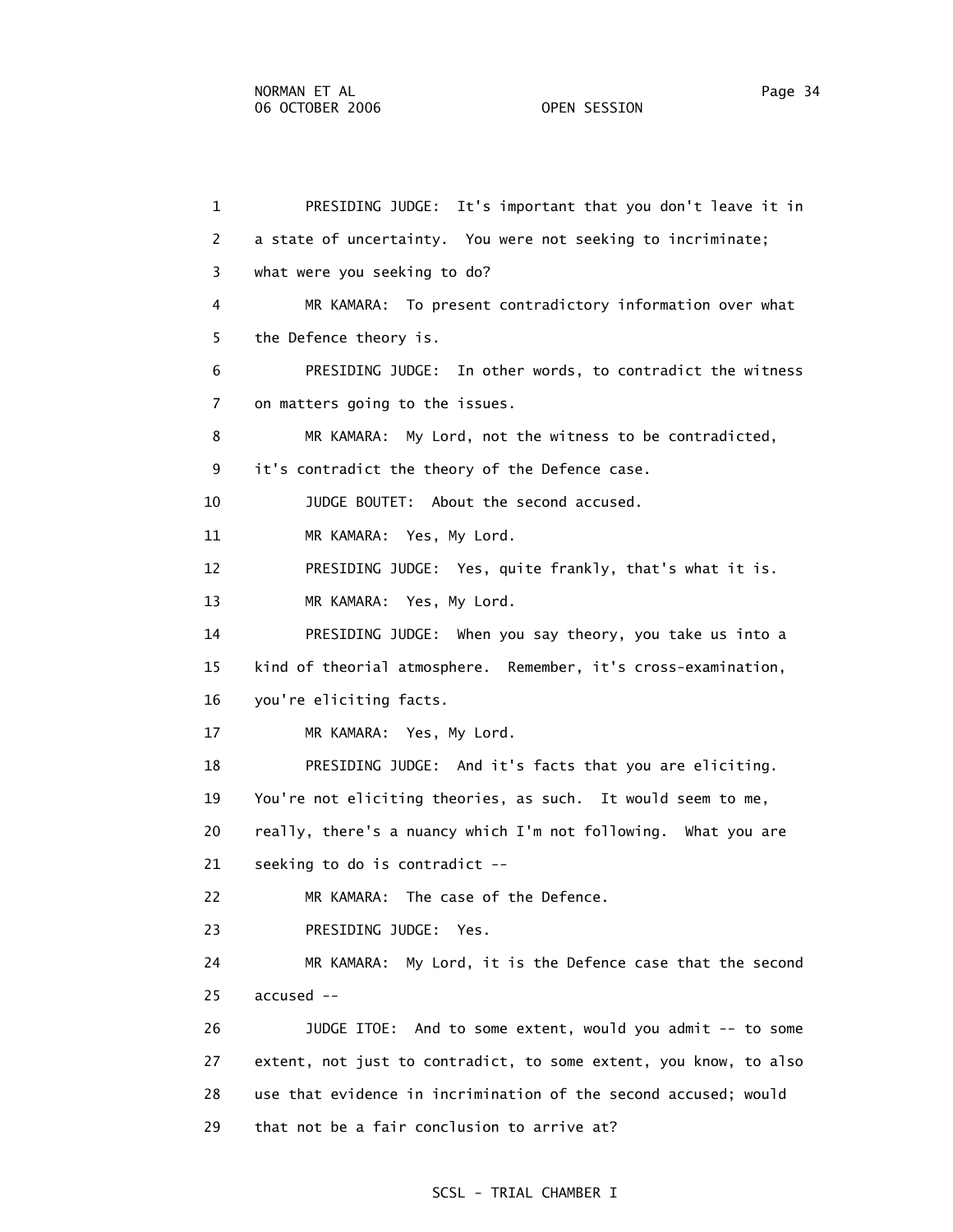1 MR KAMARA: It will be, My Lord. I concede to that. 2 PRESIDING JUDGE: So then it would be slightly disingenuous 3 to say that the object of the cross inquiry was not, in the 4 ultimate analysis, to elicit potentially incriminating evidence. 5 Do you want to agree with that? 6 MR KAMARA: No, My Lord. I disagree with that entirely. 7 PRESIDING JUDGE: Where are we now? In one breath you seem 8 to be saying yes but in another breath you are modifying. Of 9 course, I'm not going to -- 10 MR KAMARA: My Lord, if I may be -- 11 PRESIDING JUDGE: Yes. Please. I apologise. 12 MR KAMARA: Sorry, My Lord. I apologise, too. 13 PRESIDING JUDGE: I didn't want to cut short my thoughts. 14 That's okay. Go ahead. 15 MR KAMARA: I'm saying that at the time the question was 16 posed, it was not to incriminate the second accused, and then the 17 learned Justice Itoe said if it can be drawn to the extent that 18 it could lead to incriminating the second accused by virtue of 19 the Defence's case, then I agree to him. 20 PRESIDING JUDGE: If you see a difference there, I will 21 rest, but, of course, in my humble position, it's a distinction 22 without a difference. 23 JUDGE BOUTET: Absolutely. I share, completely, your 24 views, Mr Presiding Judge. 25 MR KAMARA: My Lord -- 26 PRESIDING JUDGE: Proceed, counsel. You can wind up 27 your -- the various submissions that you have and see how you 28 can, again, articulate your final position so that you will give 29 us a summary of your response to the Defence lawyer.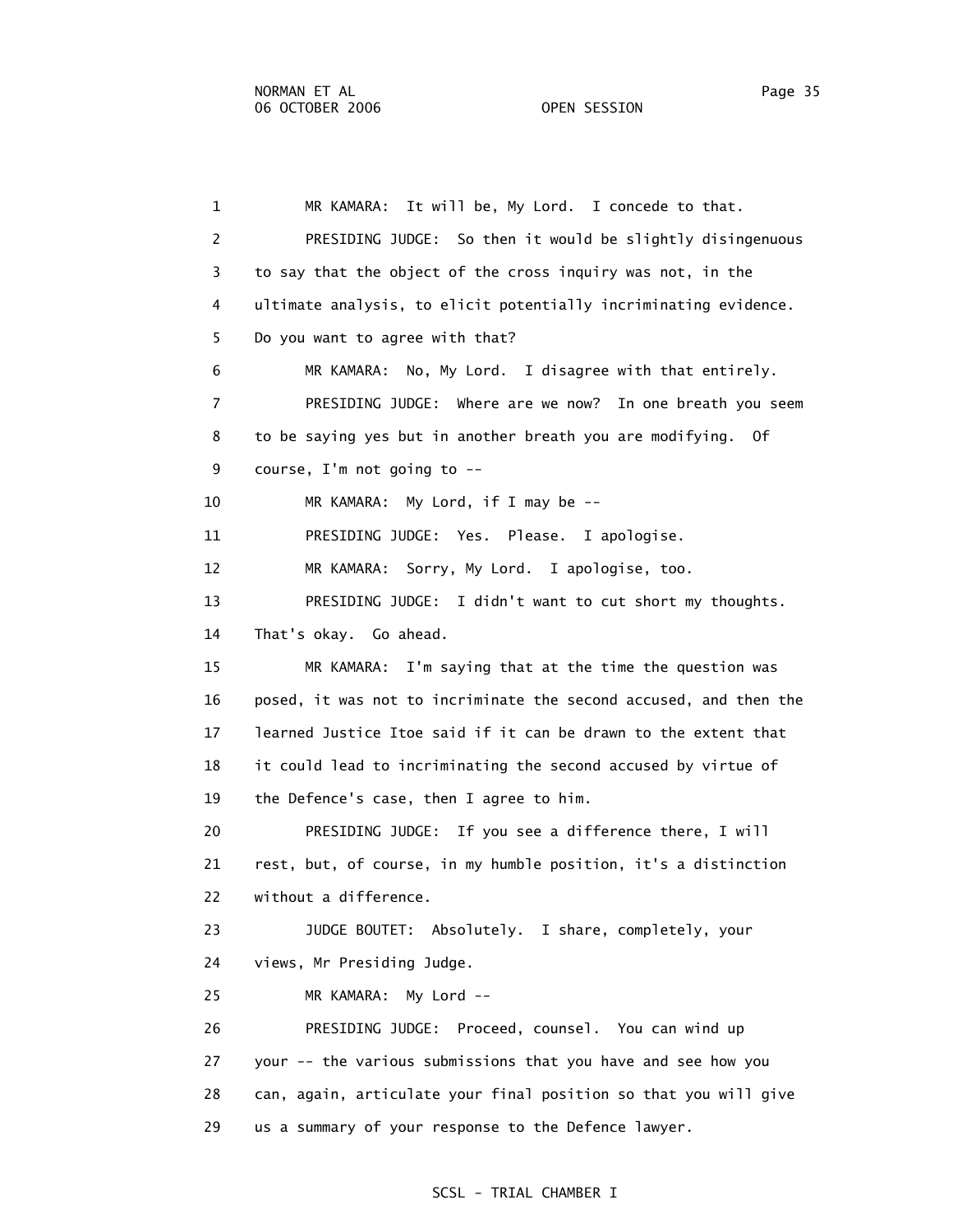1 MR KAMARA: I will try, My Lord.

 2 PRESIDING JUDGE: Right. Do the best you can. Thanks. 3 MR KAMARA: My Lord, the position, as we have it in Court 4 today, is one that is at variance, is one that has different 5 conclusions, depending on jurisdictions. I'm responding to the 6 question of the Presiding Judge as regards to incriminating 7 evidence coming from a witness called by another accused person, 8 leading incriminating evidence from a witness called by another 9 accused person.

 10 My Lord, in the United States, there are different 11 jurisdictions that have different conclusions as regards this 12 matter. The learned Presiding Judge did ask for case law 13 authority.

 14 MR KAMARA: Last night I was looking at this, and I do have 15 materials. Unfortunately, I wasn't expecting that I may have to 16 produce them this morning. My Lord, before the end of the day, I 17 would endeavour to make before the Court the different positions 18 as I saw them yester night, as to the different conclusions on 19 the approach as to this issue.

 20 My Lord, my final conclusion on the issue, from my readings 21 last night, is that such evidence can be admitted, and for the 22 probative value to be placed on that information is to be done by 23 the Bench at the end of the day, My Lord, and that does not 24 affect the admissibility of such information.

 25 In summary, My Lord, it is the Prosecution's position that, 26 in pursuance of our theory of a mode of liability, that is to 27 say, a joint criminal enterprise --

 28 JUDGE ITOE: And not just individual criminal 29 responsibility?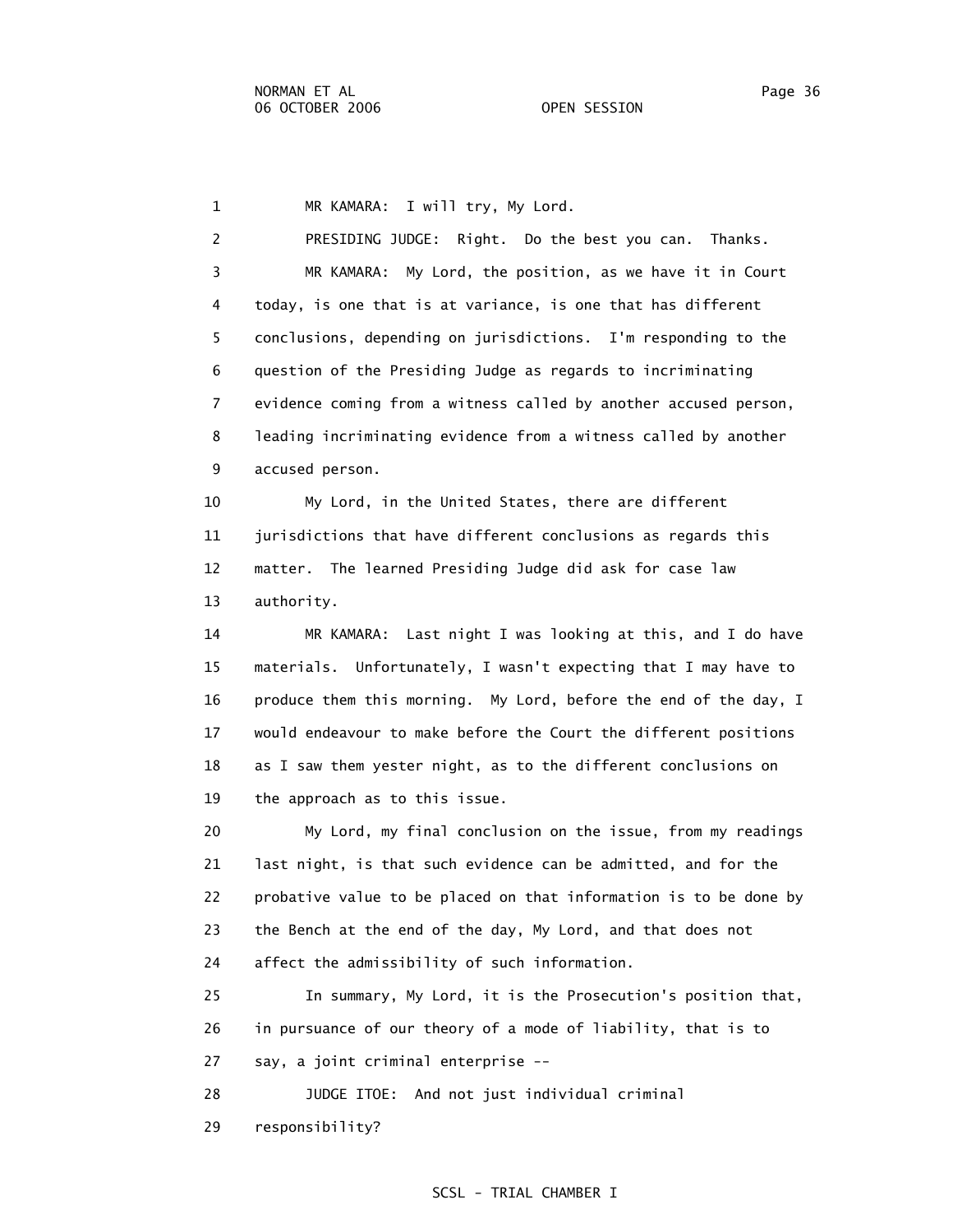1 MR KAMARA: Yes, My Lord. Thank you, My Lord. And in 2 addition to the wider latitude in cross-examination that this 3 Court has exercised before in this case, that the Prosecution can 4 properly elicit information from the witness before this Court 5 that affects the substance of the mode of liability of joint 6 criminal enterprise.

7 JUDGE BOUTET: Which means what?

 8 MR KAMARA: That the three accused persons are charged 9 together, that they planned, instigated and ordered attacks and 10 lawful killings --

11 JUDGE BOUTET: Yes.

 12 MR KAMARA: -- that form the charges of the indictment. 13 JUDGE BOUTET: There is no dispute on this. The question 14 is not whether it causes the substantial background you are 15 alleging against these particular accused. The issue is not 16 that. The issue is can you, through cross-examination of a 17 witness of the third accused, elicit evidence against another 18 accused. That's the question.

 19 MR KAMARA: My Lord, that is what we are saying: Yes, we 20 can. And in pursuit of a theory of a mode of liability, we can 21 properly so do and the probative value to be placed on this 22 information that will be so adduced is for the Court, at the end 23 of the day, if it affects, prejudicially, the case of the second 24 accused.

 25 PRESIDING JUDGE: Remember the presumption during that kind 26 of analysis you put forward, is that the evidence ought to be 27 elicited, even if it has a highly incriminating nature, must be 28 evidence, in a sense, purportedly, in pursuance of the joint 29 criminal enterprise.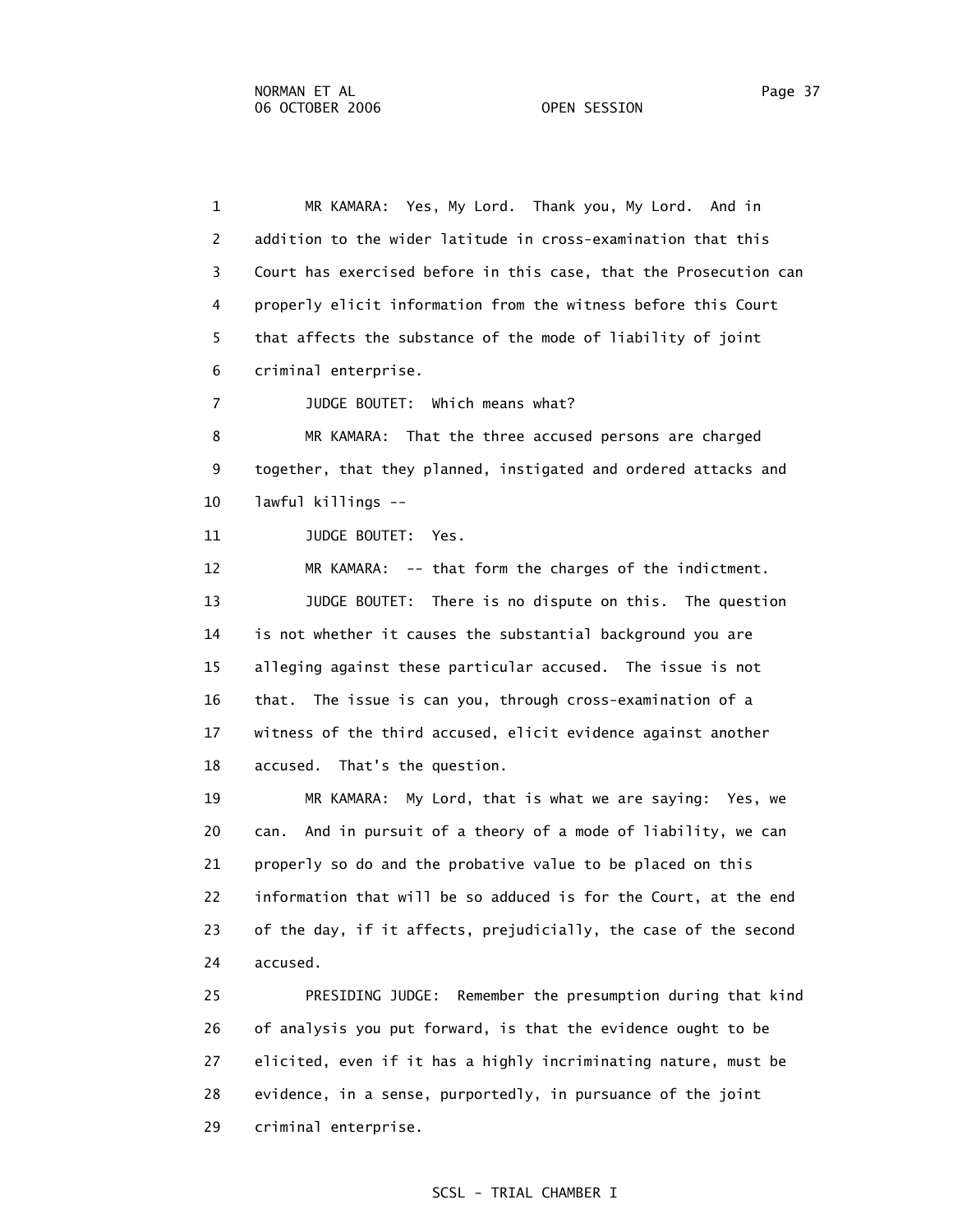1 MR KAMARA: Yes, My Lord.

 2 PRESIDING JUDGE: Why would the Prosecution be allowed to, 3 because three persons are charged with a joint criminal 4 enterprise, be allowed to go fishing for evidence when, in fact, 5 the only evidence that they can legitimately lead in a Court of 6 law to prove that particular mode of liability would be evidence 7 in pursuance of the joint criminal enterprise.

8 MR KAMARA: Yes, My Lord.

 9 PRESIDING JUDGE: That's the presumption. Otherwise the 10 joint criminal enterprise would be quite a Draconian concept, it 11 would admit everything, just because they are jointly charged. 12 The evidence that would be properly led would be evidence 13 purportedly in pursuance of the joint criminal enterprise.

 14 MR KAMARA: That would bring us to a case-by-case basis. 15 PRESIDING JUDGE: That's the point I'm making. It's as if 16 all -- along as they are brought together, you are virtually 17 saying birds of a feather flock together and, therefore, by their 18 various association anything can go on. It's not it. It's that 19 the evidence that a Court must hear should be evidence which 20 clearly is purportedly or allegedly in pursuance of the joint 21 criminal enterprise.

 22 MR KAMARA: My Lord, what you're saying is correct. But 23 that is not what is applicable in the instant case. I'm saying 24 it is a case-by-case basis. Was the question or the evidence 25 that was sought to be elicited, was it in relation to a joint 26 criminal enterprise theory.

 27 PRESIDING JUDGE: That's a judgement call, too. That's why 28 we're saying this whole line of cross-examination should be 29 examined with a great circumspection, because if it's really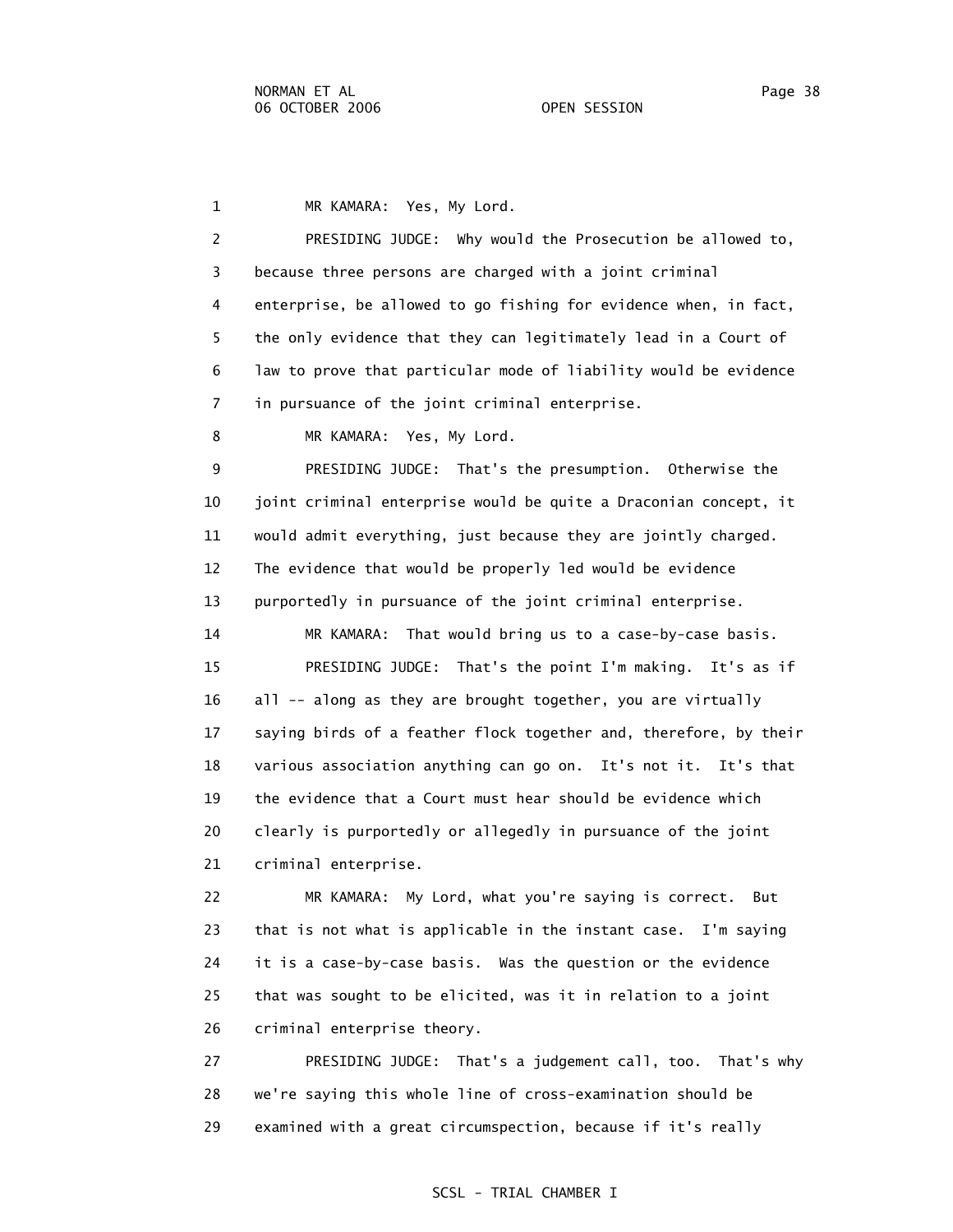1 allowed to lead evidence, even if we agree with you, in respect 2 of a second accused and it turns out that the evidence which is 3 being elicited, properly speaking, is not even purportedly in 4 pursuance of the joint criminal enterprise, then what we've done, 5 we've said, okay, the fact that they are associated gives you 6 unrestricted liberty to bringing everything. 7 That's my fear. As I say, it is a very delicate 8 borderline. I think we, on the Bench here, would be very 9 vigilant about this, where we're going. That's why the initial 10 question of my Honourable Justice Boutet, buttressed by 11 Honourable Justice Itoe is important. Where are we going; what 12 road are you leading us down? 13 MR KAMARA: My Lord, it's one road. My Lord, I am 14 suggesting to the Court one road. And that is this: That the 15 Prosecution is entitled to pursue, in cross-examination, matters

 16 affecting the other two accused persons in pursuit of its 17 theorial joint criminal enterprise. It is for the Bench to make 18 a determination whether, what the Prosecution seeks to do amount 19 to going down the road of joint criminal enterprise or not. My 20 Lord, again, as I see it, even the Defence cannot complain about 21 the issues that we have before the Court. They've had an 22 opportunity to cross-examine, and if they want to have a bite at 23 the cherry again, then it's up to the Bench to use its 24 discretion.

 25 My Lord, it is such that they've been asked to 26 cross-examine; they say, no, we don't have cross-examination. 27 Then the Prosecution puts questions; they say, now I feel like 28 asking something. My Lord, there is an orderliness in the 29 process.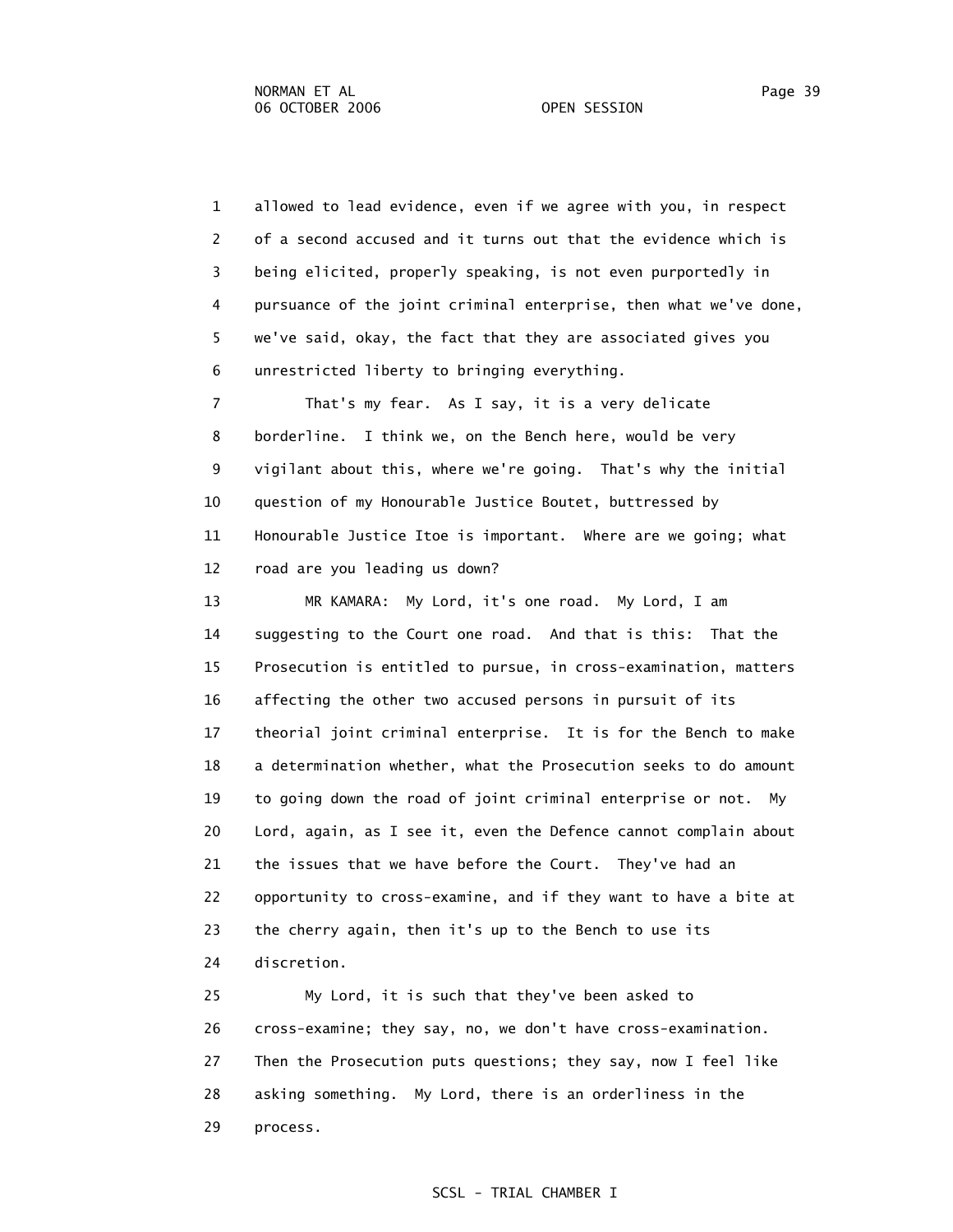1 PRESIDING JUDGE: I will impose some orderliness now and 2 ask you -- you have given us your conclusion. 3 MR KAMARA: Thank you, My Lord. 4 PRESIDING JUDGE: I would like the other side to reply. 5 Gentlemen, I'm only asking -- or, Mr Powles, I'm only asking you 6 to reply to any new material that you may not have had the 7 opportunity of covering in your original submissions. 8 MR POWLES: Your Honours, yes. 9 PRESIDING JUDGE: This is not an opportunity for a second 10 bite at the cherry. 11 MR POWLES: I'm not a fan of cherries, in any event. I 12 certainly won't be seeking to gorge on any cherries. 13 PRESIDING JUDGE: I am fond of cherry pies. 14 MR POWLES: Your Honours, I would seek to respond to the 15 points raised by my learned friend. In relation to the last 16 point; ie that no attempt was made to cross-examine the witness 17 by counsel for the second accused at the stage when counsel had 18 such an opportunity, of course no such cross-examination was 19 undertaken by counsel for the second accused at that stage, 20 because at that stage there was not one iota of evidence from the 21 witness that pertained to and related to the second accused. If 22 it had been known that the Prosecution were going to seek, 23 through that witness, to elicit information that could impact 24 upon my client, it's possible that questions would have been put, 25 only, however, after the proper investigation's inquiries being 26 carried out.

 27 In relation to the point where my learned friend says he's 28 not seeking to incriminate the second accused through this 29 witness, in my respectful submission, that's precisely what he's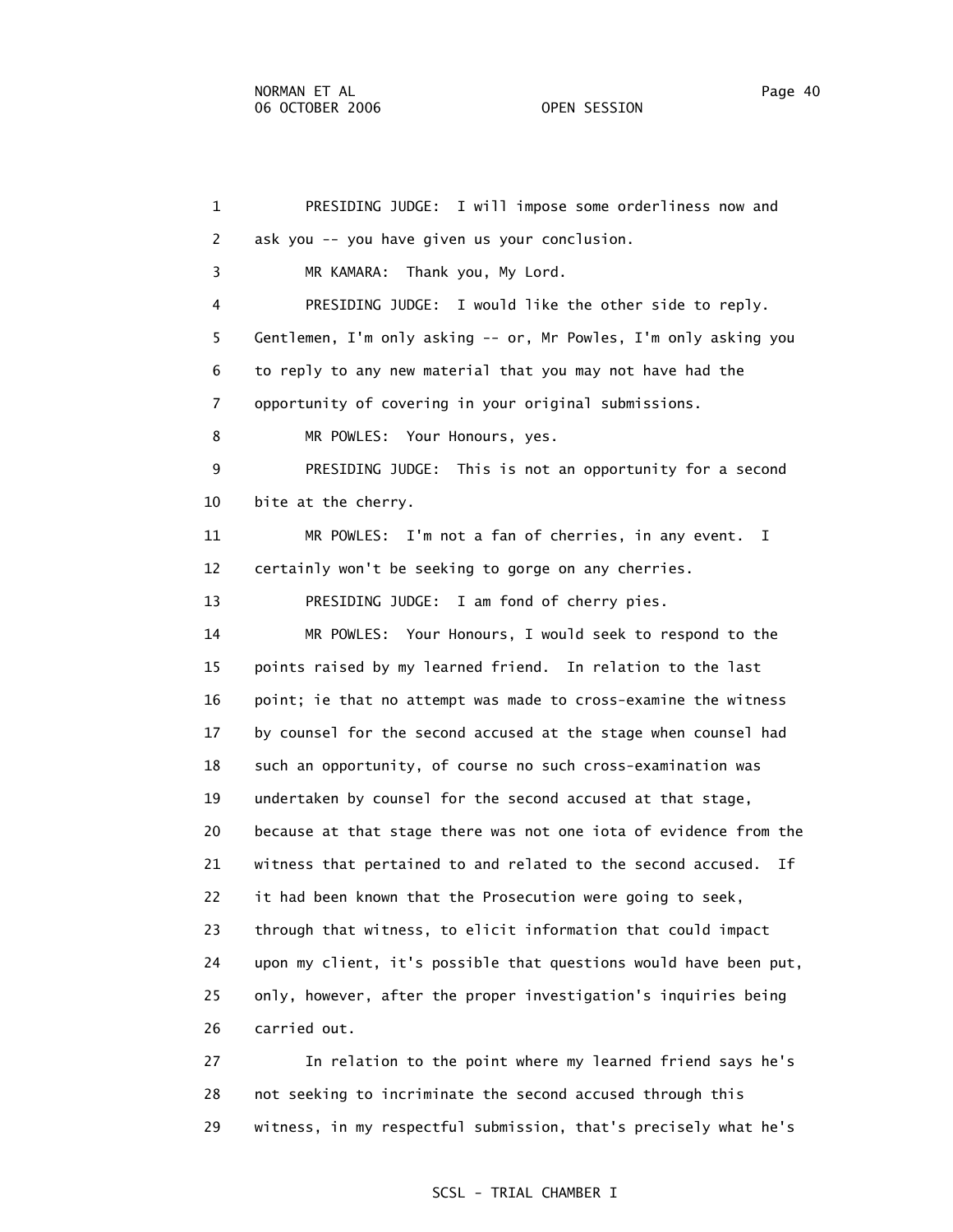1 trying to do when one refers to joint criminal enterprise. I 2 understand yesterday there was reference to Article 6.3 of the 3 Special Court Statute; namely, command responsibility, and that 4 some of the questions my learned friend seeks to pose could go to 5 that issue. Both of those, command responsibility and joint 6 criminal enterprise, are modes of liability and any questions 7 relating to them of course seek to incriminate the second 8 accused.

 9 The three bases of cross-examination which my learned 10 friend indicates that he's entitled to pursue, the first, no 11 point is taken to contradict the evidence of the witness and to 12 impeach the witness's credibility. It's the third that I would 13 take issue with, and that is where the cross-examination raises 14 issues relevant to the Prosecution's theory of its case. The 15 Prosecution had the best part of a year and a half to call 16 witnesses to prove its theory of the case against the second 17 accused, and it's not appropriate, in my respectful submission, 18 for the Prosecution to seek, through a witness for the 19 third accused and another accused, to put its theory of its case 20 against the second accused when that witness did not deal or give 21 evidence in relation to the second accused during his 22 examination-in-chief.

 23 My learned friend, of course very fairly and properly, 24 referred to the test -- a possible test being whether the 25 probative value of the witnesses outweighs its prejudicial 26 effect. Taking the first point, probative value, as I alluded to 27 earlier, this is a situation where the Prosecution are seeking 28 to, on the one hand, elicit information from the witness that 29 they were potentially at one stage going to rely upon, yet at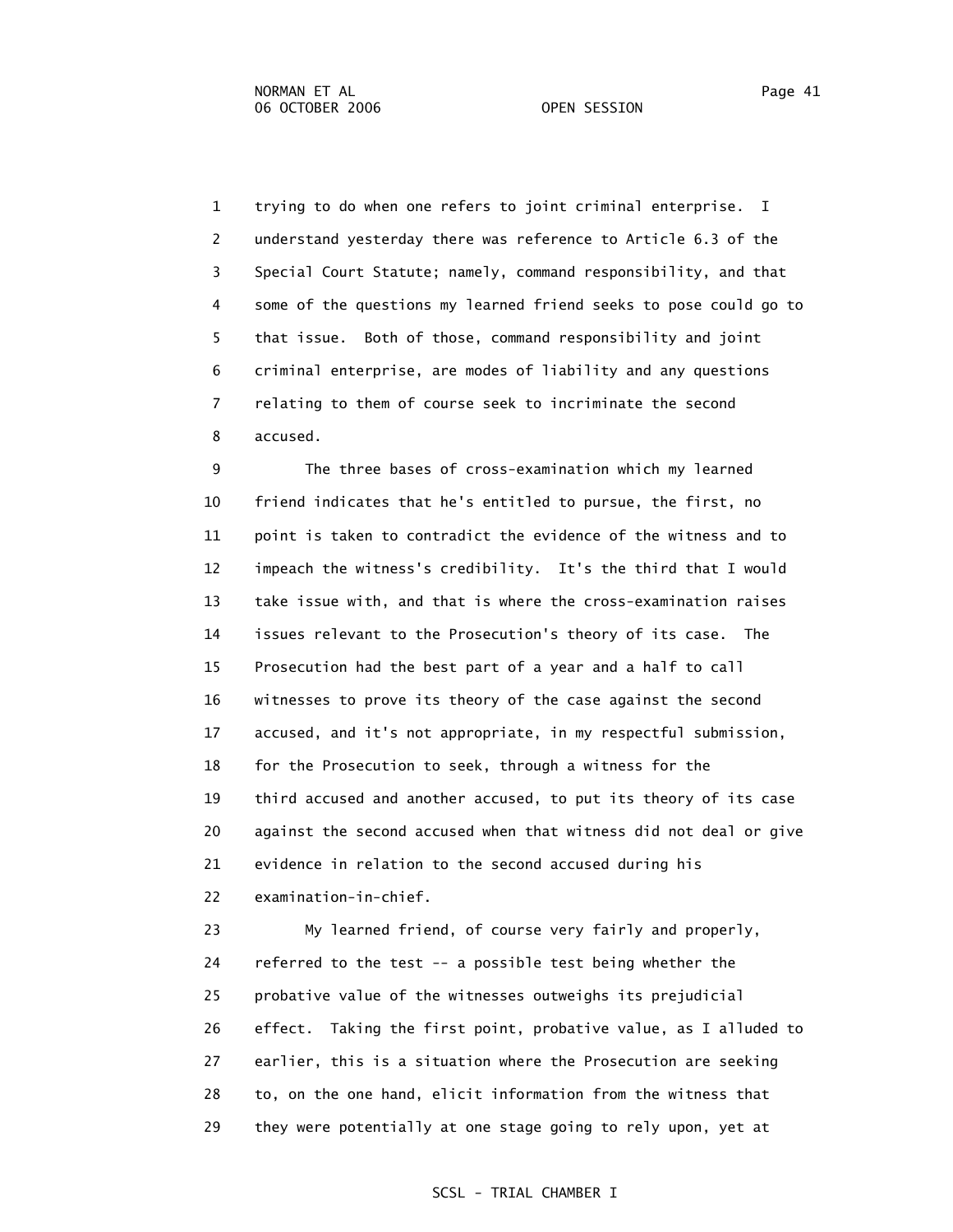1 another stage, and have already done so, seek to undermine the 2 credibility of the witness. In those circumstances, I would 3 submit that its probative value is of very limited value.

 4 That's compounded, of course, by the fact that the evidence 5 will be untested and unchallenged and the Defence would not have 6 been afforded the due process, guarantees and rights contained 7 within the Statute of the Special Court where such evidence is 8 elicited without those guarantees and protections. In my 9 submission, it's of very limited, if any, probative value 10 whatsoever. When that's contrasted to the prejudicial effect 11 being caused by evidence being elicited that's not been subject 12 to all the rigorous checks and balances that exist within the 13 Statue and the Rules, I would submit that the prejudicial effect 14 far outweighs any limited probative value that the evidence may 15 have.

 16 Just two final points, and I will deal with the second 17 point first, because the last point may entail going into closed 18 session. My learned friend made reference to national 19 authorities from the United States and the United States' 20 position. Of course, pursuant to the Rules of this Court, 21 national rules of evidence are not binding upon this Court. 22 They're only of some guidance and I would ask my learned friend, 23 when he's conducting his inquiries, to bear in mind the US 24 Federal rules of evidence, which provides that cross-examination 25 is to be limited to the scope of the evidence given in 26 examination-in-chief and evidence that goes to the credit of the 27 witness and not the third basis of cross-examination that my 28 learned friend alluded to.

29 The final point I would seek to address Your Honours on is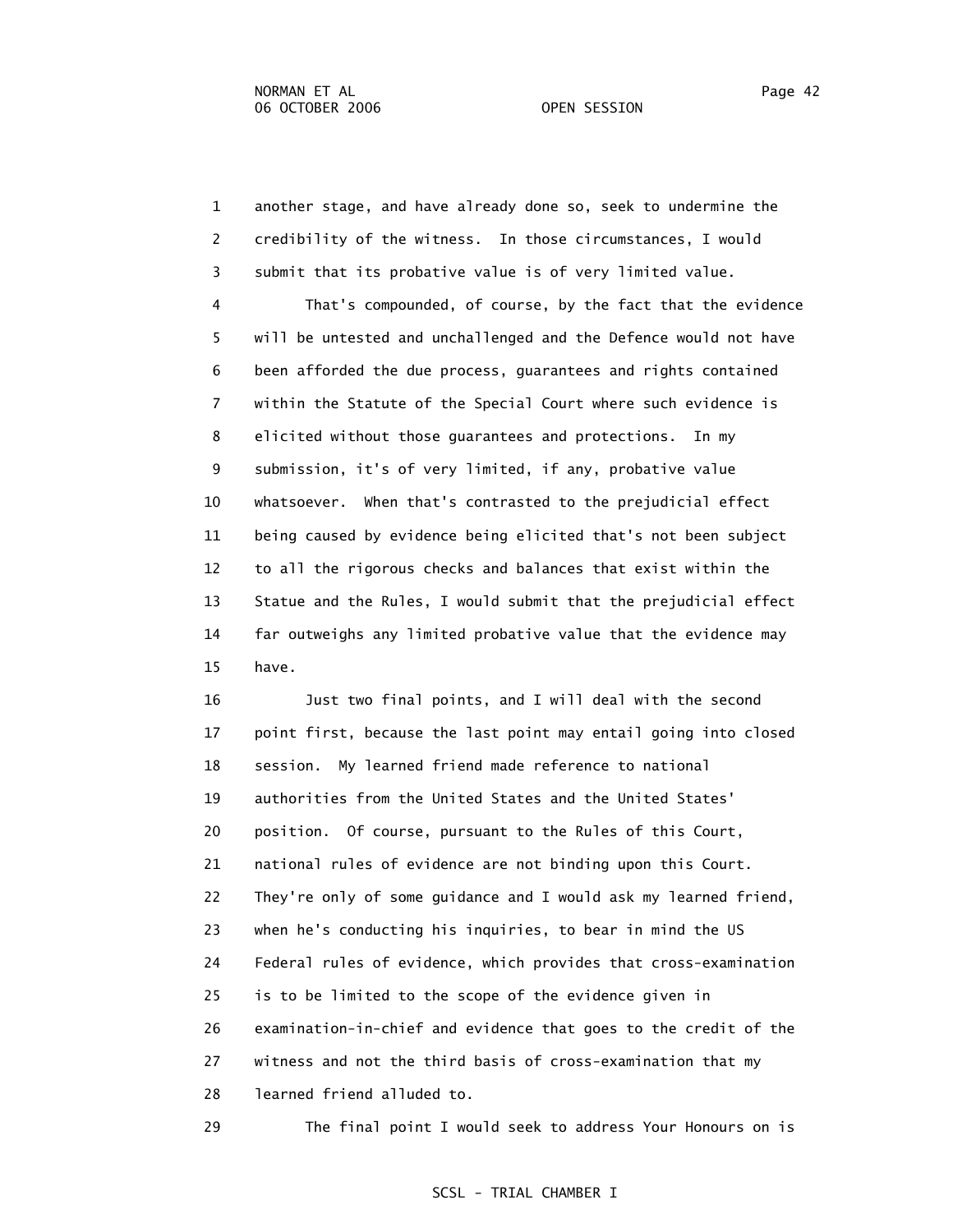1 in relation to the further material that's been disclosed to the 2 Defence this morning. My learned friend said that he received 3 this material yesterday. Now, that, in my respectful submission, 4 raises very serious and profound concerns. Because if this 5 potentially relevant and exculpatory evidence has been in the 6 possession of the Prosecution since the beginning of this year, 7 if it only reached my learned friend's hands yesterday, that, in 8 my submission, raises very serious concerns about the proper 9 mechanisms and operations of the transfer of evidence and 10 materials from the Prosecution's investigatory arm to counsel who 11 seek to present the evidence for the Prosecution in Court. An 12 investigator, who spends most of his time out in the field, is of 13 course not apprised of all the issues that are going on in Court 14 and how and when the evidence that he's in possession of may 15 become relevant and disclosable by the Prosecution in the trial 16 proceedings. I don't know how the OTP works at the Special Court 17 for Sierra Leone, but I would have very real concerns if there's 18 not a proper flow of information from those gathering evidence 19 that could --

 20 MR KAMARA: My Lord, I'm sorry. If my learned friend wants 21 to cast aspersions --

 22 PRESIDING JUDGE: Counsel, sit down for a while. Let me 23 hear. What's the point of the intervention?

 24 MR KAMARA: I can understand if my learned friend is making 25 legal positions, but, My Lord, if he's attempting to cast 26 aspersions on the Office of the Prosecution, we do take exception 27 to that. The matter is already a subject before the Court, and 28 the Court can make inquiries as to the processes involved. It is 29 not for my learned friend to pass commentary or to make an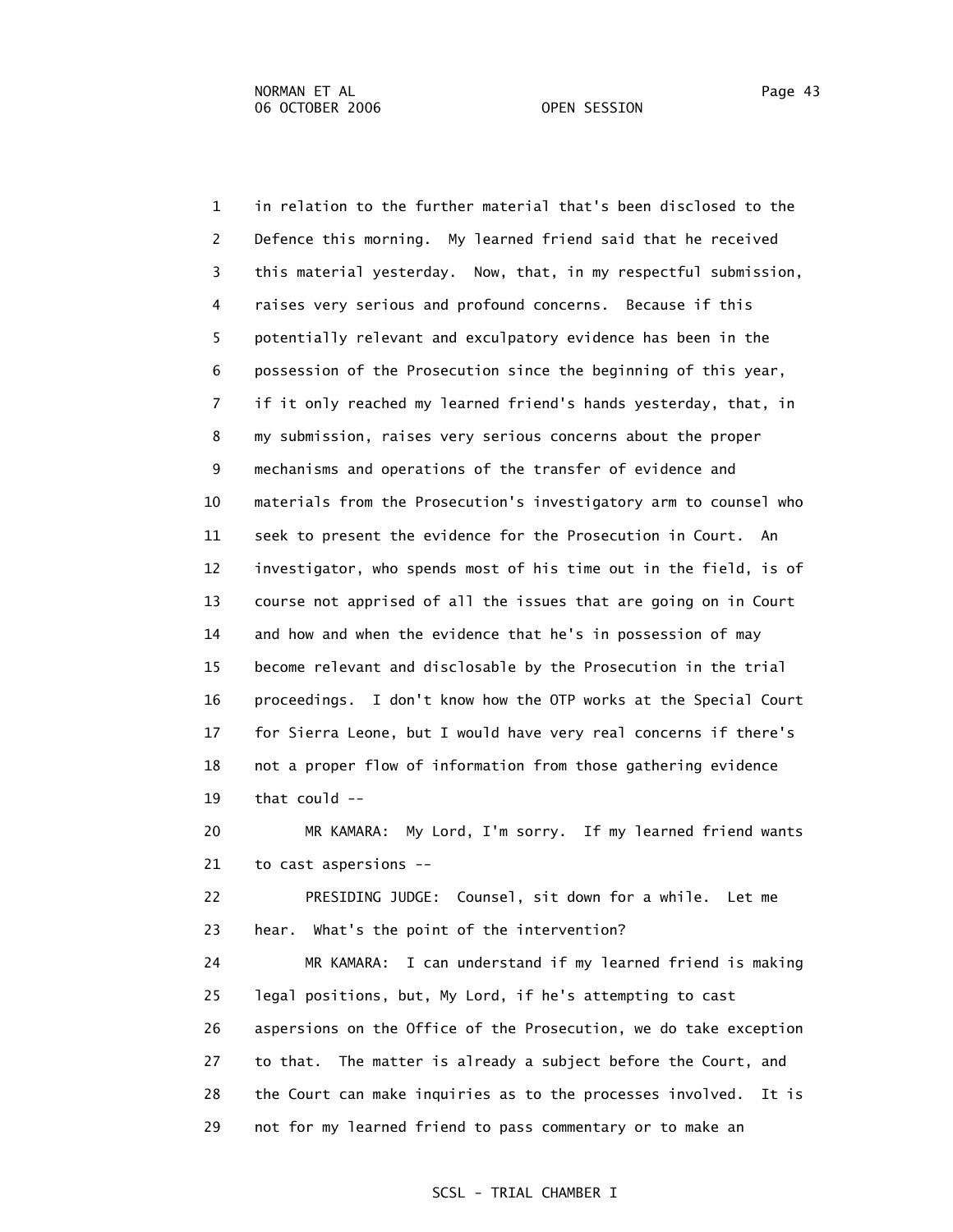1 assessment as to the value judgment of the work of the Office of 2 the Prosecutor. 3 PRESIDING JUDGE: Even if that is germane to his concern? 4 He can make submissions, whether they -- of course, submissions 5 of fact, as well as submissions of law, whether they are 6 substantiated or not is a different question. 7 MR KAMARA: Yes, My Lord. 8 PRESIDING JUDGE: I would have given you a right of reply 9 to that. I will allow the intervention to continue. 10 MR KAMARA: Thank you, My Lord. These are matters that go 11 beyond what are the issues before the Court, and to make personal 12 -- casting aspersions on the work of the opposite side or the 13 office, in general, I think it is unprofessional. 14 PRESIDING JUDGE: Right. 15 MR KAMARA: If that is the case, we had a closed session 16 yesterday. 17 PRESIDING JUDGE: It's not conventional to do that. 18 JUDGE ITOE: Were these documents only released -- from 19 what the OTP says, from what you say, were they only released to 20 you yesterday? 21 MR KAMARA: Yes, My Lord. 22 JUDGE ITOE: Only yesterday? 23 MR KAMARA: Yesterday, yes, My Lord. 24 JUDGE BOUTET: Don't you think, Mr Kamara, it is fair for 25 the Defence to raise issues about impropriety with the 26 Prosecution as an organisation? Not necessarily you, I mean, 27 your office, because you are here on behalf of the Office for the 28 Prosecution, and because it is important that this Court knows 29 about either negligence of the Office for the Prosecution, good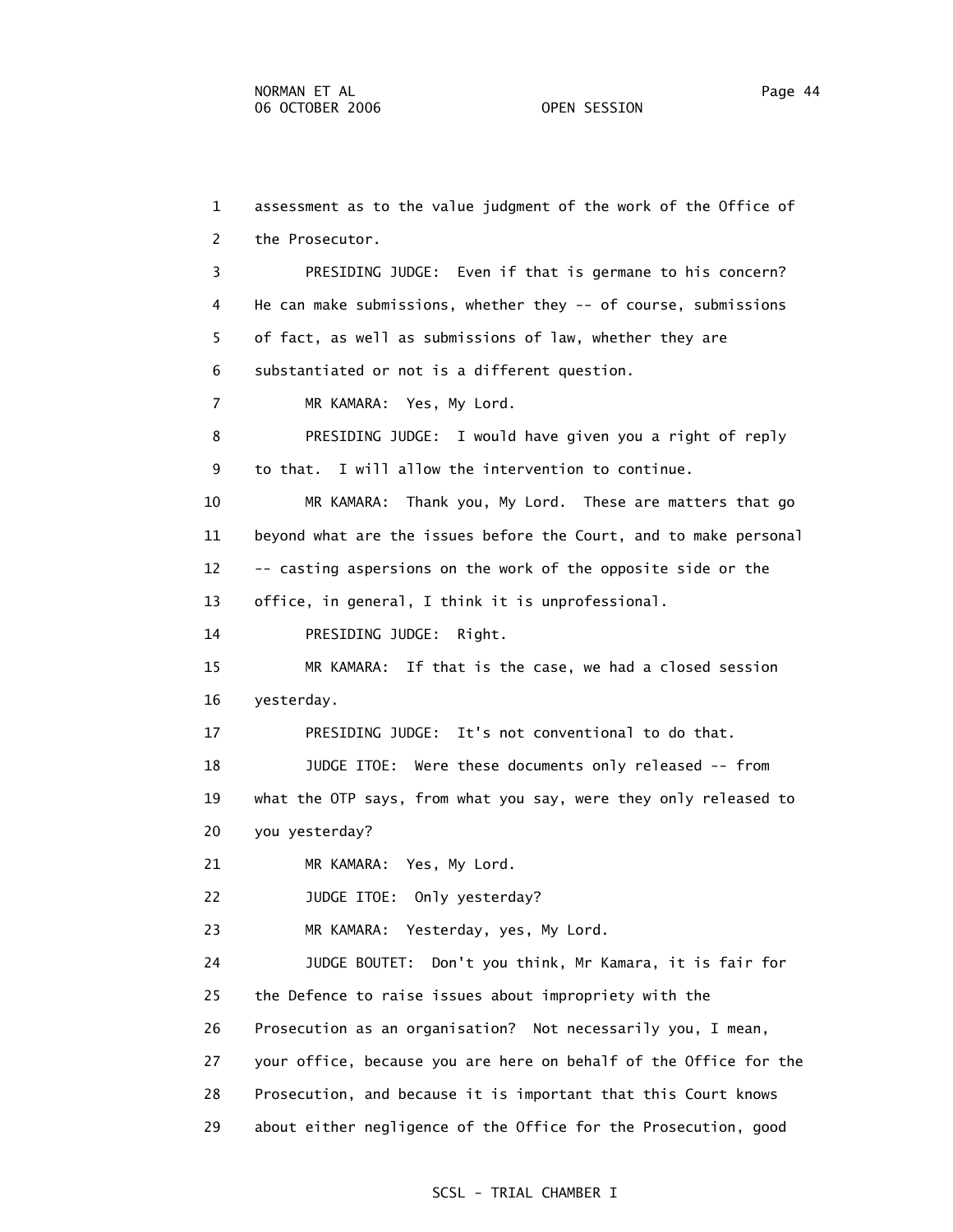1 faith or bad faith; all of these are important factors to make 2 the determination. So if your organisation acted improperly, I 3 think it is very important for this Court to know about it. You 4 say, and we take your word, that you got these documents only 5 yesterday. Well, I think it is important. It is fair for them 6 to raise these matters and if your organisation has been, has 7 worked improperly, let's use this word now, why can they not 8 raise that, especially if they do suffer or may suffer 9 consequences as a result of that? It may not be you personally, 10 we're talking here OTP as an organisation.

11 MR KAMARA: My Lord --

 12 PRESIDING JUDGE: And consistent with the doctrine of 13 even-handed justice, where they too are guilty of dereliction of 14 duty or some mala fides, the Prosecution is entitled to raise 15 those issues. Of course, that does not mean that you do not have 16 a right of reply. I'm allowing you to exercise that during this 17 intervention, and you will not have a second opportunity to do 18 that.

19 MR KAMARA: I'm grateful, My Lord.

20 PRESIDING JUDGE: So continue.

 21 MR KAMARA: My Lord, raising the issue is one thing and 22 going beyond the issue to characterise a statement, I think, My 23 Lord, it's unfair. It is correct for the Bench to make the 24 assessment at the end of the day, and the Bench is inquiring into 25 this issue. For my learned friend to cross that threshold, to 26 start making aspersions on the Office of the Prosecutor, I think 27 that is where he crossed the limit.

 28 PRESIDING JUDGE: Both sides are perfectly within their 29 discretion to make allegations of impropriety or dereliction of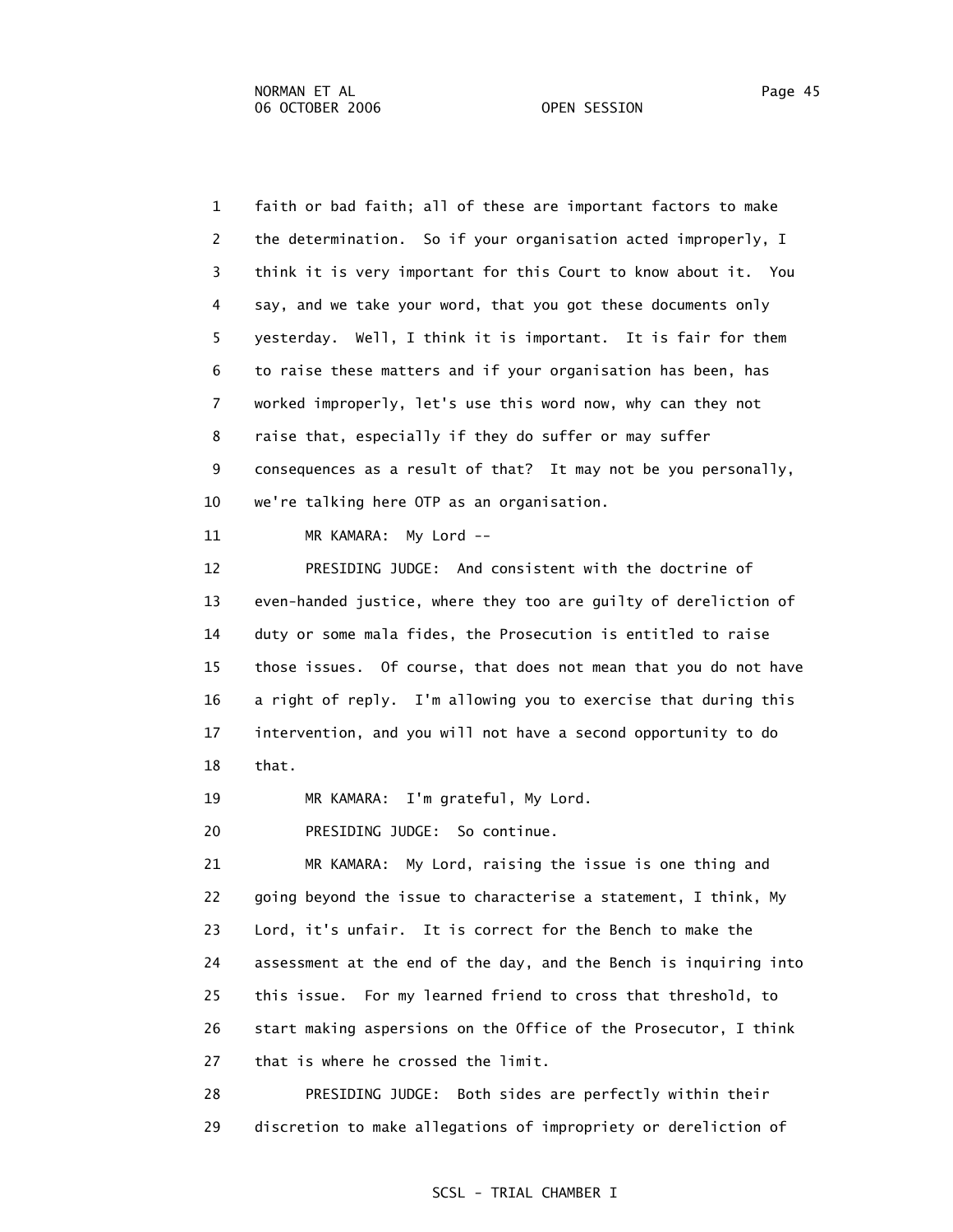| $\mathbf{1}$ | duty if they have evidence to substantiate it. So, we are in a      |
|--------------|---------------------------------------------------------------------|
| 2            | position to hear both sides. I don't think the rules are clear      |
| 3            | as to what the threshold is. If counsel says, "Look, we got this    |
| 4            | yesterday, and this has been in the possession of the Prosecution   |
| 5            | since 2005," and if the facts support that, then I think they are   |
| 6            | entitled to complain. All they're doing is complaining, and all     |
| 7            | you're doing is replying. We will determine whether the             |
| 8            | complaints are justified or not.                                    |
| 9            | MR KAMARA:<br>I agree, My Lord.                                     |
| 10           | PRESIDING JUDGE: Learned counsel, please wind up.                   |
| 11           | MR POWLES: Your Honours, yes. May I make crystal clear,             |
| 12           | to reassure my learned friend, all I'm doing is raising a           |
| 13           | concern, and I put it no higher than a concern, as to how           |
| 14           | information is shared by one arm of the Prosecution; namely, the    |
| 15           | investigators, with those who appear in Court on their behalf,      |
| 16           | and a concern that if there's not a proper free flow of             |
| 17           | potentially exculpatory information from one arm to another,        |
| 18           | there is scope for a potential miscarriage of justice. That's       |
| 19           | all I was seeking to do, is to raise that concern.                  |
| 20           | PRESIDING JUDGE: And sometimes these are matters which are          |
| 21           | peculiar to little bureaucracies.                                   |
| 22           | MR POWLES: Your Honours, yes. No in relation to whether             |
| 23           | it's appropriate to do that or not, I put it no higher than a       |
| 24           | concern, but Your Honours may recall that, last week, my learned    |
| 25           | friend for the Prosecution made a very serious allegation against   |
| 26           | the Defence team for the second accused; namely that there had      |
| 27           | been potential misleading. I invited him to reconsider that very    |
| 28           | serious allegation overnight and either put up or shut up.<br>There |

29 was no comeback from that.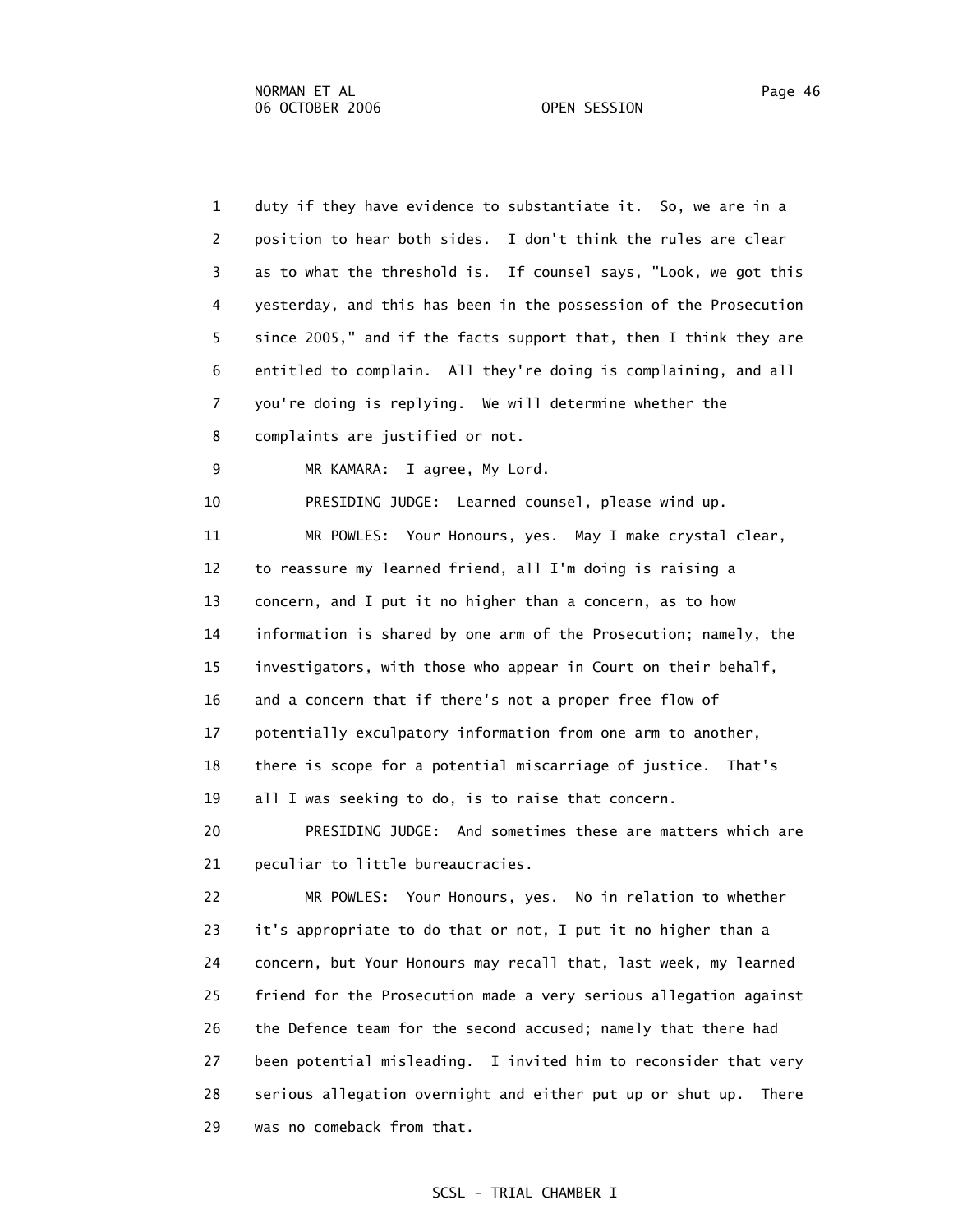1 Now, in those circumstances, I would submit it is not 2 really appropriate for my learned friend to cast aspersions 3 whether it is professional or not to raise concerns as to the 4 propriety of how one conducts their investigations. 5 PRESIDING JUDGE: I think we have laid that aspect of it to 6 rest by our own pronouncements here. 7 MR POWLES: The only final point I'd raise, Your Honour, is 8 of course whether this information could have been exculpatory or 9 not. I would submit -- 10 JUDGE ITOE: Haven't you addressed us sufficiently on that? 11 MR POWLES: Your Honours, yes. In those circumstances, I 12 wouldn't seek to address Your Honours further. 13 PRESIDING JUDGE: Do you have any -- I think it's 14 appropriate that we take the tea break at this stage and come 15 back and make sure that counsel do not go beyond the time usually 16 allotted for tea. We'll take a tea break at this time. 17 [Break taken at 11.27 a.m.] 18 [Upon resuming at 12.10 p.m.] 19 PRESIDING JUDGE: We resume the proceeding. This is the 20 ruling of the Court: Having heard arguments on both sides on the 21 objection of the permissibility of the Prosecution's line of 22 cross-examination and at eliciting evidence involving the second 23 accused from the first witness for the third accused purportedly 24 to contradict the Defence theory, and having grave doubts as to 25 the fairness of the said line of cross-examination, we rule that 26 it is impermissible. A written reason decision will be published 27 in due course. Counsel, let's proceed. 28 MR KAMARA: Thank you, My Lords. 29 PRESIDING JUDGE: Let's bring the witness back to Court.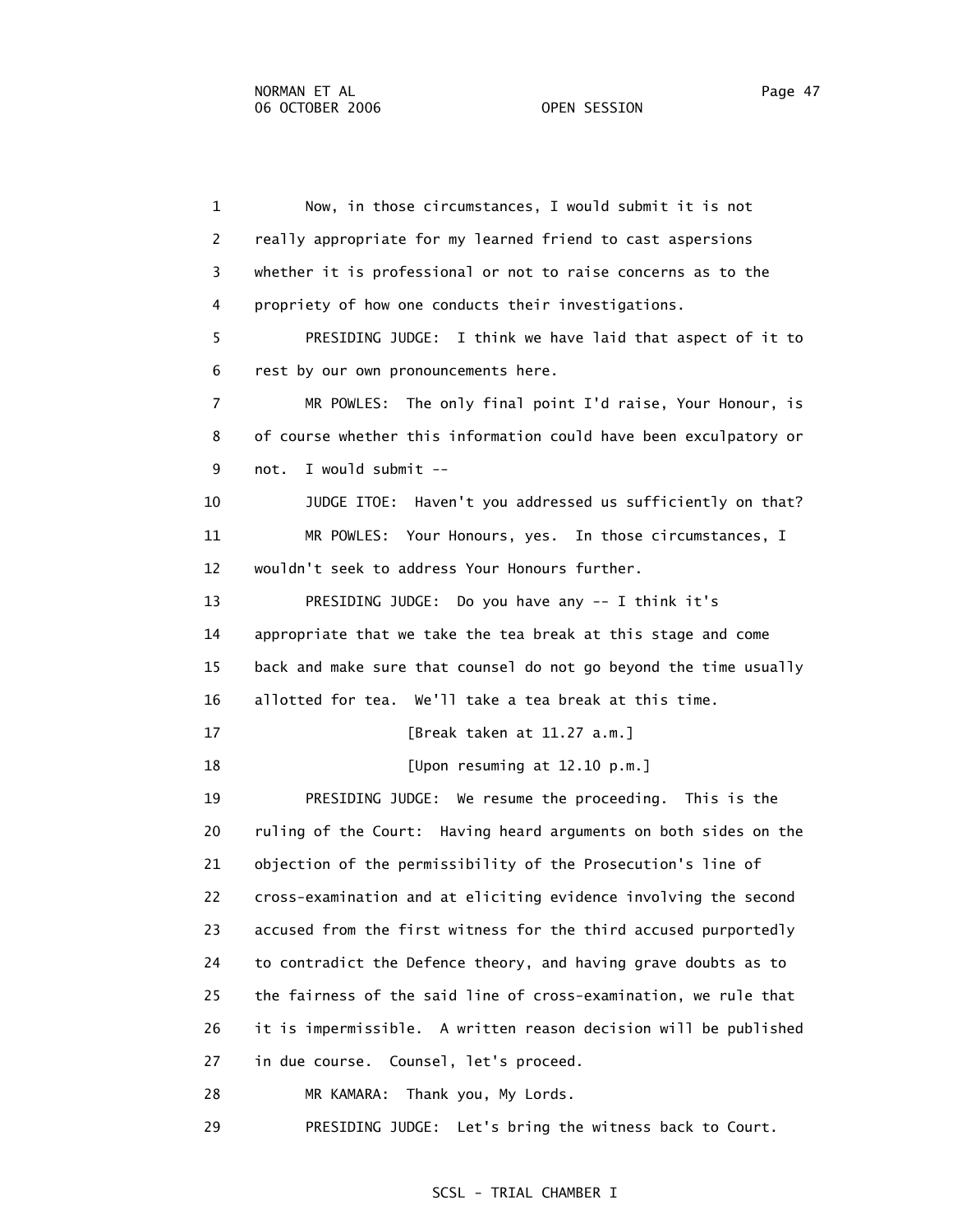1 [The witness entered Court] 2 PRESIDING JUDGE: Mr witness, you are still under oath. 3 Let's proceed with your cross-examination. 4 MR KAMARA: Thank you, My Lord. 5 PRESIDING JUDGE: Yes, Mr Witness. 6 THE WITNESS: I would like to make new statements. 7 PRESIDING JUDGE: A statement? 8 THE WITNESS: Yes, in connection with the article presented 9 yesterday by the Prosecution in respect of press interview being 10 conducted. I want to -- 11 PRESIDING JUDGE: Just a minute. Counsel, were you advised 12 of this position? 13 MR WILLIAMS: I didn't have any access to this witness 14 [overlapping speakers]. 15 PRESIDING JUDGE: Yes, you cannot, really. Quite. Do you 16 want to -- remember you were being cross-examined on that 17 exhibit. 18 THE WITNESS: It's just a brief statement, My Lord. 19 PRESIDING JUDGE: Wouldn't it be appropriate at the end of 20 your testimony to do that? 21 THE WITNESS: Okay. 22 PRESIDING JUDGE: I think it would be appropriate, because 23 we would not know how to interject the statement that you want to 24 make, you know. 25 THE WITNESS: Okay. 26 PRESIDING JUDGE: And it would not fit into the mold of 27 cross-examination, but we'll give you the opportunity to do that 28 at the end of your testimony. 29 THE WITNESS: Thank you, My Lord.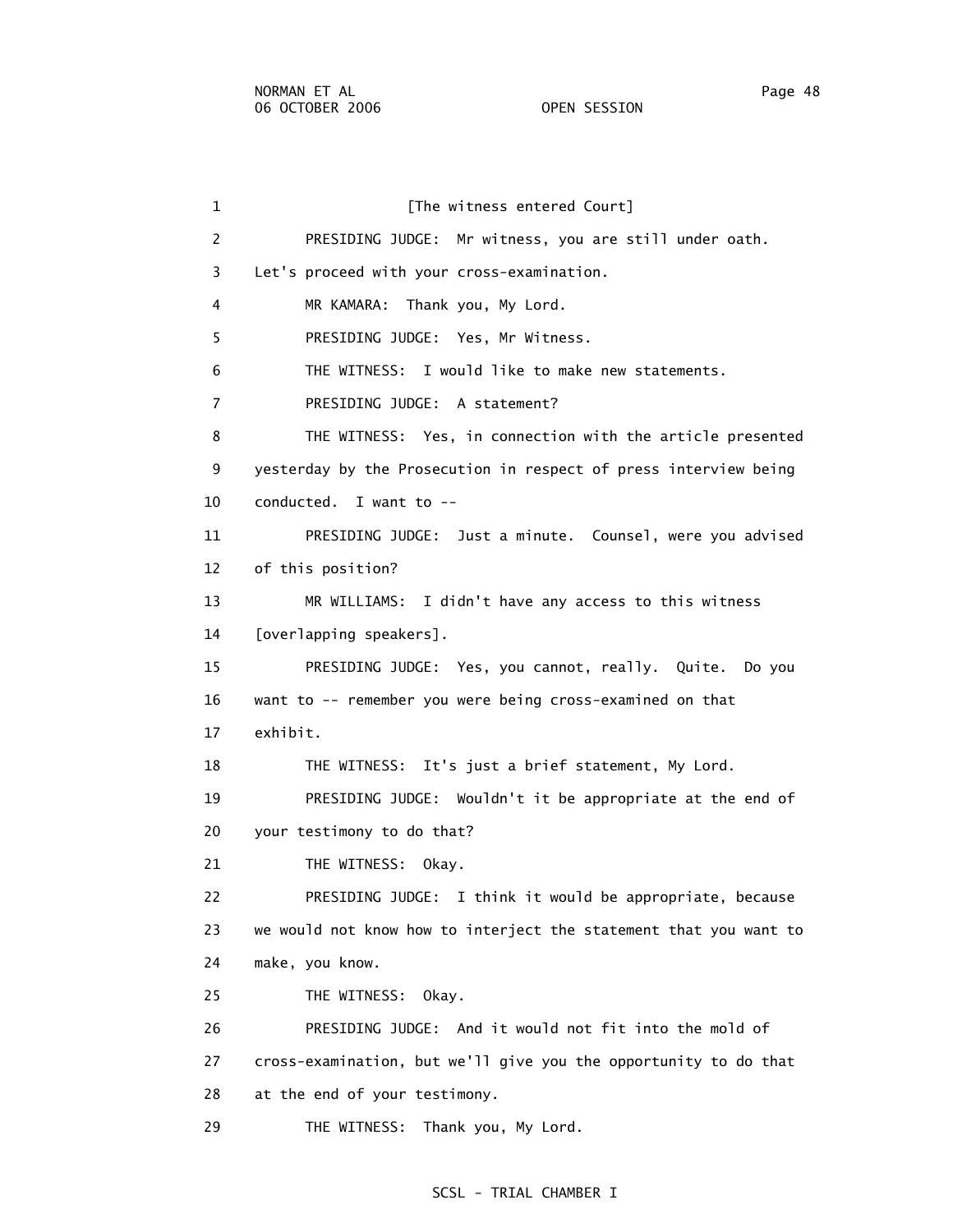29 MR KAMARA:

 1 PRESIDING JUDGE: Counsel, continue. 2 MR KAMARA: Thank you, My Lord. 3 CROSS-EXAMINED BY MR KAMARA: [Continued] 4 Q. Good afternoon, Mr Tarawally. 5 A. Good afternoon. 6 Q. You're feeling well today? 7 JUDGE ITOE: Was he not feeling well yesterday? 8 THE WITNESS: No, I am feeling well. 9 PRESIDING JUDGE: Excuse me, did you also have medical 10 qualifications, doctor, Dr Kamara? Go ahead. You don't need to 11 answer that. Continue. 12 MR KAMARA: 13 Q. You are an ulcer patient, aren't you? 14 A. Please be audible. 15 Q. You are an ulcer patient, ulcer patient. 16 PRESIDING JUDGE: You suffer from ulcers, that's what he's 17 saying. 18 THE WITNESS: Yes, that's correct. 19 MR KAMARA: 20 Q. And you are undergoing medical treatment at the moment? 21 A. Yes, that's correct. 22 Q. And where is that? Where? 23 A. Currently? 24 Q. Yes. 25 A. At the Zulu Centre. 26 Q. Now, let me take your mind -- 27 JUDGE ITOE: At the want centre? 28 THE WITNESS: Zulu Centre.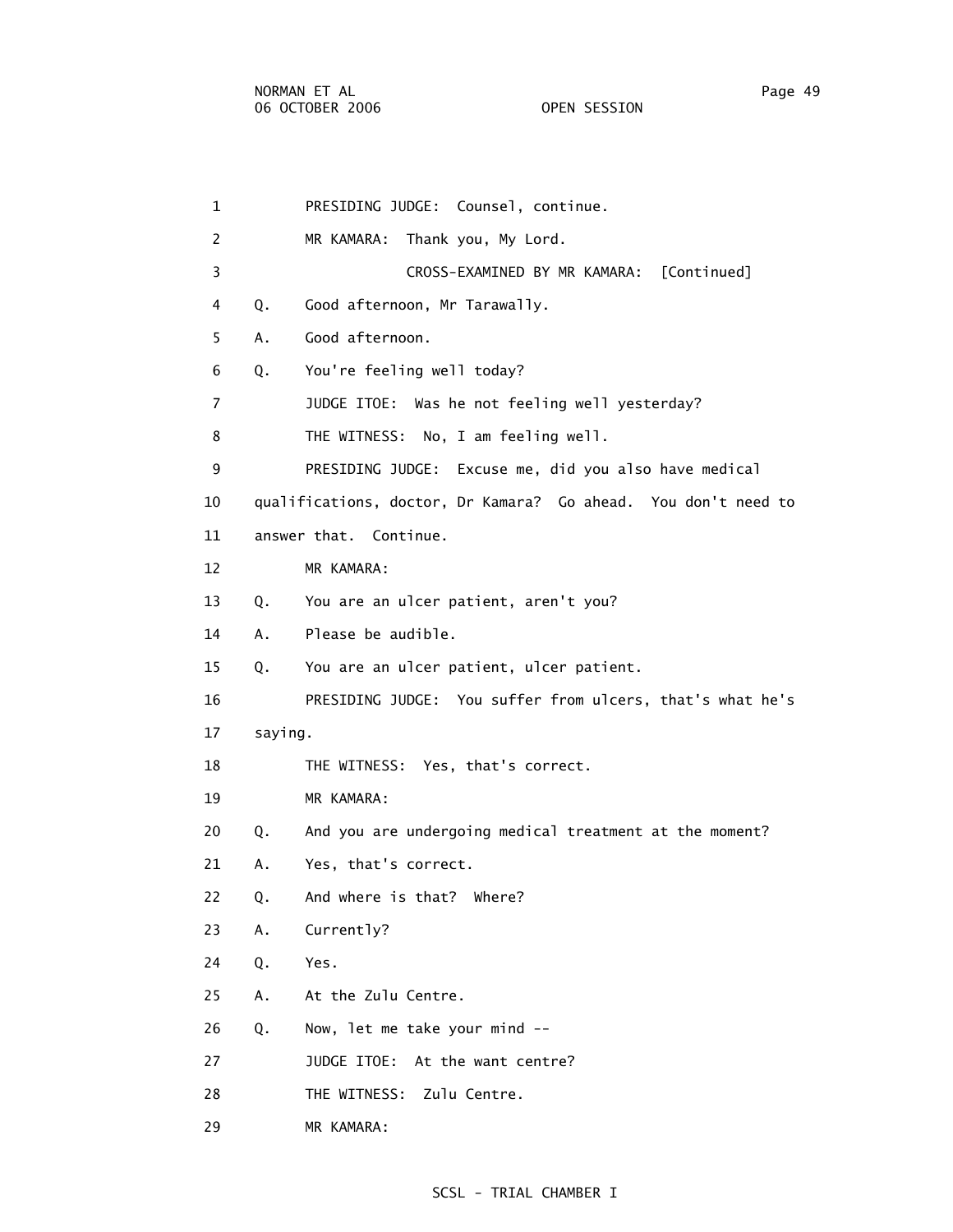6 the Kamajor leadership.

10 War Council of the CDF.

 1 Q. Let me take your mind back to the days at Base Zero. While 2 you were at Base Zero, you'll agree with me that several meetings 3 were held by the Kamajor leadership. 4 A. Repeat yourself, please. 5 Q. While you were at Base Zero, several meetings were held by 7 A. By the Kamajor leadership, which leadership? 8 Q. The leaders of the Kamajor at Base Zero. 9 A. I only knew about meetings being held there by the former 11 Q. Thank you. You were present in some of those meetings?

12 A. I have never witnessed any, because I was not a member of

13 the War Council.

14 JUDGE ITOE: So you were not present at any of these

15 meetings?

16 THE WITNESS: I was not present at any of those meetings.

17 MR KAMARA: Thank you, My Lord.

 18 Q. There were other meetings apart from War Council meetings; 19 correct?

20 A. Where?

21 Q. At Base Zero. General meetings of all Kamajors present.

22 A. The only meeting that I knew of was meeting being conducted

23 at the place where the Kamajors were undergoing militia training.

24 Q. Thank you.

25 A. Welcome.

26 Q. What was the purpose of that meeting?

27 A. It was specifically for those who were under recruitment.

28 Q. What was the purpose of that meeting?

29 A. It was intended to sensitise the recruits and those who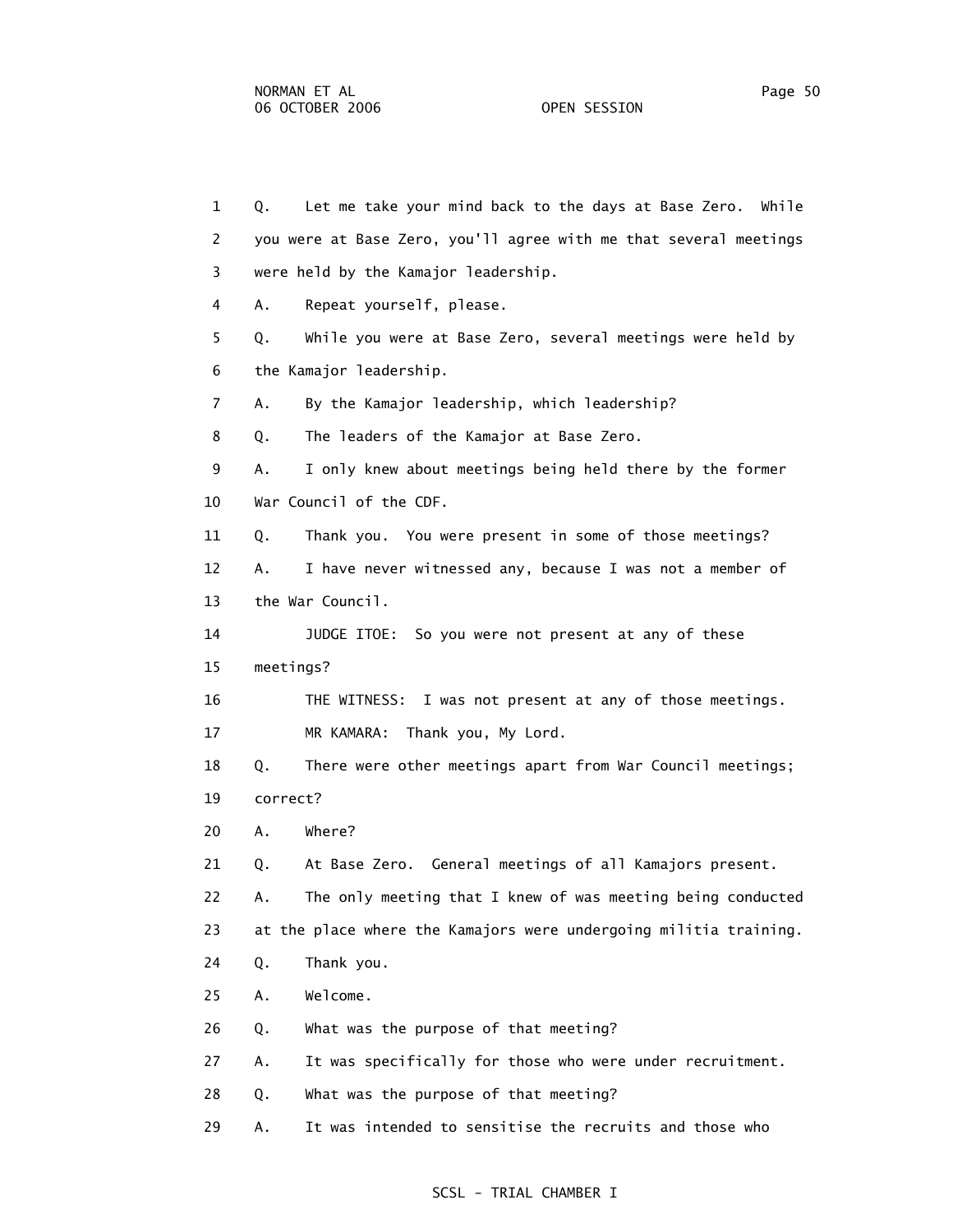| $\mathbf{1}$ |          | were interested to be recruited as militia fighters.             |
|--------------|----------|------------------------------------------------------------------|
| 2            | Q.       | Were you there as a recruit?                                     |
| 3            | А.       | My age did not permit to join those people, but I observed       |
| 4            | it.      |                                                                  |
| 5            | Q.       | Were you there as a recruit?                                     |
| 6            | А.       | At the recruit, I say I was there and observed that they         |
| 7            |          | were holding meetings there, the training commandant, and the    |
| 8            |          | recruits and those who were interested.                          |
| 9            | Q.       | You were there as an interested party then?                      |
| 10           | Α.       | As an observer.                                                  |
| 11           | Q.       | An observer with no interest?                                    |
| 12           | Α.       | With no interest, absolutely.                                    |
| 13           | Q.       | Thank you. Who addressed that meeting?                           |
| 14           | Α.       | That meeting was addressed by Mr MS Dumbuya, the training        |
| 15           |          | commandant, or director of training.                             |
| 16           | Q.       | Is he the only one that addressed the meeting?                   |
| 17           | Α.       | He $-$ - I mean, I only witnessed $-$ at the time he was giving  |
| 18           |          | the address, I was there. But after he got through addressing, I |
| 19           |          | did not witness any other activity there.                        |
| 20           | Q.       | How long was that meeting, do you know?                          |
| 21           | Α.       | I cannot give an estimate of the length of time the meeting      |
| 22           |          | took place.                                                      |
| 23           | Q.       | You do not know the other persons that addressed that            |
| 24           | meeting? |                                                                  |
| 25           | А.       | I said, Mr MS Dumbuya, who gave the address was the only         |
| 26           |          | one whose address I witnessed.                                   |
| 27           | Q.       | Yes. You do not know --                                          |
| 28           | Α.       | Any other person.                                                |
| 29           | Q.       | -- if any other person addressed that meeting?                   |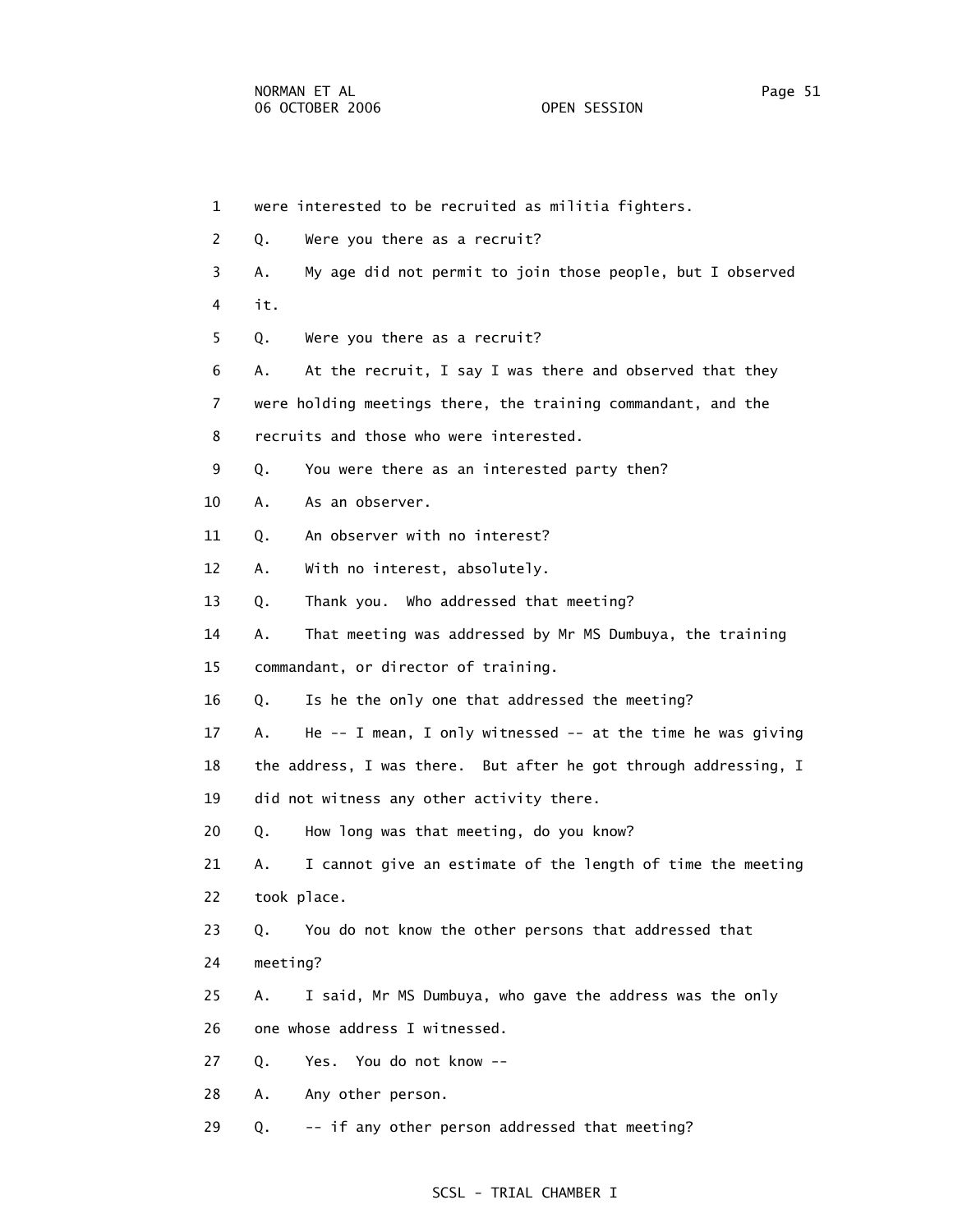1 A. No, I don't know. 2 Q. I will suggest to you that, at that meeting, Chief Norman 3 made an address; would you agree to that? 4 A. I do not know whether Chief Norman was there or not. I do 5 not know. The person who initially deliver an address was the 6 training -- director of training, Mr MS Dumbuya. 7 Q. Thank you. 8 A. Thank you. Welcome. 9 Q. Are you aware of a meeting that was described as an all out 10 offensive; a meeting, the purpose for which was an all out 11 offensive by the Kamajors? 12 A. I did not attend any meeting -- where? In fact, where? 13 Q. At Base Zero. 14 A. I did not attend that meeting. I was only told by Albert 15 Nallo that it is being declared that an operation known as 16 Black December had been announced. That is what he told me. 17 Q. Thank you. Now, whilst at Base Zero, were you aware of 18 looted items being brought to Base Zero? 19 A. I was not aware. 20 Q. You're not aware? 21 A. No. 22 Q. You were also not aware of looted coffee and cocoa? 23 A. I am not aware. 24 Q. Thank you. Now, Mr Witness, let me take you to the 25 Koribundu attack. You gave evidence yesterday that you directly 26 participated in the Koribundu attack. 27 A. I did admit to that, with the condition that the man who 28 was led into the Jiama Bongor Chiefdom by me, Mr Joe Tamidey, did 29 not understand the terrain and, therefore, I was obligated to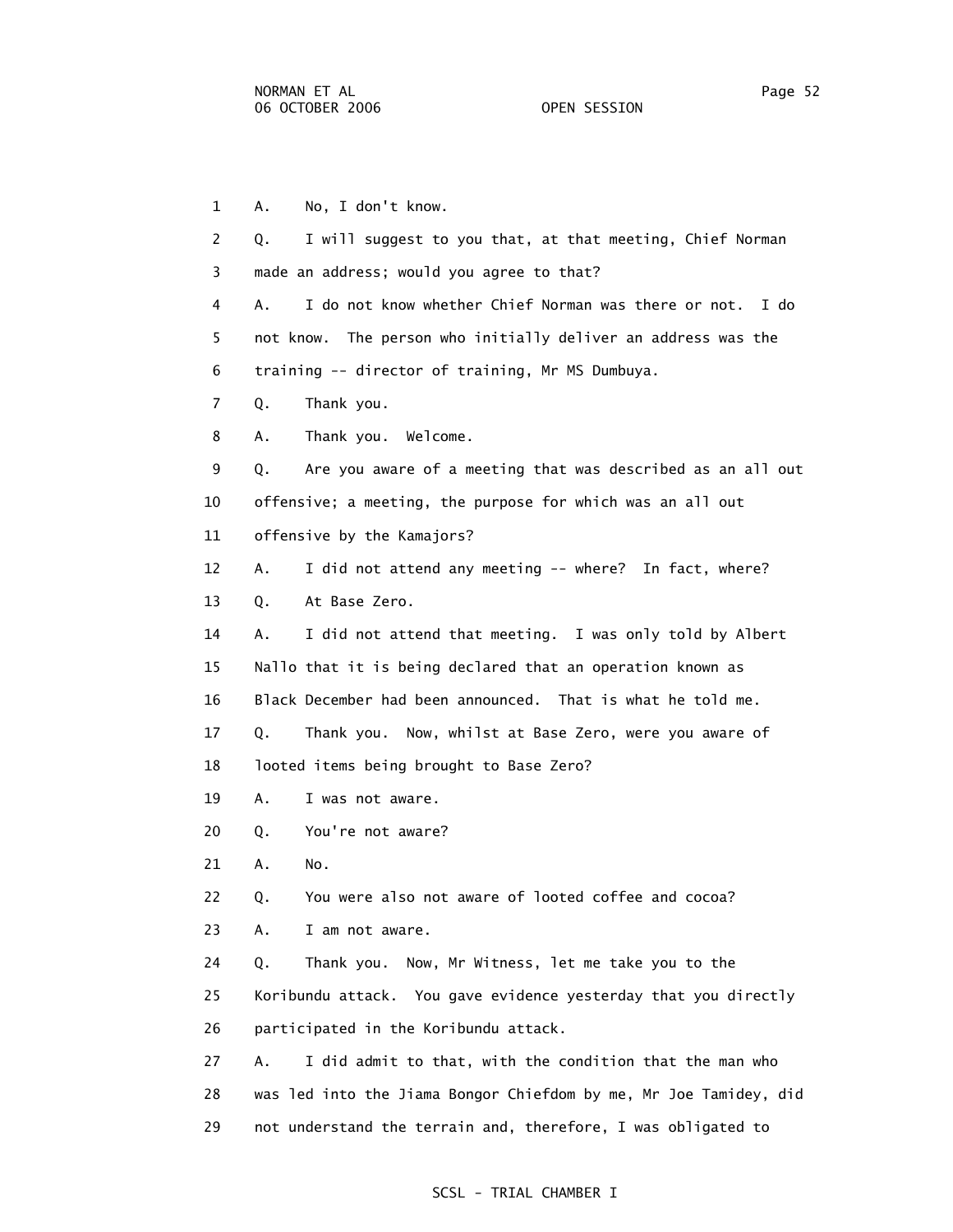1 follow him to Koribundu in the offensive. 2 Q. And that offensive took place on the 14th -- 13th or 3 14th February 1998? 4 A. The offensive started on Friday, 13th February 1998 and, 5 finally, the CDF was capable of overcoming the enemies who were 6 occupying Koribundu. 7 Q. You saw Joe Tamidey at Base Zero before the attack, didn't 8 you? 9 A. Pardon? 10 Q. You saw Joe Tamidey at Base Zero before that Koribundu 11 attack? 12 A. I did not see Joe Tamidey at Base Zero. The first time I 13 set eyes on Joe Tamidey was at Golahun, Tikonko. Golahun, 14 Tikonko. 15 Q. When was that? 16 A. That was in February. 17 Q. Was it just before you led him to Koribundu? 18 A. Just before I led him to Jiama Bongor Chiefdom, that was 19 the time I saw him there. 20 Q. You're telling this Court you met him by accident; is that 21 what you're saying? 22 A. I didn't meet him by accident. 23 Q. It was calculated then; is that not so? 24 A. Repeat yourself, please. 25 Q. The meeting was calculated. 26 A. Which meeting? 27 Q. Joe Tamidey. 28 A. That -- my meeting with Joe Tamidey was as a result of the 29 directive of the deputy or national deputy director for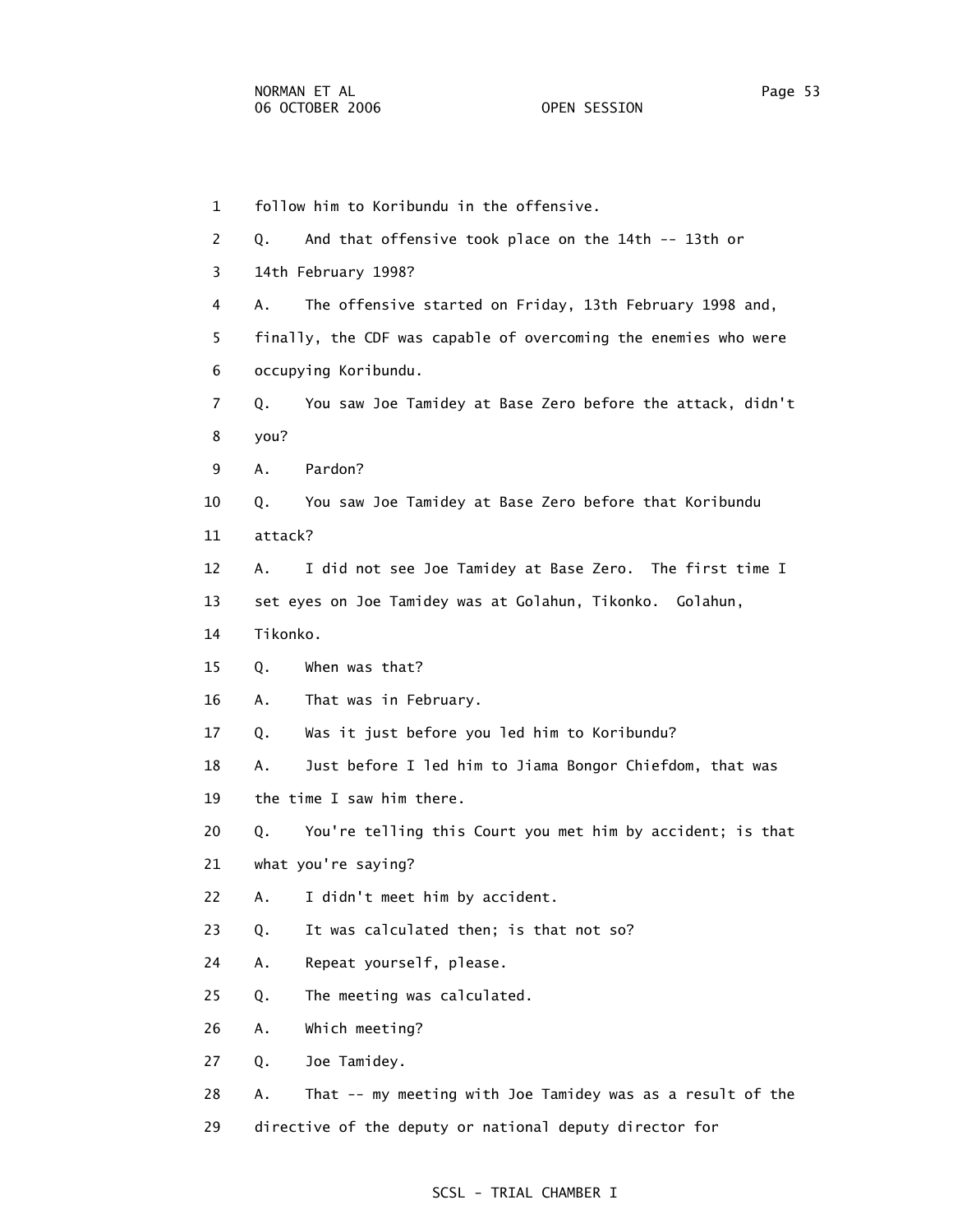1 operation, Mr -- how they call him -- 2 Q. Albert Nallo. 3 A. Albert Nallo. Thank you. 4 Q. And this Albert Nallo was responsible for mobilising 5 Kamajors for operations; is that not so? 6 A. According to Albert Nallo, he received directives from the 7 War Council, and he was responsible -- not he directly. He had a 8 superior authority, but he hijacked the functions of his superior 9 authority. 10 MR KAMARA: My Lord, I crave the indulgence of the Bench -- 11 PRESIDING JUDGE: To do what? 12 MR KAMARA: -- to let this witness answer the questions. 13 PRESIDING JUDGE: Witness, please listen to the question 14 carefully. 15 THE WITNESS: Okay. 16 PRESIDING JUDGE: Don't volunteer information not sought to 17 be elicited. Just be as precise as you can. Of course, where 18 you need to add to explain, you are entitled to do that, but 19 don't take us on a merry-go-round. 20 THE WITNESS: All right. 21 PRESIDING JUDGE: Thank you. Go on, counsel. 22 MR KAMARA: Thank you. 23 Q. Albert Nallo was responsible for mobilising Kamajors for 24 operations; is that not so? 25 A. Yes. 26 Q. Thank you. He was equally responsible for the distribution 27 of weapons for those operations? 28 A. He was not responsible for the distribution of weapons, but 29 the national director of logistics.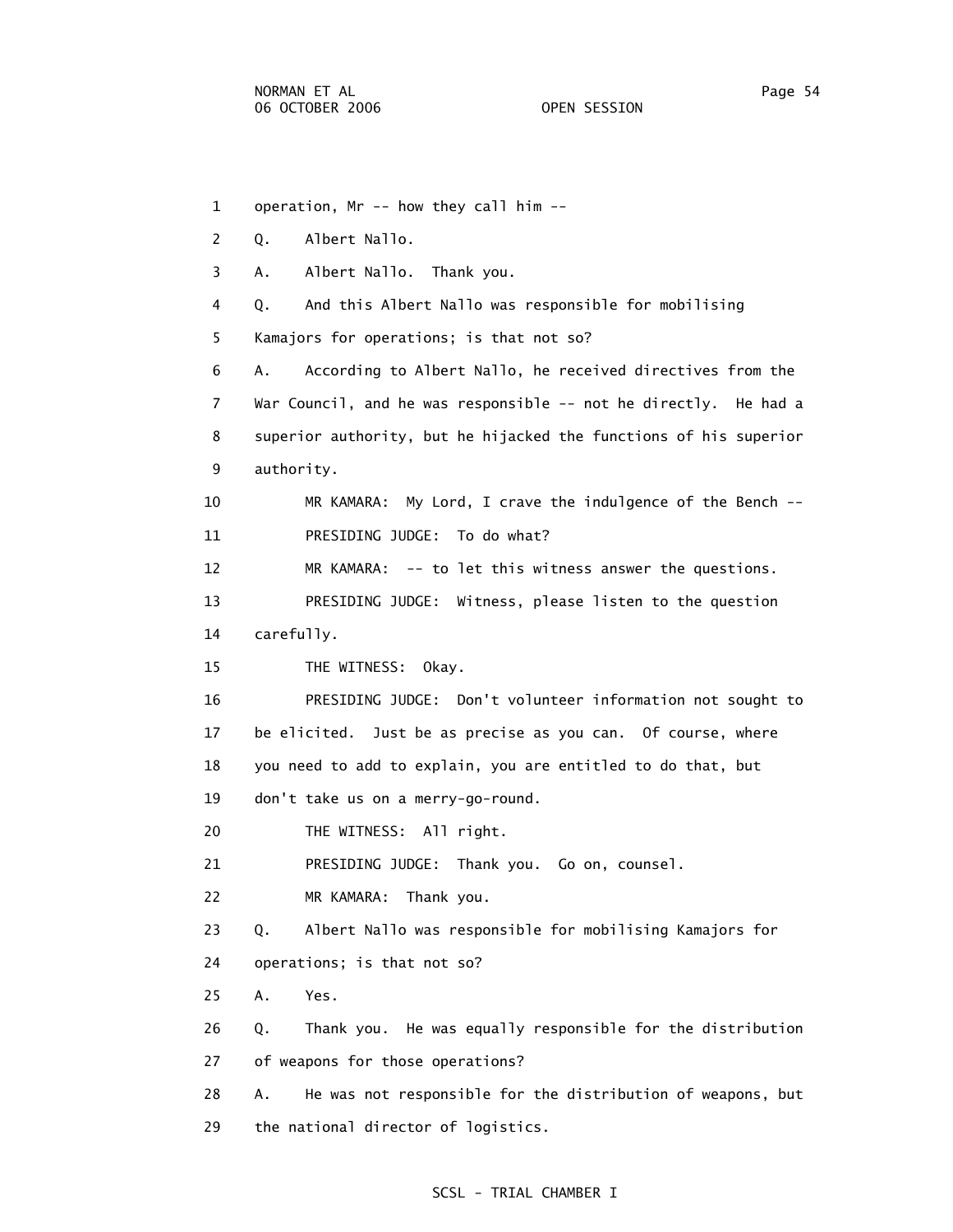- 1 Q. Thank you. You will agree with me that Nallo was a central
- 2 and key figure with the Kamajors?
- 3 A. I will not agree with you.
- 4 Q. He was not a central figure?
- 5 A. No. Functionally.
- 6 Q. Thank you. At Kpetewoma, the commanders gathered before
- 7 the Koribundu attack; is that not so?
- 8 A. That did not happen, not to my knowledge.
- 9 Q. Do you know one Mohamed Musa Orinko?
- 10 A. I don't know him.
- 11 Q. Mohamed Musa Orinko was the deputy director of war; do you
- 12 now know him?
- 13 A. I don't know him.
- 14 Q. Mr Witness, at Kpetewoma, that is where Nallo distributed
- 15 the arms and ammunition to other commanders for the Koribundu
- 16 attack; were you there?
- 17 A. I was not there. And it's not true.
- 18 Q. Mr Witness, you gave evidence that you were with
- 19 Joe Tamidey --
- 20 PRESIDING JUDGE: Let's have that again. It's a little 21 convoluted here. Put the question back.
- 22 MR KAMARA: Thank you.
- 23 PRESIDING JUDGE: Witness, please answer questions as they 24 are formulated.
- 25 THE WITNESS: All right.
- 26 MR KAMARA:
- 27 Q. Mr Witness, at Kpetewoma, that is where Nallo
- 28 distributed --
- 29 JUDGE ITOE: There was a first question.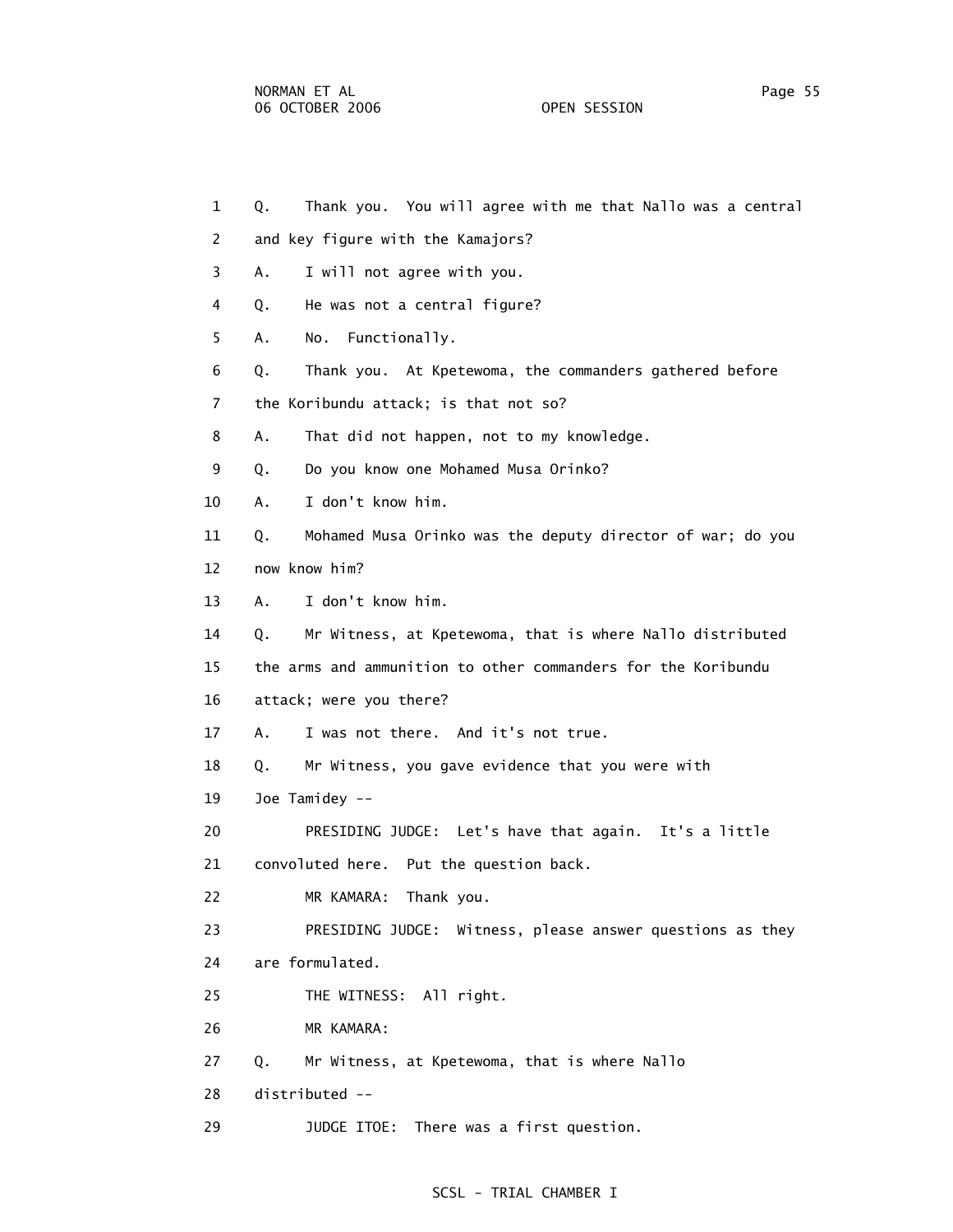1 PRESIDING JUDGE: Yes. Shall we stop there. Distributed 2 what? 3 MR KAMARA: Arms and ammunition. 4 JUDGE ITOE: He said he was not in Kpetewoma. 5 MR KAMARA: I asked the first question. 6 JUDGE ITOE: Yes, that was the first question. 7 PRESIDING JUDGE: So what did you want him to -- what's 8 your question now? 9 MR KAMARA: My question to him was -- 10 PRESIDING JUDGE: Having given him that information. 11 MR KAMARA: Yes, if he was there. 12 PRESIDING JUDGE: What's your answer, witness? 13 THE WITNESS: I was not there. 14 MR KAMARA: Thank you. 15 PRESIDING JUDGE: Now, then can move on. 16 MR KAMARA: Yes. Thank you, My Lord. 17 Q. Are you aware that other commanders were present at the 18 Kpetewoma meeting? 19 A. I am not aware. 20 Q. Do you know Commander Lahai George? 21 A. I don't know him. 22 Q. Do you know Commander Joe Nunie? 23 A. I don't know him. 24 Q. But of course you know Commander Bob Tucker? 25 A. Who?

- 26 Q. Commander Bob Tucker.
- 27 A. Which of the Tuckers?
- 28 Q. Borbor Tucker, Jegbeyama.
- 29 A. Jegbeyama, yes, I know him.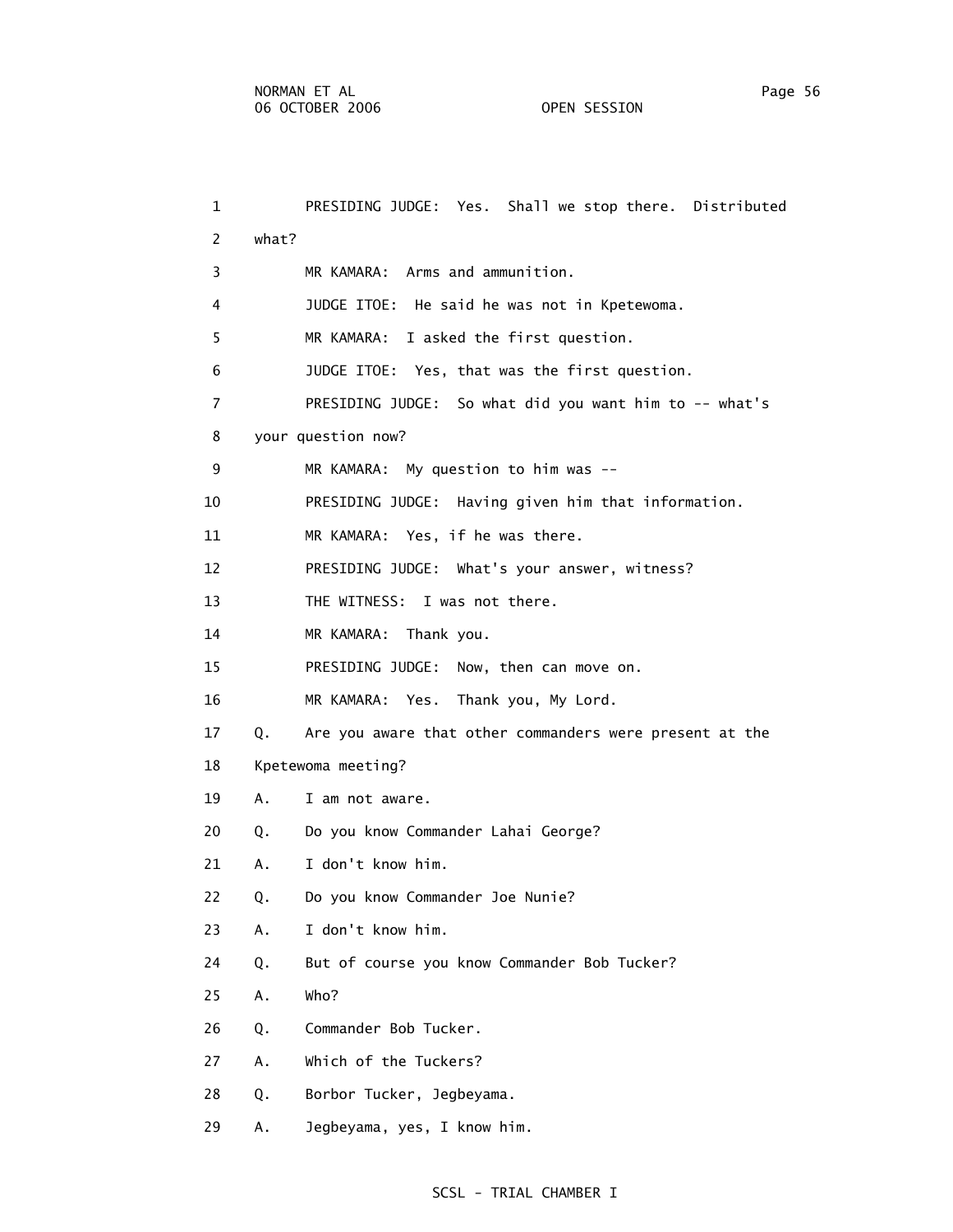1 Q. Thank you. You entered Koribundu with Joe Tamidey's team; 2 is that correct? 3 A. I entered Koribundu with Joe Tamidey. 4 Q. Thank you. 5 JUDGE BOUTET: Does that mean he was not with his team? 6 What does that mean? The question was: Did you enter Koribundu 7 with Joe Tamidey's team? 8 THE WITNESS: No, he was with us. He came with, I think, 9 less than ten persons. So the bulk of Kamajors in the Jiama 10 Bongor Chiefdom were led on the offences by Joe Tamidey, the 11 offensive on Koribundu. 12 PRESIDING JUDGE: So then what is the answer, because 13 counsel used the word "team," T-E-A-M; am I right, counsel? 14 MR KAMARA: Yes, My Lord. 15 PRESIDING JUDGE: What would be your final answer to that 16 question? 17 THE WITNESS: No. 18 PRESIDING JUDGE: So he didn't -- 19 THE WITNESS: Have a team, I said. 20 PRESIDING JUDGE: Okay. 21 MR KAMARA: 22 Q. You entered together with Joe Tamidey and other Kamajors? 23 A. Yes. 24 Q. Are you aware that other commanders attacked from other 25 flanks of Koribundu? 26 A. Other commanders attacked Koribundu from other flanks, I am 27 not aware. 28 Q. You're suggesting to this Court that your group was the 29 only group that attacked Koribundu on that day?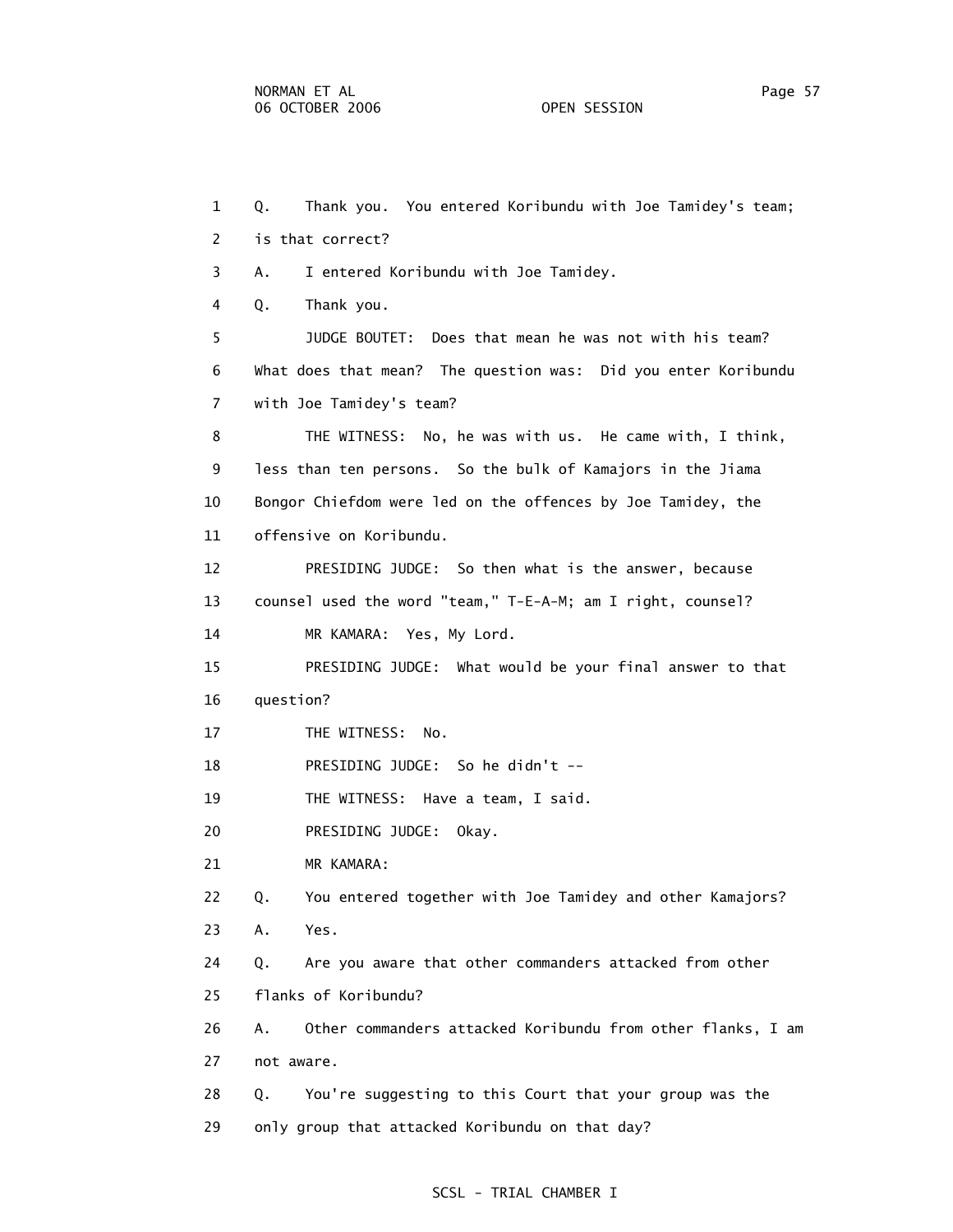1 A. It would be difficult to tell. Based on the number of 2 Kamajors who were in readiness to join forces in order to 3 dislodge the enemy forces from Koribundu, it would be difficult 4 for me to determine whether other groups joined the Jiama Bongor 5 group for that offensive. 6 Q. When you entered Koribundu, didn't you meet other Kamajors 7 already present in town? 8 A. No. 9 Q. Mr Witness, you said you're a supervisor, a CDF supervisor. 10 A. For the Jiama Bongor Chiefdom. 11 Q. Yes. At the time of the attack, were you a supervisor? 12 A. At that time of the attack, I was a supervisor. 13 Q. And you're telling this Court that you supervised from the 14 front line? 15 A. I supervised, not on the front line but, administratively, 16 I was supervising the activities of the Kamajors. 17 Q. Yesterday you gave evidence that your functions were purely 18 administrative. 19 A. Administrative. 20 Q. Yes. Did you, at any point in time, engage in combat? 21 A. I did not engage directly in combat. As I stated earlier 22 yesterday, that my only reason to have joined forces along with 23 Joe Tamidey to enter Koribundu was primarily because Joe Tamidey 24 did not understand the terrain, as he was a stranger, and I led 25 him into that chiefdom. 26 Q. Thank you. Did your duties include mobilisation of 27 Kamajors for operations? 28 A. My duty, as an administrator --

29 Q. Supervisor.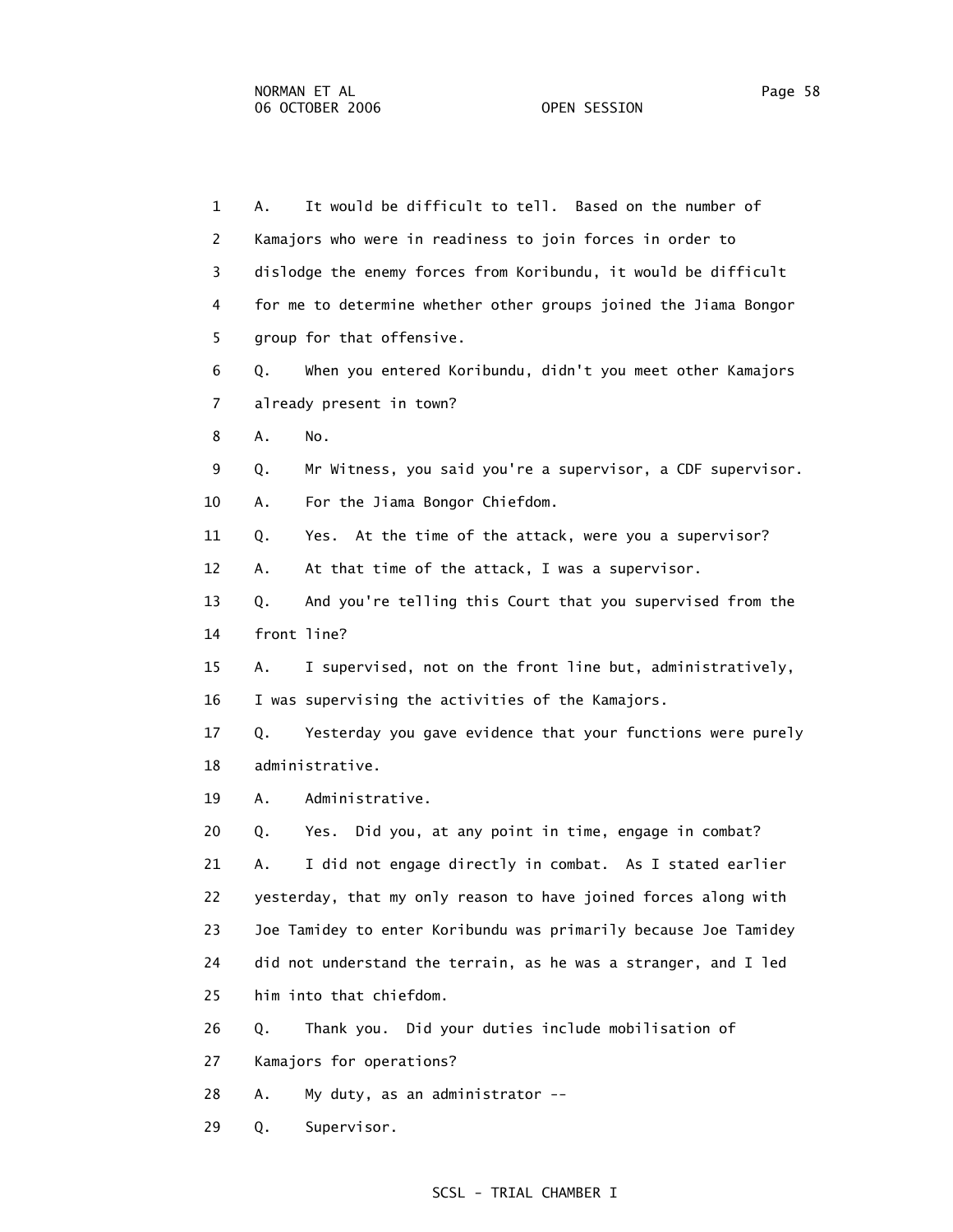1 A. Oh, supervisor, at that time. No. 2 Q. At any point in time in your life, as a supervisor, did you 3 mobilise troops for any operation? 4 A. I did not mobilise troops for any operation. 5 Q. Do you recall yesterday in your evidence with regards to 6 Vanjawai, you testified before this Court that once Vanjawai was 7 unable to defend the town, you mobilised Kamajors towards that 8 town. 9 A. On a fact-finding mission, based on report or complaint 10 received that Vanjawai had failed to defend the civilians. I 11 went there on fact-finding mission, and there was no 12 confrontation between those Kamajors who went with me and the 13 Kamajors who were with Vanjawai. 14 PRESIDING JUDGE: Counsel. 15 MR KAMARA: Yes, My Lord. 16 PRESIDING JUDGE: Put your specific question to him. I 17 think the emphasis of your question, if I'm right, is 18 mobilisation. 19 MR KAMARA: Yes, My Lord. 20 PRESIDING JUDGE: Why not isolate that and press him on 21 that, because the answer does not seem to -- 22 MR KAMARA: My Lord, I'm looking at the transcript for 23 yesterday. 24 Q. A question was put to you, Mr Witness. Listen carefully. 25 "Q. And what were your functions?" 26 A. I was a supervisor. 27 PRESIDING JUDGE: Just a minute, he's reading something for 28 you. Witness, just wait for him to read. 29 MR KAMARA: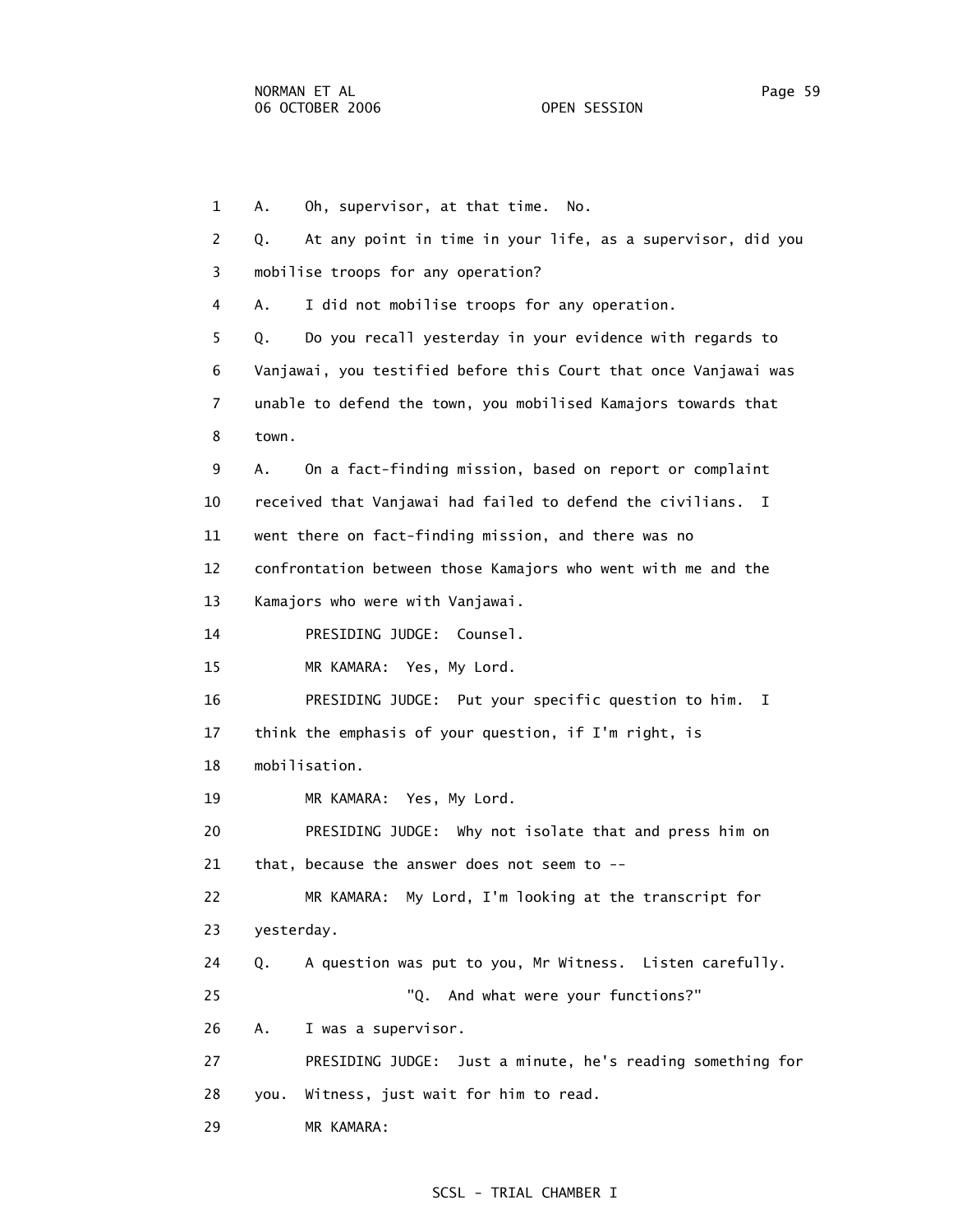| $\mathbf{1}$   | Your answer was, "My functions were purely administrative<br>Q.   |
|----------------|-------------------------------------------------------------------|
| 2              | in nature." And, in a question posed to you by the learned        |
| 3              | Justice Itoe with regards to whether you were present, and then   |
| 4              | you said, "I was not present, but I was at Telu," talking about   |
| 5              | the attack. And then you said, "When I heard of the incident" --  |
| 6              | I'm referring to Vanjawai's incident -- "I mobilised men and we   |
| $\overline{7}$ | went there. We came across him just on the outskirts of the       |
| 8              | town." This is what you said.                                     |
| 9              | That was what I said.<br>Α.                                       |
| 10             | Now, I am putting it to you that, amongst your duties as a<br>Q.  |
| 11             | supervisor, you also mobilised men for fighting purposes; is that |
| 12             | not so?                                                           |
| 13             | No, it's not true.<br>Α.                                          |
| 14             | Are you now suggesting to the Court that upon hearing of a<br>Q.  |
| 15             | battle a few miles away, you would mobilise men for fact finding; |
| 16             | is that what you want this Court to believe?                      |
| 17             | Based on the information received by the negligence of<br>Α.      |
| 18             | Vanjawai to protect the lives of civilians at Kponima in the      |
| 19             | Jiama Bongor Chiefdom, at the time, I was compelled by prevailing |
| 20             | circumstances to mobilise men to go there on fact-finding         |
| 21             | But those people, or those Kamajors, who went with me<br>mission. |
| 22             | never engaged the forces or the Kamajors who were with Vanjawai,  |
| 23             | nor did they confront the enemy, because the enemies were already |
| 24             | gone.                                                             |
| 25             | How many men did you go with?<br>Q.                               |
| 26             | Five in number. Five.<br>Α.                                       |
| 27             | Were they armed?<br>Q.                                            |
| 28             | They were not armed. They were not armed. We were short<br>Α.     |

29 of arms and ammunition.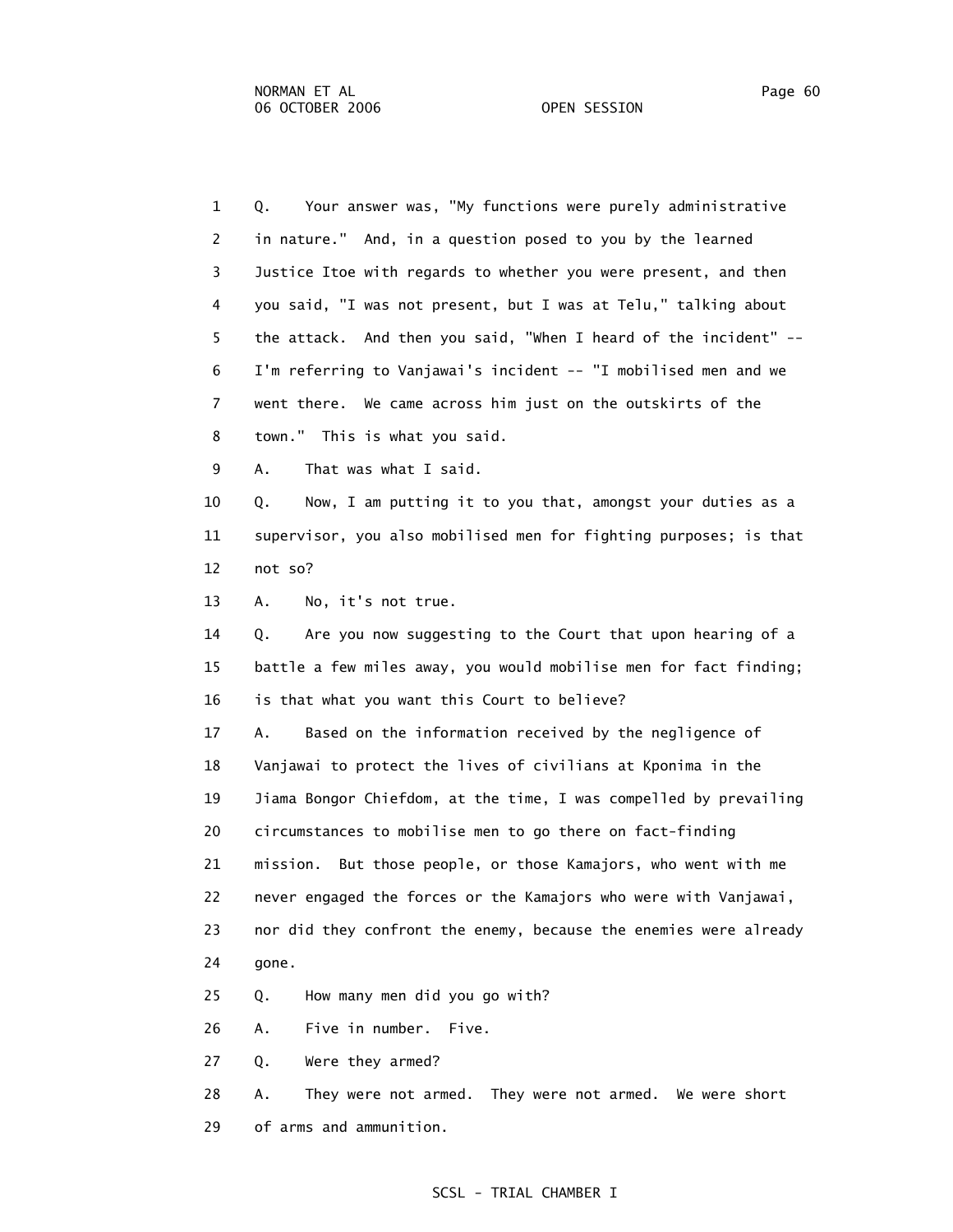1 Q. Mr Witness --

| $\overline{2}$ | But they were only dependent on the protection that we had.<br>А. |
|----------------|-------------------------------------------------------------------|
| 3              | Thank you. You want this Court to believe that you had an<br>Q.   |
| 4              | attack a few miles away, you gathered unarmed Kamajors and made   |
| 5              | an advance to that town; is that what you are telling this Court? |
| 6              | Yes, this is what I'm telling the Court.<br>Α.                    |
| $\overline{7}$ | Thank you. What was that protection that you referred to?<br>Q.   |
| 8              | Pardon?<br>Α.                                                     |
| 9              | What was the protection you referred to?<br>Q.                    |
| 10             | The mobilisation of Kamajors to the location about two<br>Α.      |
| 11             | miles away; is that what you mean?                                |
| 12             | No. You said you were dependent upon your protection.<br>Q.       |
| 13             | Protection.<br>Α.                                                 |
| 14             | Yes. What is that protection?<br>Q.                               |
| 15             | I believe that protection had to do with our initiation<br>Α.     |
| 16             | into the Kamajor society, which makes us invulnerable to          |
| 17             | gunshots. That's the protection.                                  |
| 18             | Now, the people of Koribundu, before the attack of February<br>Q. |
| 19             | 1998 had a peaceful co-existence with the AFRC and RUF; is that   |
| 20             | correct?                                                          |
| 21             | I am not aware, because I was not in Koribundu at that<br>Α.      |
| 22             | time.<br>I am not aware.                                          |
| 23             | You are also not aware that there were intermarriages<br>Q.       |
| 24             | between the women of Koribundu and the AFRC/RUF soldiers?         |
| 25             | I am not aware. I am not there.<br>Α.                             |
| 26             | Mr Witness, you made a statement to the Defence, didn't<br>Q.     |
| 27             | you, the defence of the third accused?                            |
| 28             | Yes, yes, I made statement.<br>Α.                                 |
|                |                                                                   |
| 29             | And, in that statement, didn't you tell them that<br>Q.           |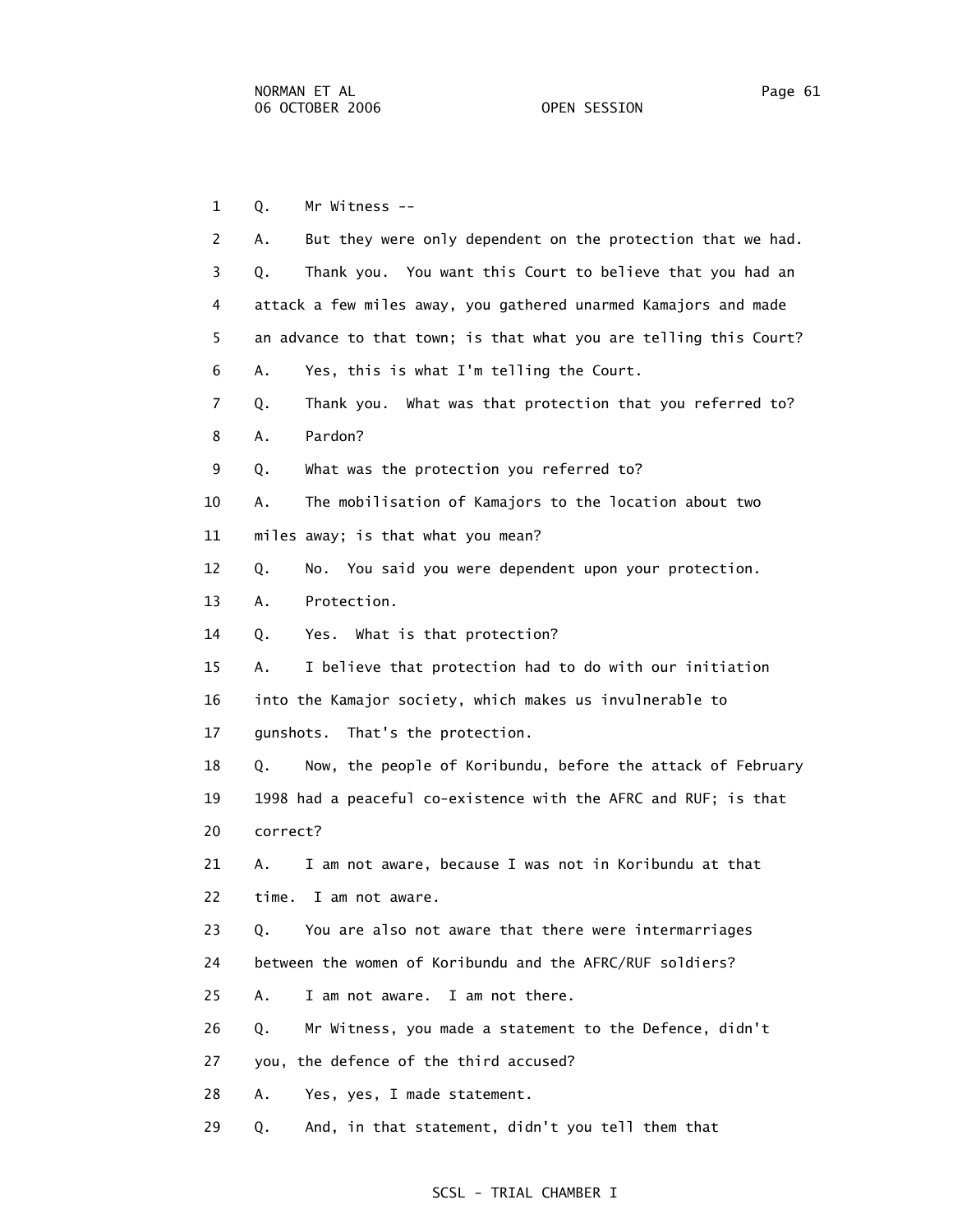1 intermarriages occurred between the AFRC soldiers and the women 2 of Koribundu? Didn't you tell them -- 3 A. I can't remember saying that. 4 Q. Now you said you cannot remember? 5 A. I cannot remember saying that. 6 Q. But is it true that there were intermarriages between the 7 soldiers? 8 A. I am not aware. 9 Q. You are not aware. 10 A. I was not living in Koribundu; I am not aware. 11 Q. When did you make that statement to the Defence; do you 12 remember? 13 A. I cannot remember making that statement to the Defence. 14 Q. I'm talking about the entire statement. You put something 15 in writing to the Defence; right? 16 A. Which? 17 Q. A statement was obtained from you by the defence of the 18 third accused, a written statement. 19 A. Written statement. In my own handwriting, you mean? 20 Q. You tell me. 21 JUDGE BOUTET: Mr Witness, you were asked a question: Did 22 you make a statement to the Defence? You said: Yes. 23 THE WITNESS: Yes, I made statements. 24 JUDGE BOUTET: This is the question again. What do you 25 mean yourself when you say you made a statement. What does that 26 mean? Did you write it, or somebody wrote it? What does that 27 mean? 28 THE WITNESS: Well, normally people come and ask you 29 question --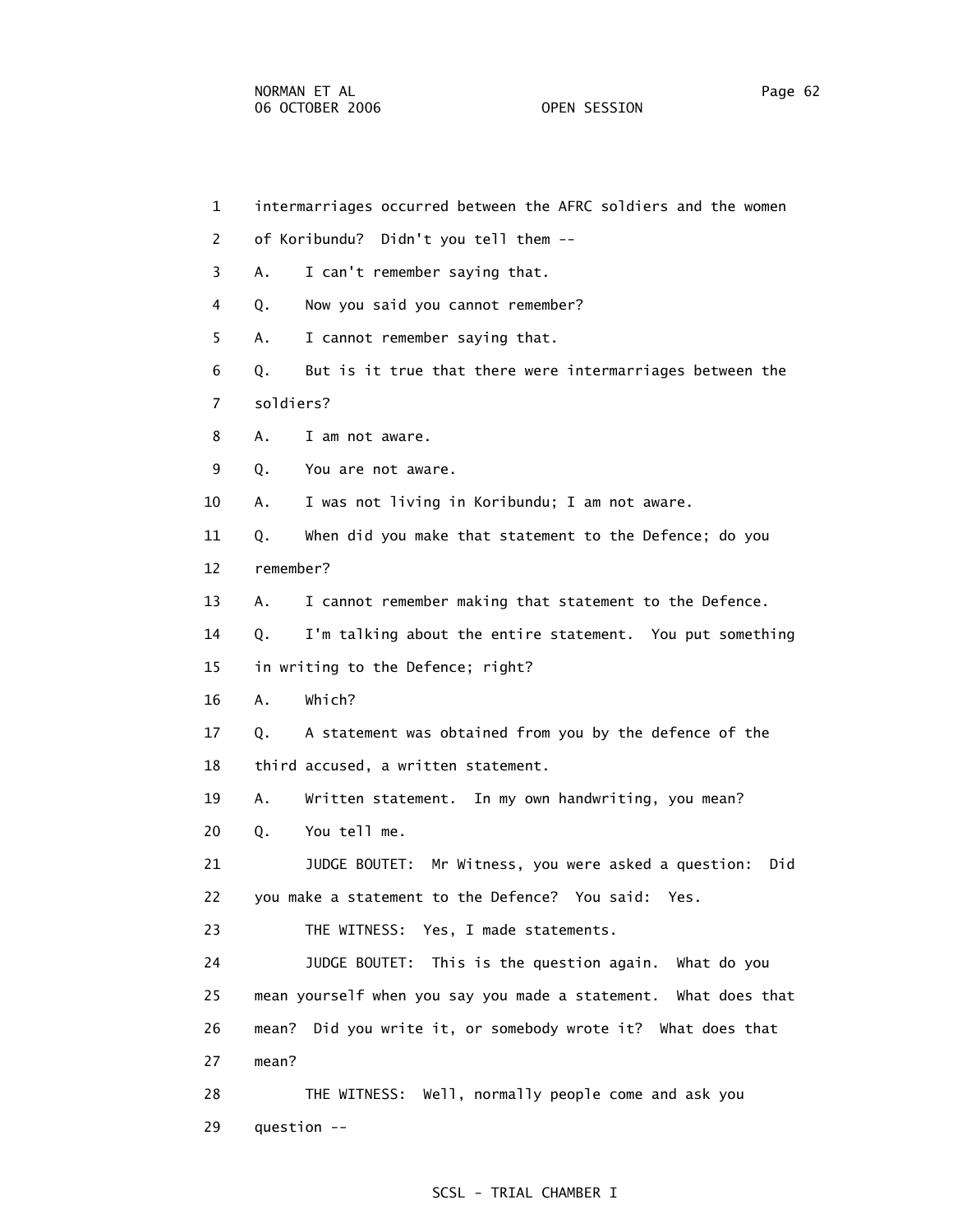1 JUDGE BOUTET: Well, not normally. What did you do in this 2 case? When you say, "I made a statement," what does that mean? 3 Tell us what you meant by that. 4 THE WITNESS: That's oral statement. 5 MR KAMARA: 6 Q. When you were interviewed orally by the defence, was it put 7 in writing? 8 A. Put in writing? 9 PRESIDING JUDGE: Counsel, is there a particular time 10 frame? 11 MR KAMARA: He doesn't remember, so I'm just taking it -- 12 THE PRESIDING JUDGE: I'm just thinking, if you have 13 something there that indicates a time frame, whether you can sort 14 of try to jog his memory, whether the statement was something 15 that was written down when he was making his statement. 16 MR KAMARA: No, My Lord. I'm only guided by the summary. 17 PRESIDING JUDGE: Quite. Well, then proceed. 18 MR KAMARA: 19 Q. You said it was put in writing. 20 A. It was put in writing. 21 Q. Did you sign that statement? 22 A. Yes. 23 Q. In the summary that was given to us, Mr Witness, a summary 24 of that statement, it states that, "Intermarriages occurred 25 between the AFRC and RUF soldiers and the women of Koribundu and 26 the soldiers occupied the houses of the families of their wives." 27 Do you recall making that statement to the defence? 28 A. I can't remember. 29 MR KAMARA: My Lord, at this point the Prosecution would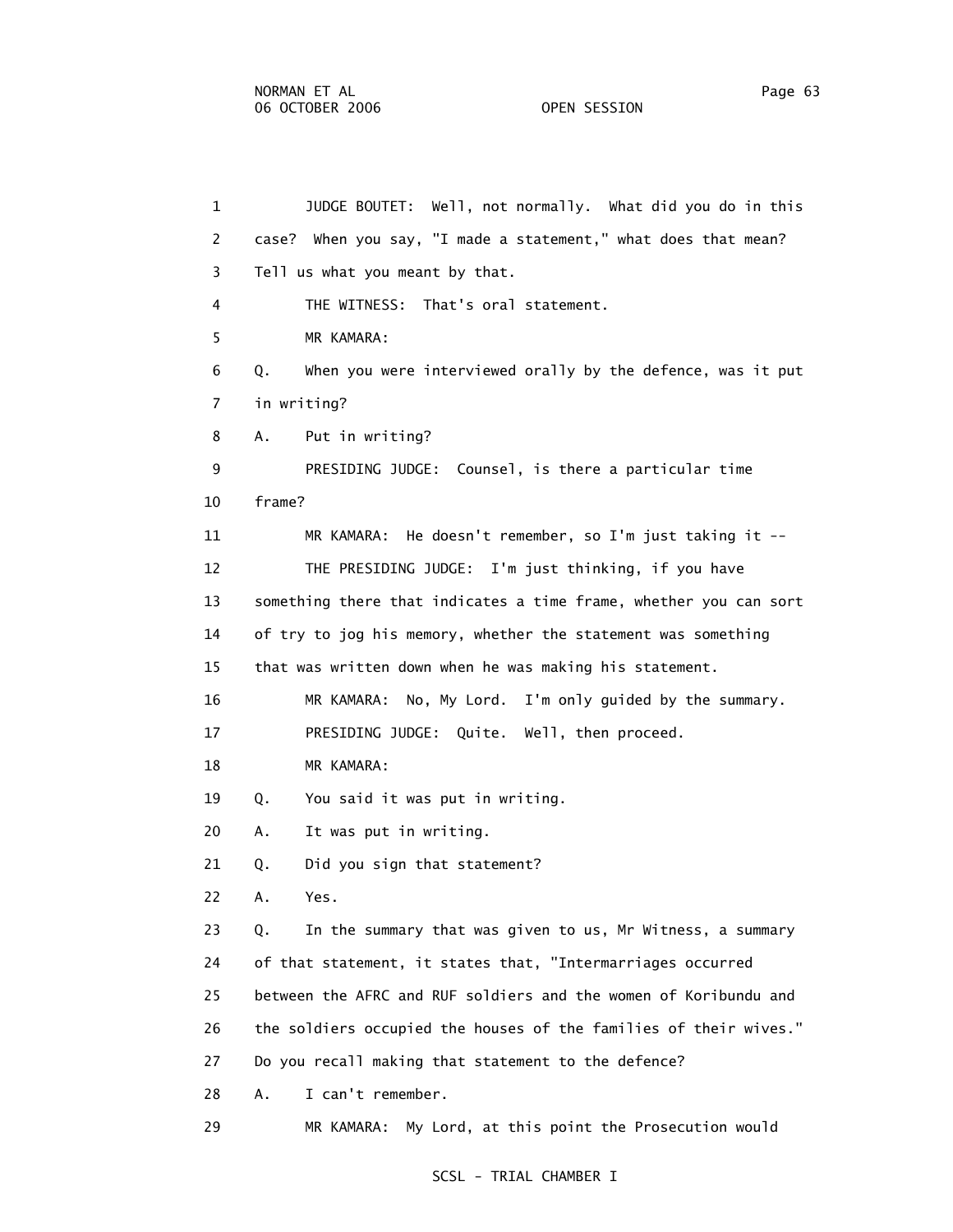1 seek to have the statement produced to the Prosecution, My Lord. 2 PRESIDING JUDGE: To whom? 3 MR KAMARA: To the Prosecution. 4 PRESIDING JUDGE: Right. Do you have the -- Mr Williams, 5 do you have the statement available? 6 MR WILLIAMS: My Lord, we do have the statement, but we are 7 opposed to the application, My Lord. 8 PRESIDING JUDGE: What are you looking for now is a 9 statement itself; not so? 10 MR KAMARA: Yes, My Lord. 11 PRESIDING JUDGE: You already have the summary. 12 MR KAMARA: We have the summary and it's indicating 13 something that the witness has denied. 14 PRESIDING JUDGE: Yes. 15 MR WILLIAMS: Correct, my learned friend. The witness did 16 not deny making what my learned friend is alleging, My Lord. He 17 said, "I cannot recall." 18 PRESIDING JUDGE: I cannot remember. 19 MR WILLIAMS: [Overlapping speakers] My Lord, to deny. 20 PRESIDING JUDGE: Counsel, do you take that point? The 21 answer really was that I cannot remember whether I made the 22 statement. 23 MR KAMARA: Yes, at the first time. 24 PRESIDING JUDGE: What would be the option that you want to 25 adopt here? Is it just merely if the statement were made 26 available to the Prosecution, would you be using it merely for 27 the purpose of refreshing his memory, or would you be going 28 beyond that legal option? 29 MR KAMARA: My Lord, the first --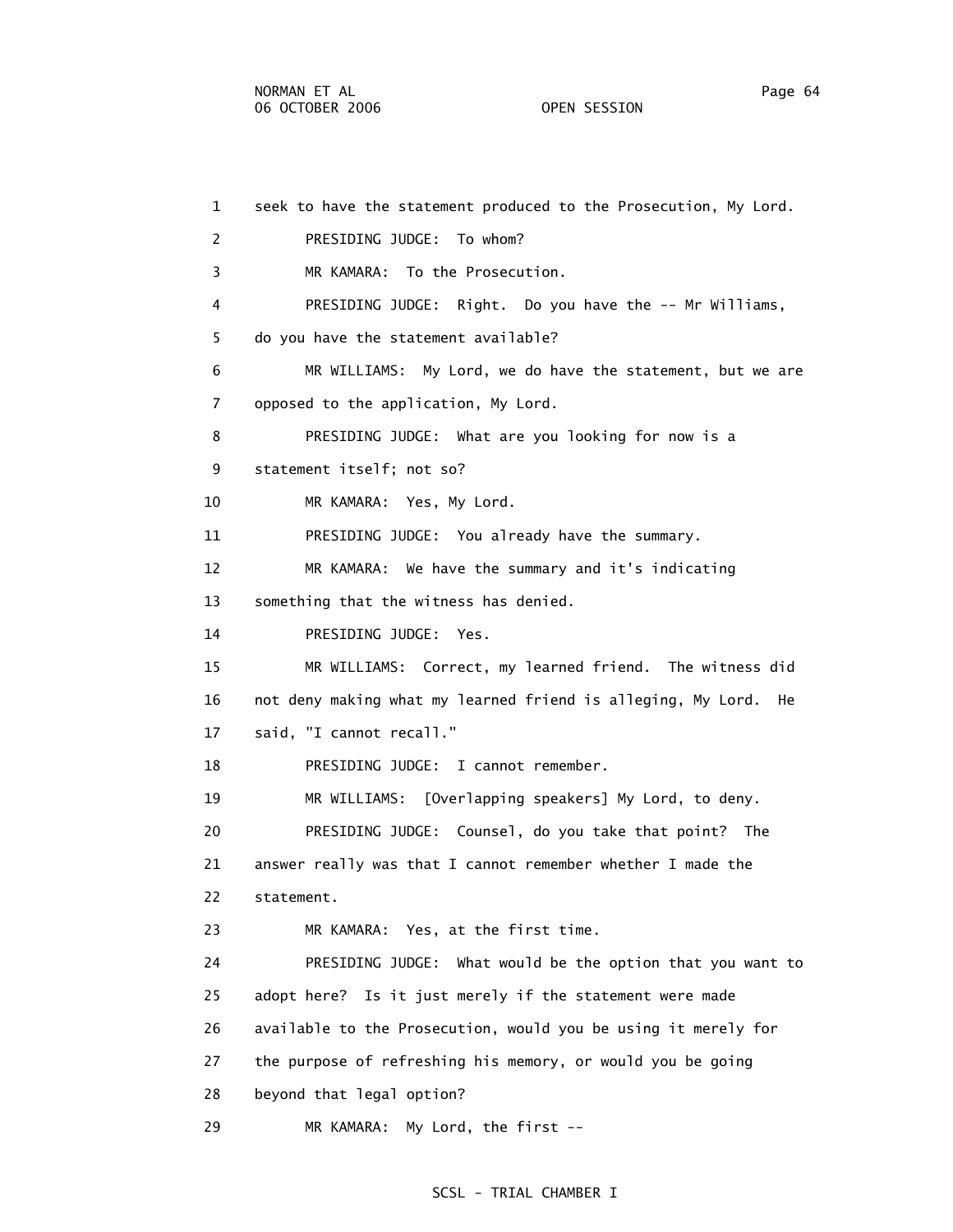1 JUDGE ITOE: I'm interested in the date that that statement 2 was made. 3 PRESIDING JUDGE: Yes. 4 JUDGE ITOE: To determine, you know, whether he can 5 remember it. 6 MR KAMARA: Yes, My Lord. 7 PRESIDING JUDGE: Counsel, would you, on reflection, now 8 that counsel concedes that the answer does not amount to a 9 denial -- if counsel intends to refresh the witness's memory, why 10 is it difficult for you to have the statement made available to 11 Court? Would there be any objection in terms of -- 12 MR WILLIAMS: No, My Lord. It's -- 13 JUDGE BOUTET: Mr Williams, before you answer that 14 question, if I can just clarify something for the record. 15 PRESIDING JUDGE: Yes. 16 JUDGE BOUTET: The witness says he does not remember having 17 said that in his statement. However, the question that was asked 18 of him: Are you aware that there was peaceful cohabitation and 19 there was intermarriage in Koribundu, he said, "I am not aware of 20 that." So he has denied knowledge of that. It's not that he was 21 not aware. 22 MR WILLIAMS: I didn't get -- 23 JUDGE BOUTET: After that, the question was asked about the 24 statement. 25 MR WILLIAMS: I didn't get what Your Lordship had said he 26 denied. I didn't get that. 27 JUDGE BOUTET: The witness, was asked a question if he was 28 aware of peaceful cohabitation in Koribundu and intermarriage 29 with soldiers. His answer to that was, "I am not aware of this."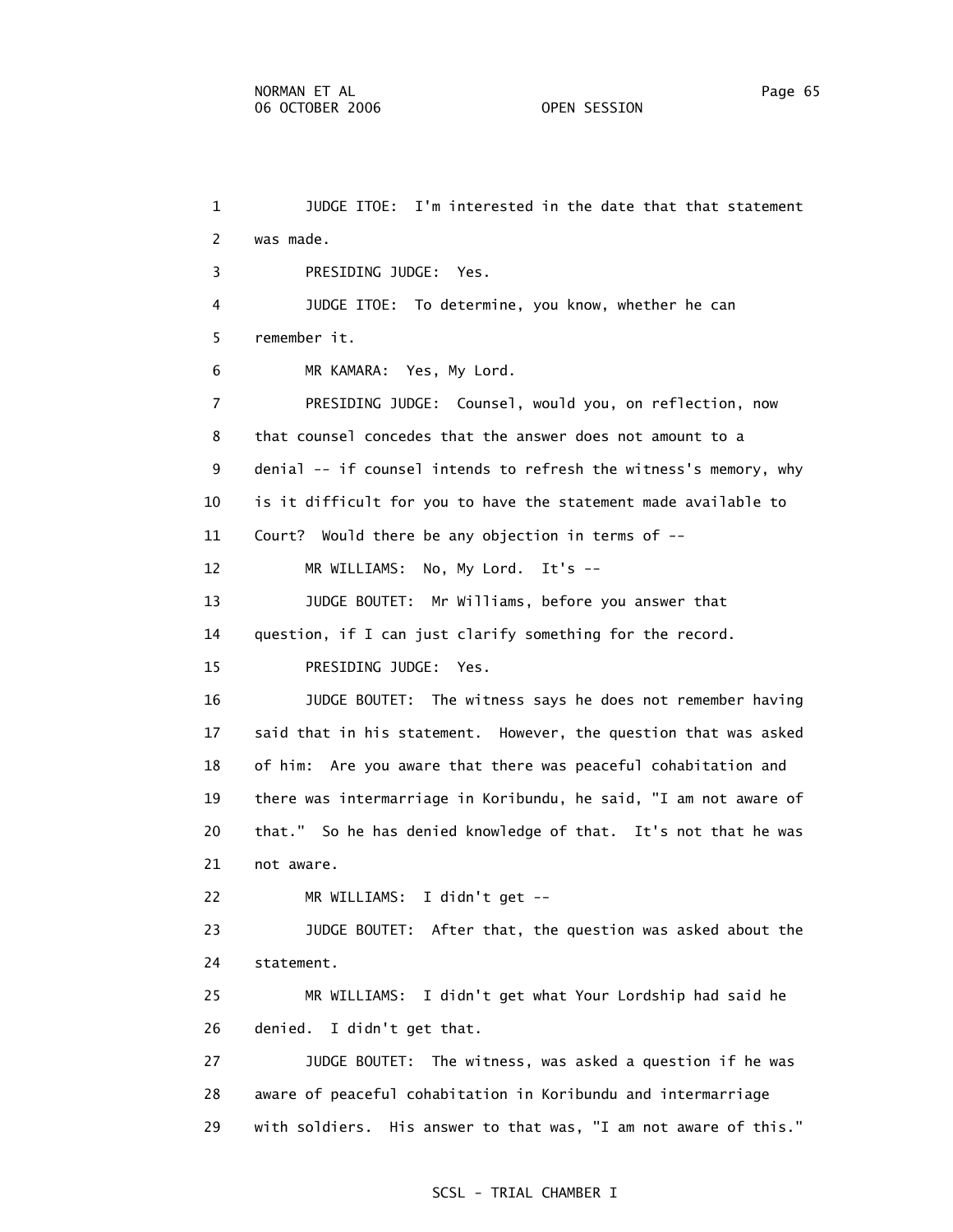1 Subsequent to that, he was asked if he made a statement. He has 2 denied the knowledge of that cohabitation existing in Koribundu. 3 What he has said he's not aware, what he does not remember is 4 whether or not he has said anything about that in his statement. 5 MR WILLIAMS: My Lord, I don't know, but I seem to hold a 6 different view. If he says I'm not aware, it doesn't mean he's 7 denying. This was not to his knowledge, My Lord, more or less. 8 PRESIDING JUDGE: All the more why, perhaps, because of 9 this divergence of views or positions I would direct, in fact, in 10 the interests of justice, there shouldn't be any reason why the 11 Defence should not make available the statement with, of course, 12 the liberty to re-examine, in case there's any disadvantage that 13 the Defence might perceive as a result of counsel's line of 14 cross-examination.

 15 MR WILLIAMS: My Lord, seeking or applying for the Defence 16 to provide a written statement to the Prosecution is not granted 17 as a right, My Lord.

 18 PRESIDING JUDGE: Of course, that is what I'm saying. In 19 other words, we are exercising here our judicial discretion. We 20 have the discretion. We've done that in the past in the two 21 cases that we're trying and, unless there is some compelling 22 reason which makes it so difficult for us to accede to the 23 request of the Prosecution -- well, let's hear you then.

 24 MR WILLIAMS: My Lord, basically there's been a consistent 25 pattern, My Lord, in circumstances in which the Prosecution has 26 made the application.

27 PRESIDING JUDGE: Yes.

 28 MR WILLIAMS: That is that the witness should have denied 29 certain portions of his statement, My Lord, which is not the case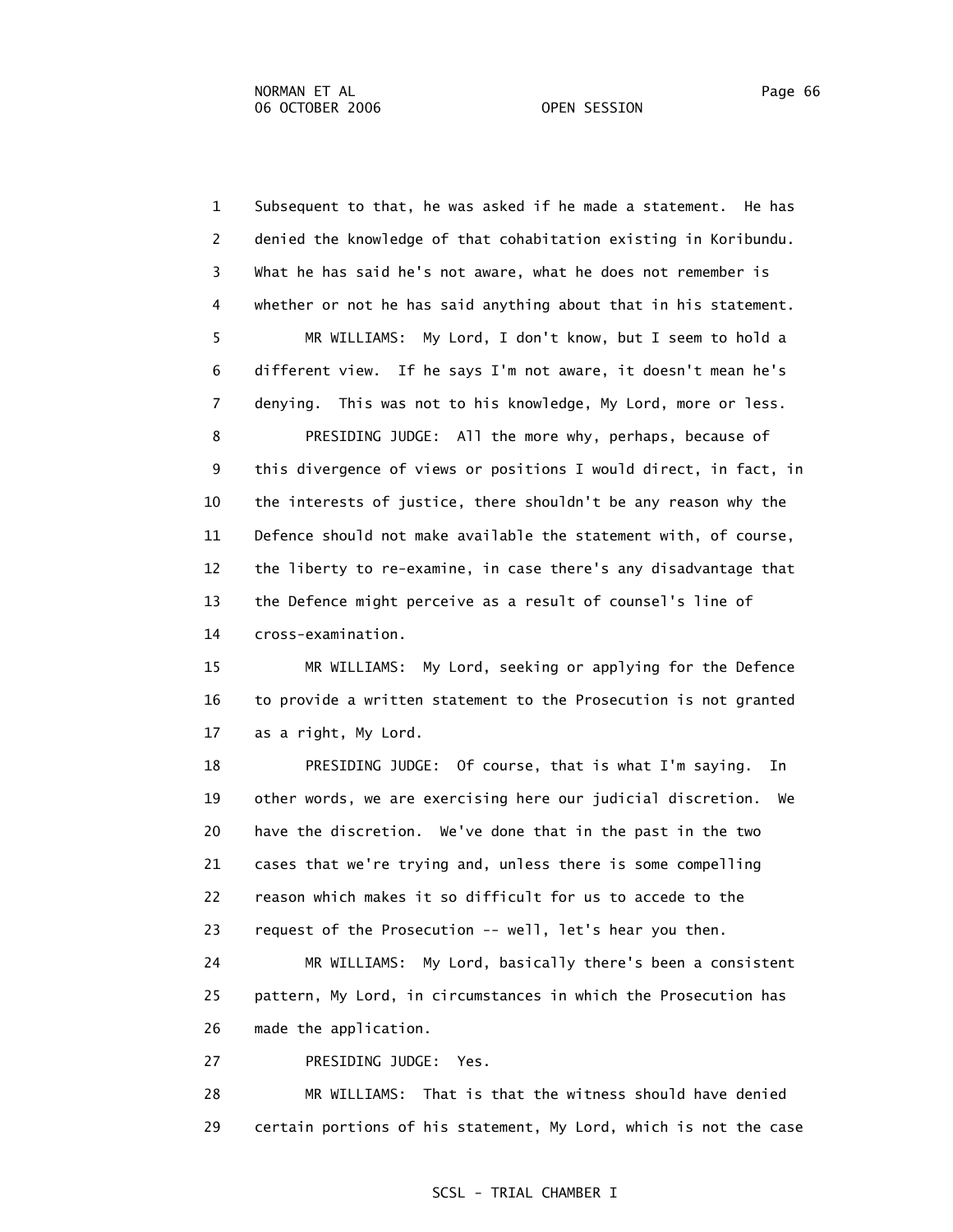1 in this particular instance, My Lord.

 2 PRESIDING JUDGE: The difficulty, of course, is that there 3 is a dispute whether there is a denial or not. In that kind of 4 situation, the Court has the right to ask that the document be 5 produced so that we clear the air. It is in that respect that 6 I'm -- from that perspective that I'm saying that the interests 7 of justice here would demand that the statement, the original, be 8 made available to the Prosecution. I'm sure you have nothing to 9 hide.

 10 MR WILLIAMS: No, it is just consistency, My Lord -- 11 PRESIDING JUDGE: I mean consistency, but when we do come 12 up against a legal roadblock, there are options to adopt. We 13 just want to get over this particular aspect of it and the 14 production of the statement, in my own judicial estimation, would 15 clear the air. Don't you share that view?

 16 MR WILLIAMS: If Your Lordships have ruled, we are obliged 17 to supply, My Lord.

 18 PRESIDING JUDGE: Quite. We don't want to make heavy 19 weather of this. It's just one side says it is not a denial, the 20 other side says it amounts to a denial. We say, well, let's see 21 what's in the statement.

 22 JUDGE ITOE: I'm now particularly interested in the dates 23 that the witness made the statement to you.

 24 PRESIDING JUDGE: Is the statement available in Court? 25 MR WILLIAMS: What we have in Court is an unsigned 26 document, My Lord, which is a typewritten --

 27 PRESIDING JUDGE: Would counsel be content with that, of 28 course with the proviso that the original will in fact be made 29 available at some point?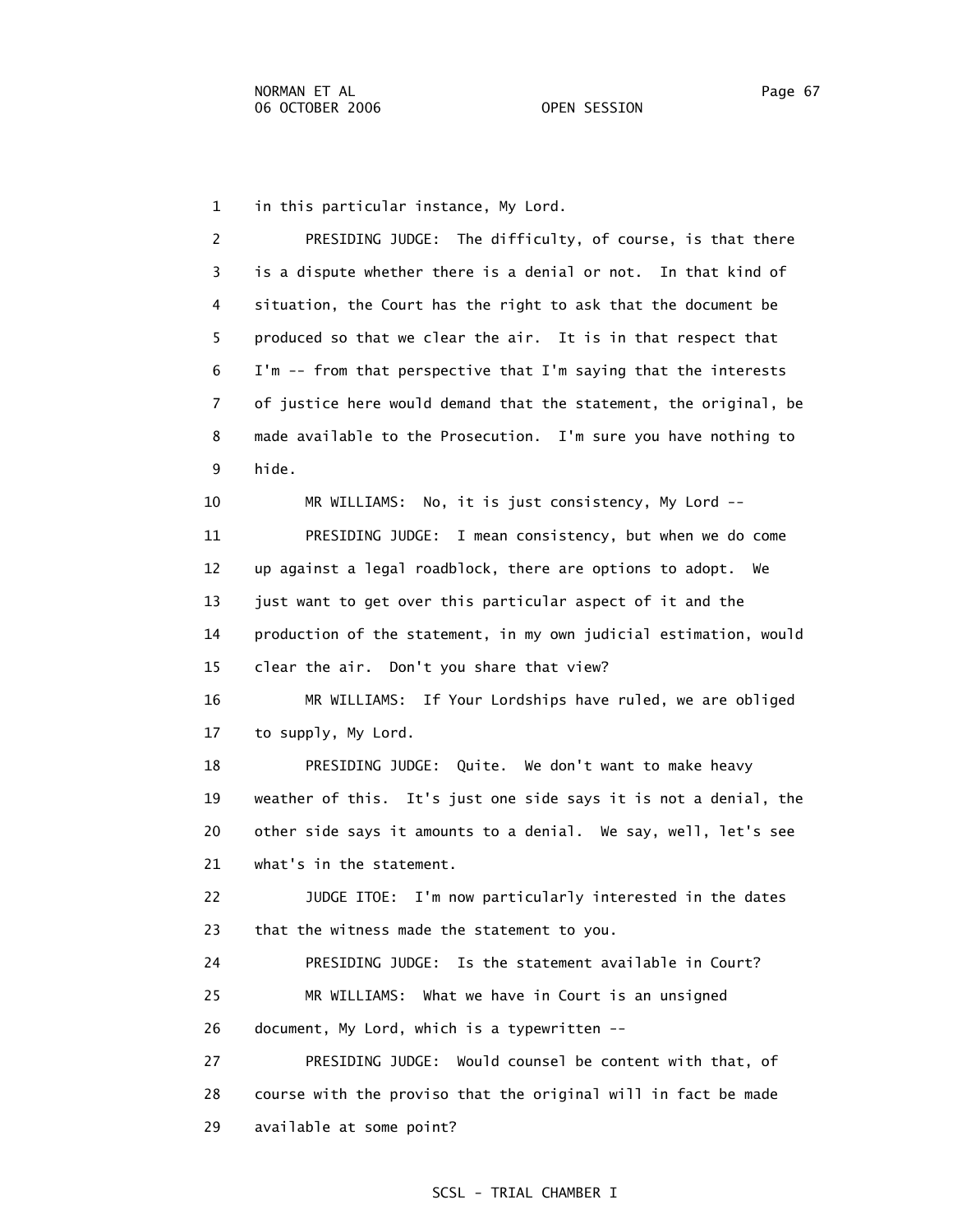1 MR KAMARA: Yes, My Lord. 2 PRESIDING JUDGE: All right. Let me interject at this 3 point and say that we had planned to take the lunch break at this 4 point, that is 12.50, because of some other important engagement 5 which we have in Chambers. I think it would be convenient for us 6 to recess for lunch now and resume at 3 p.m. and then give 7 counsel for the third accused the opportunity of retrieving the 8 original document for you. Would that be -- 9 MR WILLIAMS: We shall do that, My Lord, save for the 10 caveat that if we are unable to provide the original, a photocopy 11 of the original would be available, certainly, My Lord. 12 PRESIDING JUDGE: Very well. Of course, we'll decide 13 what -- at the end of the day, we don't know whether counsel 14 would be taking the step of tendering it. If he wants to exhibit 15 it, then we'll demand the original as the best evidence. 16 [Luncheon recess taken at 12.52 p.m.] 17 [Upon resuming at 3.08 p.m.] 18 PRESIDING JUDGE: Mr Prosecutor, have you now gained access 19 to the original of the document that you were referring to? 20 MR KAMARA: Yes, My Lord. 21 PRESIDING JUDGE: Good, so we can take it from there. 22 MR KAMARA: Yes. Thank you, My Lord. 23 Q. Good afternoon, Mr Witness. 24 A. Good afternoon. 25 Q. You recall that this morning I did ask you about knowledge 26 of the cordial relationship between the civilians of Koribundu 27 and the RUF and the AFRC personnel? And your answer was, no, you 28 do not have knowledge about that cordiality; am I correct? 29 A. Yes, you are correct.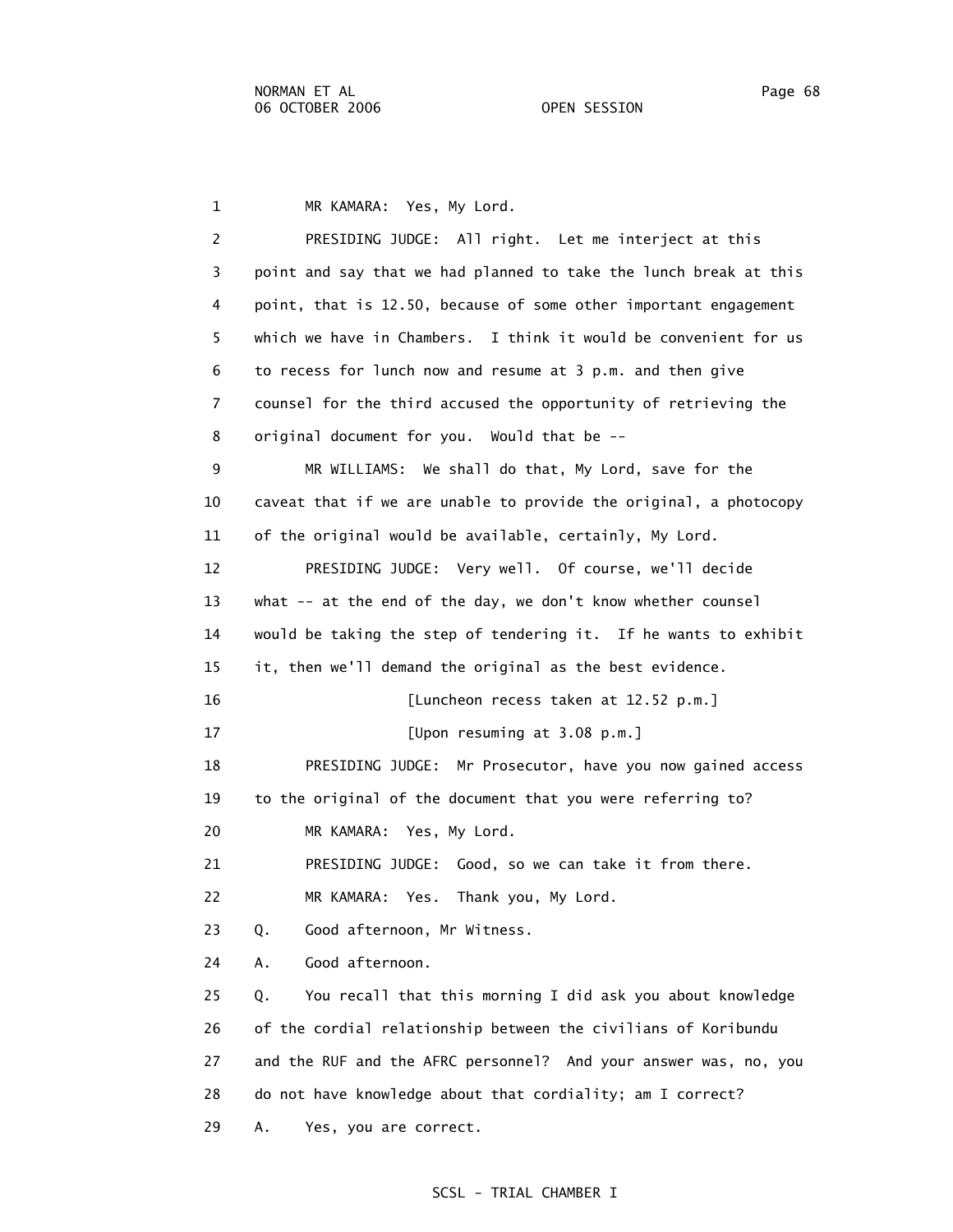| $\mathbf{1}$   | Thank you. And you recall telling this Court that you made<br>Q.    |
|----------------|---------------------------------------------------------------------|
| 2              | a statement to the defence, and I will help you with the date; on   |
| 3              | 16th March 2005. You also testified that you signed that            |
| 4              | statement; is that not so?                                          |
| 5              | Α.<br>Yes.                                                          |
| 6              | Where was that statement obtained?<br>Q.                            |
| $\overline{7}$ | Telu.<br>Α.                                                         |
| 8              | In Telu.<br>Q.                                                      |
| 9              | Yes.<br>Α.                                                          |
| 10             | In what language?<br>Q.                                             |
| 11             | In Krio.<br>Α.                                                      |
| 12             | Was that statement reduced in writing; do you know?<br>Q.           |
| 13             | Whether it was reviewed?<br>Α.                                      |
| 14             | Reduced to writing; that is, it was $-$ -<br>Q.                     |
| 15             | Oh, reduced.<br>Α.                                                  |
| 16             | Yes.<br>Q.                                                          |
| 17             | I cannot tell whether it was reduced.<br>Α.                         |
| 18             | PRESIDING JUDGE: Well, perhaps you need to --                       |
| 19             | MR KAMARA: Was it written down.                                     |
| 20             | PRESIDING JUDGE: Yes, was it written down. Reduced to               |
| 21             | writing is very technical in terms of investigative language.<br>Go |
| 22             | ahead. Yes.                                                         |
| 23             | MR KAMARA:                                                          |
| 24             | Was that statement written down?<br>Q.                              |
| 25             | PRESIDING JUDGE: Was it written down? In other words, was           |
| 26             | it recorded in writing?                                             |
| 27             | THE WITNESS:<br>It was.                                             |
| 28             | MR KAMARA:                                                          |
| 29             | You said you signed the statement; right?<br>Q.                     |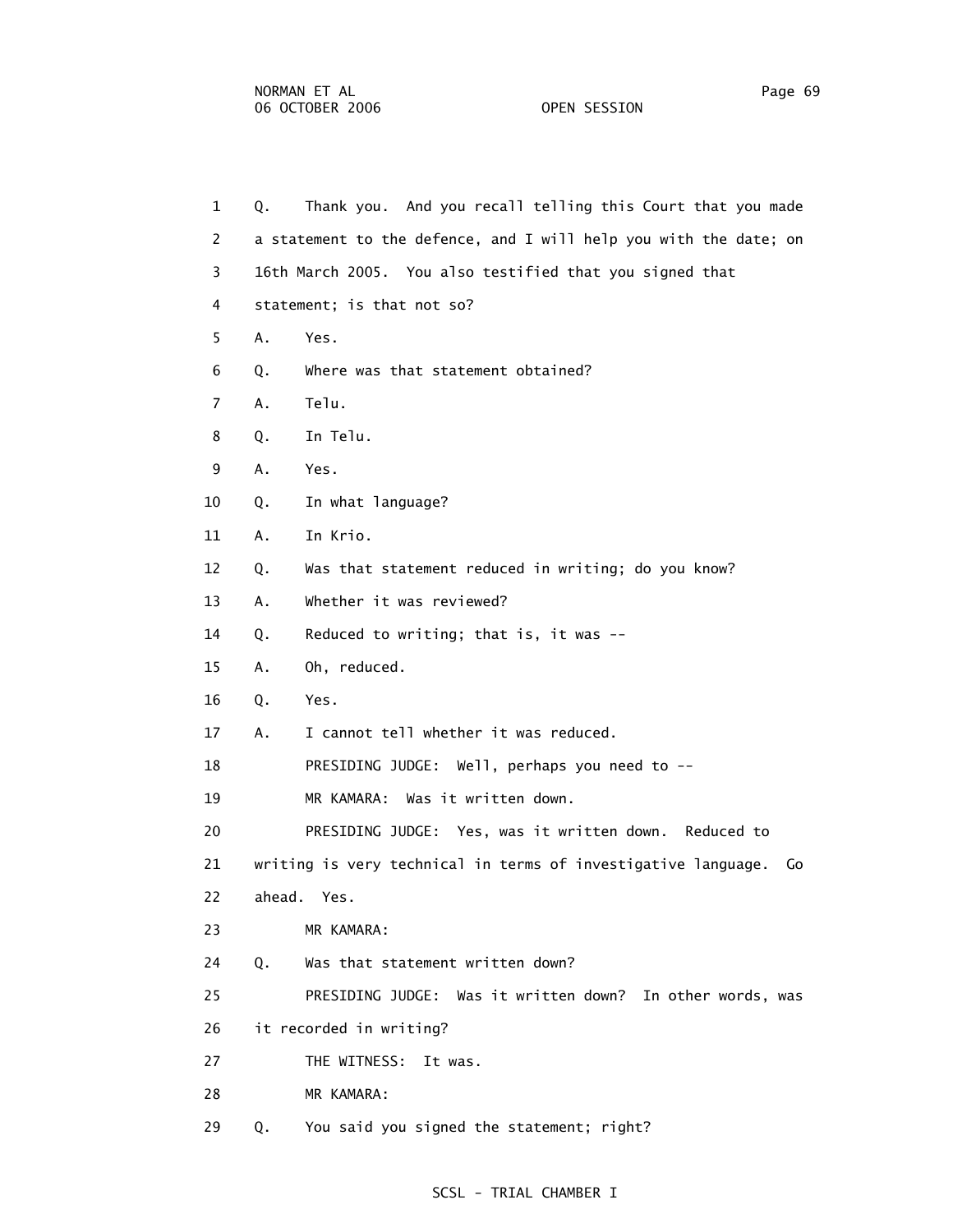- 1 A. I did. 2 Q. When you signed it, did you look at it before signing? 3 A. I didn't. 4 Q. You didn't look at it? 5 A. I didn't. 6 Q. Now, take a look at this document, Mr Witness. Take a look 7 at the last page. It is numbered 20. Do you recognise your 8 signature on that last page? 9 A. Yes. 10 Q. And the Brima Tarawally referred to on the first page, is 11 that you? 12 A. That's correct. 13 Q. And your date of birth is marked as 1946. 14 A. 1945. 15 Q. What you have in the document, is it '46. 16 A. Where? 17 Q. The first page, date of birth. 18 A. Well, I think that was the mistake on the part of the 19 person who did the entry. 20 Q. Never mind. The date there is 1946. 21 A. It's 1946. 22 Q. Thank you. 23 A. I was born in 1945. 24 Q. Thank you. 25 MR KAMARA: My Lord, the Prosecution tenders that document 26 as an exhibit for the Court. 27 MR WILLIAMS: My Lord, I don't know the basis of my learned 28 friend seeking to tender this document.
- 29 PRESIDING JUDGE: So you're objecting?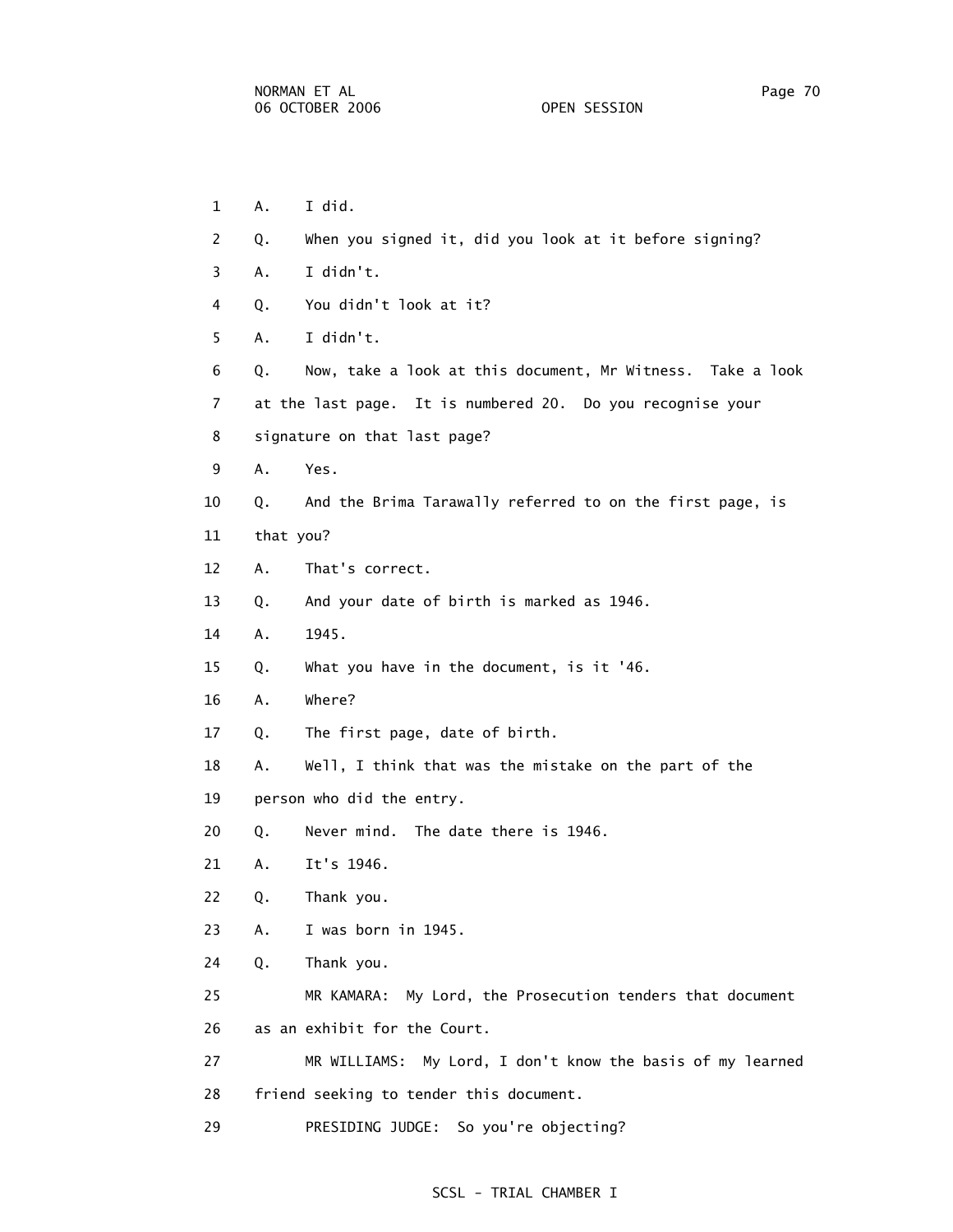1 MR WILLIAMS: Yes, My Lord. 2 PRESIDING JUDGE: When you say you don't know the basis, 3 would you be a little more -- 4 MR WILLIAMS: My Lord, he has not laid any foundation 5 whatsoever to tender the document. I mean, what is the purpose 6 of tendering the document? 7 PRESIDING JUDGE: Counsel for the second accused, do you 8 have any -- 9 MR POWLES: No observations, Your Honour. 10 PRESIDING JUDGE: No observation. I'm not asking for an 11 observation, I'm asking for an objection. 12 MR POWLES: No objection at this stage, Your Honour. 13 PRESIDING JUDGE: Okay. Well, I'll take that. Counsel for 14 the first accused, any objection? 15 MR SESAY: No, Your Honour. 16 PRESIDING JUDGE: How do you respond to your colleague's 17 objection that you have not laid the foundation? I take it you 18 mean the proper legal foundation? 19 MR WILLIAMS: Yes, My Lord. 20 PRESIDING JUDGE: That's your contention? 21 MR WILLIAMS: That this Court has a long established 22 standing -- 23 PRESIDING JUDGE: Counsel, how do you respond to that? 24 JUDGE BOUTET: Before you respond, I would like to know why 25 you're introducing this document. 26 MR KAMARA: Yes, My Lord, that is what I was going to -- I 27 thought my learned friend meant the purpose rather than the 28 foundation. The foundation has been laid by the Prosecution. 29 The purpose is, it goes to the credit of this witness. A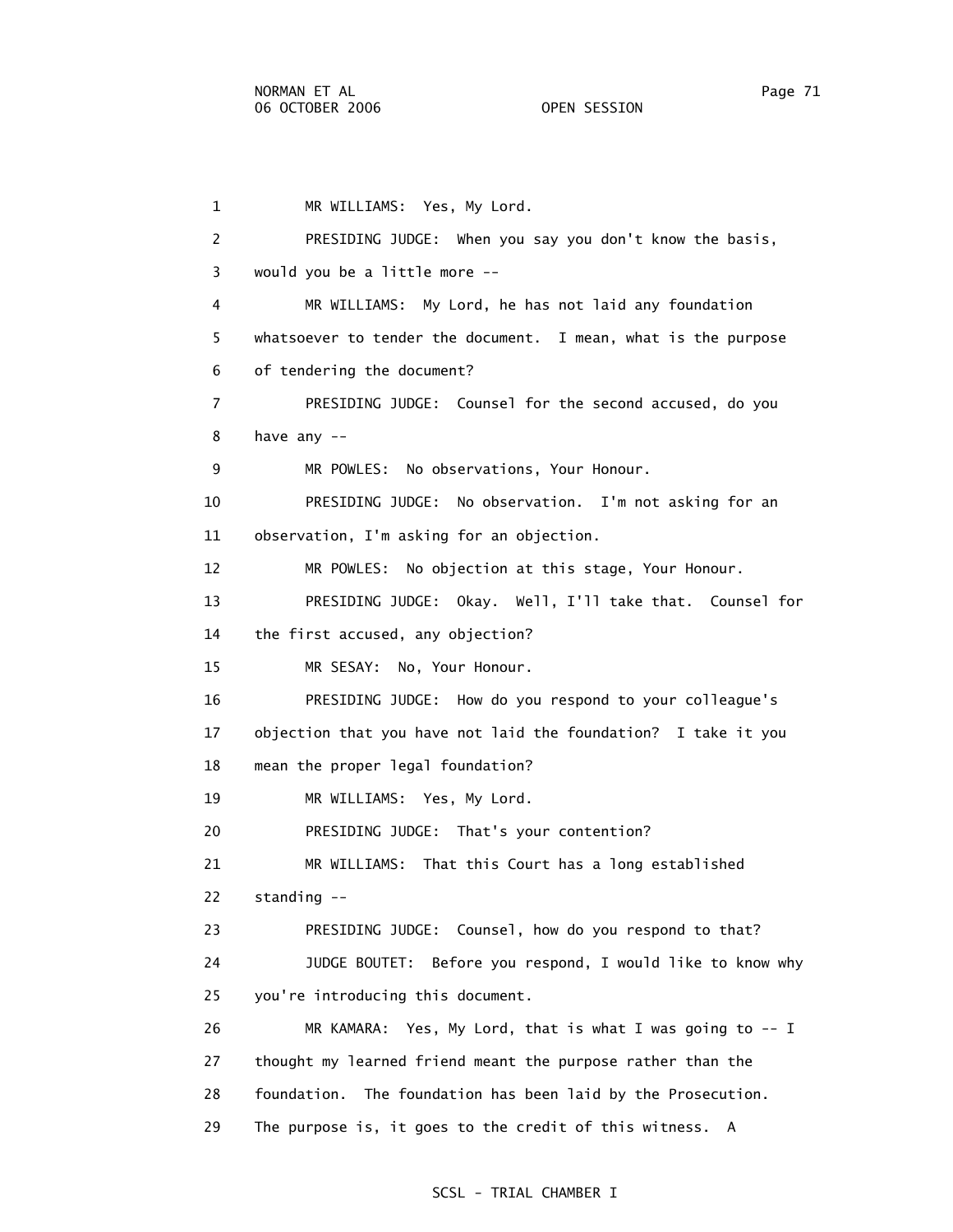1 question was put to him by the Prosecution, and then he answered 2 in the negative.

 3 My Lord, in this statement, now there is an assertion as to 4 the positive aspect for that question, the response. So, My 5 Lord, it goes to the credit of this witness and the highlighted 6 portions we'll show to the Bench when we go to the content.

 7 JUDGE BOUTET: But the procedure we have prescribed with 8 respect to and, presumably, what you're attempting to do is to 9 show inconsistencies or something along these lines between his 10 evidence in Court and what he may have said on some other 11 occasions.

12 MR KAMARA: Yes, My Lord.

 13 JUDGE BOUTET: If that is the case, the procedure is that 14 you put: Isn't it true that you have done, said, what have you, 15 in this particular page so he can comment on that. Because we 16 don't know. All we know is you have asked the witness if he has 17 made a statement. He has given some explanation, that this is 18 his signature on page 20, but whichever part -- obviously you are 19 trying to introduce this for a specific purpose, not the totality 20 of the statement but some portions, but then procedure, normally, 21 is that you put those portions to the witness to say: Is it what 22 you've said on that occasion or not, words to that effect.

 23 MR KAMARA: My Lord, I will take that purpose -- that 24 direction.

 25 JUDGE BOUTET: If that is what you want to do, that's what 26 I'm asking. What is it?

 27 MR KAMARA: My Lord, I was only waiting that the document 28 goes in --

29 PRESIDING JUDGE: We have evidently two problems from the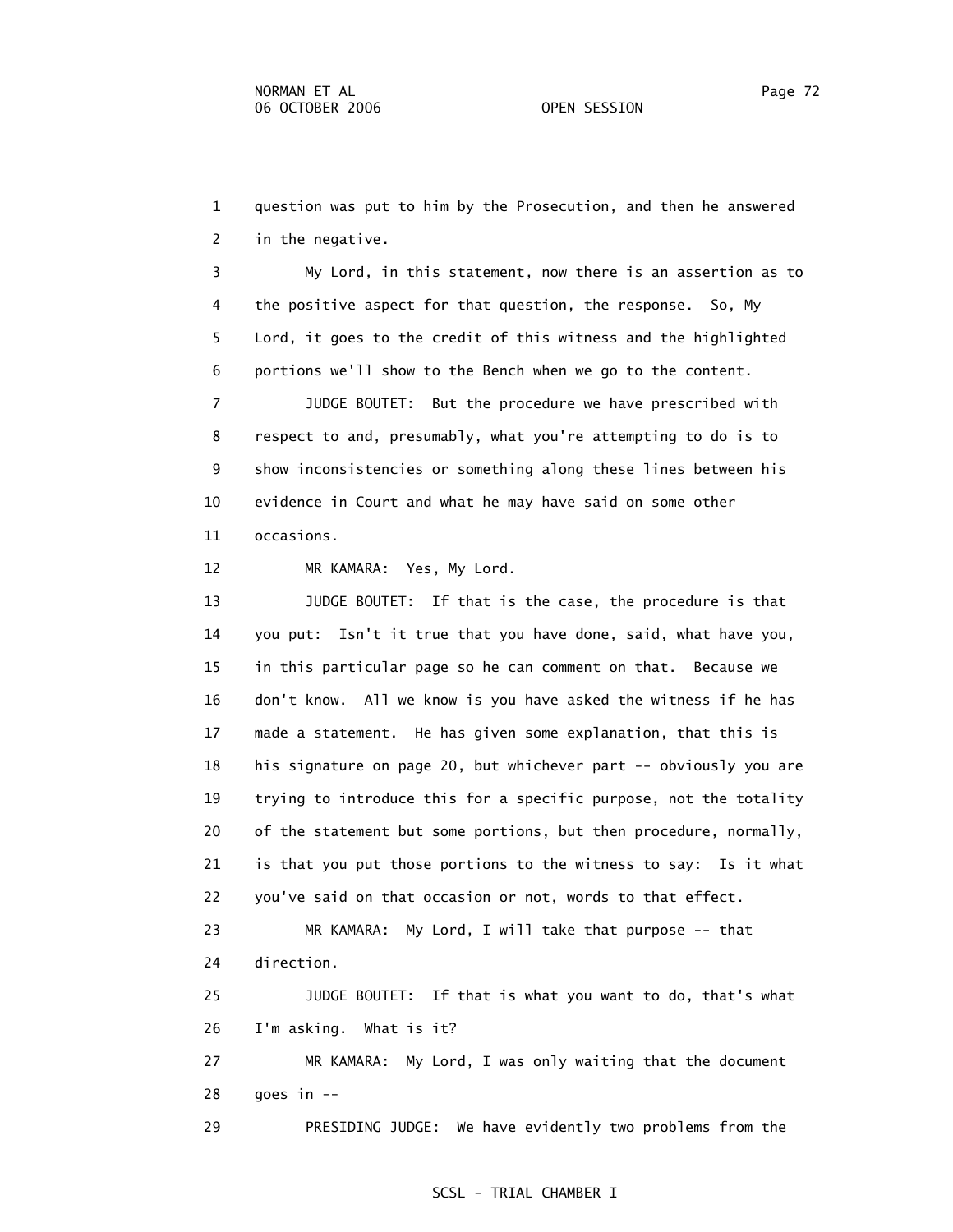1 discussion with the statement: One, your colleague's objection 2 that you have not laid the proper legal foundation; and Justice 3 Boutet's observation that the purpose is not clear. So will you 4 deal with those now?

5 MR KAMARA: Yes, My Lord.

 6 MR MARGAI: My Lord, before he deals with that, it seems to 7 me that learned counsel is now shifting ground. Because when 8 this document was first mentioned before the Presiding Judge 9 ordered that we should make the document available, Justice 10 Boutet asked the Prosecutor, what was his purpose of wanting this 11 document presented to him, and he clearly stated that the purpose 12 was to refresh the memory of the witness. He's at liberty to 13 shift grounds, but at least for us to know where we are. I stand 14 to be corrected.

 15 PRESIDING JUDGE: I recall that that transpired. Of 16 course, there was also the possibility left open that, having 17 refreshed from memory of the witness, if some other possible 18 legal option was open, he would pursue that. I remember that 19 one.

 20 MR MARGAI: I concede, but then even the question of 21 refreshing the memory of the witness has not been done.

22 PRESIDING JUDGE: So you're saying --

23 MR MARGAI: We're still at the primary stage.

 24 PRESIDING JUDGE: In other words, here we have a couple of 25 difficulties: One, Mr Williams' position that you have not laid 26 the proper legal foundation; and the Bench's observation that the 27 purpose has not been spelt out; and here we have this other one 28 that you had indicated you wanted to refresh the witness's memory 29 and no such exercise has been done. So, let him tidy --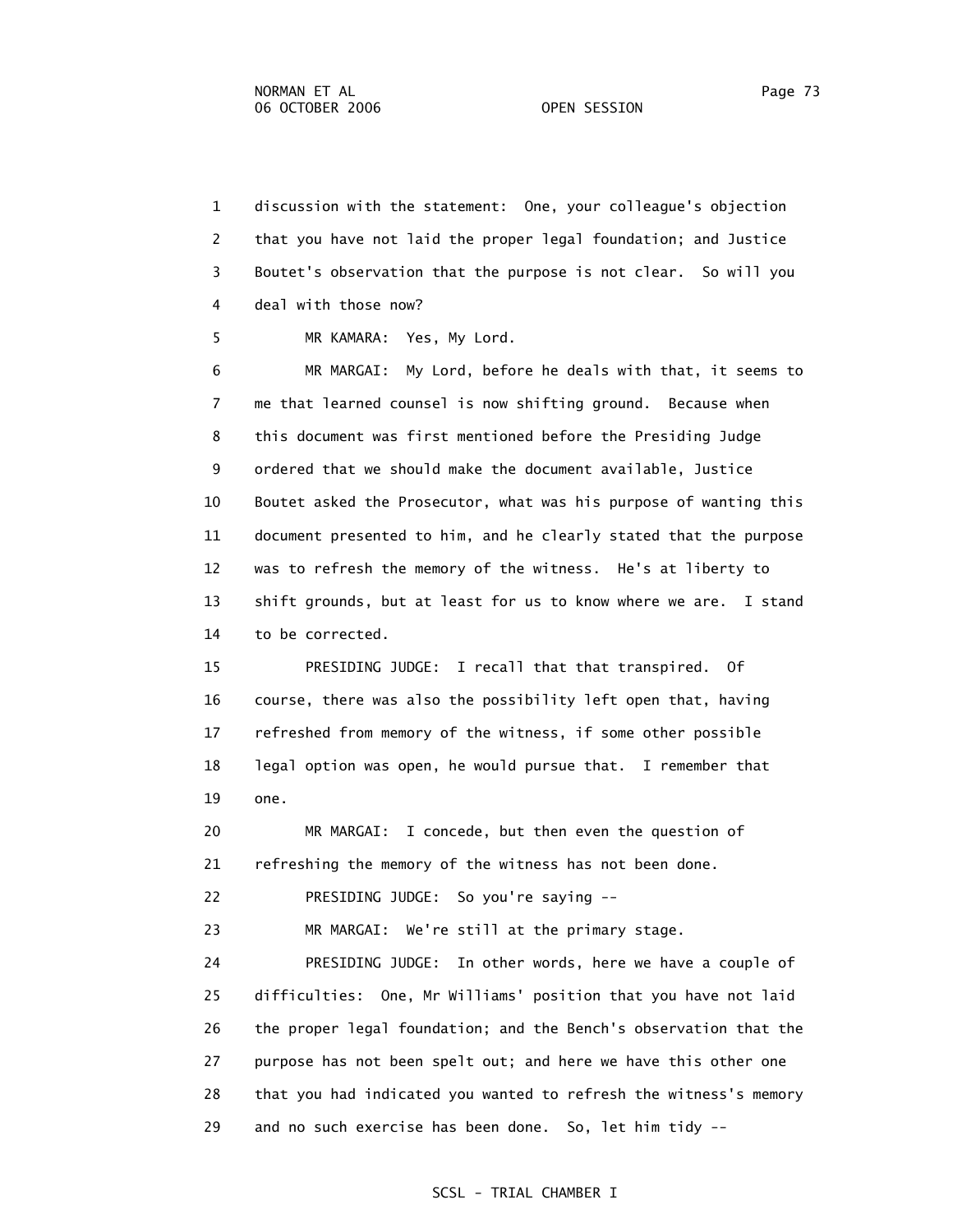1 MR MARGAI: May I say that Mr Williams' objection is 2 incorporated in my observation. 3 PRESIDING JUDGE: All right. Fine. 4 MR MARGAI: Because the approaches are different. 5 PRESIDING JUDGE: Yes, quite. 6 MR MARGAI: If you are merely seeking the document for the 7 purpose of refreshing the memory of the witness, then the 8 procedure is different -- 9 PRESIDING JUDGE: Well, yes. 10 MR MARGAI: -- from challenging. 11 PRESIDING JUDGE: Quite right. It is very possible that 12 you can seek to refresh a witness's memory and not even exhibit 13 -- you don't need to exhibit the document. 14 MR MARGAI: Indeed. 15 PRESIDING JUDGE: Well, let counsel -- counsel, won't you 16 take care of those lapses, or perhaps you don't even agree with 17 my characterisation of them as lapses. 18 MR KAMARA: Yes, My Lord, it's your adjective that I 19 disagree with. 20 PRESIDING JUDGE: That's okay. Go ahead. 21 MR KAMARA: Thank you, My Lord. Addressing the first 22 objection as to the laying of foundation, I believe the 23 Prosecution has laid the necessary foundation, and with reference 24 to the issue of refreshing the witness's memory, My Lord, the 25 first questions I did ask goes back to the issue to be raised in 26 the statement, and the witness confirmed what is said in 27 cross-examination. 28 My Lord, to go into the details, the contents of a 29 statement, without it being tendered, My Lord, practice-wise, I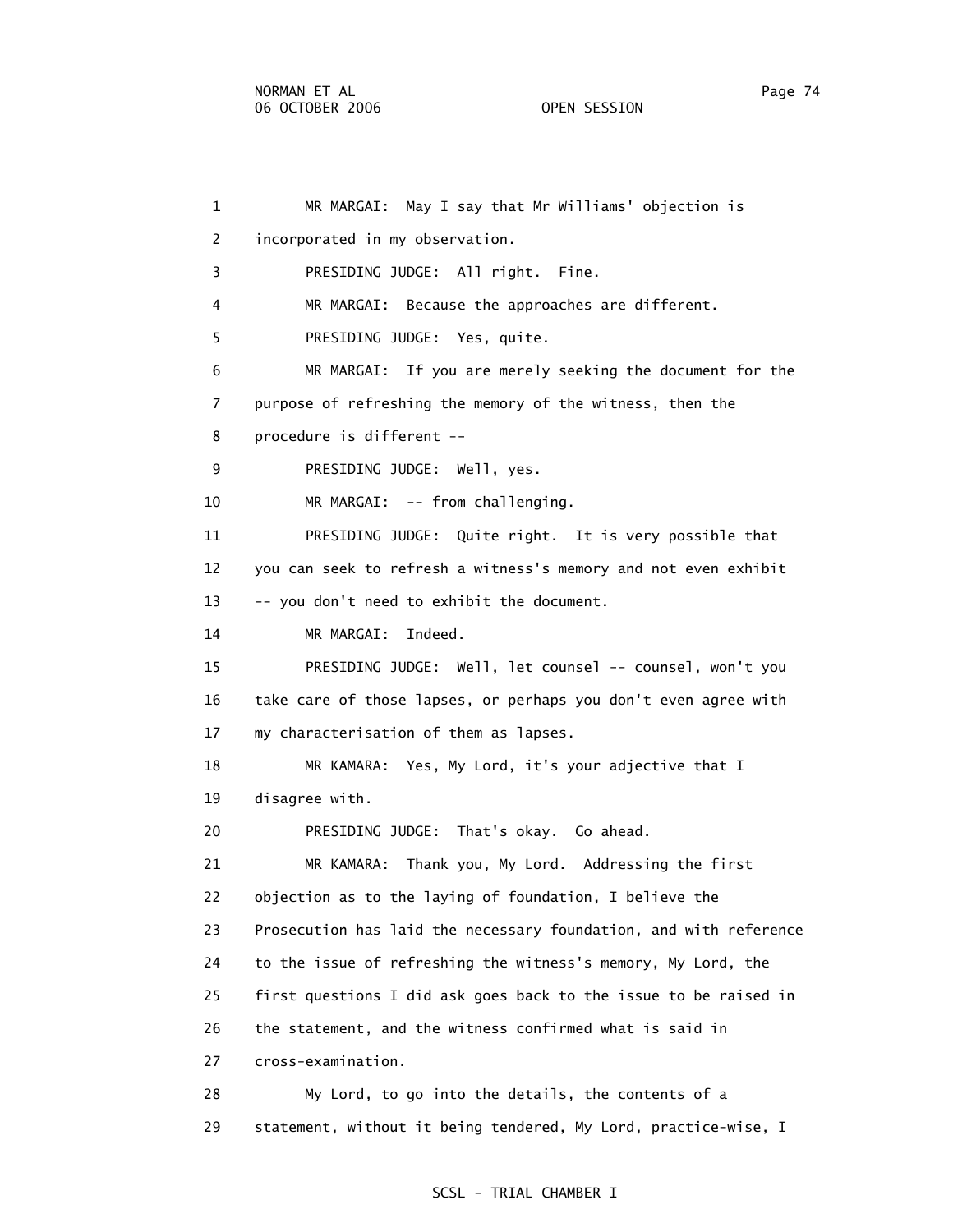1 thought I had to wait until the statement goes in before we were 2 able to make reference to the contents of the statement. My 3 Lord, if the Bench is now requesting I do it the other way 4 around, I will. 5 PRESIDING JUDGE: We've always said that when it comes to 6 establishing prior inconsistency, there is a two-fold requirement 7 here. First, your proper legal foundation should be laid, and 8 then you must seek, even though you don't go into the entire 9 content of the document, to establish what indeed is the 10 perceived inconsistency here -- 11 MR KAMARA: Yes, My Lord. 12 PRESIDING JUDGE: -- without necessarily rummaging through 13 the entire document. And that, I think, is the point that 14 Justice Boutet was saying, that we don't know -- 15 MR KAMARA: I take the cue. 16 PRESIDING JUDGE: -- even if you're taking us down that 17 road, we have not yet been sensitised to what is the perceived 18 inconsistency that you may be calling the Court, at some later 19 stage, to pronounce upon. 20 MR KAMARA: Thank you, My Lord. 21 Q. Mr Witness, you did say that you made a statement to the 22 Defence; correct? 23 A. I did. 24 Q. Do you recall telling the Defence that you observed there 25 had been a cordial relationship between the established AFRC and 26 the combined forces and townspeople? 27 A. At Talia or where? 28 Q. Koribundu, Koribundu. We're talking about Koribundu. 29 A. I cannot remember saying that, and to comment on that --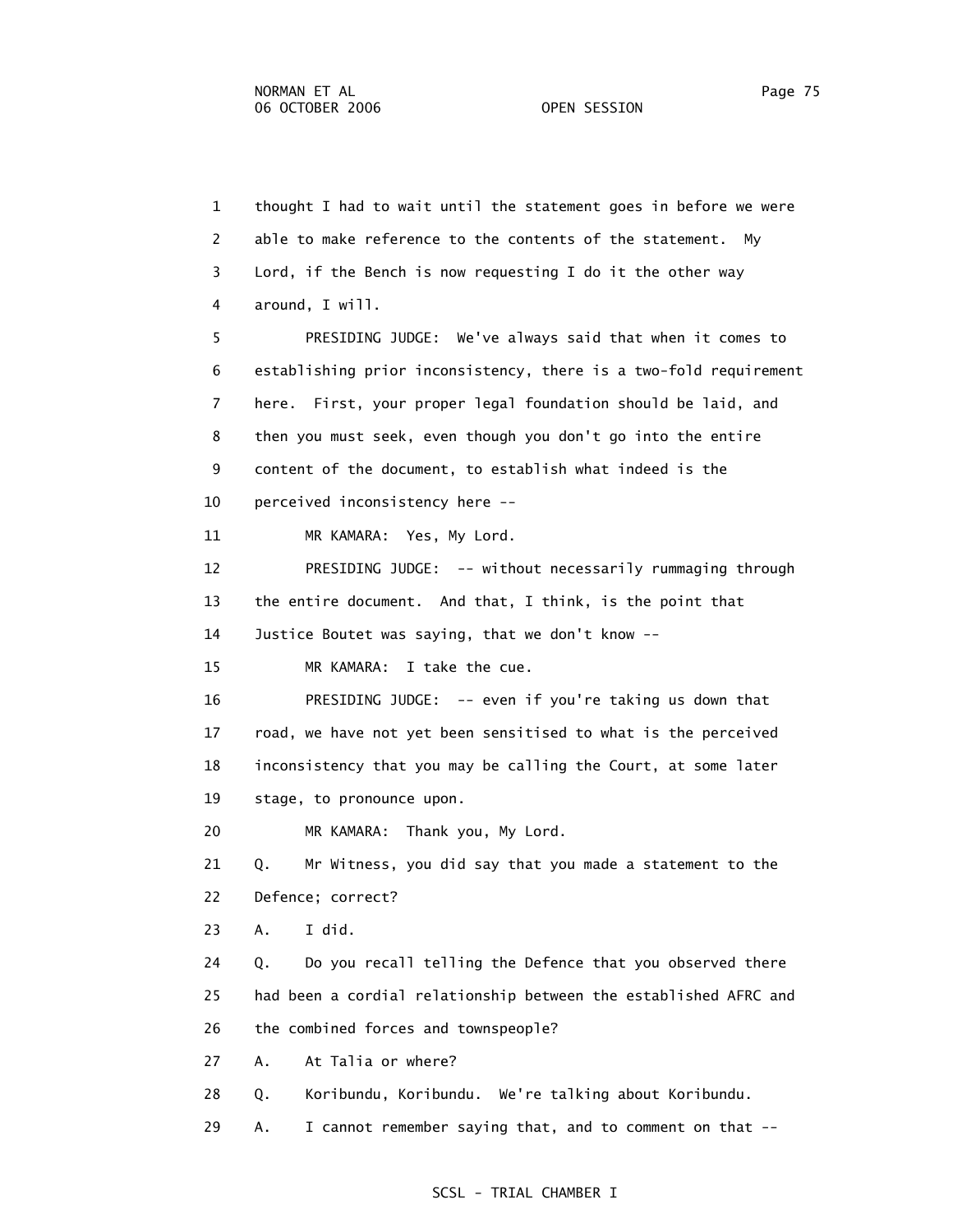1 Q. Wait, wait, wait. 2 PRESIDING JUDGE: Do not comment. Just give us some 3 precise answers. Do you remember saying that to the Defence? 4 THE INTERPRETER: Your Honour's mic has gone off. 5 PRESIDING JUDGE: I take your advice, Mr Interpreter. I 6 apologise. Go ahead, counsel. Put the question again. 7 MR KAMARA: Yes, My Lord. 8 Q. Do you recall telling the defence, in that statement you 9 made, that there had been a cordial relationship between the 10 AFRC/RUF and the townspeople of Koribundu? 11 PRESIDING JUDGE: Mr Witness, you either recall or you do 12 not. 13 THE WITNESS: I don't recall that. 14 JUDGE ITOE: He said yes. 15 PRESIDING JUDGE: He said yes. 16 MR WILLIAMS: May I be guided by the Prosecutor, My Lord, 17 as to the exact portion -- 18 PRESIDING JUDGE: Counsel, guide your colleague on that. 19 MR KAMARA: Sorry. It's page 20, the first paragraph of 20 that page. It starts with, "I observed." 21 PRESIDING JUDGE: Yes. So what is the answer? 22 MR KAMARA: He said, "I do not recall." 23 PRESIDING JUDGE: Yes. Proceed, counsel. 24 THE WITNESS: I want to say something, My Lord -- 25 PRESIDING JUDGE: Yes, what is it? 26 THE WITNESS: -- in connection with this issue. Being told 27 by somebody and witnessing something are two different things. 28 PRESIDING JUDGE: No, you don't need to tell us that. You 29 can't instruct us on that. You can leave that for your own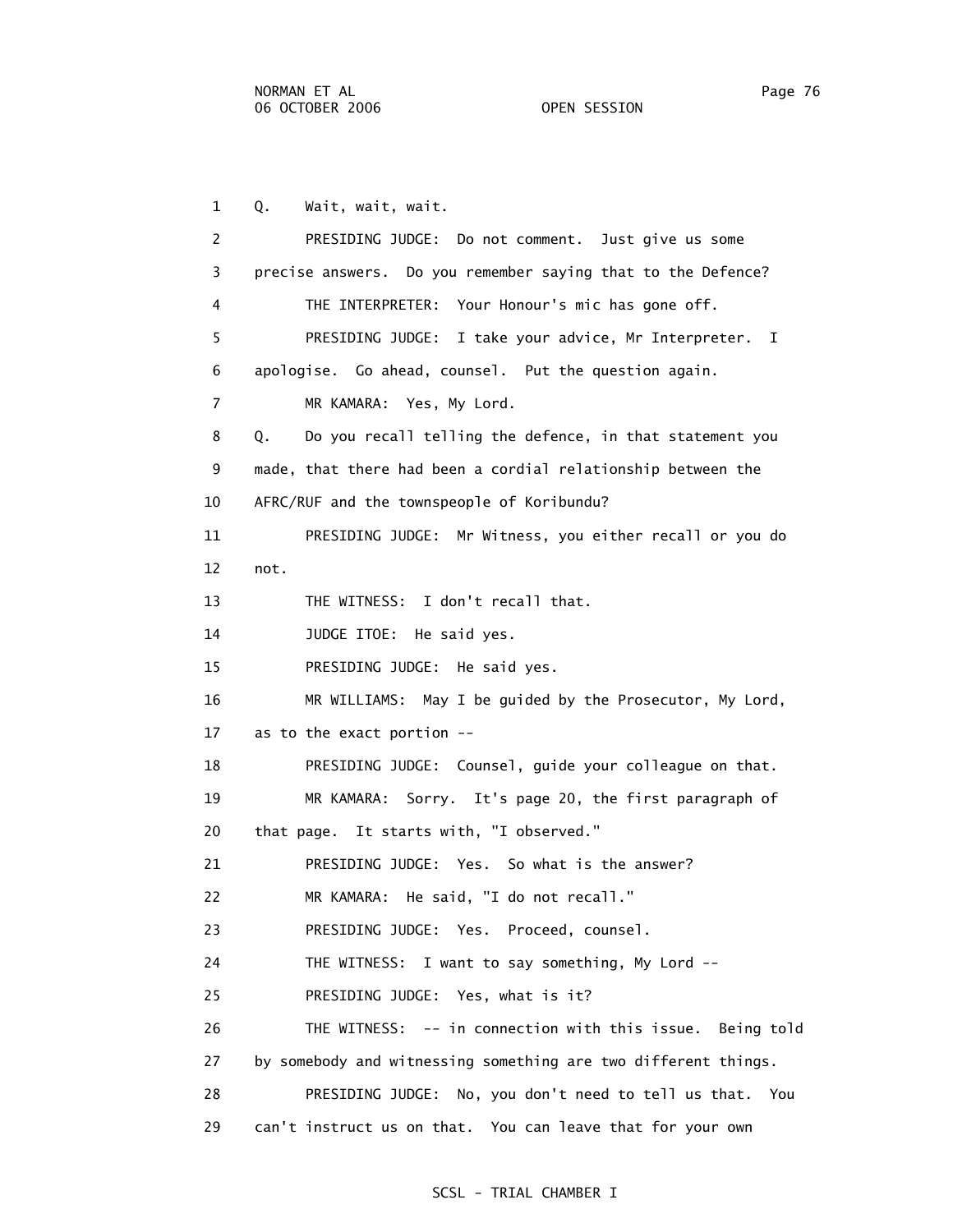1 tutorials which you probably conduct outside this Court. 2 MR MARGAI: We apologise, My Lord. 3 PRESIDING JUDGE: Counsel, continue. 4 MR KAMARA: Thank you, My Lord. 5 Q. And you also recall -- if not, tell the Court -- that there 6 were intermarriages between the AFRC and RUF combatant and the 7 women of Koribundu? 8 A. I cannot recall. 9 Q. Take a look at this document. Do you have the document 10 with you? 11 A. On which page? 12 Q. Page 20, the one starting with, "I observed." Do you see 13 that sentence there? 14 A. Where? 15 Q. The first paragraph, the continuing paragraph on page 20, 16 the first line, "I observed." 17 PRESIDING JUDGE: It's right at the top of the page. 18 MR KAMARA: The first sentence is, "We launched an attack. 19 I observed." 20 PRESIDING JUDGE: You want him to read -- just to look at 21 the sentence, the whole sentence; not so? 22 JUDGE ITOE: The whole paragraph, I think. 23 PRESIDING JUDGE: There is a whole paragraph there. Do you 24 want him to look at the whole paragraph, or just the sentence? 25 MR KAMARA: The whole paragraph. 26 PRESIDING JUDGE: That's okay. Then let him do that. Take 27 your time, witness. 28 THE WITNESS: Yes, I have read it.

29 MR KAMARA: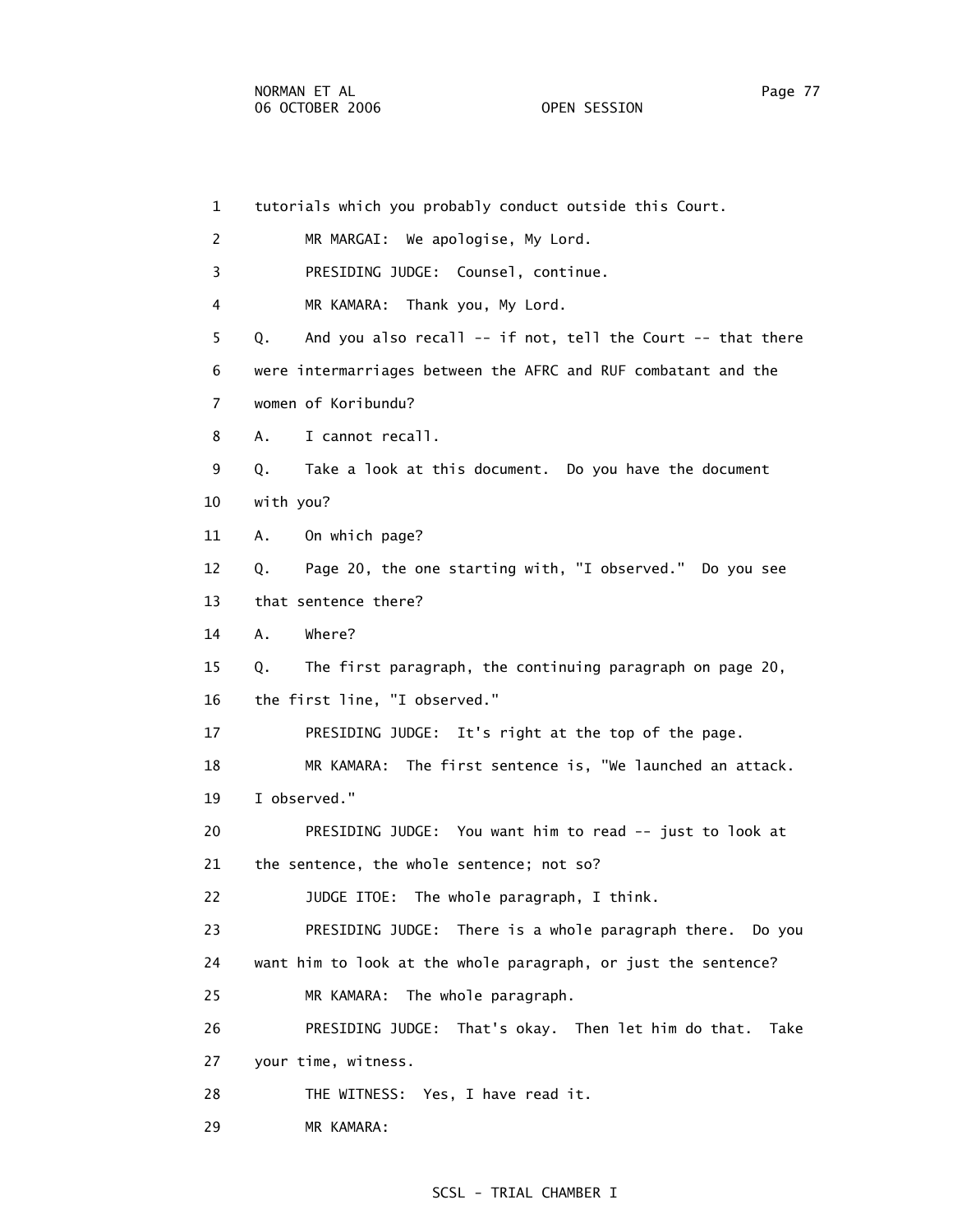1 Q. Would you agree with me then that that position in the 2 statement is different from what you've maintained this 3 afternoon? 4 A. I will agree with you. 5 MR WILLIAMS: My Lord -- 6 PRESIDING JUDGE: Counsel, your colleague is objecting. 7 MR WILLIAMS: First and foremost, that is argumentative, My 8 Lord, whether it is consistent with what he said earlier. My 9 Lord, it is my opinion that he has not said -- it is my 10 submission, My Lord, that he has not said anything inconsistent 11 with what is in the statement. He said, "I do not recall," My 12 Lord. That is not inconsistent with what is in the statement. 13 If my learned friend wants to refresh the witness's memory, let 14 him do so, My Lord. It is incorrect for my learned friend to say 15 that the witness has said something contrary to what is in the 16 statement. He has not done that, My Lord. 17 PRESIDING JUDGE: Clearly, this kind of argument virtually 18 introduces the very issue that is in contention, whether there 19 is, in fact -- and which, of course, is ultimately a matter for 20 the Bench, if you establish that, that there is a perceived 21 inconsistency. But which particular sentence of that paragraph 22 are you contending, counsel for the Prosecution, is different 23 from what he has said here in Court? Is it the entire thing, or 24 just a particular theme or sub-theme of that paragraph? Because 25 the paragraph talks about so many other things. It talks about 26 dumping of -- ammunition dumps; it talks about -- 27 JUDGE ITOE: Their homes.

 28 PRESIDING JUDGE: Homes and all that. So which particular 29 sub-theme of the paragraph are you contending is allegedly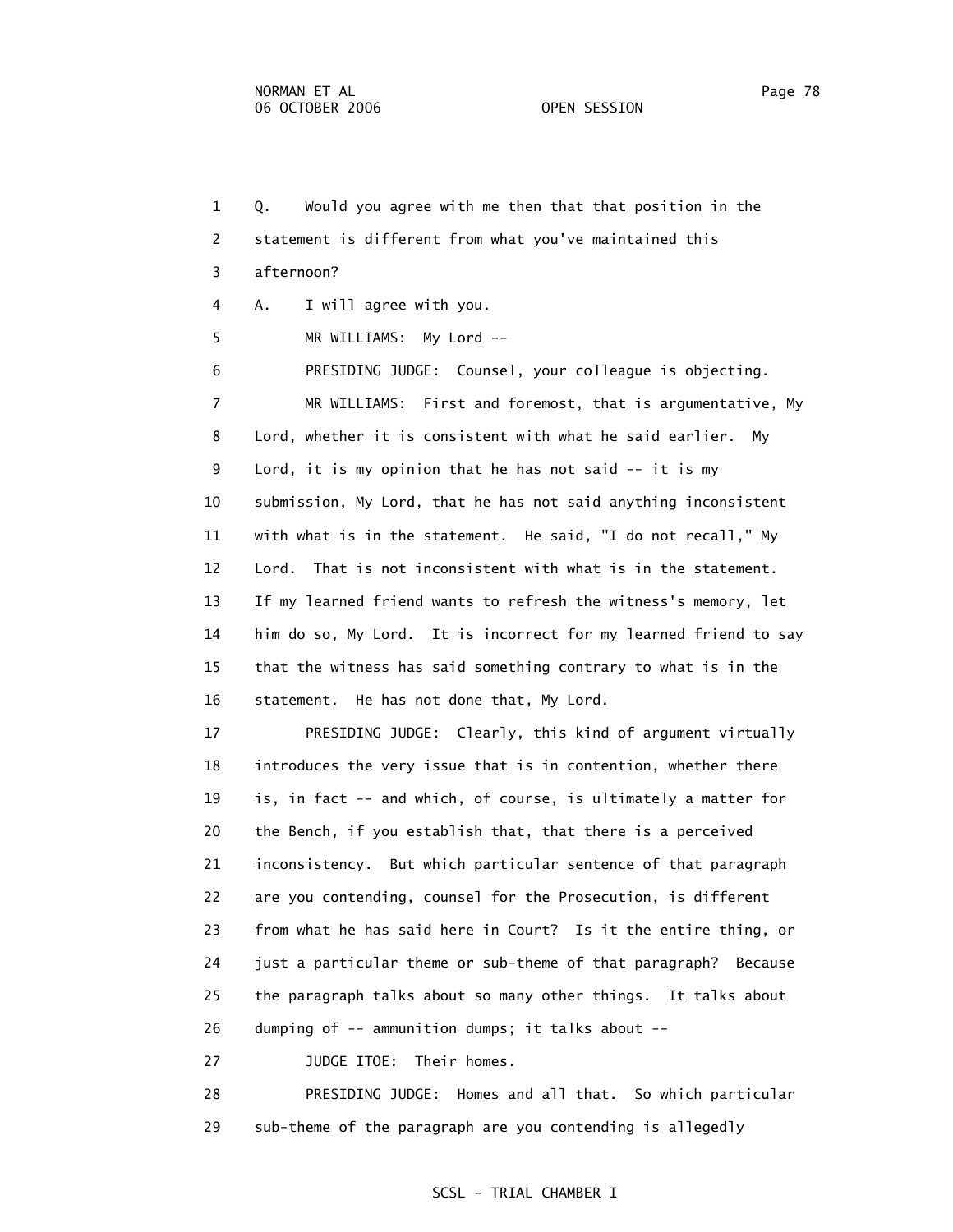1 inconsistent with what he's said? Let's be precise. 2 MR KAMARA: Yes, My Lord. 3 PRESIDING JUDGE: And clear. 4 MR KAMARA: My Lord, the question was posed to this witness 5 as to whether he had knowledge of the cordiality between the 6 people of Koribundu and the RUF and AFRC. 7 PRESIDING JUDGE: Okay, so that's the first -- 8 MR KAMARA: He said he had no knowledge. 9 PRESIDING JUDGE: Yes. All right. Yes, he had no 10 knowledge of that. 11 MR KAMARA: No knowledge. It's not, "I do not know." It's 12 no knowledge, and that is for my learned friend. 13 PRESIDING JUDGE: Okay. 14 MR KAMARA: In this statement, he said, "I observed there 15 had been a cordial relationship established between the AFRC/RUF 16 combined forces and townspeople." 17 PRESIDING JUDGE: Yes. 18 MR KAMARA: That's the first part. 19 PRESIDING JUDGE: That's your contention? 20 MR KAMARA: That's my contention. 21 PRESIDING JUDGE: In other words, you are saying both 22 cannot be true at the same time. 23 MR KAMARA: That is what I want to do. 24 PRESIDING JUDGE: Counsel, are you withdrawing your 25 position? 26 MR WILLIAMS: No, My Lord. I don't recall the witness 27 saying what my learned friend just narrated. I stand to be 28 guided by -- 29 PRESIDING JUDGE: The records will speak abundantly to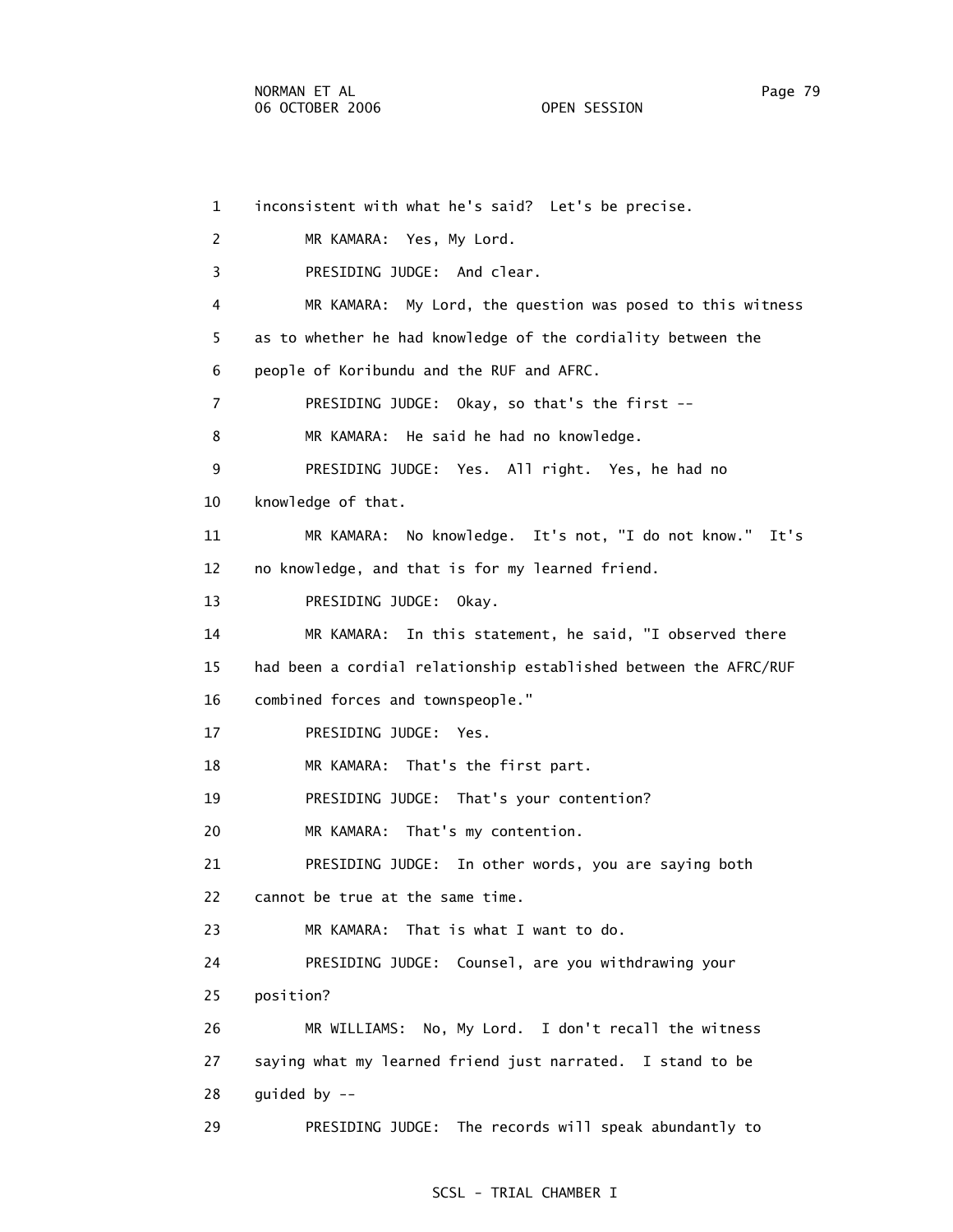1 this. And we don't want the danger of having this witness go 2 through it all over again. It is unfair to the Prosecution to 3 give him the chance of rethinking anything. I think, at this 4 point, subject to what the records say, if that is the two, 5 according to the Prosecution's own appreciation of the state of 6 the evidence, if the two -- if that's what he said in this Court, 7 then the two -- both statements cannot be true at the same time. 8 MR WILLIAMS: My Lord, my contention is that he did not use 9 those words. The only way we can prove that, My Lord, is for the 10 Court officials to assist us, My Lord. 11 PRESIDING JUDGE: Let us ask the witness to -- 12 representative of the Victims and Witnesses Unit, please take 13 this witness out for a while. 14 [Witness stood down] 15 JUDGE ITOE: What I have in my records is that he was not 16 aware. He was not aware that the Koribundu people were living 17 cordially with the AFRC. He was not also aware there were 18 intermarriages between the women Koribundu and the soldiers. 19 That is what I have on my record. 20 PRESIDING JUDGE: I recollect that was the tenor of the 21 evidence and, it would seem to me, that resolves the issue and 22 I'm sure that, with his usual candour, counsel Williams will want 23 to withdraw his original position. 24 MR WILLIAMS: My Lord -- I so do, My Lord. 25 MR KAMARA: And apologise, My Lord. 26 PRESIDING JUDGE: You can bargain that out of Court. 27 MR WILLIAMS: My Lord, from the inception, I said I stand 28 guided by -- 29 PRESIDING JUDGE: That's right, and it would have been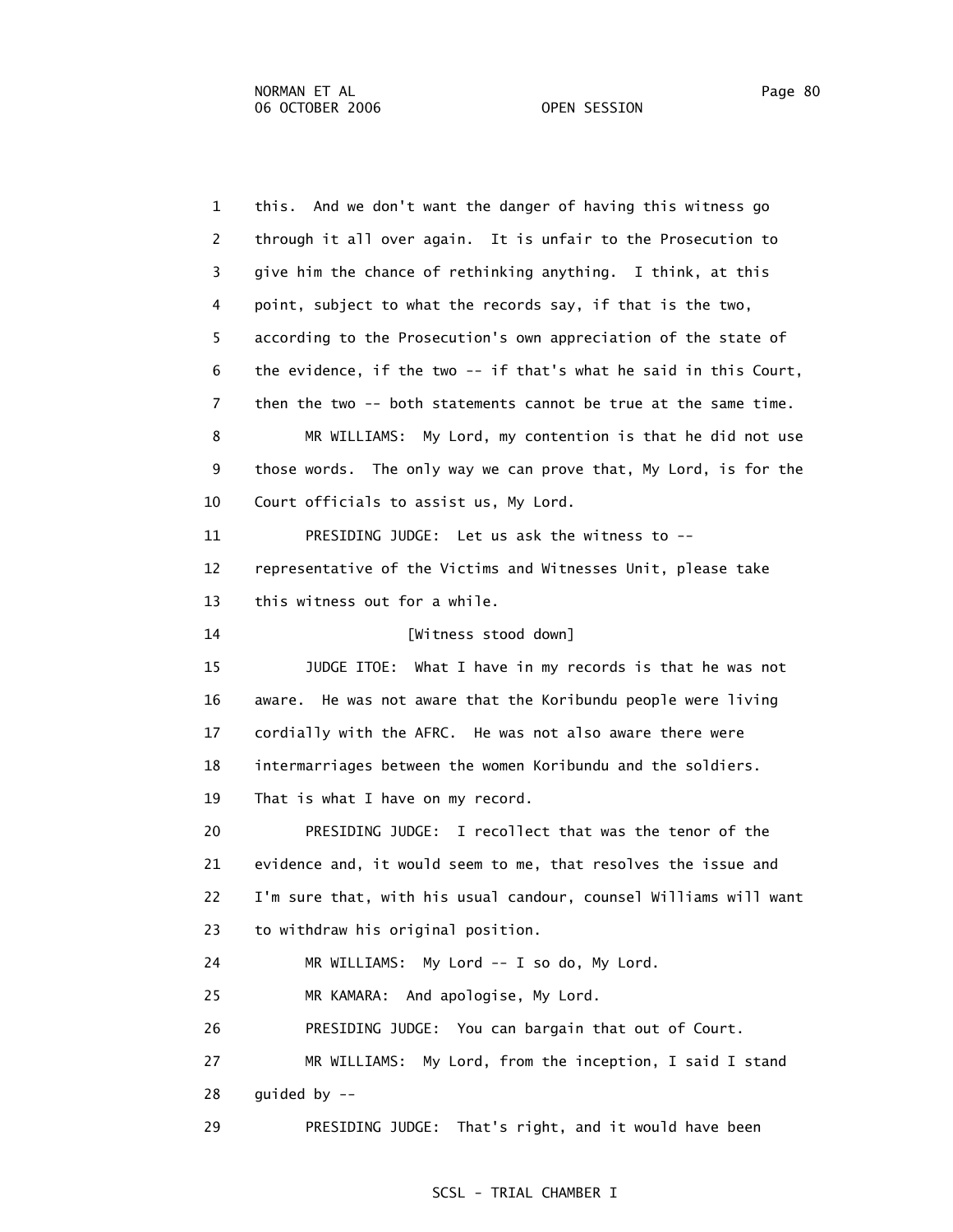1 unfair to read this back to -- in the presence of the witness, 2 unless the witness's memory gets triggered off otherwise, that 3 kind of thing. 4 MR WILLIAMS: I'm most grateful. 5 PRESIDING JUDGE: We can have the witness back in Court. 6 MR KAMARA: Thank you, My Lord. 7 **Fig. 2** [The witness entered Court] 8 PRESIDING JUDGE: Counsel for the Prosecution, how do we 9 proceed from there? 10 MR KAMARA: My Lord, we tender this document as an exhibit, 11 with the highlighted portion starting with, "I observed," on to 12 "AFRC/RUF combatants." 13 PRESIDING JUDGE: Right. Counsel for the third accused? 14 MR WILLIAMS: We do not object, My Lord. 15 PRESIDING JUDGE: No objection. Counsel for the first 16 accused? 17 MR SESAY: No objection, My Lord. 18 PRESIDING JUDGE: Counsel for the second accused? 19 MR POWLES: No objection, My Lord. 20 PRESIDING JUDGE: The document will be received in evidence 21 and marked Exhibit 163. 22 [Exhibit No. 163 was admitted] 23 PRESIDING JUDGE: Let's move on. 24 MR KAMARA: 25 Q. Mr Tarawally, you did say you signed that statement, 26 Exhibit 163. 27 JUDGE ITOE: He has said he did. 28 PRESIDING JUDGE: I must add, sorry, that this document has 29 been received --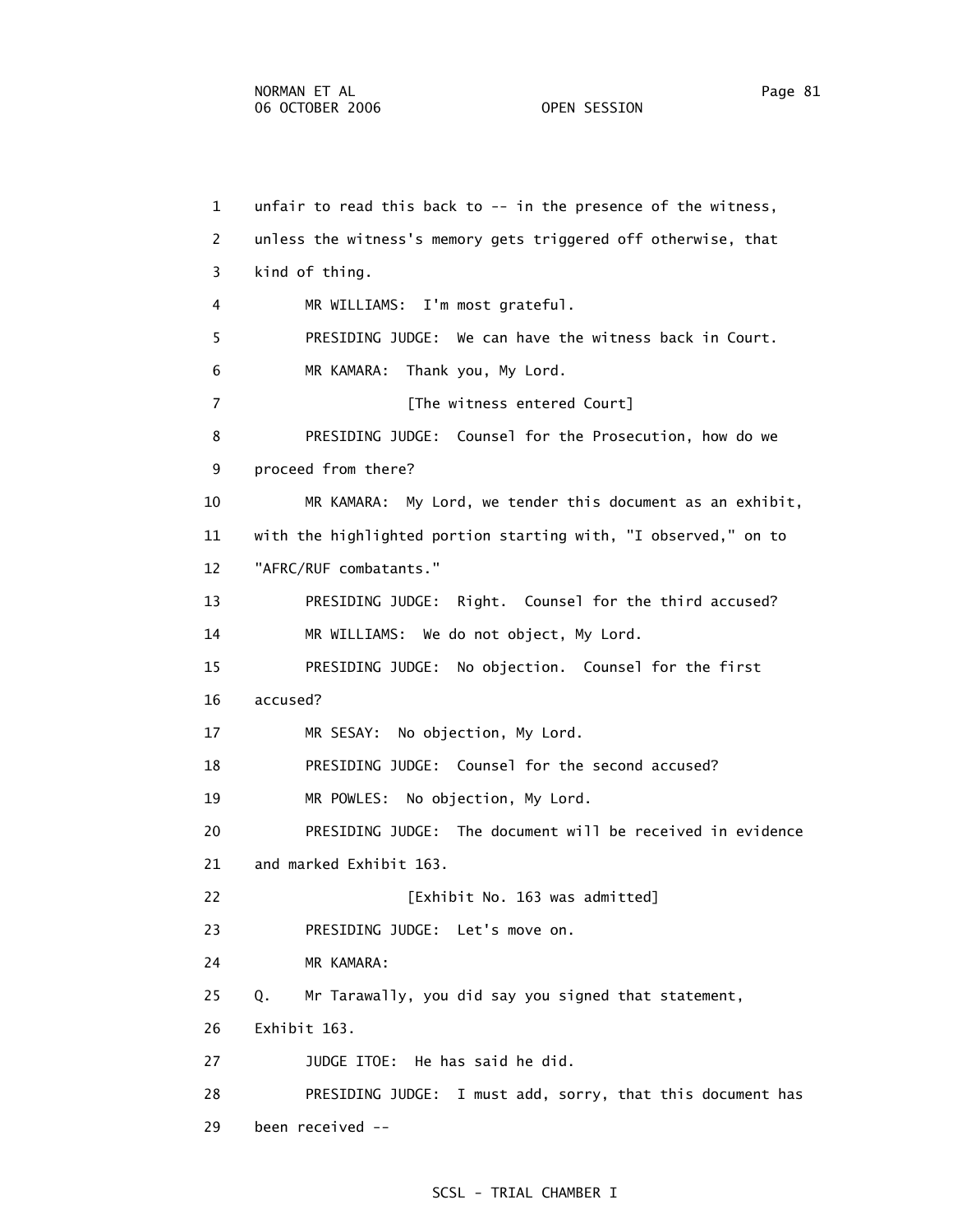1 JUDGE ITOE: But he did say that he did not look at it, you 2 know, before signing. 3 THE WITNESS: Yes, My Lord. 4 PRESIDING JUDGE: This document is being received in 5 evidence for the restricted purpose of prior inconsistency. 6 MR KAMARA: Yes, My Lord. 7 PRESIDING JUDGE: And nothing else. 8 MR KAMARA: Yes, My Lord. 9 PRESIDING JUDGE: Right, let's go on. 10 MR KAMARA: 11 Q. Now, Mr Tarawally, tell this Court what you want us to 12 believe. You have said today that you are not aware of any 13 cordial relationship and yet in your signed statement, it is 14 there, clearly, that you do observe the relationship between the 15 AFRC/RUF and the townspeople of Koribundu; what do you want us to 16 believe? 17 MR MARGAI: My Lords, I believe this is a matter for the 18 Court to -- 19 PRESIDING JUDGE: Quite right. 20 JUDGE ITOE: I would think so, too. 21 PRESIDING JUDGE: Yes. The objection is sustained, because 22 this is multiplying the issues. You have put the document in 23 evidence. It is right before the Court. 24 JUDGE ITOE: The document is there. It's for us now. The 25 ball is in our court for us to see -- 26 PRESIDING JUDGE: It speaks for itself. 27 JUDGE ITOE: -- why you have tendered. We know why you 28 have tendered it. We'll give it due appreciation in due time. 29 MR KAMARA: I'll take it, My Lord.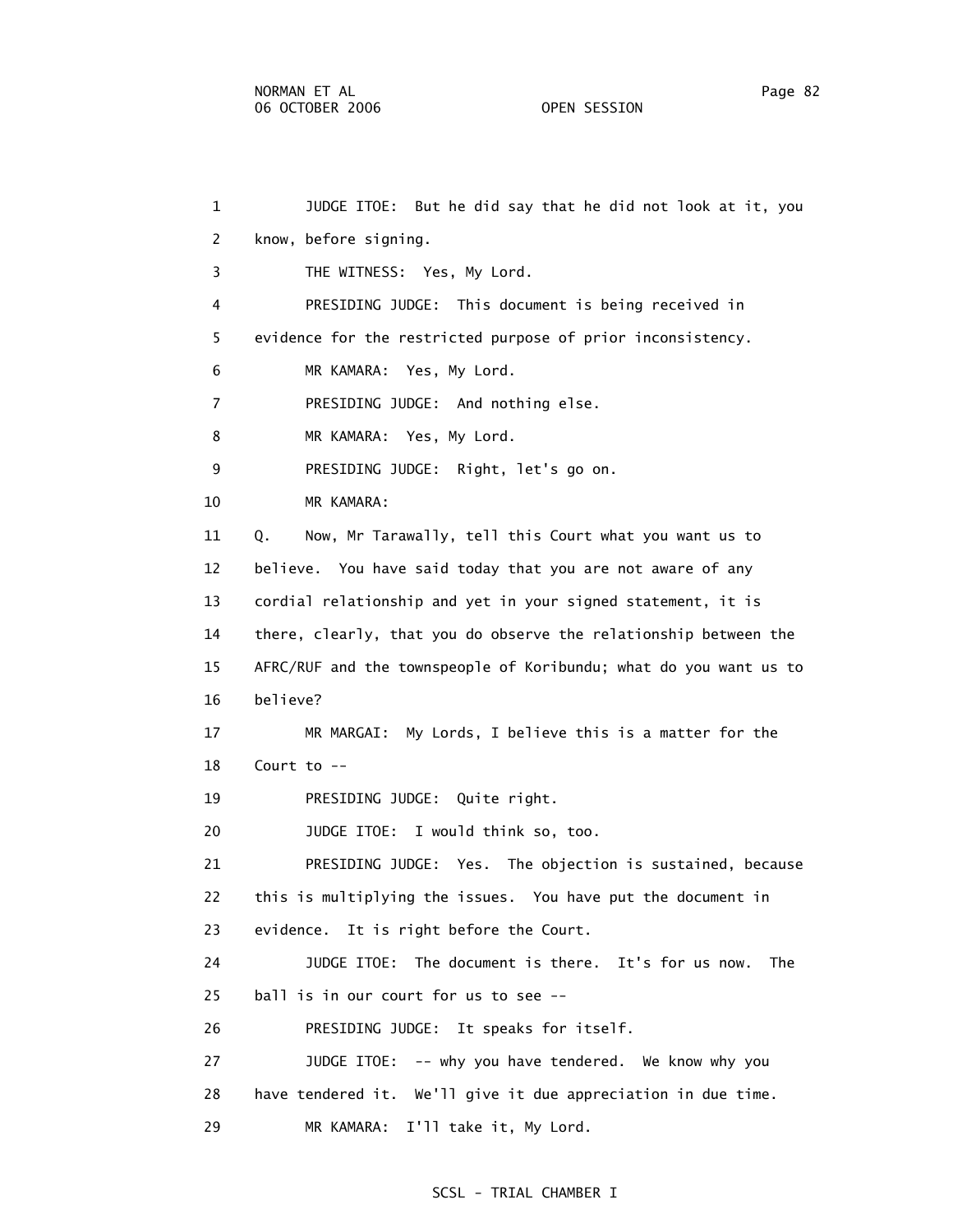1 PRESIDING JUDGE: Counsel, move on to another area, or any 2 related area. 3 MR KAMARA: 4 Q. Mr Witness, the Kamajors regarded the civilians of 5 Koribundu as collaborators and sympathisers; is that not so? Of 6 the AFRC? 7 A. That's not true. 8 Q. During that period, the Kamajors would treat collaborators 9 the same way as they would treat rebels; correct? 10 A. Where? 11 Q. I`m talking during the period -- 12 MR MARGAI: My Lord, sir, that question is so open-ended 13 that it leads to speculation. I mean, how were the rebels 14 treated? 15 JUDGE ITOE: Yes, I think I will have to observe here, that 16 although we have evidence on the record from some other witness 17 on this situation, this witness -- there is no evidence from this 18 witness as to how the rebels were treated, so far, so far. So 19 let's not bring in any form of confusion between what we already 20 have in evidence, and you're trying to assume, you know, that 21 this witness has said so. He has indeed not said so, so far. I 22 mean, so far. If you want him to, then you have to elicit that 23 evidence during the course of your cross-examination. 24 MR KAMARA: Thank you, My Lord. 25 Q. Mr Witness, when you came to Koribundu, did you observe any 26 burning of houses? 27 A. I observed burning going on while the enemy, the AFRC/RUF 28 were pulling out. 29 Q. Were you in Koribundu when this enemy you described were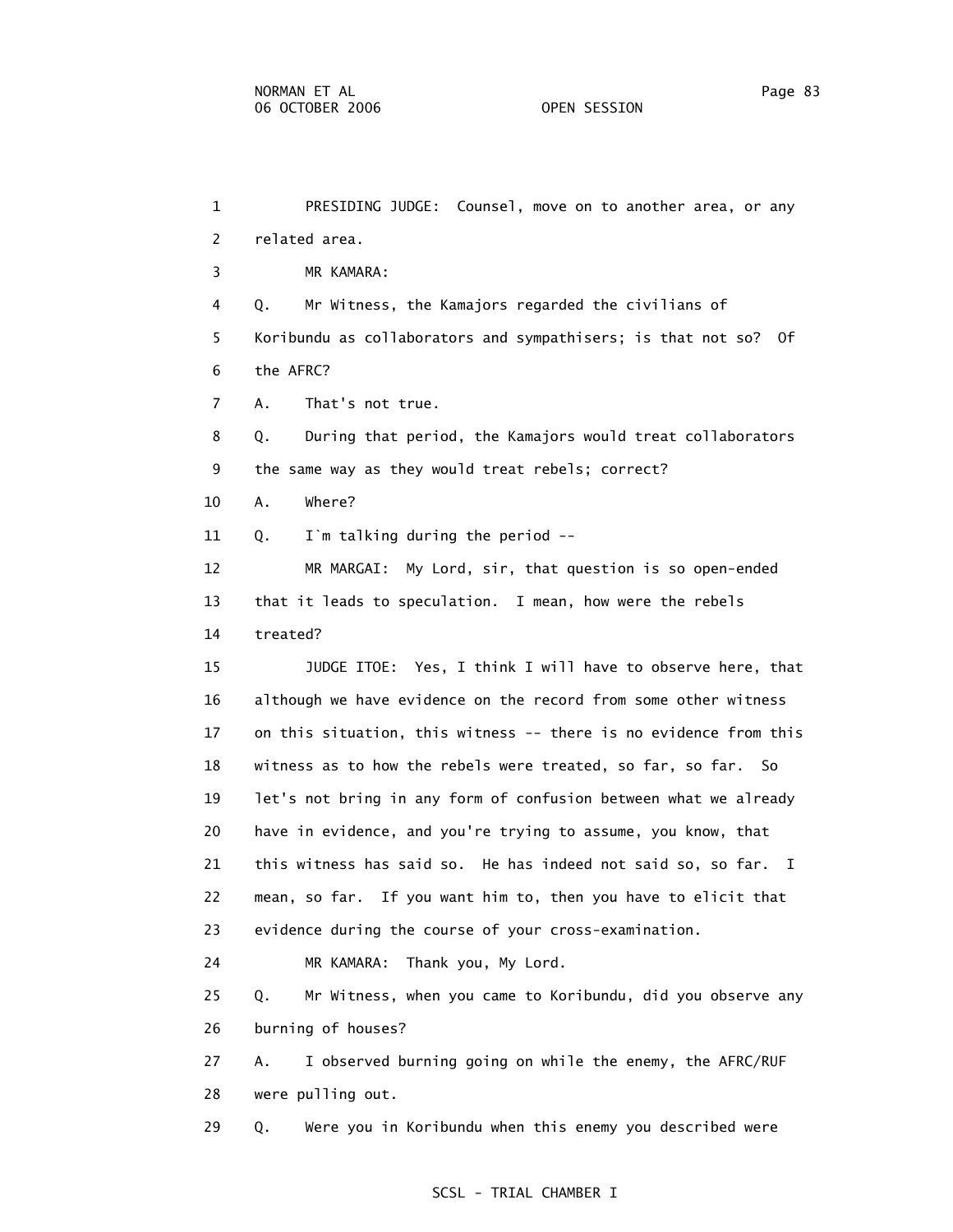1 pulling out? 2 A. They were pulling out. We were entering Koribundu. As 3 they were pulling out, we were entering Koribundu. 4 Q. And you say that while they were pulling out, you observed 5 burning? 6 A. I observed burning. 7 Q. Who was doing the burning? 8 A. The burning was carried out by the enemies. 9 Q. Who were the enemies? 10 A. Those who were occupying there, the AFRC/RUF. 11 Q. Mr Witness, did you, at any point in time, state that the 12 burning was done by Kamajors? 13 A. I cannot remember saying that. 14 Q. Thank you. Mr Witness, do you recall writing a letter to 15 one Alhaji Daramy Rogers? 16 A. That has been stated yesterday that Alhaji Daramy Rogers -- 17 PRESIDING JUDGE: Witness, don't go on an excursion. The 18 question was precise: Do you recall writing a letter? 19 JUDGE BOUTET: Mr Prosecutor -- 20 THE WITNESS: I did copy writing -- 21 JUDGE BOUTET: Mr Witness, please. Mr Prosecutor, much of 22 this matter was discussed in the closed session. So I don't know 23 if you are embarking upon that direction now, and in fairness to 24 the witness, so we can explore that, that if this is the way 25 you're planning to go, we should o into closed session, because 26 we cannot have it one way and then in open session after that. 27 So -- 28 MR KAMARA: Very well, Your Honour.

29 PRESIDING JUDGE: Was that the trend which you were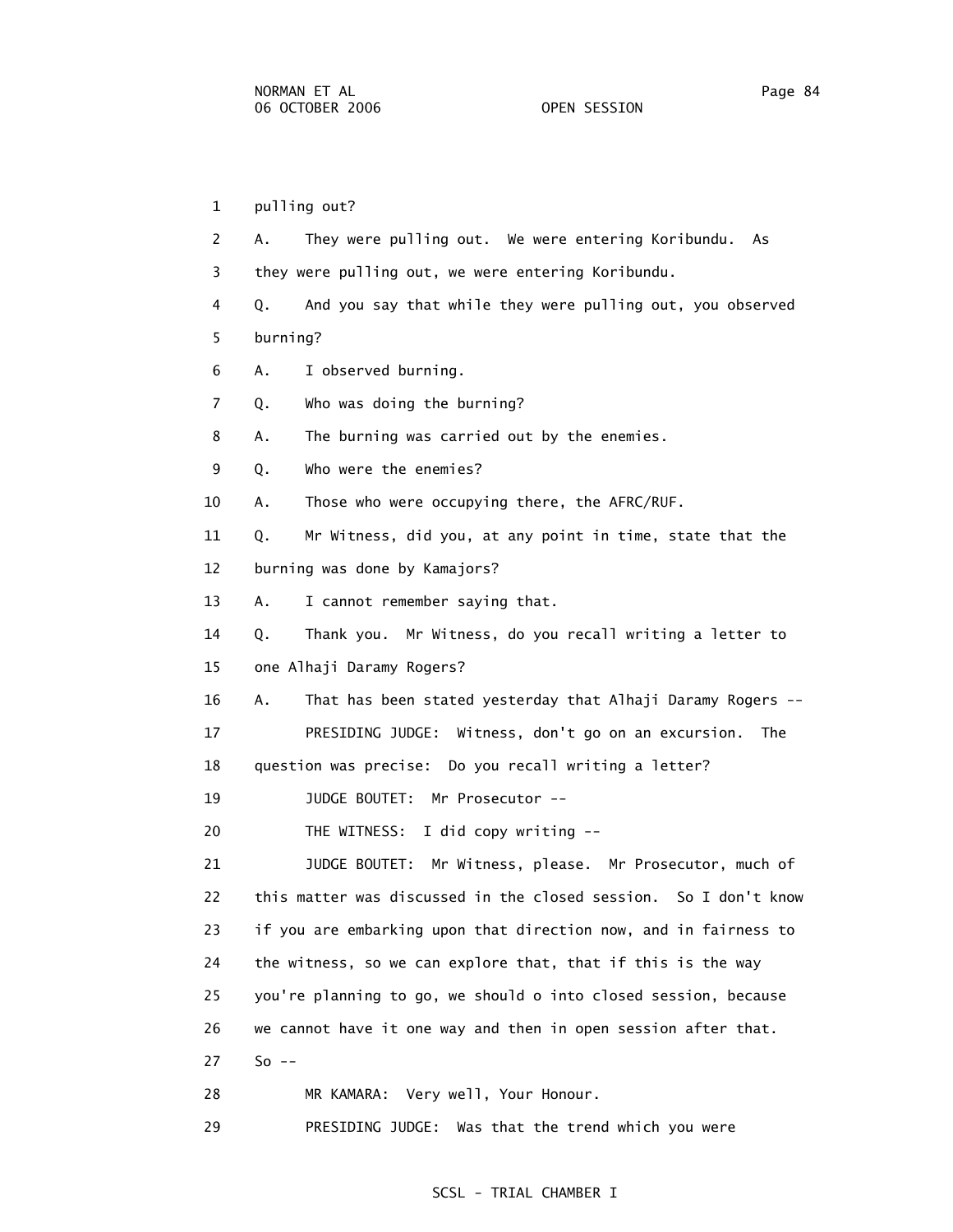1 developing? Were you moving into an area which was, in fact, 2 adverted to or alluded to during his narration to us in closed 3 session yesterday? 4 MR KAMARA: Yes, My Lord. 5 PRESIDING JUDGE: That's the area you want to go? 6 MR KAMARA: Yes, My Lord. 7 PRESIDING JUDGE: Then of course what Justice Boutet said 8 is on target? 9 MR KAMARA: It is on target. And, My Lord, I will make an 10 application. 11 PRESIDING JUDGE: At this stage? 12 MR KAMARA: Yes, My Lord. 13 PRESIDING JUDGE: Let me ask you now: Are there other 14 areas of your cross-examination which can conveniently be dealt 15 with in open session and which you can, in a way switching gears, 16 sort of cover right away and leave this rather sort of -- this 17 area for the final part of your cross-examination? Would it do 18 any harm to your presentational approach? 19 MR KAMARA: It will, My Lord, but I`ll proceed. 20 PRESIDING JUDGE: But I'm just asking, because it's a 21 question of in and out of closed session, something that this 22 Bench has always viewed with some disfavour, unless it becomes 23 absolutely necessary. 24 JUDGE ITOE: And the public, too, is there. They are 25 following the proceedings. You know, we want to limit -- they 26 are going in and out. See, it's not -- 27 PRESIDING JUDGE: So, I don`t think, with your experience 28 and prosecutorial adroitness, I think you can conveniently leave 29 it to the end. It may well be an isolated chunk that you might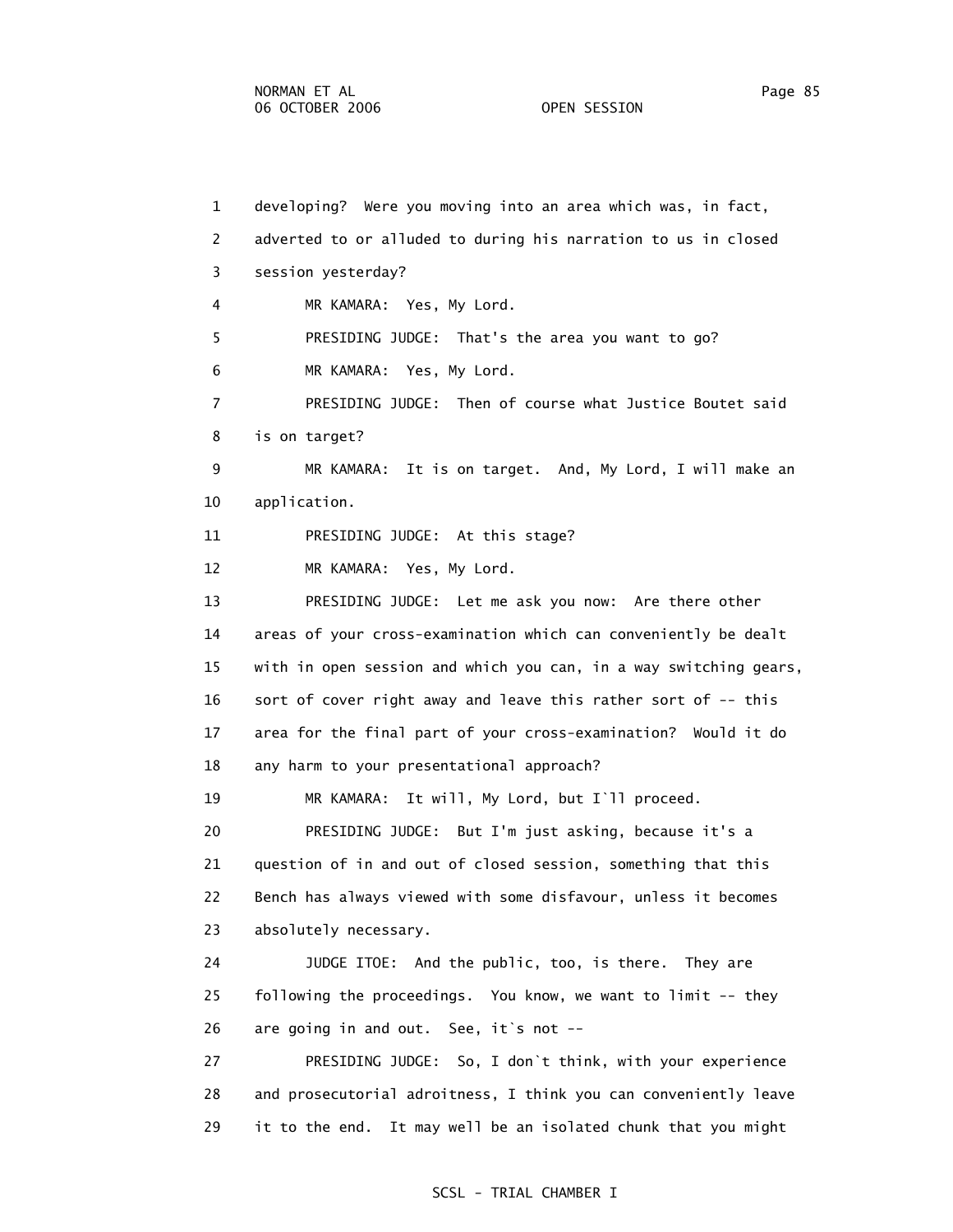1 want to deal with effectively at the end. 2 MR KAMARA: I will, My Lord. I will leave it to the end. 3 MR MARGAI: My Lord, may I seek clarification, based on 4 what the Presiding Judge has just said, that, perhaps, this 5 aspect ought to be reserved to the end? 6 PRESIDING JUDGE: Yes. 7 MR MARGAI: We were this morning served with a pile of 8 documents, and these documents relate to what was addressed in 9 closed session. 10 PRESIDING JUDGE: Yes. 11 MR MARGAI: And one of the documents sought to be addressed 12 now is part of this. So I'm seeking guidance as to what the 13 position should be, since we are still awaiting the ruling from 14 the Bench as to the way forward. 15 PRESIDING JUDGE: Yes; that's a very important question. 16 MR MARGAI: As My Lords please. 17 JUDGE BOUTET: But was there an application to the Bench as 18 to what to do or not to do with these documents? 19 MR MARGAI: No. What I'm saying, sorry, My Lords, is that 20 yesterday in closed sessions certain references were made to 21 documents and this morning we were served with a bundle of 22 documents. And some of those -- 23 JUDGE ITOE: Mr Margai, I would add the witness also said 24 yesterday, and I would have appeared to have understood him to 25 have said that he has a pile of documents which were not with 26 him. 27 MR MARGAI: Which were not with him, and if given time he 28 could produce them.

29 JUDGE ITOE: That were in his home and that if, given time,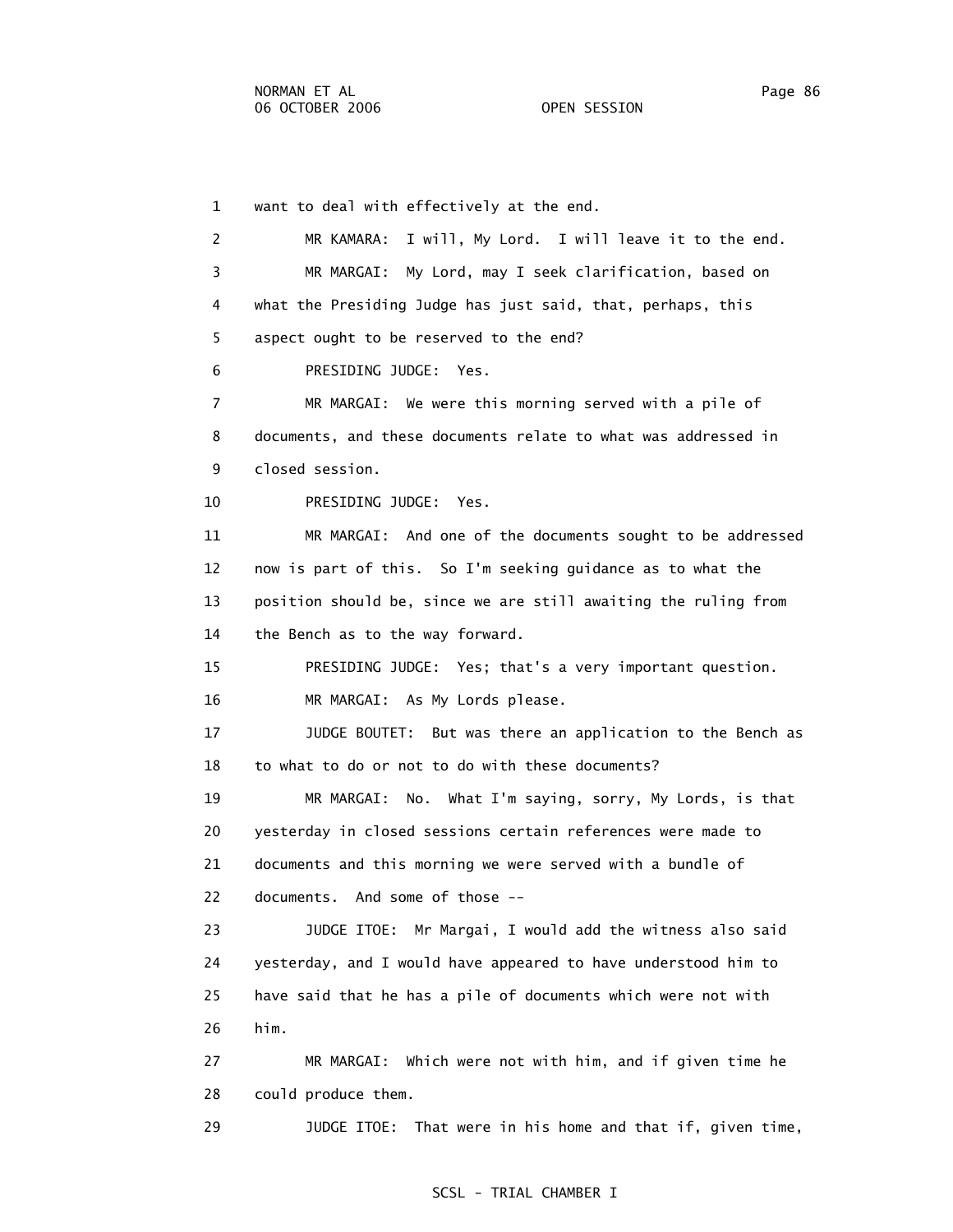1 he could produce them. 2 MR MARGAI: And pre-emptorily. Pre-emptorily, these 3 documents have now been served. 4 PRESIDING JUDGE: I`m not sure that's where the lacunae is. 5 MR MARGAI: Precisely. 6 PRESIDING JUDGE: We don't know the origin or the identify 7 of this document, whether in fact what this witness was saying 8 yesterday in fact has any nexus with this, or whether this is 9 something just coming out from -- 10 MR MARGAI: There is, indeed, a nexus having regard to what 11 was said in closed session. 12 PRESIDING JUDGE: I see. So you have already perused this 13 document, the package? 14 MR MARGAI: I have perused the document, yes. I have. 15 PRESIDING JUDGE: So counsel for the Prosecution, how do 16 we -- again, this means that you will need to disclose to us your 17 prosecutorial strategy now, in terms of the rest of your 18 cross-examination. In other words, how do you intend to proceed? 19 What is your methodology, with regard to the bundle that you have 20 provided us with? 21 MR KAMARA: My Lord, if I were to respond to the issue and 22 leave the cross-examination as it is for the moment. The bundle, 23 I have selected certain documents that we intend to use in 24 cross-examination. 25 PRESIDING JUDGE: Out of this bundle? 26 MR KAMARA: Yes, My Lord. And, as officers of the Court, 27 My Lord, and in the pursuit of the truth, whatever we have in our 28 possession that will assist the Court in that mission, we will 29 provide to the Court.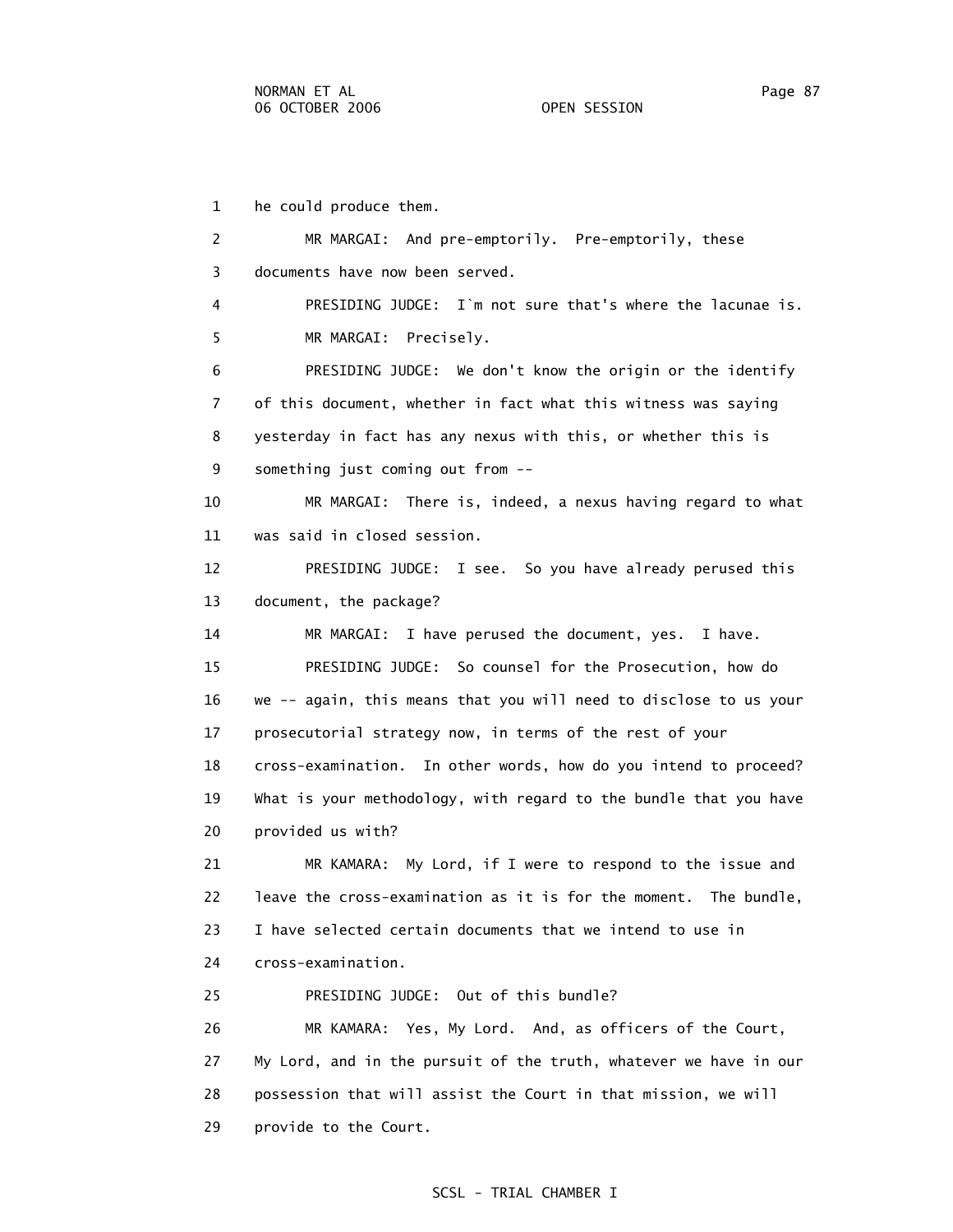1 PRESIDING JUDGE: Good. Do the documents that you have 2 selected out of this bundle, do they touch and concern what he 3 had, in fact, given to us in his narration in closed session? 4 MR KAMARA: Yes. 5 JUDGE ITOE: If I may follow up with this question from the 6 Presiding Judge. 7 MR KAMARA: Yes, My Lord. 8 JUDGE ITOE: Did you have a bigger pile of documents than 9 the one you`ve presented to Court? 10 MR KAMARA: My Lord -- 11 JUDGE ITOE: Was it a bigger pile or this was all that you 12 have -- 13 MR KAMARA: That's the entire package. 14 JUDGE ITOE: That's the entire package? 15 MR KAMARA: Yes, My Lord. 16 JUDGE ITOE: So no other document -- these documents were 17 not presented here on a selective basis? 18 MR KAMARA: Yes. 19 JUDGE ITOE: No. 20 MR KAMARA: No, My Lord. It is out of that bundle that we 21 have chosen just a few that I intend to use, which I believe will 22 be in fairness to the Defence. And that is what we'll do when we 23 go to closed session. 24 PRESIDING JUDGE: But the position now, the Defence, there 25 are two aspects of it. Of course, one is not complicated. We 26 will eventually move to closed session. 27 MR KAMARA: Yes, My Lord. 28 PRESIDING JUDGE: The question which is, of course, 29 slightly complicated is the question raised by Mr Margai on which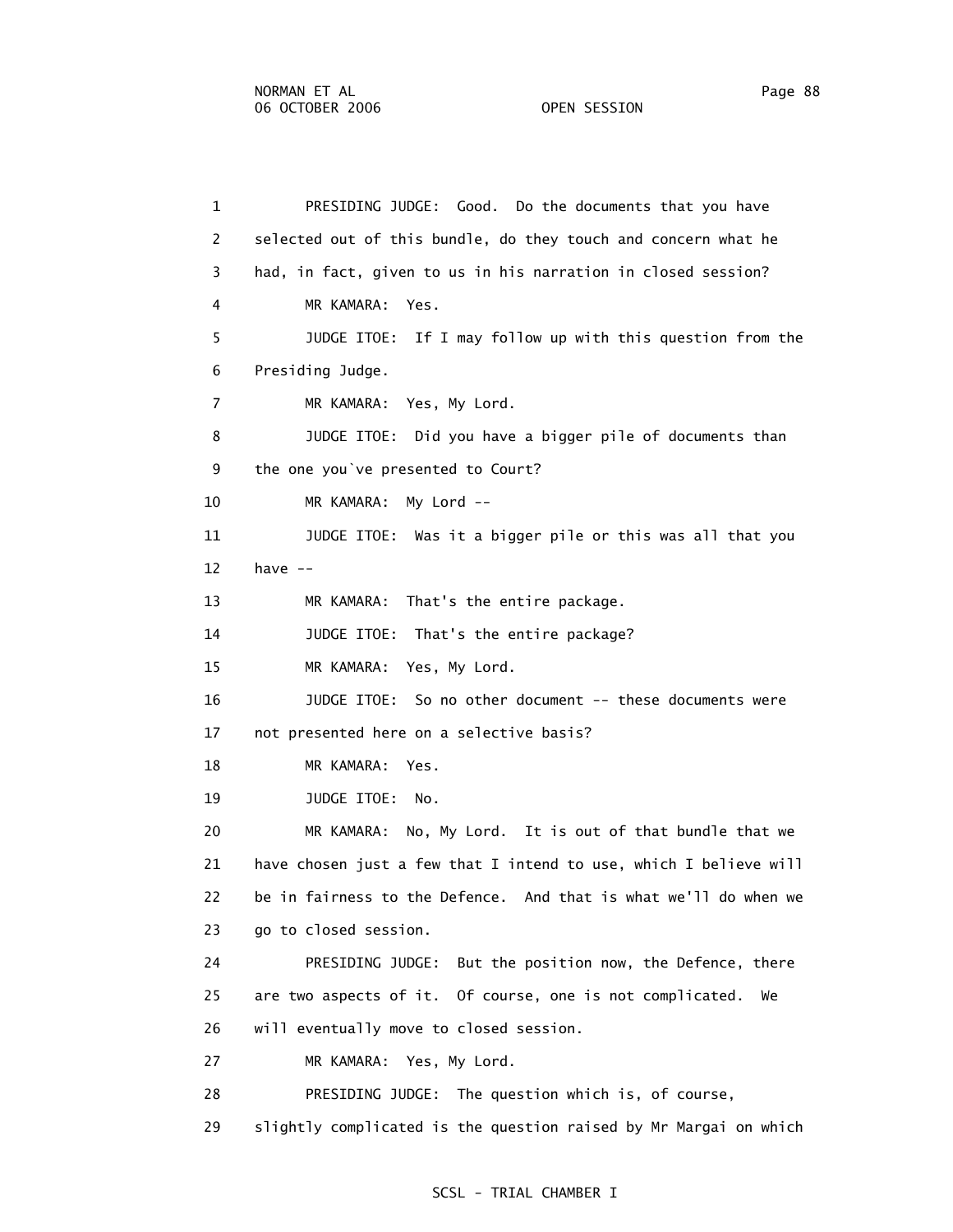1 he seeks direction whether, since there is a pending ruling, it 2 may be proper for you to cross-examine on these -- whatever 3 selected document. Is that how I understand you? 4 MR MARGAI: That's quite correct, Your Honours. 5 PRESIDING JUDGE: Yes, quite. 6 MR KAMARA: My Lord, the issue -- 7 PRESIDING JUDGE: You can guide us on that. 8 MR KAMARA: Yes, My Lord. The issue that we will have to 9 go into closed session for was a collateral issue. The 10 collateral issue that did not form part of the substance of the 11 case. My Lord, when it comes to the determination of that 12 collateral issue -- 13 JUDGE ITOE: You would agree, it's a collateral issue that 14 impacts on a number of things in these proceedings. 15 MR KAMARA: Agreed. 16 JUDGE ITOE: Yes. So it might not be as collateral as 17 such. It might be, you know -- what is said, you know, could 18 impact on the substance of these proceedings. 19 MR KAMARA: Yes, My Lord. 20 JUDGE ITOE: And particularly on his testimony as a 21 witness. 22 MR KAMARA: Yes, My Lord. 23 MR MARGAI: My Lords, I would not even go as far as to say 24 that they are collateral. I would submit most respectfully that 25 they are intrinsic. 26 PRESIDING JUDGE: Right. Well, I was going to let counsel 27 finish before you have a chance to reply. 28 MR MARGAI: As My Lord pleases. I'm sorry. 29 PRESIDING JUDGE: Otherwise we'll disturb his trend of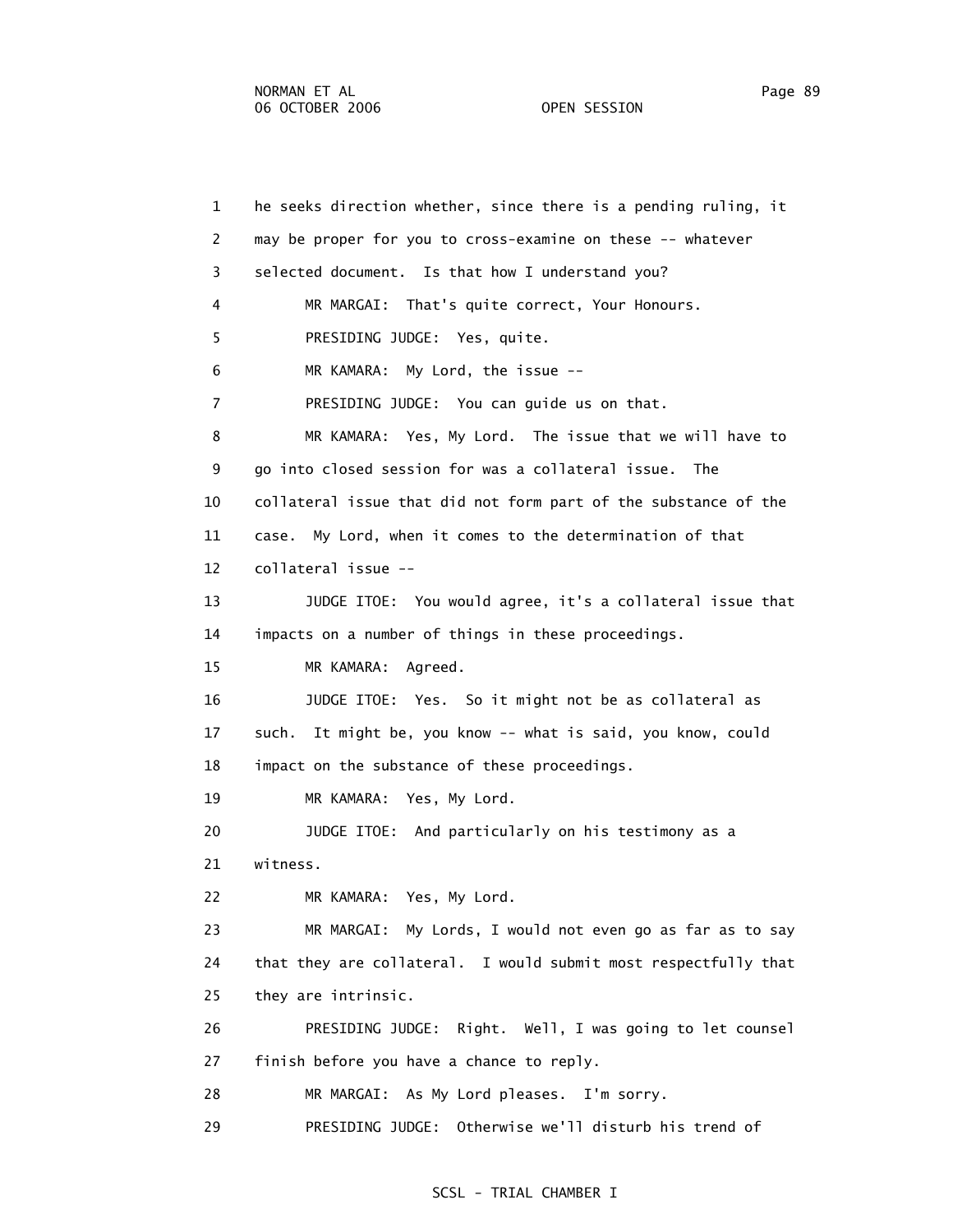1 thought, which he's so carefully collected. Go ahead counsel. 2 MR KAMARA: My Lord, you have been taunting me all 3 afternoon. 4 PRESIDING JUDGE: No, I`m not. 5 MR KAMARA: I want to say that we want to have issues that 6 go to the credit of this witness. My Lord, and the purpose of 7 cross-examination, notwithstanding that the collateral issue 8 arose yesterday, we still want to pursue the impeachment of this 9 witness, matters that would go to his credit. And, My Lord, it 10 is helpful to the Court to have access to the information that we 11 have come across. 12 PRESIDING JUDGE: And you say that the documents that you 13 so selected will assist us in, in fact, assessing whether this 14 assault which you intend to launch on his credibility is a valid 15 one or not? 16 MR KAMARA: Yes, My Lord. 17 PRESIDING JUDGE: That's what you're saying? 18 MR KAMARA: Yes, My Lord. 19 PRESIDING JUDGE: Okay. Continue. 20 MR KAMARA: And, in all fairness to the Defence, My Lord, 21 the matters that are going to be raised in that process will 22 affect his credibility, and not the substance of the charge. 23 PRESIDING JUDGE: You give that undertaking? 24 MR KAMARA: Yes, My Lord, I give that undertaking as it 25 relates to the second and the first accused. From the ruling 26 this morning, it will apply to the third accused. 27 PRESIDING JUDGE: Anything else? 28 MR KAMARA: That is all. 29 PRESIDING JUDGE: Learned counsel for the third accused;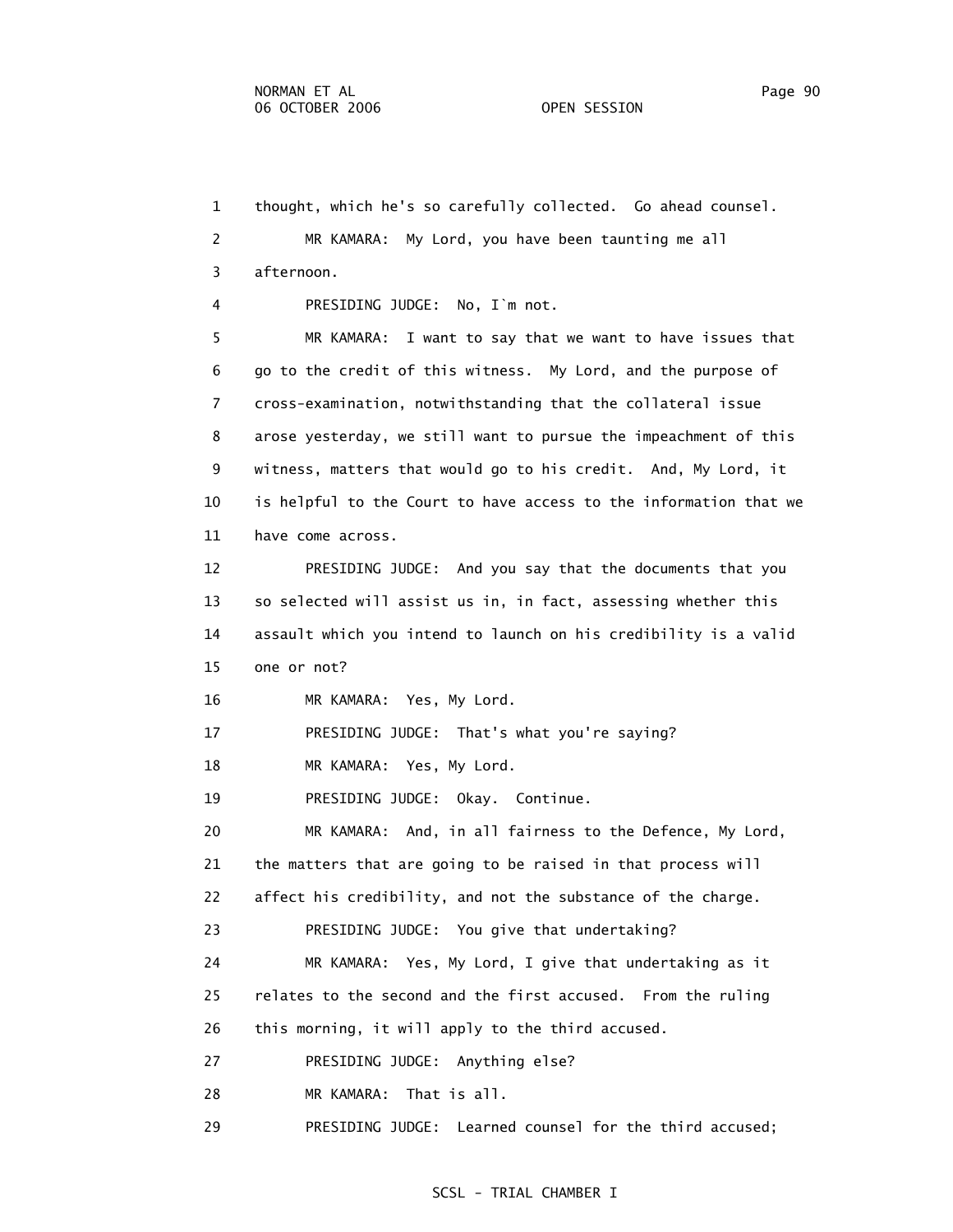1 how do you respond to this? 2 MR WILLIAMS: Well, firstly, I would have thought that my 3 learned friend would have restricted service on us, My Lord, of 4 those documents that he intends using. 5 JUDGE ITOE: But you would have said he has not 6 disclosed -- he was fulfilling a duty. 7 MR WILLIAMS: As My Lord pleases. 8 JUDGE ITOE: He was fulfilling a duty, and I think you 9 should not complain about his having been charitable. 10 MR WILLIAMS: I agree, My Lord. 11 JUDGE ITOE: In disclosing to you, because what he's 12 disclosed to you could also serve some of your purposes, why not? 13 He may restrict himself to three documents, you may extend your 14 choice to ten. Why not? 15 MR WILLIAMS: Another alternative, My Lord, is he could 16 have specified a few minutes ago the documents that he intends to 17 use, My Lord. And, to cut matters short, I would say that we are 18 opposed to any of those documents going in. I mean, vehemently 19 opposed to any of those documents going in, but, as my learned 20 friend Mr Margai has said, those documents are intrinsic to what 21 transpired in closed session yesterday. And the manner in which 22 those documents were obtained, My Lord, came out yesterday in 23 closed session, and we would submit that they breach certain 24 rules of this Court, My Lord. 25 PRESIDING JUDGE: When you say intrinsic, to what 26 transpired in closed session, I thought I may be missing

 27 something here. I think when counsel was saying that these 28 documents are going to collateral issues, I thought he was

29 adverting while alluding to the credibility aspect; am I right?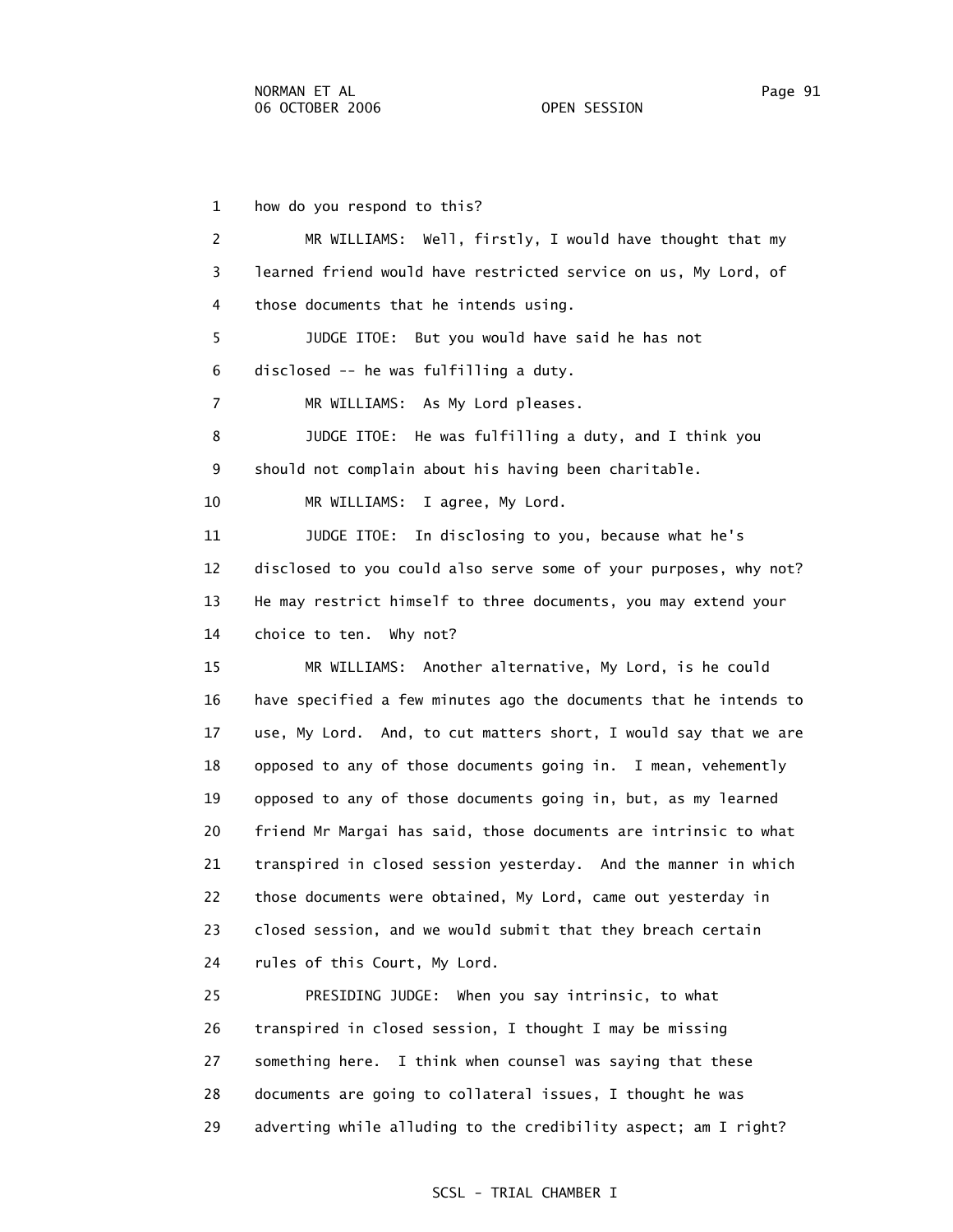1 MR KAMARA: Yes, My Lord. 2 PRESIDING JUDGE: If that is the case, then when your 3 learned colleague, as Mr Margai said intrinsic, I thought he was 4 adverting to matters relating to substantive issues. 5 MR WILLIAMS: I don't think so, My Lord. 6 PRESIDING JUDGE: Well, help me clarify that. 7 MR WILLIAMS: Intrinsic in the sense that -- 8 PRESIDING JUDGE: But when you said intrinsic to what was 9 stated in closed session yesterday, I thought -- that was why I 10 missed the point whether it`s -- is it just intrinsic to that, 11 which of course was in a sense a collateral issue too that came 12 out in closed session, from our perspective. 13 MR WILLIAMS: What I mean by intrinsic is that these 14 documents were manufactured in the circumstances the witness 15 narrated yesterday. 16 PRESIDING JUDGE: I see. Okay. I will not go further -- I 17 will not press you further on that. So do you have anything 18 else? 19 MR WILLIAMS: No, My Lord, I have not couched any legal 20 objection. I don`t know whether it`s -- 21 PRESIDING JUDGE: No, I think we left at a point where we 22 were asking counsel to be as astute as possible to cover other 23 areas that may not require our moving in and out of closed 24 session with any frequency. Are there other areas that you need 25 to cover which you can cover? Try and go through quickly, so 26 that we can move into closed session, and then stay there until 27 the cross-examination is concluded? 28 MR KAMARA: Yes, My Lord, I will. 29 Q. Mr Witness, you said you knew that Allieu Kondewa was the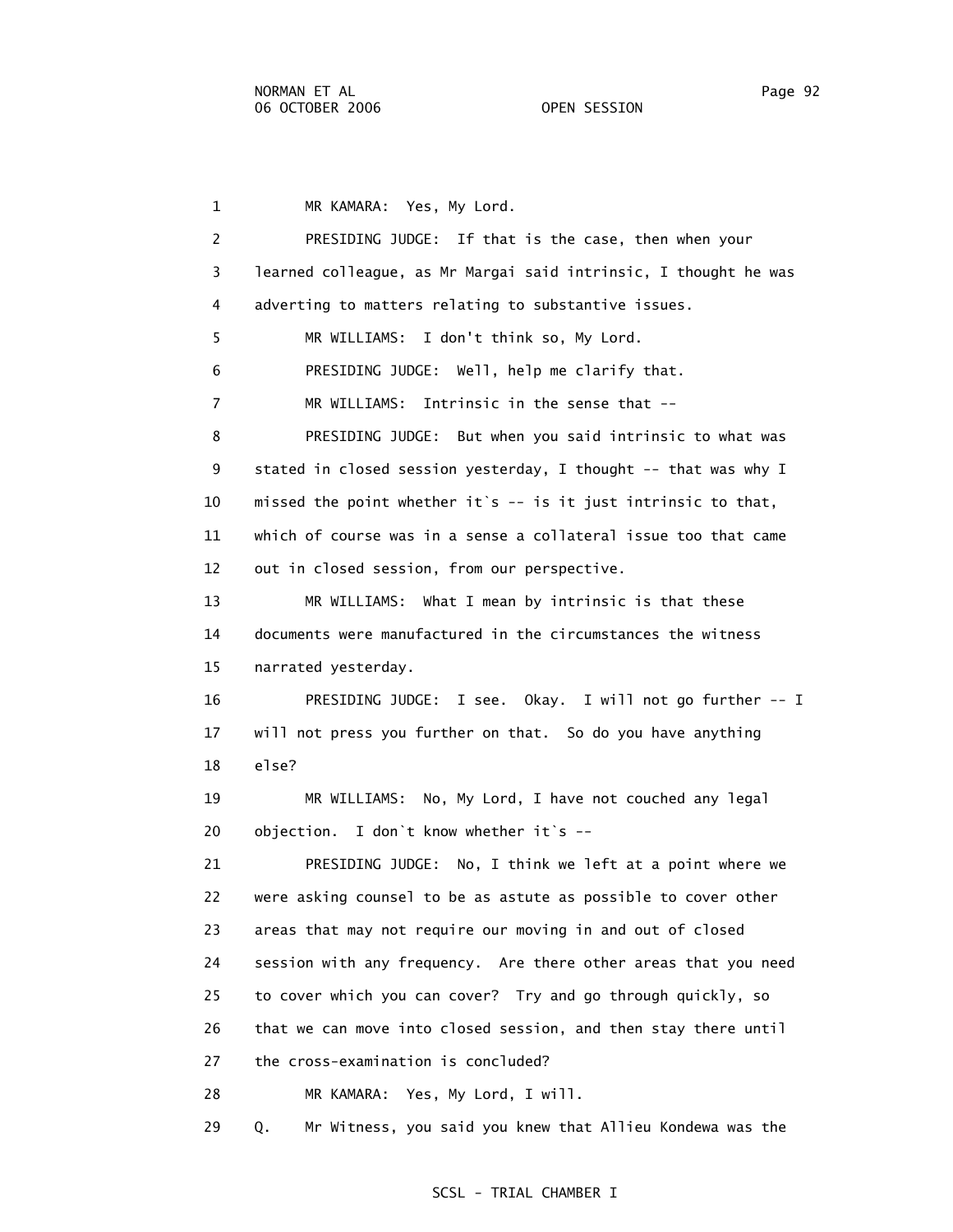1 high priest? 2 A. Yes. 3 Q. And, at that time at Base Zero, Kondewa was conducting his 4 initiations at Makossi; is that correct? 5 A. He was not conducting at Makossi. It was upon the request 6 of the War Council, as I explained yesterday. 7 JUDGE ITOE: No, Mr Witness, please, follow the question. 8 Counsel wants to know whether he was conducting these initiations 9 in Makossi. 10 THE WITNESS: He conducted -- 11 JUDGE ITOE: Whether it was upon the request of the War 12 Council or not doesn't appear to be material for now. 13 THE WITNESS: He conducted -- 14 JUDGE ITOE: For the purpose of this particular question. 15 THE WITNESS: Okay. He conducted an initiation once at 16 Makossi, to the best of my knowledge. 17 MR KAMARA: 18 Q. Thank you. And you said Kamoh Lahai Bangura was your 19 initiator; correct? 20 A. Yes. 21 Q. And where were you initiated? 22 A. At Kpetewoma. 23 Q. Kpetewoma? 24 A. In the Lugbu Chiefdom. 25 Q. When? 26 A. In 1997. 27 Q. After the ceremony of initiation, initiates are usually 28 deployed to frontline positions; is that not so? 29 A. By who?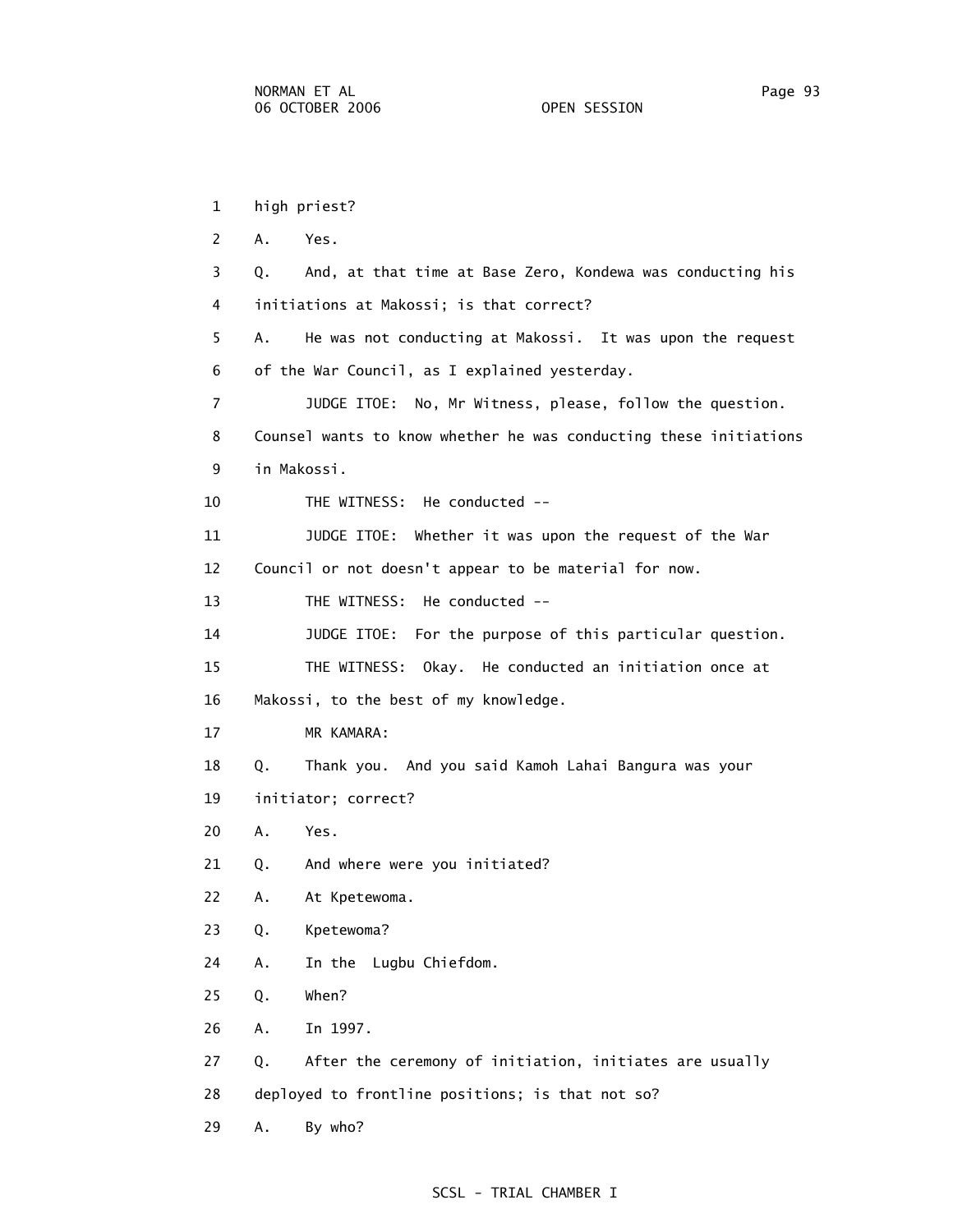| 1              | PRESIDING JUDGE: That's a different question. That may            |  |
|----------------|-------------------------------------------------------------------|--|
| 2              | come, but answer the first question.                              |  |
| 3              | THE WITNESS: After the initiation -- repeat your question,        |  |
| 4              | please.                                                           |  |
| 5              | PRESIDING JUDGE: Yes. Don't anticipate him. Just listen           |  |
| 6              | to his questions. Mr Prosecutor, he wants you to --               |  |
| $\overline{7}$ | JUDGE ITOE: He's apprehensive of being trapped by Mr              |  |
| 8              | Kamara.                                                           |  |
| 9              | MR KAMARA: I will take my time. I will ask again.                 |  |
| 10             | Mr Tarawally, listen carefully.<br>Q.                             |  |
| 11             | Okay.<br>Α.                                                       |  |
| 12             | And just answer to the question.<br>Q.                            |  |
| 13             | Okay.<br>Α.                                                       |  |
| 14             | After initiations, usually were initiates deployed to the<br>Q.   |  |
| 15             | front lines?                                                      |  |
| 16             | Α.<br>No.                                                         |  |
| 17             | Thank you. They deployed to their chiefdoms; is that not<br>Q.    |  |
| 18             | correct?                                                          |  |
| 19             | No.<br>Α.                                                         |  |
| 20             | What happens after initiations; please tell this Court.<br>Q.     |  |
| 21             | The initiates are handed over to the authorities in the<br>А.     |  |
| 22             | various chiefdoms from where they hail.                           |  |
| 23             | To defend their chiefdoms?<br>Q.                                  |  |
| 24             | They hand them over to the chiefdom authorities.<br>Α.            |  |
| 25             | You will agree with me, the purpose of handing them over is<br>Q. |  |
| 26             | to help defend their chiefdoms; is that not so?                   |  |
| 27             | Yes.<br>Α.                                                        |  |
| 28             | Thank you. You'll also agree with me that the purpose of<br>Q.    |  |
| 29             | initiation was to embolden the fighting speed of the Kamajors?    |  |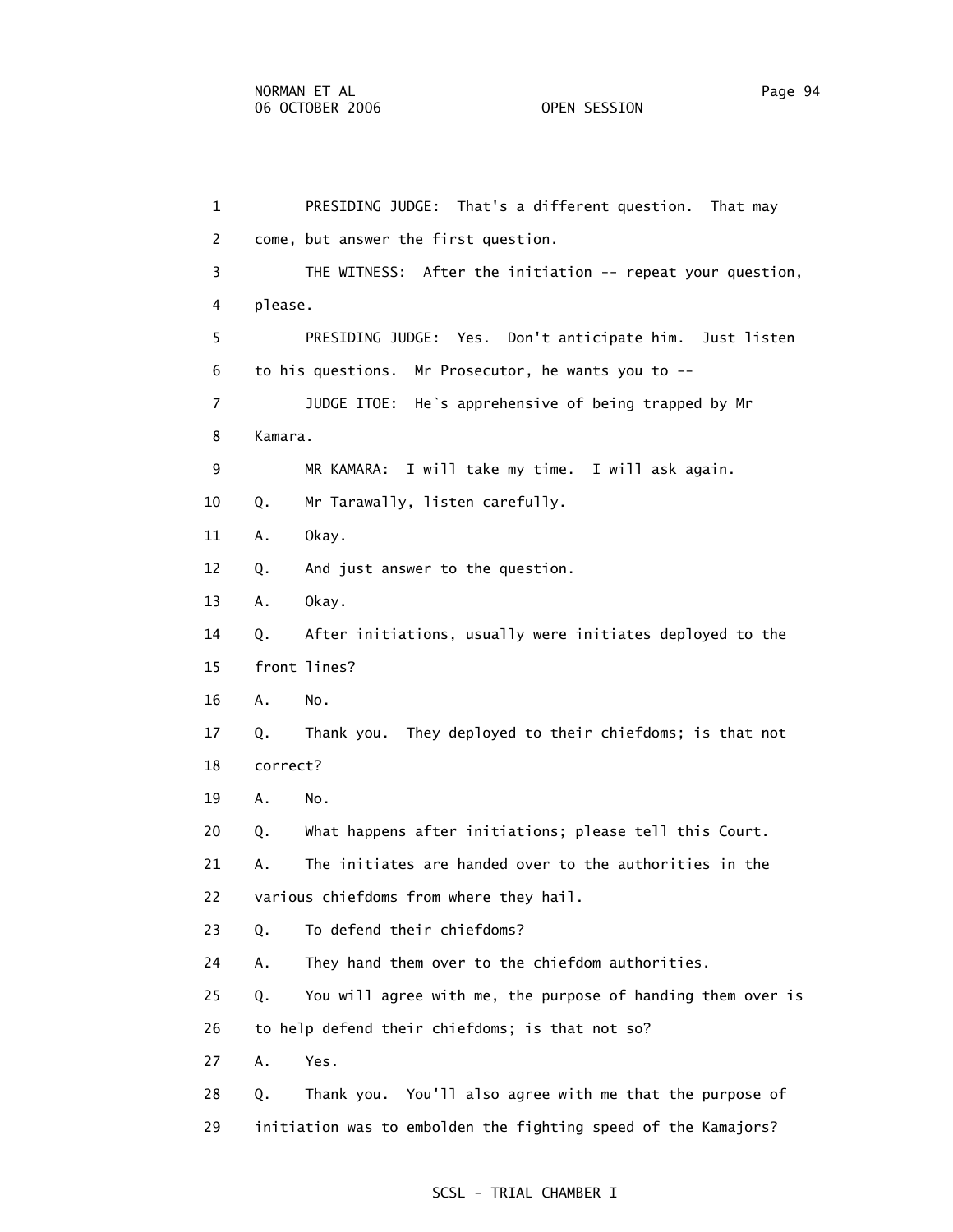1 A. Repeat, please? Pardon? 2 Q. The purpose of initiation was to embolden the speed, the 3 fighting speed of the Kamajors; am I correct? 4 A. No. 5 Q. You said to this Court you got initiated so that you could 6 be invincible; is that not so? 7 A. Not invincible, to have protection against invulnerability 8 to gunshots, but not invisibility. 9 Q. To be invulnerable against bullets? 10 A. Yes. 11 Q. You'll agree with me that is one of the primary purposes 12 for being initiated? 13 A. Into the Kamajor society. 14 Q. Yes. 15 A. Yes. 16 Q. And that will help your fighting spirit, because you feel 17 you are invulnerable, is that not so? 18 A. No. 19 Q. Now, tell this Court, what else will help someone's 20 fighting speed within the Kamajor society? 21 A. Bravery. 22 Q. Thank you. And that bravery comes from where? 23 A. Bravery is inborn character. 24 Q. Thank you very much. And you'll also agree with me, that 25 if you are also brave by being inborn, then you don't need any 26 more invincibility? 27 PRESIDING JUDGE: He has taken issue with your term 28 invincibility. And I hope you don`t --

29 JUDGE ITOE: Invincible.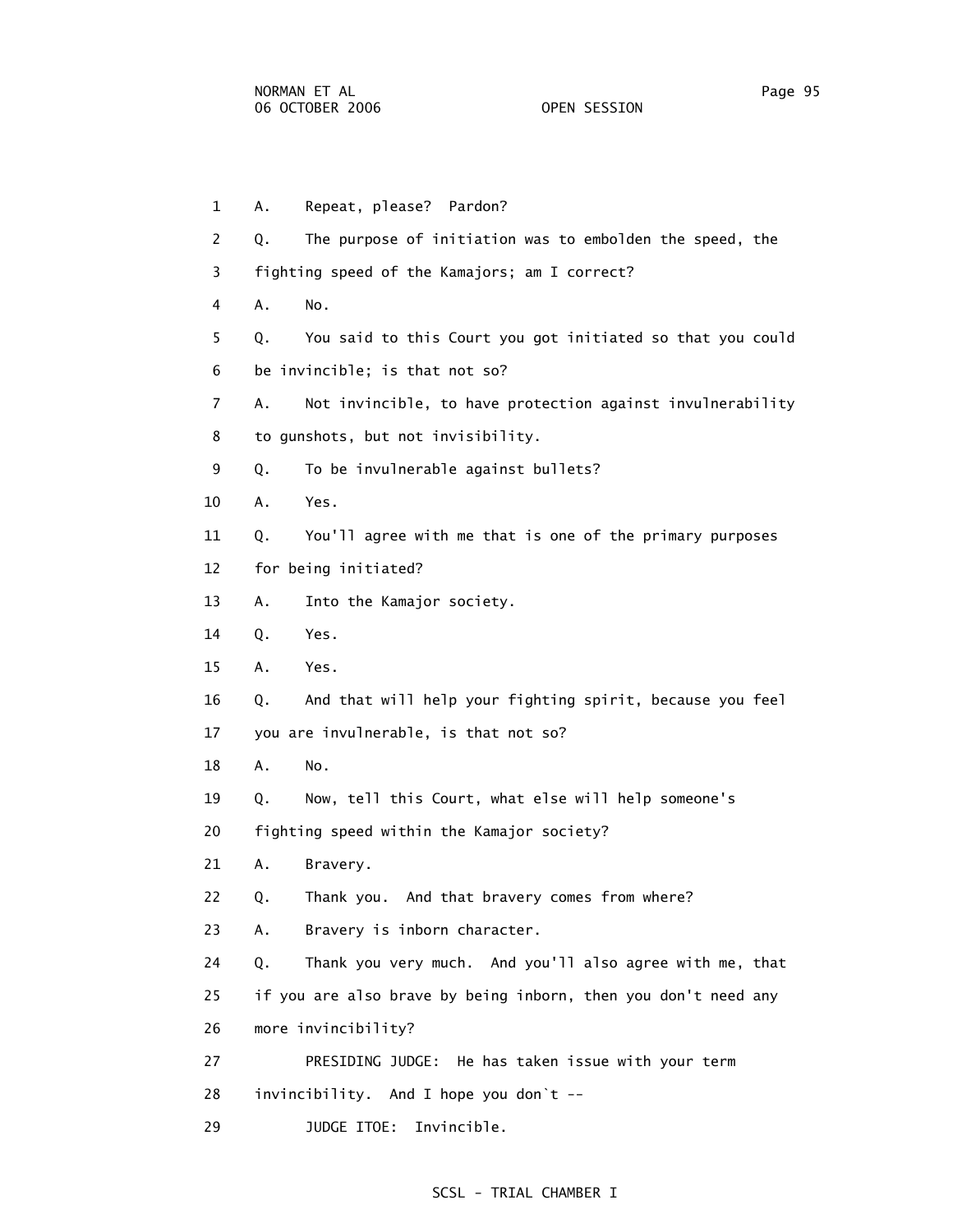1 PRESIDING JUDGE: You can become very argumentative. So 2 stay away from invincibility. 3 MR KAMARA: I will stay away. 4 JUDGE ITOE: Vulnerability. That has been his -- 5 PRESIDING JUDGE: Leave invincibility for the ancient 6 Romans. Let's proceed. 7 MR KAMARA: I will. 8 Q. You said bravery is inborn; correct? 9 A. Yes. 10 Q. I'm suggesting to you that if bravery was inborn, then 11 there was no need for the Kamajors to get invulnerability against 12 bullets? 13 MR WILLIAMS: The question is hypothetical, My Lord. 14 PRESIDING JUDGE: Yes. I think it is definitely 15 argumentative. We'll sustain it, the objection at this stage, 16 and subject to your rephrasing it in less controversial terms. 17 MR KAMARA: Yes, My Lord. 18 Q. Mr Witness, without the initiation, not so many Kamajors 19 would endure the front line; would you agree with that? 20 MR MARGAI: Again, My Lord, that is subjective. He can 21 only answer for himself, not for others who might have been 22 Kamajors. It is very subjective. 23 PRESIDING JUDGE: Yes, but there is another way. He's a 24 member of the group. He's familiar with the group culture. He's 25 familiar with the group psyche. We'll allow the question. 26 MR MARGAI: As My Lord pleases. 27 PRESIDING JUDGE: Quite. He can give an opinion. Proceed. 28 MR KAMARA: Thank you, My Lord. 29 Q. Without initiation, not so many Kamajors would have endured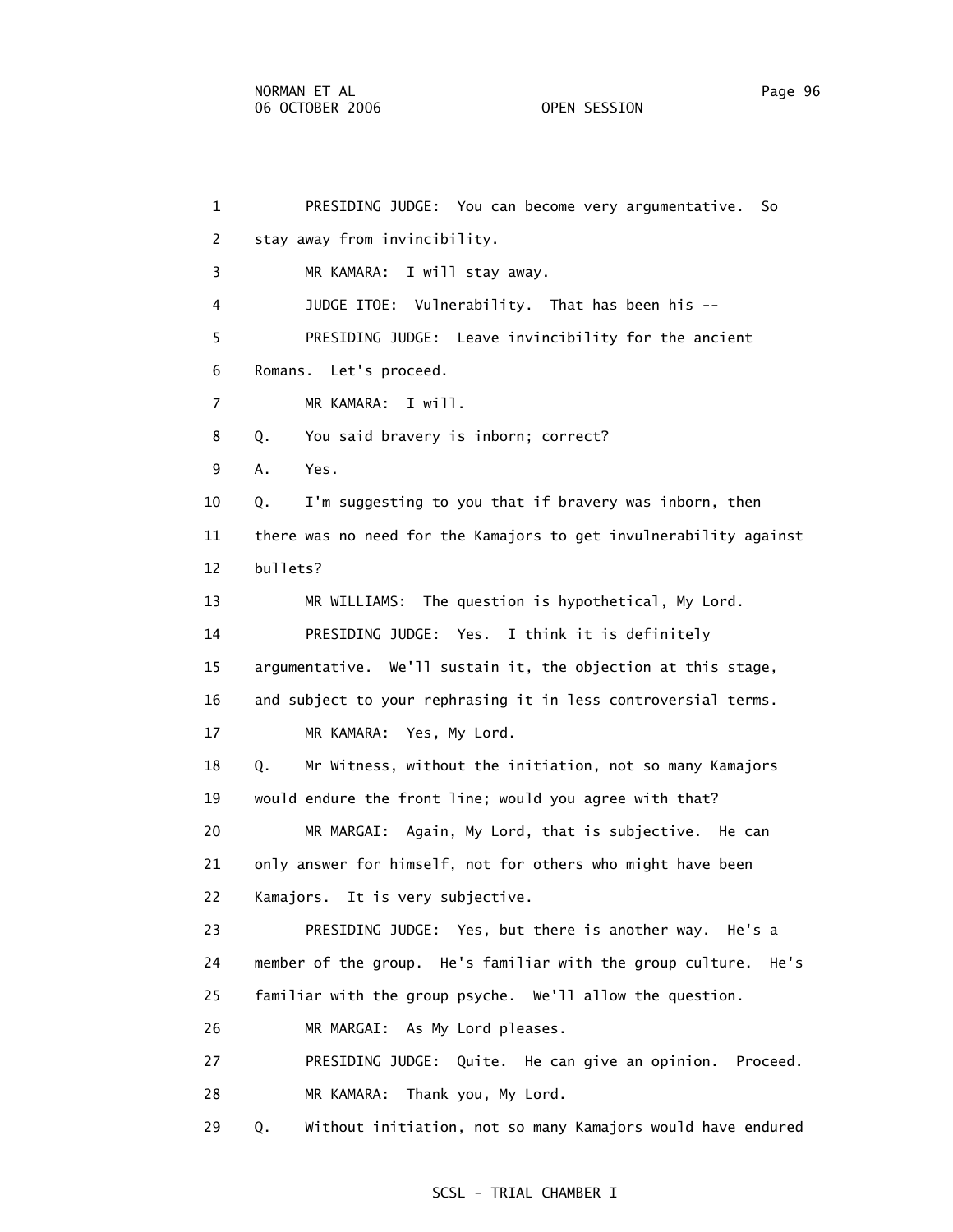- 1 the front lines? 2 A. That's not correct. 3 Q. Mr Witness, now, with regards to the process of initiation, 4 there were moments of casualties in the process; are you aware? 5 A. I am not aware. 6 Q. Casualties in the sense that persons get killed in the 7 process; are you not aware of that? 8 A. I am not aware of that. 9 Q. Are you aware that High Priest Kondewa was driven away from 10 Sogbini Chiefdom? 11 A. I am not aware. 12 Q. Are you aware that certain of his initiates got killed in 13 the process of initiation he handled at Sogbini Chiefdom? 14 A. I am not aware. 15 Q. In 1997, Mr Witness, how far were you from Sogbini 16 Chiefdom? 17 A. What time in 1997? 18 Q. The entire year of 1997, you were in and out of Base Zero? 19 A. Before the coup in 1997 I was in Liberia. And after the 20 coup, in 1997, it was only in October that I arrived in Base 21 Zero. 22 Q. When? 23 A. October 1997. 24 Q. Let's take October 1997. 25 A. Yes. 26 Q. Whilst for the most part at Base Zero, you were close to 27 Sogbini Chiefdom? 28 A. I did not take that road in the course of my travel from
	- 29 Jiama Bongor Chiefdom to Base Zero. There were other routes --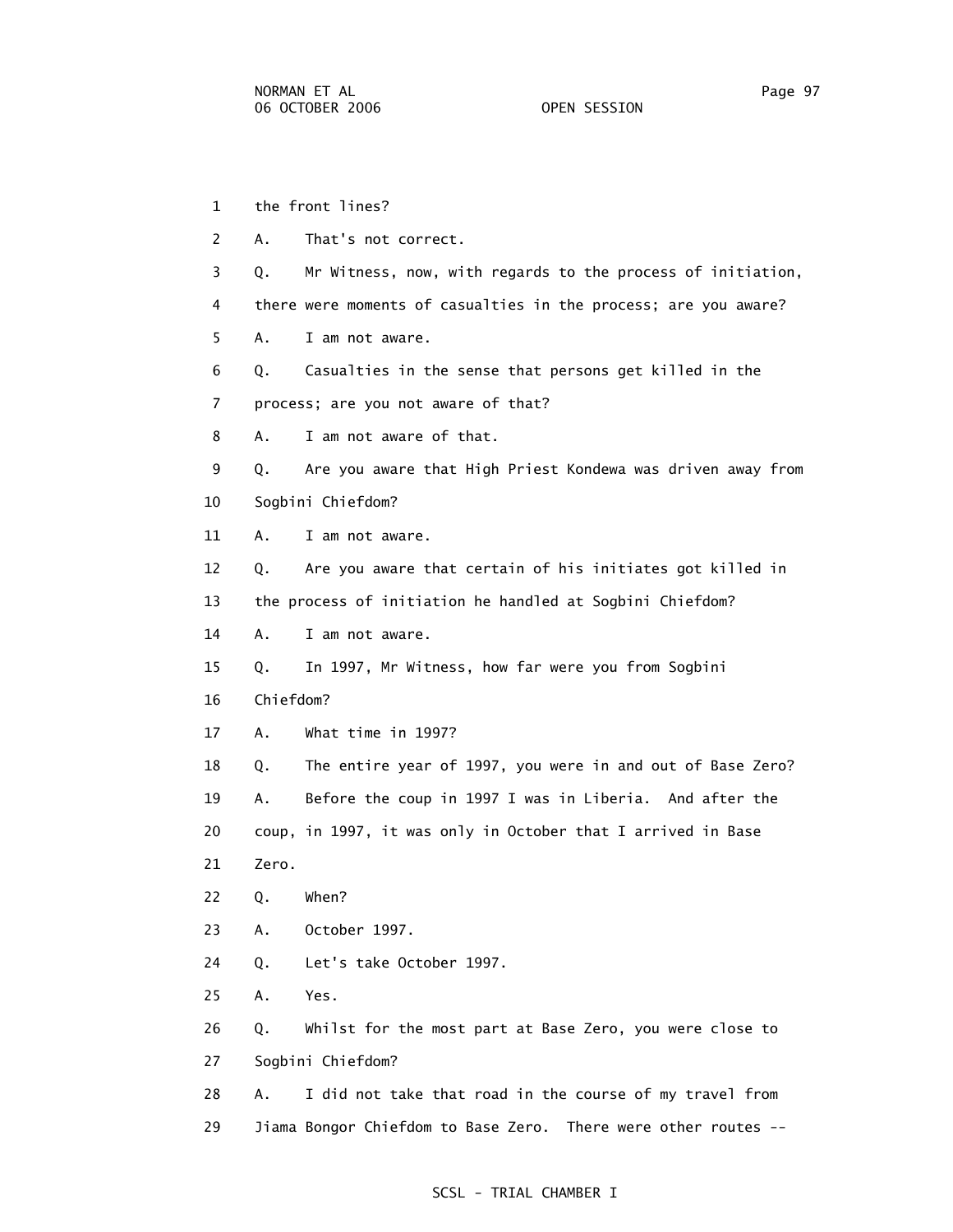1 JUDGE BOUTET: This is not the question, Mr Witness. 2 Please, again, just listen to the question and answer the 3 question. You were not asked what road you took. You were asked 4 if you were close to. 5 PRESIDING JUDGE: Counsel, when you said close, were you 6 thinking of proximity? 7 MR KAMARA: Yes. 8 PRESIDING JUDGE: Quite. Well, let him answer. 9 THE WITNESS: I was not close to Sogbini Chiefdom. 10 MR KAMARA: 11 Q. How far is Base Zero to Sogbini Chiefdom? 12 A. I don't know the distance. 13 Q. If I suggest to you that it`s less than 12 miles? 14 A. I don't know the terrain in that area. That's not my home. 15 We only used to go there because that was the place that was 16 established for the purpose of pursuing the war. I don't 17 understand the terrain. 18 Q. Do you know Baowa Junction? 19 A. I don't know there. 20 Q. Now, tell us what route you used from Telu to go to Base 21 Zero on your motorcycle? 22 A. Bicycle. 23 JUDGE ITOE: He didn't say motorcycle, he said bicycle, 24 which had a gear, mechanical proportion. 25 MR KAMARA: Yes. 26 THE WITNESS: From Telu, from Telu in the Jiama Bongor 27 Chiefdom, I want to begin with the route I used to travelled 28 with. From Telu, to Baoma, to Sulehun, there was a road, a 29 pushbike path bypassing Sembehun 17, through a village called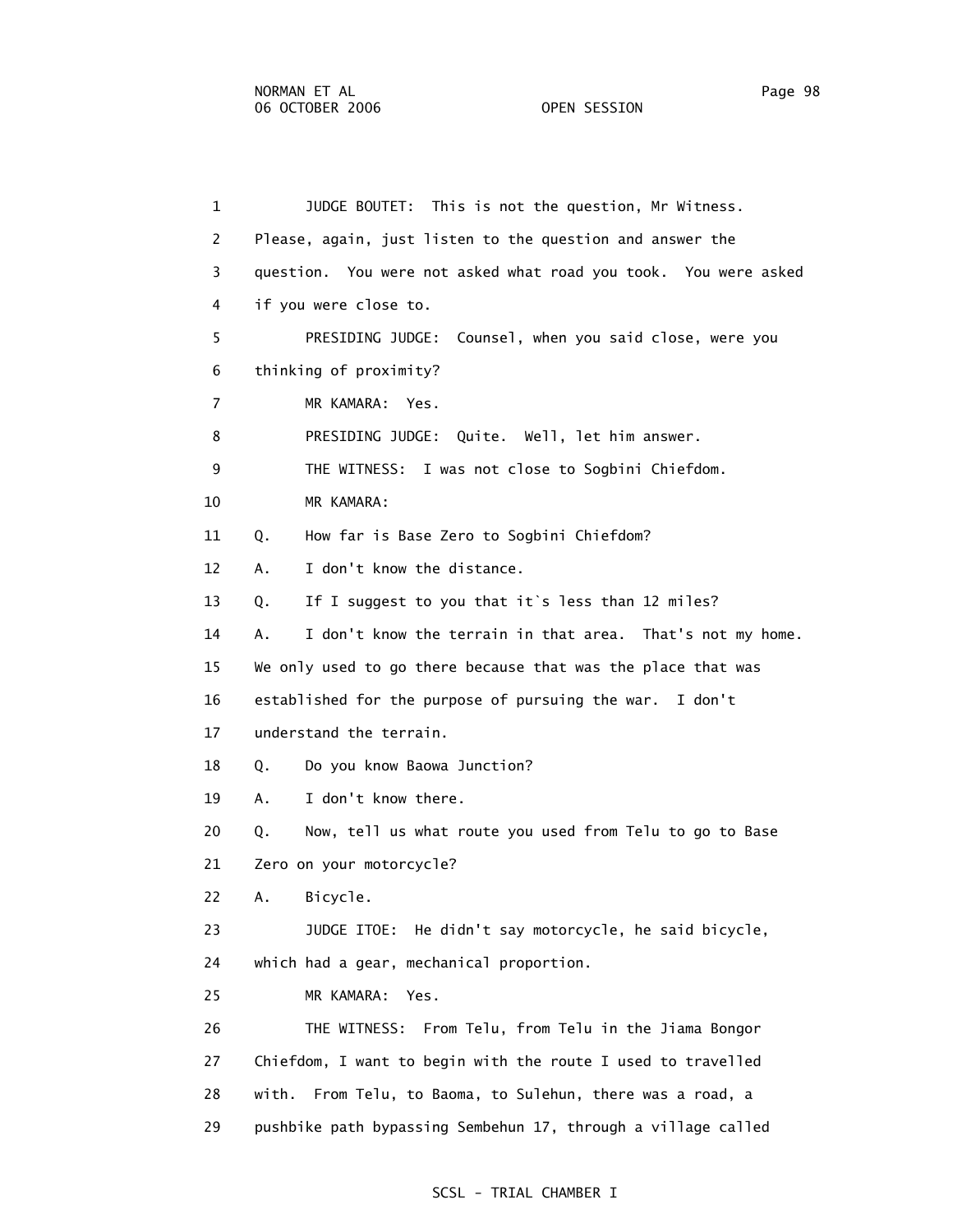1 Gwala and to Maboima, to Magehun, Fairo, Yengesa, Kpetewoma and, 2 from Kpetewoma, there's another diversion to Kaleh bypassing 3 Tisana, which is located on the highway between Sumbuya and 4 Koribundu. Then, through those bypasses, we have to arrive at a 5 town called Kpatebo very close to Sumbuya, crossing the river, 6 the Sewa River from Sumbuya to Tisana. And from Tisana to the 7 junction where I described yesterday, then from that junction, I 8 think there are two or three, four villages. There is another 9 diversion on the left-hand side without reaching Baowa Junction. 10 Q. How long does that take you? 11 A. With the bicycle, I told you -- I said it yesterday in my 12 testimony, that one day, sometime. One day. From Telu, with the 13 bicycle to Base Zero, the other day, or two days after I return, 14 just one day ride. 15 Q. Good. Seems you have a good knowledge of that area then, 16 except for Baowa Junction. 17 A. Except for Baowa Junction. 18 Q. Yes, you know everywhere else so well, as you have 19 narrated. 20 A. Those areas being described are not areas associated or 21 connected to Sogbini Chiefdom. 22 Q. All right. 23 A. There's Tikonko Chiefdom, Lugbu Chiefdom. 24 Q. That's okay. 25 A. Bumpe Chiefdom, Kpandakemo Chiefdom, et cetera. 26 Q. Are you aware whether Allieu Kondewa was a member of the 27 War Council? 28 A. I am not aware.

29 JUDGE ITOE: He has said so yesterday.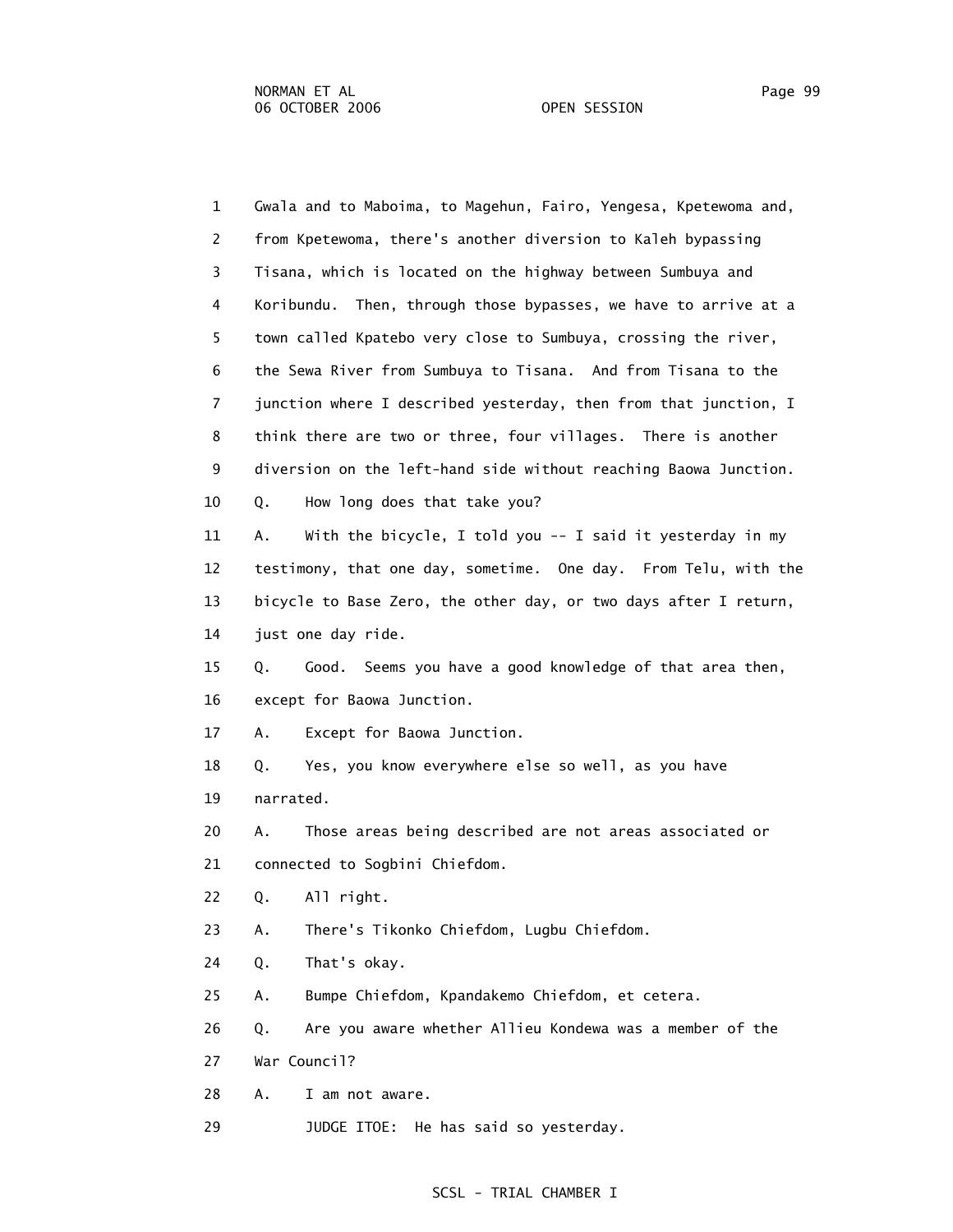| $\mathbf{1}$   | MR KAMARA: Yes, My Lord, just keeping him on track.               |
|----------------|-------------------------------------------------------------------|
| $\overline{2}$ | Are you aware that he attended meetings of the War Council?<br>Q. |
| 3              | I am not aware. But I can remember seeing him visiting the<br>Α.  |
| 4              | place where the War Council normally meet.                        |
| 5              | And that is the Walehuns?<br>Q.                                   |
| 6              | Well, I don't know whether, or for which purpose he used to<br>Α. |
| $\overline{7}$ | go there. I'm not aware.                                          |
| 8              | But you know that the War Council met at the Walehuns?<br>Q.      |
| 9              | I know that.<br>Α.                                                |
| 10             | And you saw Kondewa going to the Walehuns?<br>Q.                  |
| 11             | The Walehun where I saw Kondewa was an open place, the<br>Α.      |
| 12             | first Walehun. I even myself went there one time, and I'm not a   |
| 13             | member of the War Council, so I cannot determine whether being to |
| 14             | Walehun I would automatically declare the individual is a member  |
| 15             | of that group.                                                    |
| 16             | Mr Witness, there were three different Walehuns; do you<br>Q.     |
| 17             | know?                                                             |
| 18             | Α.<br>It is true, yes.                                            |
| 19             | And these meetings are held in these different Walehuns,<br>Q.    |

 20 based on the importance of the issue to be discussed; is that 21 correct?

22 A. I cannot remember that.

23 Q. You cannot remember.

24 A. I don't know about that.

25 Q. You testified this afternoon that you were aware of

26 training going on at Base Zero; correct?

27 A. Militia training, yes.

28 Q. Are you aware that certificates were given to persons

29 graduating after such a training?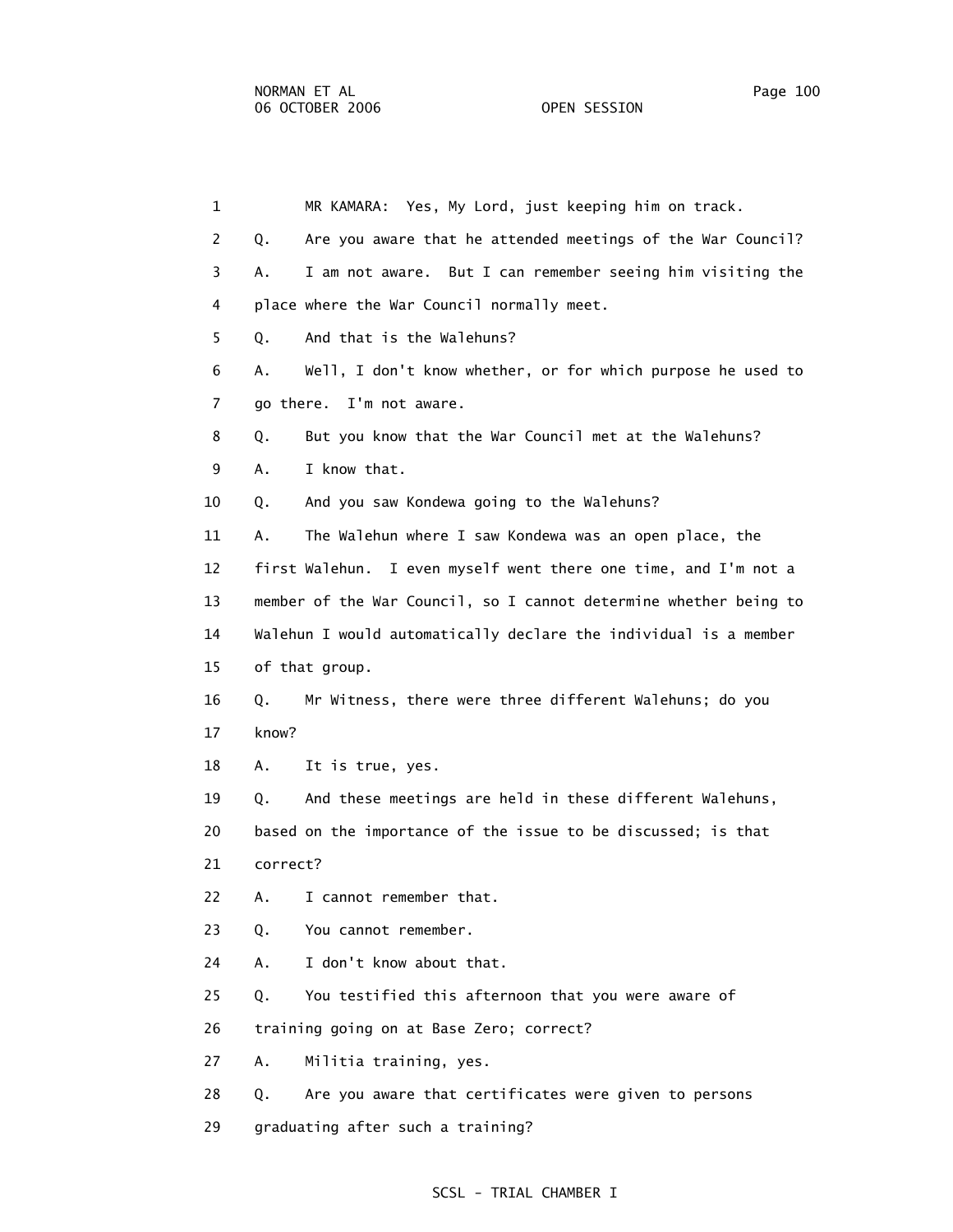1 A. I was not present. I'm not aware of that. 2 Q. You've never seen a Kamajor certificate of training? 3 A. I have never seen one before. 4 Q. Now, take a look at Exhibit 26. 5 PRESIDING JUDGE: Mr Thomas, do we have that in Court? 6 MR GEORGE: No, Your Honour. 7 PRESIDING JUDGE: Does the Prosecution have a copy of it? 8 MR KAMARA: Yes, My Lord. 9 PRESIDING JUDGE: Show the Defence and see if they have a 10 copy, or if it is the same document we are talking about. 11 MR KAMARA: 12 Q. Take a look at Exhibit 26, the one I have just given you. 13 Do you recognise that certificate? 14 A. Now? 15 Q. Are you familiar with that certificate? 16 A. I'm not familiar with it. I am not familiar with it. 17 Q. You have never seen a certificate like that in your life? 18 A. I've never seen it. This is my first time seeing it. 19 Q. You're a Kamajor since 1997; you've never seen a Kamajor 20 certificate? 21 A. I have never seen this certificate. 22 JUDGE ITOE: He was not trained. 23 THE WITNESS: I was not trained. I have never seen it. 24 MR KAMARA: 25 Q. Now, look at that certificate. There are signatures in 26 that certificate; correct? 27 A. Signature? 28 Q. Stamps. [Indiscernible] stamps?

## SCSL - TRIAL CHAMBER I

29 A. Only the stamp or the signature.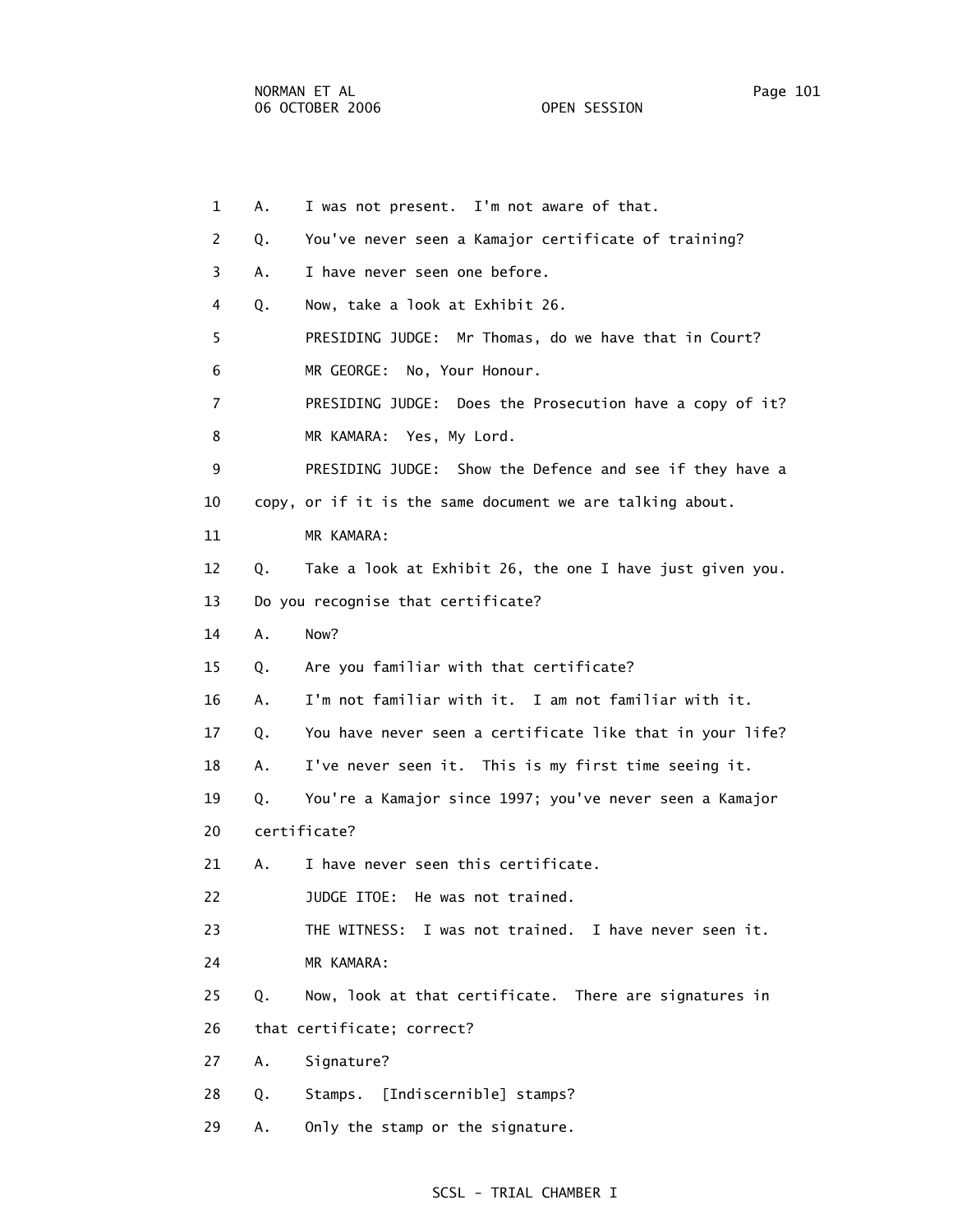- 1 Q. There are about three stamps. 2 A. Yes, I can see three stamps here. 3 Q. Thank you. The first one is the stamp of whom? 4 A. I don't know. 5 Q. It's not written there? 6 A. I'm seeing CDFSL, director of training. 7 Q. Yes. 8 A. Yes, that's what I'm seeing there. 9 Q. Look at the next one. 10 A. I'm seeing the next one. I've seen it. 11 Q. What does it say? 12 A. I'm seeing co-ordinator and a signature. 13 Q. Thank you. And the third one? 14 A. I'm seeing a stamp there, High Priest. I don't know what 15 is here. 16 Q. Thank you. 17 A. Okay. 18 Q. Now, were there other forms of identification for Kamajors, 19 apart from certificates? 20 A. Yes, there were other forms of identification for Kamajors. 21 Q. Such as ID cards? 22 A. Such as ID cards. 23 Q. You had an ID card? 24 A. I had an ID card. 25 Q. Do you have it with you? 26 A. It is in your possession. 27 Q. You gave it to the Prosecution? 28 A. Yes. They demanded --
- 29 JUDGE ITOE: To Mr Saffa?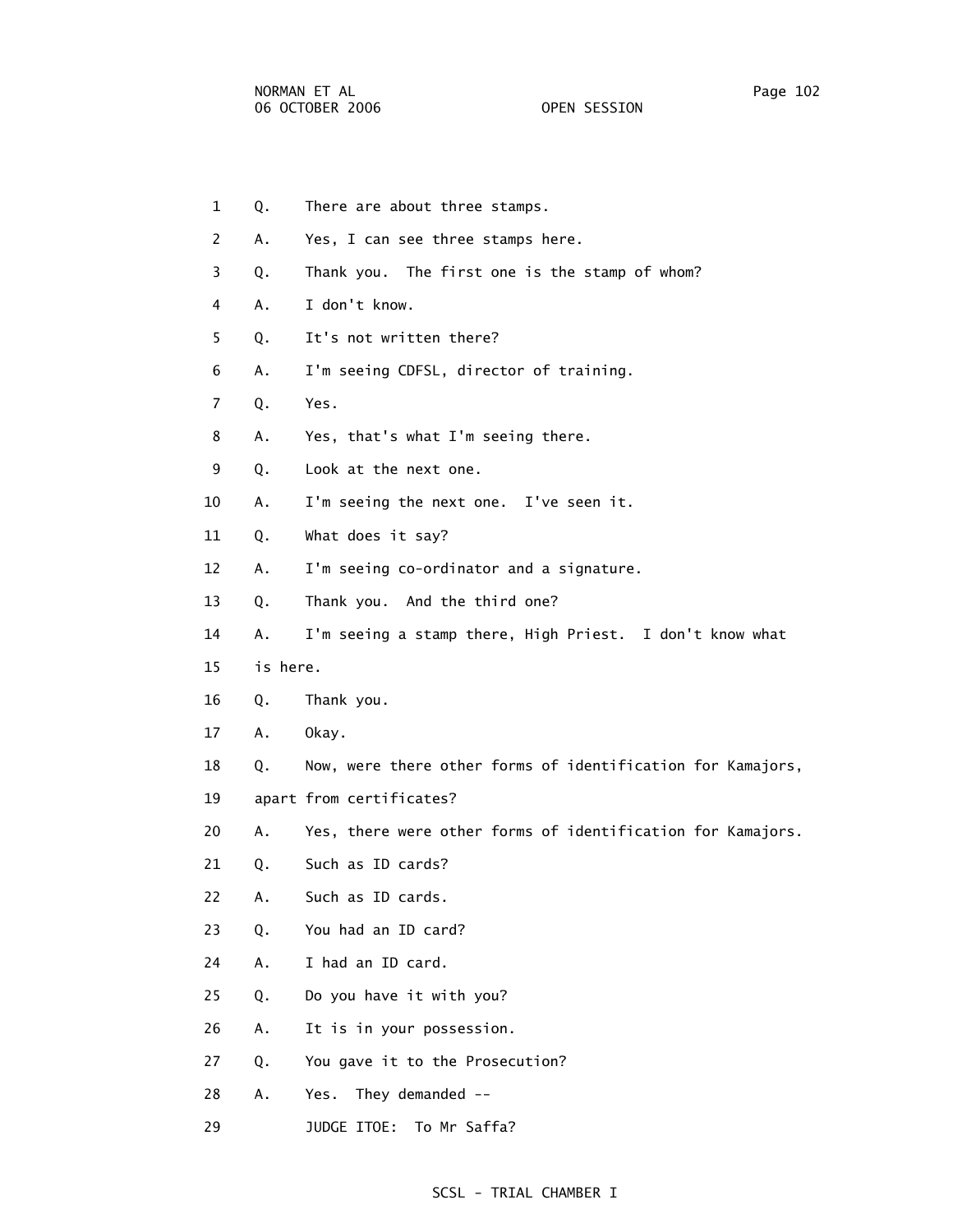| $\mathbf{1}$ | MR KAMARA: Yes, he gave it to Mr Saffa.                          |
|--------------|------------------------------------------------------------------|
| 2            | THE WITNESS: Saffa.                                              |
| 3            | MR KAMARA: Yes, good. Thank you.                                 |
| 4            | THE WITNESS:<br>Joseph Saffa.                                    |
| 5            | MR KAMARA:                                                       |
| 6            | We'll get to those documents. I see you are in a hurry to<br>Q.  |
| 7            | get there. Now, Mr Witness, Kondewa was also instrumental in the |
| 8            | general welfare of the Kamajors; would you agree to that?        |
| 9            | Α.<br>Not to my knowledge.                                       |
| 10           | Are you aware that Kondewa had concerns that affected the<br>Q.  |
| 11           | well being of the Kamajors at Base Zero?                         |
| 12           | I'm not aware.<br>A.                                             |
| 13           | Whilst at Base Zero, there were children at Base Zero;<br>Q.     |
| 14           | correct?                                                         |
| 15           | There were children there.<br>А.                                 |
| 16           | Children under 15; you saw them?<br>Q.                           |
| 17           | There were children even under one year.<br>А.                   |
| 18           | That's not the question. There were children under 15?<br>Q.     |
| 19           | In the township of Talia?<br>Α.                                  |
| 20           | Yes.<br>Q.                                                       |
| 21           | Α.<br>Yes.                                                       |
| 22           | Thank you. Are you also -- is it to your knowledge that<br>Q.    |
| 23           | these children were used in manning checkpoints?                 |
| 24           | Α.<br>Not to my knowledge.                                       |
| 25           | Is it to your knowledge --<br>Q.                                 |
| 26           | Not to my knowledge.<br>Α.                                       |
| 27           | I'm coming with another question.<br>Q.                          |
| 28           | PRESIDING JUDGE: Wait, witness, wait. Don't be too               |
| 29           | pre-emptive.                                                     |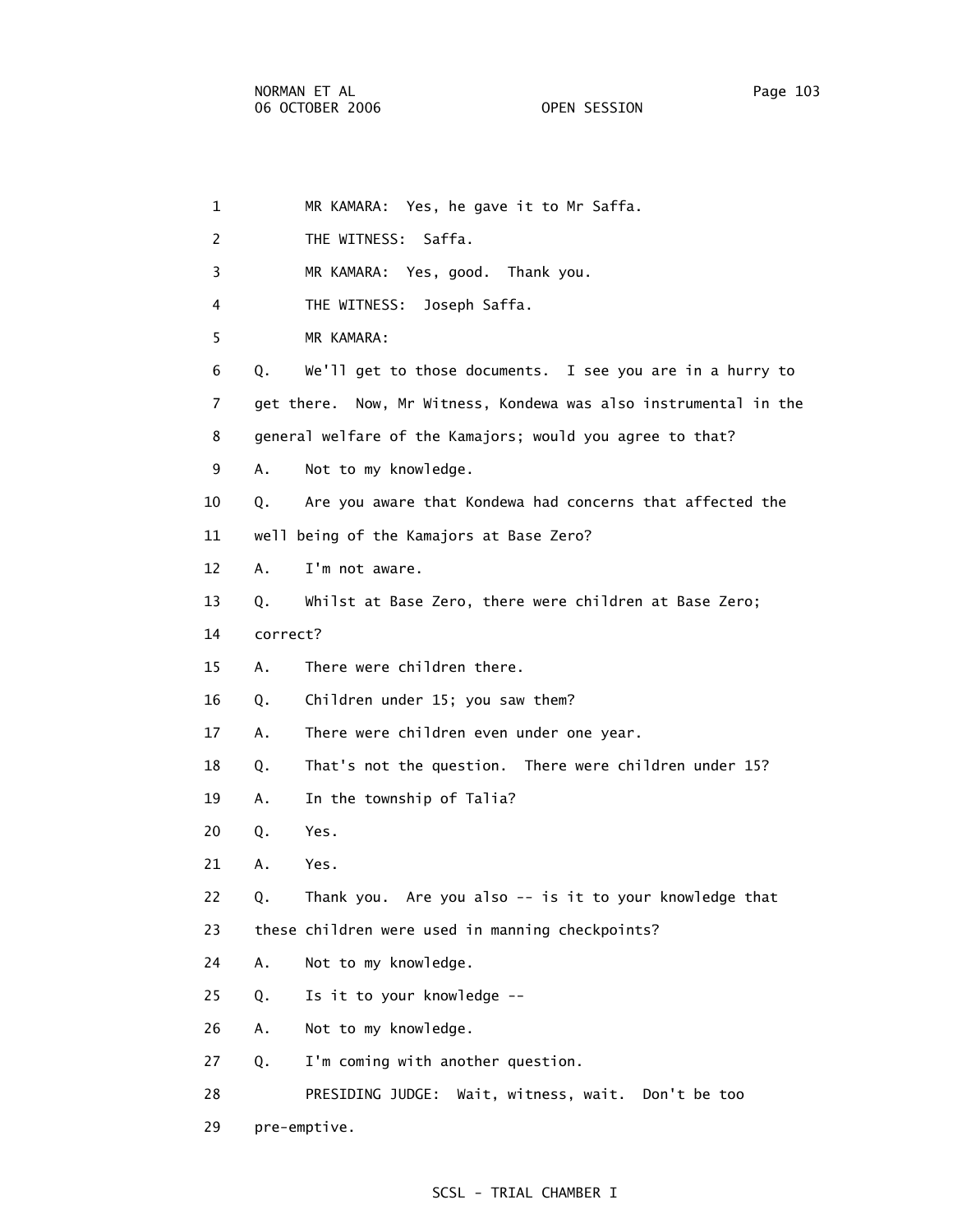| $\mathbf{1}$   |           | MR KAMARA:                                                      |
|----------------|-----------|-----------------------------------------------------------------|
| 2              | Q.        | You are aware that there were several checkpoints before        |
| 3              |           | getting to Base Zero, manned by Kamajors?                       |
| 4              | Α.        | I am only aware of one checkpoint, and that was the             |
| 5              |           | checkpoint described yesterday.                                 |
| 6              | Q.        | That was the only one you know?                                 |
| $\overline{7}$ | Α.        | That's the only one.                                            |
| 8              | Q.        | And that is the one you refer to as the Death Squad?            |
| 9              | Α.        | Checkpoint.                                                     |
| 10             | Q.        | Death Squad checkpoint.                                         |
| 11             | Α.        | Yes.                                                            |
| 12             | Q.        | Were there other checkpoints that you know of that were not     |
| 13             |           | around Base Zero?                                               |
| 14             | А.        | Not around Base Zero?                                           |
| 15             | Q.        | Are you aware of any checkpoint manned by Kamajors<br>Yes.      |
| 16             | anywhere? |                                                                 |
| 17             | Α.        | Yes.                                                            |
| 18             | Q.        | Are you aware that children, Kamajor children, were manning     |
| 19             |           | those checkpoints?                                              |
| 20             | Α.        | I am not aware.                                                 |
| 21             | Q.        | Is it to your knowledge that children under 15 were also        |
| 22             |           | used in spying missions for the Kamajors?                       |
| 23             | А.        | I am not aware.                                                 |
| 24             | Q.        | It is also not to your knowledge, I believe, that children      |
| 25             |           | under 15 would dance in front of the Kamajors during an attack; |
| 26             |           | you are not aware of that as well?                              |
| 27             | Α.        | Repeat, please.                                                 |
| 28             | Q.        | You are not aware of the fact that children under 15            |
| 29             |           | usually dance in front of the Kamajors before they launch an    |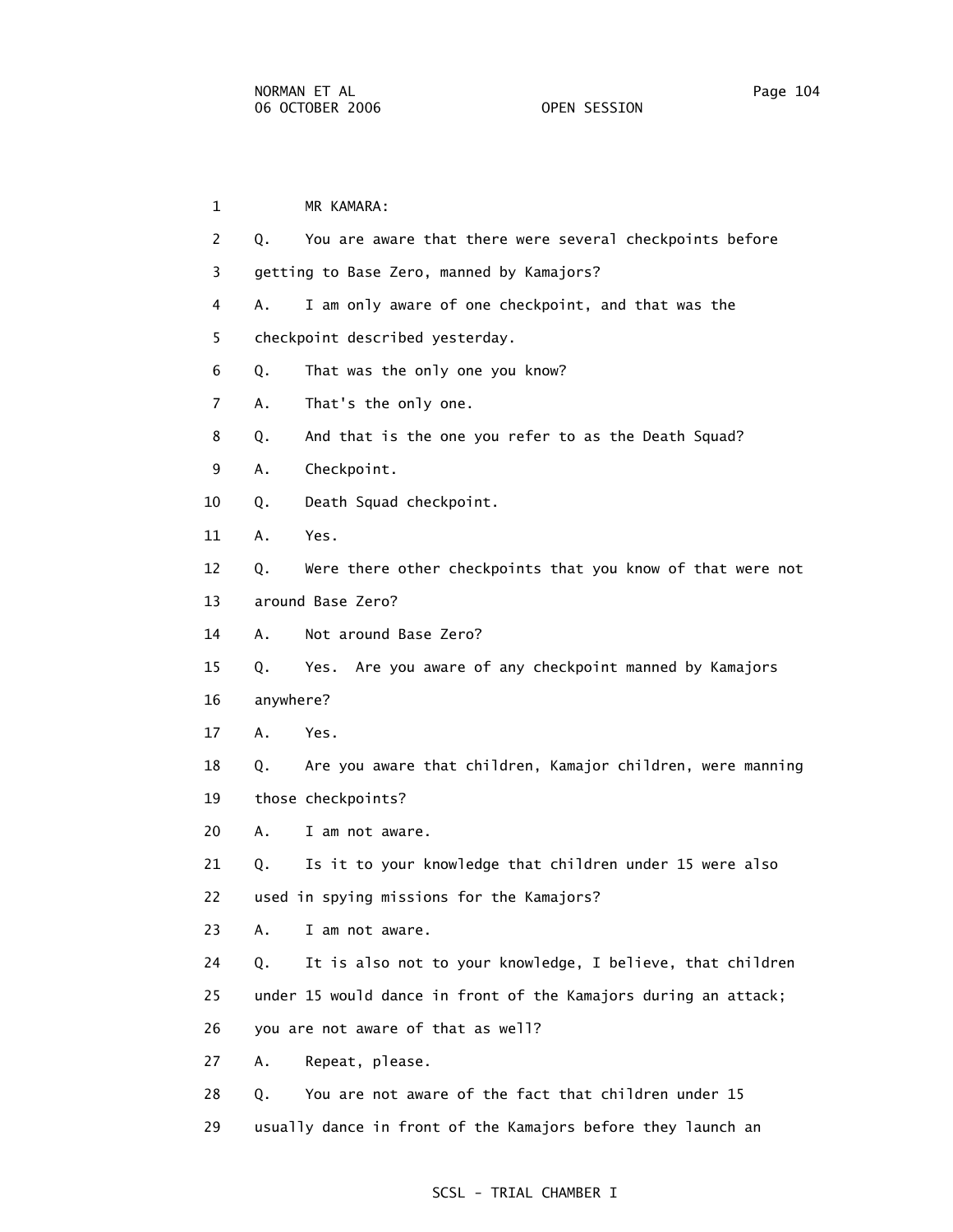- 1 attack; are you aware of that? 2 A. I am not aware. 3 Q. Yes. Now, you're equally not aware that children 4 participated in hostilities, Kamajors used children in combat 5 activity? 6 A. I am at aware. 7 Q. Do you know what is a controller? 8 A. I know what is a controller. 9 Q. Is it not usual for Kamajor children to hold the 10 controller? 11 A. No, it is not usual. 12 Q. Now, Mr Witness, would you be surprised to learn that even 13 Chief Norman himself admitted that children participated in 14 hostilities on both sides -- 15 MR SESAY: My Lord, I object to that question. 16 PRESIDING JUDGE: Yes. 17 MR SESAY: It seems my colleague has now -- 18 JUDGE ITOE: It is sustained. It is sustained. 19 MR SESAY: He has breached his undertaking. 20 MR KAMARA: My Lord, I withdraw that question. 21 PRESIDING JUDGE: Right. Move on to another aspect. 22 MR KAMARA: Yes, My Lord. May the witness be shown Exhibit 23 110? 24 PRESIDING JUDGE: Mr Thomas, please show him Exhibit 110. 25 MR KAMARA: I don't think Mr Thomas has it. Yes, Exhibit 26 110A. 27 JUDGE BOUTET: Before you do so -- can you wait just a 28 moment before you show this exhibit to the witness?
- 29 MR KAMARA: Yes, My Lord.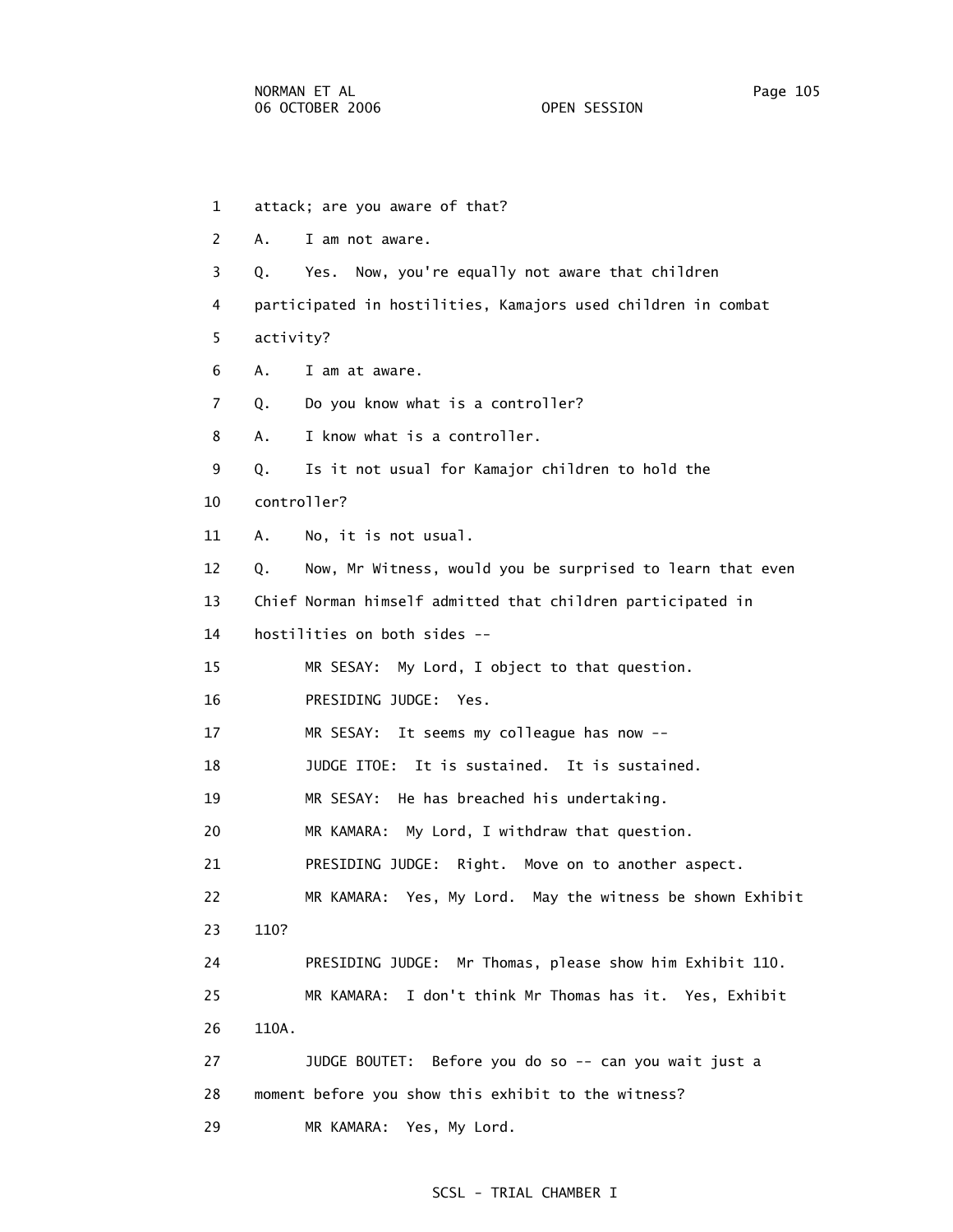1 JUDGE BOUTET: Mr Prosecutor, I thought this exhibit you 2 were intending to show to the witness is confidential? It was 3 introduced by a protected witness. 4 MR KAMARA: 110B, My Lord. 5 JUDGE BOUTET: And this one is not? 6 MR KAMARA: Is that not our Rule 92bis submissions, My 7 Lord? 8 JUDGE BOUTET: Yes, that was the previous one that was 9 protected, not that one. 10 MR KAMARA: Yes, sorry, My Lord. 11 JUDGE BOUTET: So it's B? 12 MR KAMARA: 110B. 13 PRESIDING JUDGE: What's the rubric on that? 14 MR KAMARA: It's on children -- 15 PRESIDING JUDGE: Recruitment of children? 16 MR KAMARA: Yes. 17 PRESIDING JUDGE: Recruitment of child soldiers. 18 MR KAMARA: Yes. 19 PRESIDING JUDGE: Which one are you interested in? This is 20 a four-part document. 21 MR KAMARA: 110B, Your Honour. 22 PRESIDING JUDGE: Yes, it was in four parts. 23 MR KAMARA: The first paragraph on page 25. Under the 24 heading, "Recruitment of Child Soldiers." 25 PRESIDING JUDGE: Yes. Are there any specific portions you 26 want him to read? 27 MR KAMARA: Yes, My Lord. 28 PRESIDING JUDGE: Which paragraph or paragraphs? 29 MR KAMARA: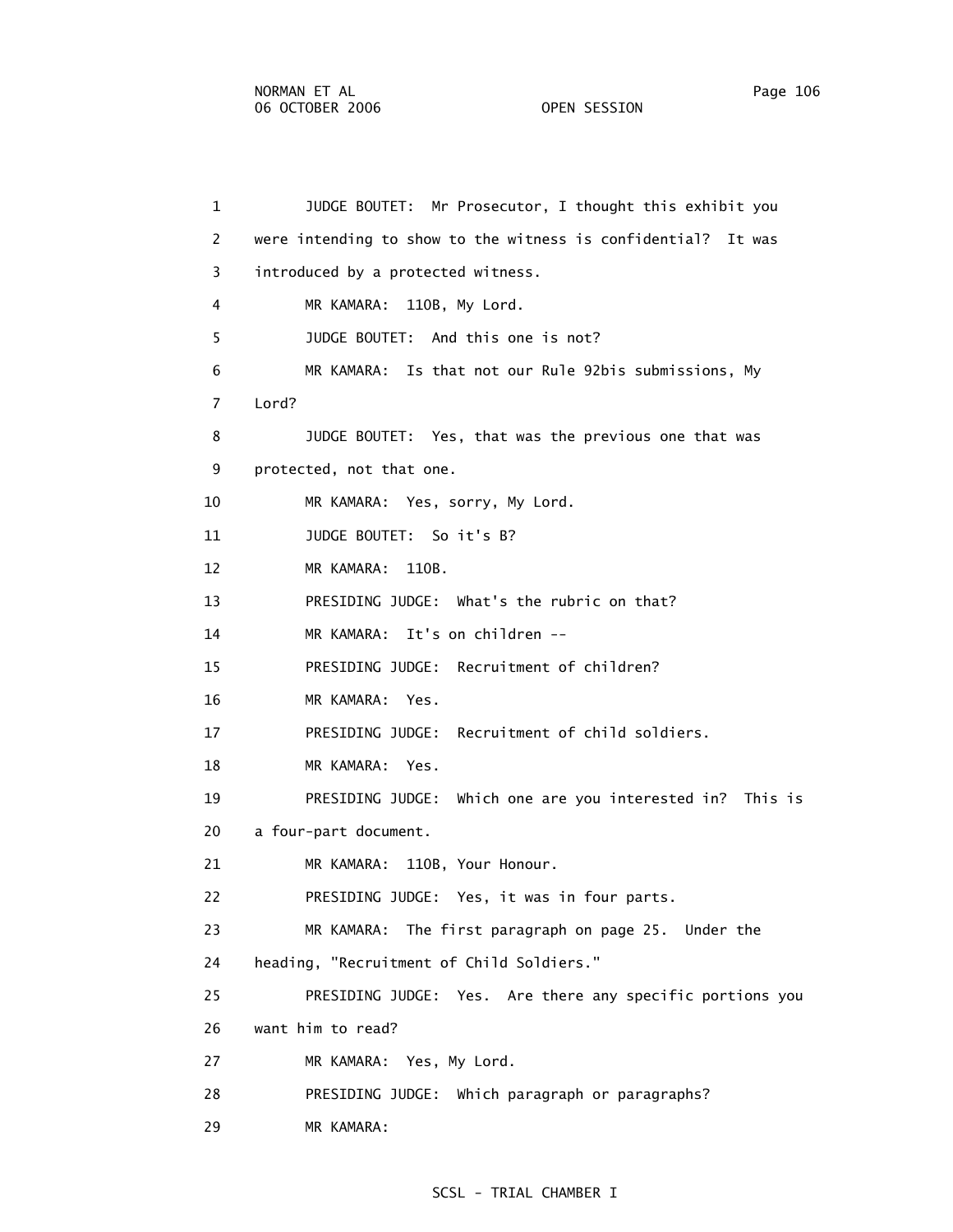1 Q. Have you seen the rubric, "Recruitment of Child Soldiers?" 2 A. Yes. 3 Q. Could you read for the Court the sentence starting, 4 "CDF" -- 5 PRESIDING JUDGE: Well, let him read it to himself. Don't 6 you want to question him on that? 7 MR KAMARA: 8 Q. Read it quietly to yourself. 9 PRESIDING JUDGE: Yes. Is this paragraph one only or 10 paragraphs one and two? 11 MR KAMARA: Let's start with paragraph one. 12 PRESIDING JUDGE: Okay. 13 THE WITNESS: Yes, I've read it. 14 MR KAMARA: 15 Q. What does it say? 16 A. It stated that the CDF -- 17 Q. Now you're reading it. 18 A. -- was having problems by getting children involved in 19 recruitment as soldiers. 20 Q. Yes. Mr Witness, that's a Human Rights Watch report -- 21 JUDGE ITOE: That's a report written by whoever. 22 MR KAMARA: Yes, I'm going to ask him to respond to that. 23 PRESIDING JUDGE: Yes. Yes, quite. 24 JUDGE ITOE: He has responded to all this about recruitment 25 of children and so and so forth. 26 PRESIDING JUDGE: Counsel -- 27 MR KAMARA: Having read this report now, does he still 28 maintain the same position. 29 PRESIDING JUDGE: Counsel, I'm joining my brother here.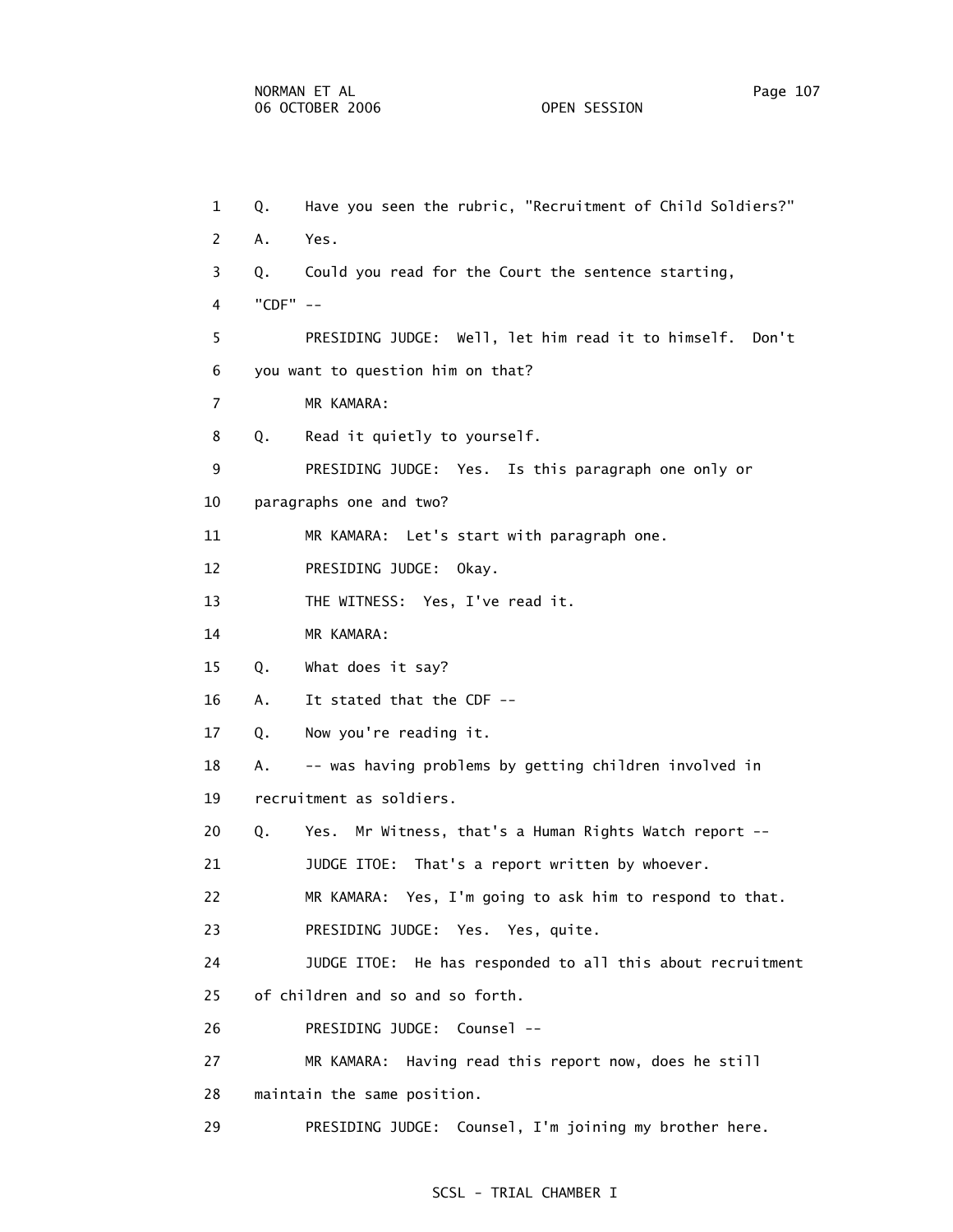1 Here, he's read the paragraph. If you have anything specific to 2 put to him, why not do that? I mean, to ask even for his opinion 3 would be just like inviting him to meander, wander all over the 4 place. Don't you have a specific question, or specific set of 5 questions that you want to put to him arising out of that 6 paragraph? 7 MR KAMARA: Yes, My Lord. 8 PRESIDING JUDGE: Well, do that. That will help us. 9 MR KAMARA: 10 Q. Mr Witness, you've read the paragraph I've highlighted to 11 you? 12 A. Yes, that's correct. 13 Q. Having read that paragraph, do you still subscribe to the 14 view that children were not part of active hostilities? 15 A. Be specific. You have to be specific, please. 16 Q. Having read that paragraph, do you still subscribe to the 17 view that children were not used in active combat by the 18 Kamajors. 19 PRESIDING JUDGE: That's a specific question, Mr Witness. 20 THE WITNESS: That they were not actively participating in 21 war-related activities? 22 MR KAMARA: 23 Q. You do not understand the question, I'll put it again. 24 A. Yes, I don't understand the question. 25 Q. Having read the paragraph -- 26 A. Yes. 27 Q. -- do you still hold the view that Kamajors did not use 28 children in fighting?

## SCSL - TRIAL CHAMBER I

29 MR MARGAI: My Lords, I believe that is an unfair question.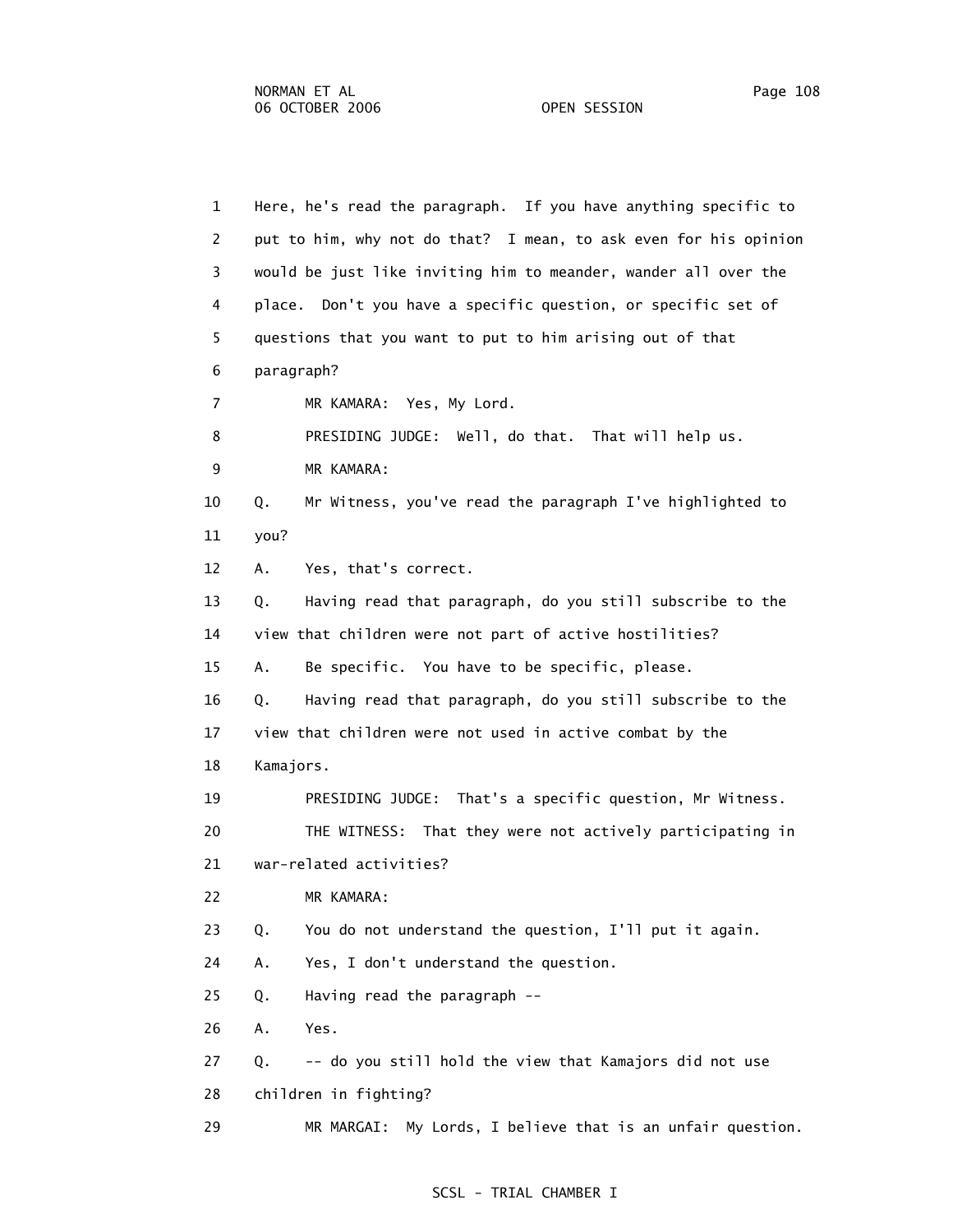1 First of all, we do not even know whether the witness here has 2 ever heard of the people who wrote that report, or the 3 institution that wrote it, whether he's seeing it for the first 4 time. It's like inviting him to comment on the authenticity or 5 the veracity of what is therein contained. It is in evidence. 6 As the learned judge said, It is a question of whether any 7 weight, if so, what weight will be attached to it at the end of 8 the day. 9 PRESIDING JUDGE: But he can answer the question, and then 10 you can re-examine if you think -- 11 MR MARGAI: As My Lord pleases. 12 PRESIDING JUDGE: Yes, this man is a man with professed 13 knowledge in the whole culture. He's here to help the Court. 14 MR MARGAI: As the Court pleases. 15 PRESIDING JUDGE: He can give his own position. 16 JUDGE BOUTET: He could be asked if he agrees or disagrees 17 with the position. That would be the clearest way to put it to 18 the witness. 19 MR MARGAI: I would have thought so, My Lord. 20 PRESIDING JUDGE: But counsel has quite a number of 21 variations of his forensic style and we can't inhibit that. Go 22 ahead, counsel. 23 MR KAMARA: The witness has answered. He has told you. 24 MR WILLIAMS: The witness did not answer the question, My 25 Lord. He merely repeated what my learned friend said. 26 PRESIDING JUDGE: Right. Then let's have it put again to 27 the witness. 28 MR KAMARA: 29 Q. Mr Witness, having read the paragraph that I highlighted to

## SCSL - TRIAL CHAMBER I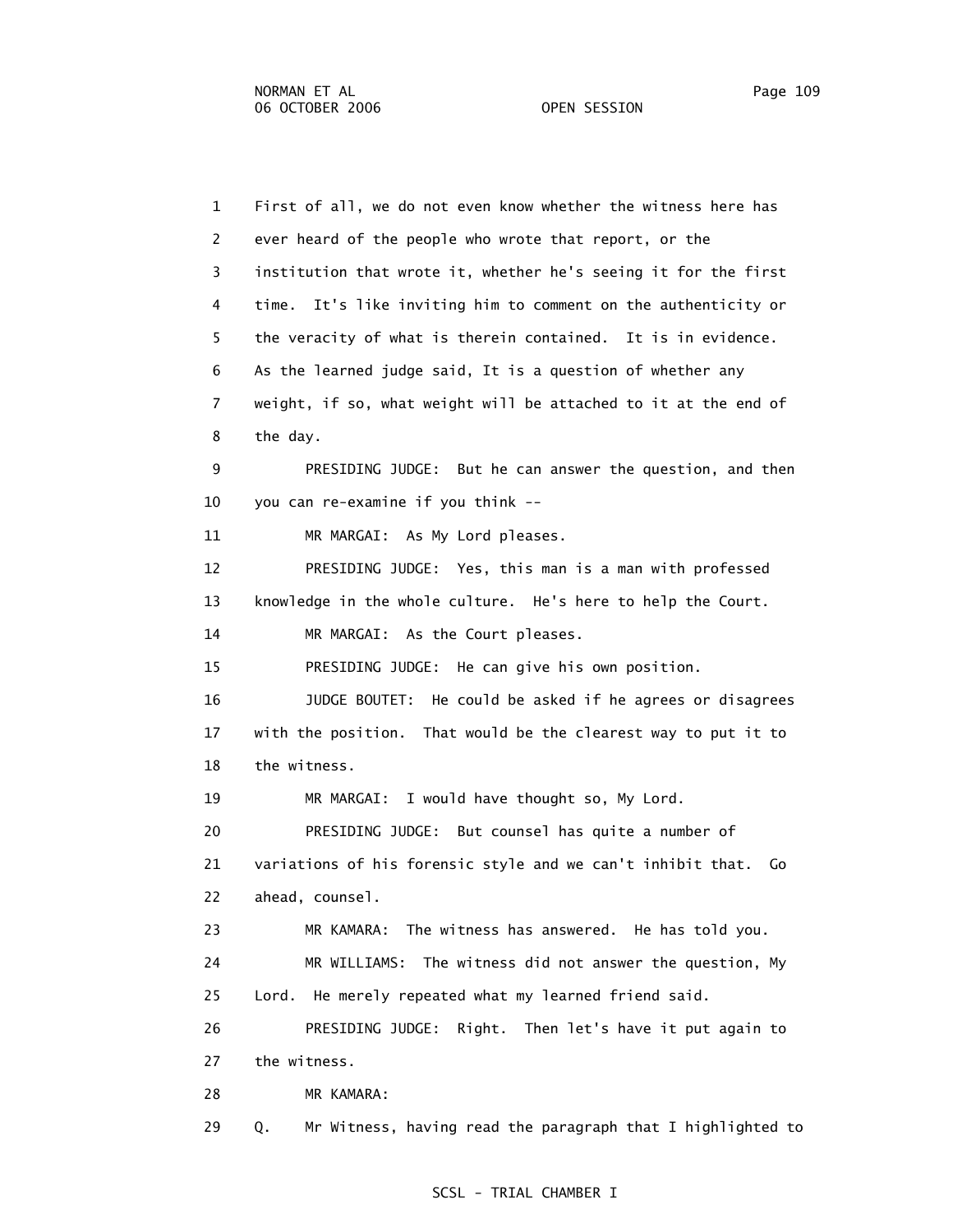1 you, do you agree to what is contained there? 2 A. I don't agree with it. 3 Q. Thank you. 4 PRESIDING JUDGE: Well, let us take our afternoon break and 5 come back at the usual time. 6 [Break taken at 4.30 p.m.] 7 [Upon resuming at 5.04 p.m.] 8 THE PRESIDING JUDGE: Mr Kamara continue. 9 MR KAMARA: Yes, My Lord. 10 Q. Mr Witness, did you ever see Kondewa with a Mercedes Benz 11 at Base Zero? 12 A. I didn't. 13 Q. Is it to your knowledge that between 1997 and 1998 he was 14 in possession of a looted Mercedes Benz from Sembehun? 15 A. Not to my knowledge. 16 Q. Thank you. 17 JUDGE ITOE: What was the time frame you gave again? 18 MR KAMARA: 1997 to 1998, My Lord. 19 JUDGE BOUTET: What was your first question, Mr Kamara, if 20 he had seen him with a Mercedes Benz? 21 MR KAMARA: Mercedes Benz, yes. 22 JUDGE BOUTET: There was no qualification, just that. 23 MR KAMARA: Just that. 24 JUDGE BOUTET: And the answer to that was no. 25 JUDGE ITOE: At Base Zero, you said. 26 MR KAMARA: At Base Zero, yes. 27 JUDGE BOUTET: At Base Zero, and the answer to that is no. 28 MR KAMARA: Yes. My Lord, that is the last question in 29 line of the issues that do not border on the closed session

## SCSL - TRIAL CHAMBER I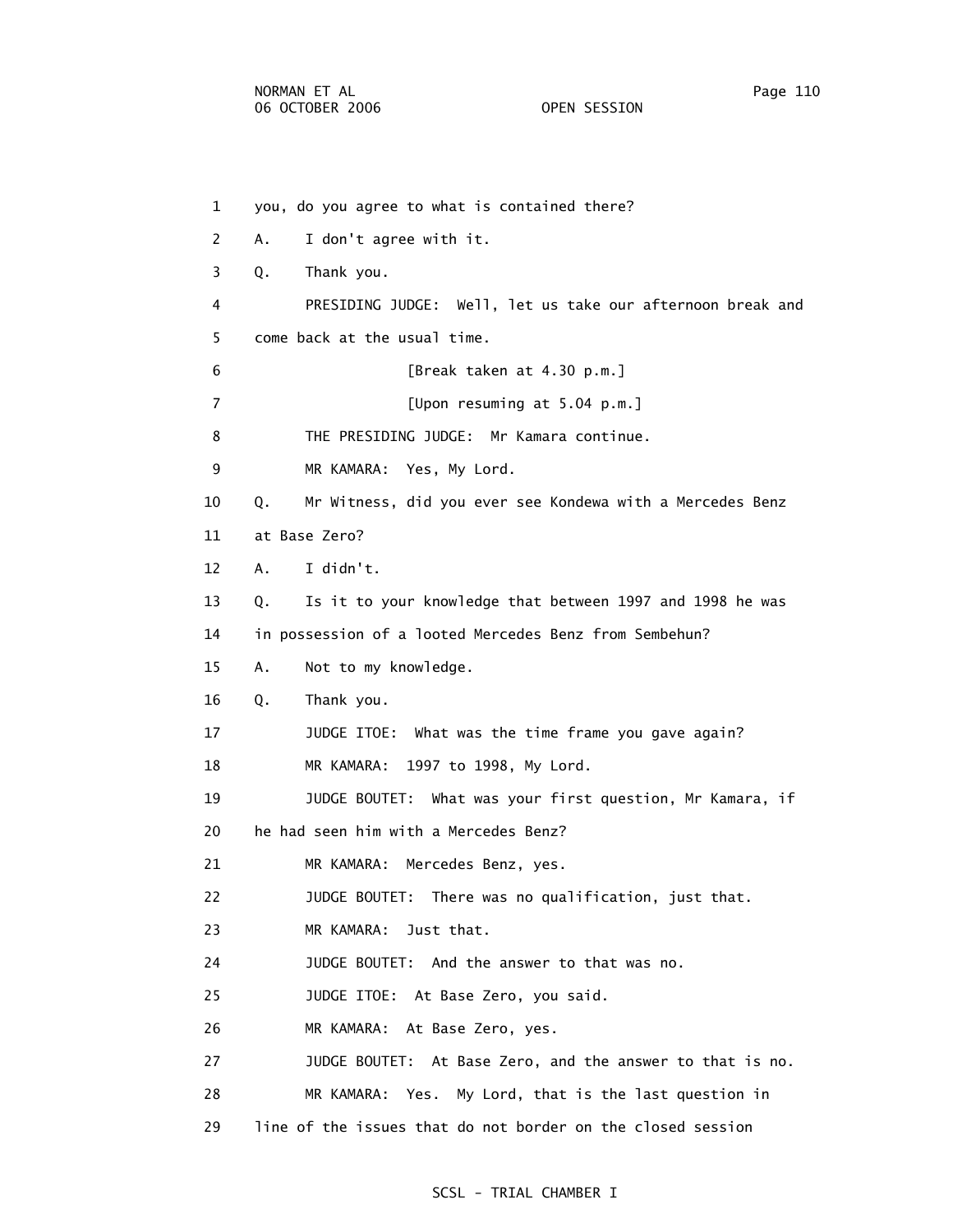1 matters. 2 PRESIDING JUDGE: In other words, if we were to move into 3 closed session now, you will embark upon those areas which are 4 amenable to treatment within closed session? 5 MR KAMARA: Yes, My Lord. 6 PRESIDING JUDGE: And then you will conclude your 7 cross-examination. 8 MR KAMARA: Yes, My Lord. 9 PRESIDING JUDGE: Well, let's ask the witness to retire 10 while we take your application in closed session. Could the 11 representative of Witness and Victims Unit escort the witness. 12 **Interval** The witness stood down 13 PRESIDING JUDGE: Members of the public, this Court is 14 about to go into closed session to hear some matters which we 15 think are not, in a way, amenable to public hearing. So I will 16 ask you to retire, and, it is safe to say that you shouldn't come 17 back today. Come back on Monday at 9 -- probably, let's say, 18 10.30 a.m.. 19 JUDGE ITOE: It depends on the guidance of Mr -- 20 PRESIDING JUDGE: Counsel, is that a fair estimate. 21 MR KAMARA: Yes, My Lord, it is a fair estimate. 22 PRESIDING JUDGE: Between 10.30 and 11. 23 JUDGE BOUTET: Mr Presiding Judge, if I may. Mr Kamara, 24 how long do you estimate your -- you talk only of a few 25 documents. If, it is a big if, you are allowed to proceed that 26 way, how long do you expect to be? 27 MR KAMARA: My Lord, I will be done before the 5.30 28 deadline. If we have arguments back and forth, that is what will 29 delay the process. My Lord, it is just three documents. I have

## SCSL - TRIAL CHAMBER I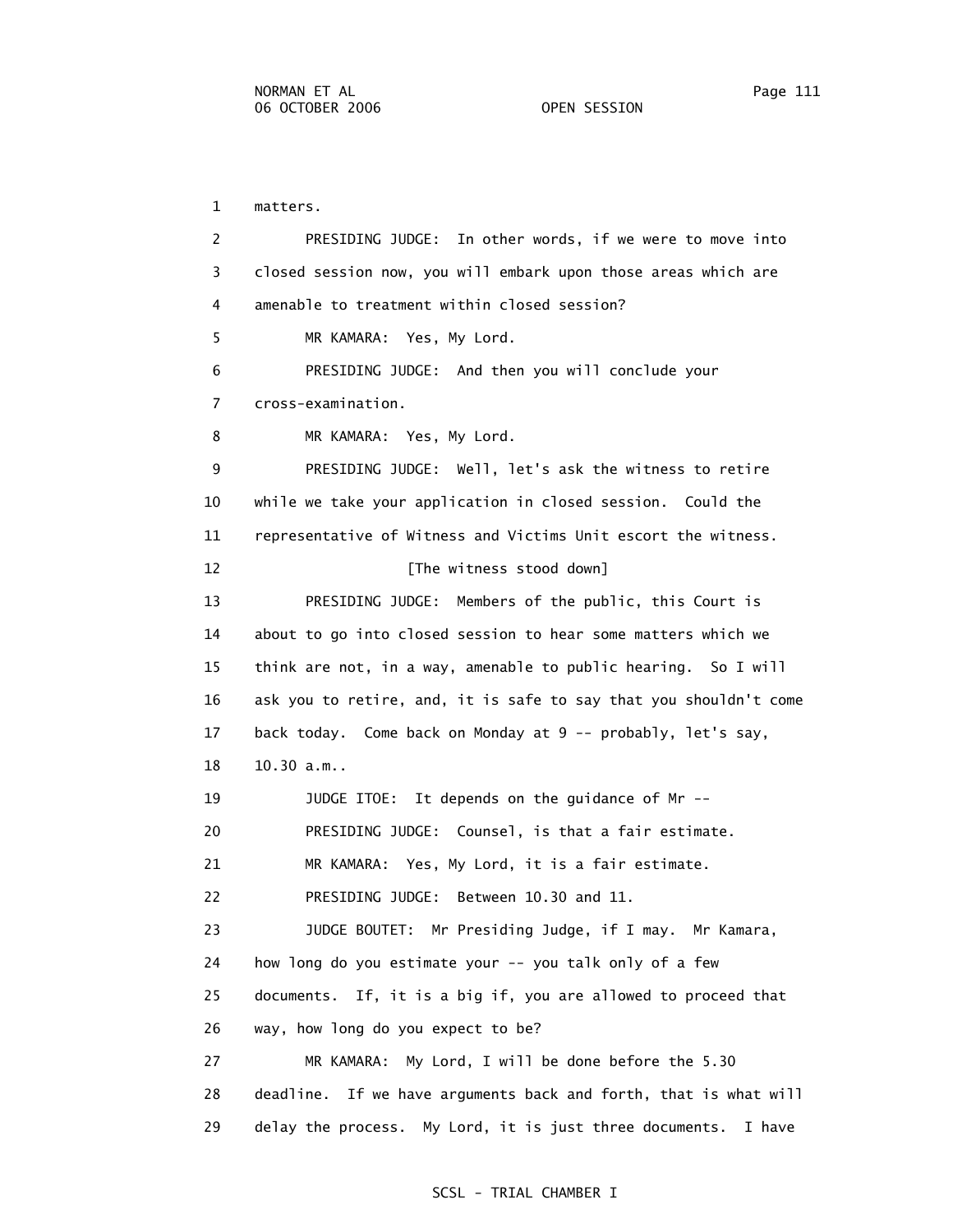1 already identified those to the defence of the third accused. 2 PRESIDING JUDGE: Well, let's hear the application then. 3 Are we in closed session yet? Just wait. 4 [At this point in the proceedings, a portion of the 5 transcript, pages 113 to 129, was extracted and sealed under 6 separate cover, as the proceeding was heard in a closed session]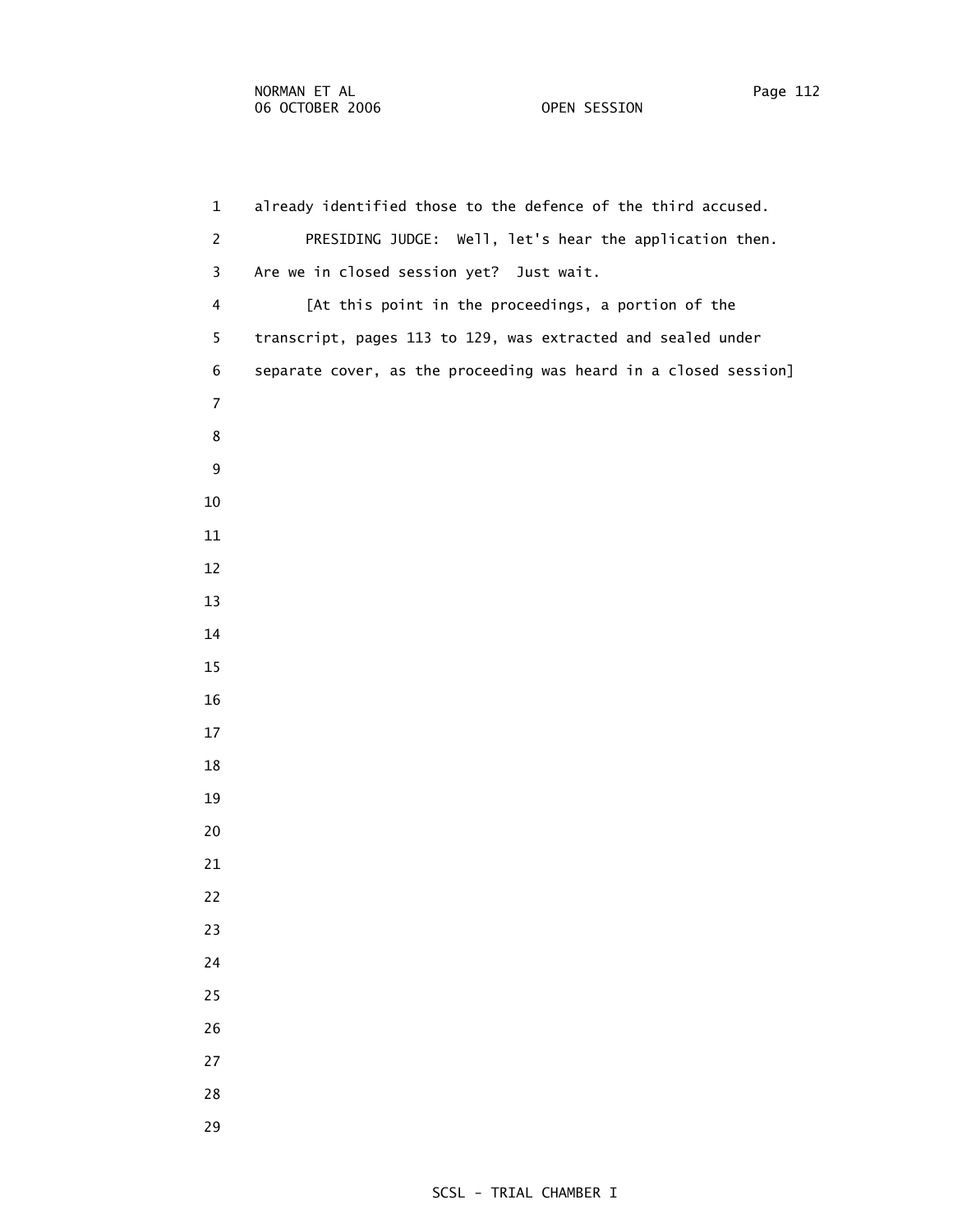| $\mathbf{1}$ | PRESIDING JUDGE: The trial is adjourned to Monday, |
|--------------|----------------------------------------------------|
| 2            | 9th October at 9.30 a.m.,                          |
| 3            | [Whereupon the hearing adjourned at $5.46$ p.m.,   |

- 4 to be reconvened on Monday, the 9th day of October
- 5 2006, at 9.30 a.m.]
- 
- -
	-
	-
	-
	-
	-
	-
	-
	-
	-
	-
	-
	-
	-
	-
	-
	-
	-
	-
	-
	-
	-
	-
	-